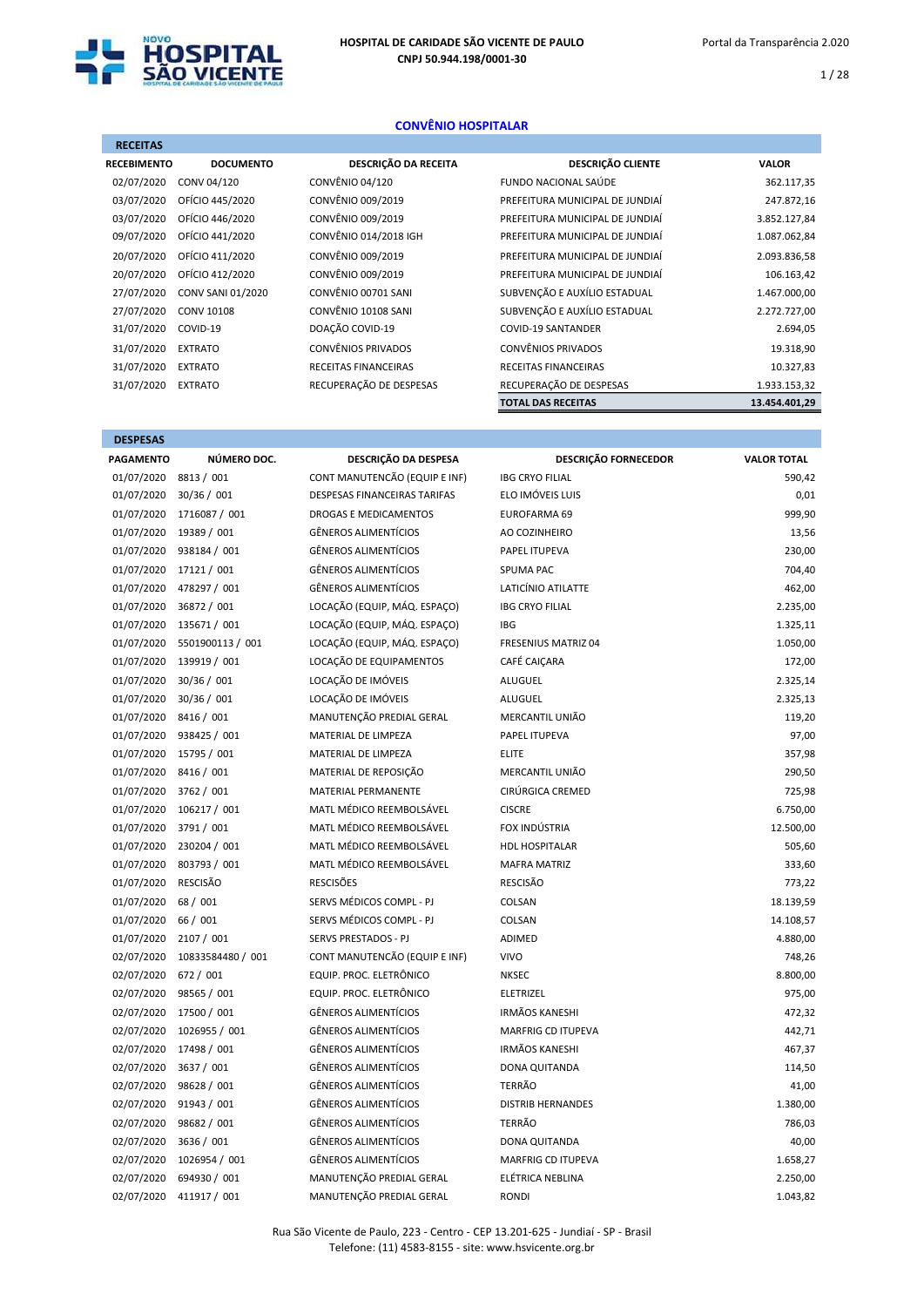

2 / 28

| 02/07/2020               | 10804 / 001                  |
|--------------------------|------------------------------|
| 02/07/2020               | 6768 / 001                   |
| 02/07/2020               | 6769 / 001                   |
| 02/07/2020               | 597798 / 001                 |
| 02/07/2020               | 411918 / 001                 |
| 02/07/2020               | 174021 / 002                 |
| 02/07/2020               | 106281 / 001                 |
| 02/07/2020               | 6563 / 002                   |
| 02/07/2020               | 30397 / 002                  |
| 02/07/2020               | 190691 / 001                 |
| 02/07/2020               | 59221 / 002                  |
| 02/07/2020               | 605350 / 001                 |
| 02/07/2020               | <b>RESCISÃO</b>              |
| 02/07/2020               | 979 / 001                    |
| 02/07/2020               | 981 / 001                    |
| 02/07/2020               | 980 / 001                    |
| 03/07/2020               | 6622 / 002                   |
| 03/07/2020               | 417223 / 001                 |
| 03/07/2020               | 87729 / 001                  |
| 03/07/2020               | 306374 / 001                 |
| 03/07/2020               | 443224 / 001                 |
| 03/07/2020               | 443138 / 001                 |
| 03/07/2020               | 230618 / 001                 |
| 03/07/2020               | 51816227 / 001               |
| 03/07/2020               | 175491 / 001                 |
| 03/07/2020               | 412123 / 001                 |
| 03/07/2020               | 436357 / 003                 |
| 03/07/2020               | 436358 / 003                 |
| 03/07/2020               | JUNHO/2020 / 001             |
| 03/07/2020               | 50611 / 001                  |
| 03/07/2020               | 58858 / 001                  |
|                          |                              |
|                          |                              |
| 03/07/2020               | 478607 / 001                 |
| 03/07/2020               | 1580337 / 001                |
| 03/07/2020               | 1385807 / 001                |
| 03/07/2020               | 1925059 / 001                |
| 03/07/2020               | 17514 / 001                  |
| 03/07/2020               | 3656 / 001                   |
| 03/07/2020               | 17515 / 001                  |
| 03/07/2020               | 1028235 / 001                |
| 03/07/2020               | 3657 / 001                   |
| 03/07/2020               | 72370 / 001                  |
| 03/07/2020               | 02/12 / 001                  |
| 03/07/2020               | 629779 / 001                 |
| 03/07/2020               | 412122 / 001                 |
| 03/07/2020               | 25567 / 001                  |
| 03/07/2020               | 24836 / 001                  |
| 03/07/2020               | 24834 / 001                  |
| 03/07/2020               | 15815 / 001                  |
| 03/07/2020               | 98679 / 001                  |
| 03/07/2020               | 15861 / 001                  |
| 03/07/2020               | 4506 / 003                   |
| 03/07/2020               | 4505 / 003                   |
| 03/07/2020               | 297770 / 001                 |
| 03/07/2020               | 106470 / 001                 |
| 03/07/2020               | 106493 / 001                 |
| 03/07/2020               | 23073 / 001                  |
| 03/07/2020               | 5847 / 001                   |
| 03/07/2020<br>03/07/2020 | 306374 / 001<br>533819 / 001 |

| 02/07/2020 | 10804 / 001      | MÁQUINAS E EQUIPAMENTOS      | <b>APONTO SISTEMAS</b>                            | 1.250,00  |
|------------|------------------|------------------------------|---------------------------------------------------|-----------|
| 02/07/2020 | 6768 / 001       | MÁQUINAS E EQUIPAMENTOS      | <b>BIO INFINITY</b>                               | 5.398,00  |
| 02/07/2020 | 6769 / 001       | MÁQUINAS E EQUIPAMENTOS      | <b>BIO INFINITY</b>                               | 2.699,00  |
| 02/07/2020 | 597798 / 001     | MATERIAL DE LIMPEZA          | COLUMBIA                                          | 338,40    |
| 02/07/2020 | 411918 / 001     | MATERIAL DE REPOSIÇÃO        | <b>RONDI</b>                                      | 196,88    |
| 02/07/2020 | 174021 / 002     | MATL MÉDICO REEMBOLSÁVEL     | LUIMED                                            | 4.400,00  |
| 02/07/2020 | 106281 / 001     | MATL MÉDICO REEMBOLSÁVEL     | <b>CISCRE</b>                                     | 6.750,00  |
| 02/07/2020 | 6563 / 002       | MATL MÉDICO REEMBOLSÁVEL     | ALFALAGOS FILIAL 67                               | 2.445,98  |
| 02/07/2020 | 30397 / 002      | MATL MÉDICO REEMBOLSÁVEL     | <b>FORTECARE</b>                                  | 4.255,00  |
| 02/07/2020 | 190691 / 001     | ÓRTESE E PRÓTESE (OPME)      | <b>BIOCATH COM</b>                                | 3.600,00  |
| 02/07/2020 | 59221 / 002      | <b>OUTROS MATERIAIS</b>      | <b>FUTURA</b>                                     | 1.967,18  |
| 02/07/2020 | 605350 / 001     | <b>OUTROS MATERIAIS</b>      | <b>BALASKA</b>                                    | 575,96    |
| 02/07/2020 | <b>RESCISÃO</b>  | <b>RESCISÕES</b>             | <b>RESCISÃO</b>                                   | 4.751,48  |
| 02/07/2020 | 979 / 001        | SERVS PRESTADOS - PJ         | <b>DISTRIBUIDORA PAULIS</b>                       | 760,00    |
| 02/07/2020 | 981 / 001        | SERVS PRESTADOS - PJ         | <b>DISTRIBUIDORA PAULIS</b>                       | 860,00    |
| 02/07/2020 | 980 / 001        | SERVS PRESTADOS - PJ         | <b>DISTRIBUIDORA PAULIS</b>                       | 2.020,00  |
| 03/07/2020 | 6622 / 002       | <b>DROGAS E MEDICAMENTOS</b> | <b>PRECISION</b>                                  | 19.480,50 |
| 03/07/2020 | 417223 / 001     | DROGAS E MEDICAMENTOS        | UNIÃO QUÍMICA MG                                  | 4.400,00  |
| 03/07/2020 | 87729 / 001      | DROGAS E MEDICAMENTOS        | SUPERMED FINAL 41                                 | 426,38    |
| 03/07/2020 | 306374 / 001     | DROGAS E MEDICAMENTOS        | SERVIMED SP                                       | 20,88     |
| 03/07/2020 | 443224 / 001     | DROGAS E MEDICAMENTOS        | SUPERMED FINAL 07                                 | 677,91    |
| 03/07/2020 | 443138 / 001     | <b>DROGAS E MEDICAMENTOS</b> | SUPERMED FINAL 07                                 | 1.239,13  |
| 03/07/2020 | 230618 / 001     | <b>DROGAS E MEDICAMENTOS</b> | <b>HDL HOSPITALAR</b>                             | 48.870,00 |
| 03/07/2020 | 51816227 / 001   | <b>ENERGIA ELÉTRICA</b>      | <b>CPFL</b>                                       | 120,44    |
| 03/07/2020 | 175491 / 001     | EQUIP. PROC. ELETRÔNICO      | SND DISTR PROD INFOR                              | 2.700,00  |
| 03/07/2020 | 412123 / 001     | EQUIP. PROC. ELETRÔNICO      | <b>RONDI</b>                                      | 1.387,56  |
| 03/07/2020 | 436357 / 003     | EQUIP. PROC. ELETRÔNICO      | <b>GAZIN CENTRO OESTE</b>                         | 441,96    |
| 03/07/2020 | 436358 / 003     | EQUIP. PROC. ELETRÔNICO      | <b>GAZIN CENTRO OESTE</b>                         | 441,96    |
| 03/07/2020 | JUNHO/2020 / 001 | FÉRIAS                       | FÉRIAS GRUPO DE RISCO JUNHO/2020                  | 3.692,73  |
| 03/07/2020 | 50611 / 001      | <b>GÊNEROS ALIMENTÍCIOS</b>  | <b>CIL</b>                                        | 516,00    |
| 03/07/2020 | 58858 / 001      | <b>GÊNEROS ALIMENTÍCIOS</b>  | SB ALIMENT SUPERMERC                              | 1.925,70  |
|            |                  | <b>GÊNEROS ALIMENTÍCIOS</b>  | LATICÍNIO ATILATTE                                |           |
| 03/07/2020 | 478607 / 001     | <b>GÊNEROS ALIMENTÍCIOS</b>  |                                                   | 616,00    |
| 03/07/2020 | 1580337 / 001    |                              | COOPERATIVA CENTRAL                               | 1.209,60  |
| 03/07/2020 | 1385807 / 001    | <b>GÊNEROS ALIMENTÍCIOS</b>  | FRESENIUS MATRIZ 04<br><b>FRANGO ADORO FILIAL</b> | 3.781,80  |
| 03/07/2020 | 1925059 / 001    | <b>GÊNEROS ALIMENTÍCIOS</b>  |                                                   | 1.334,00  |
| 03/07/2020 | 17514 / 001      | <b>GÊNEROS ALIMENTÍCIOS</b>  | <b>IRMÃOS KANESHI</b>                             | 1.502,70  |
| 03/07/2020 | 3656 / 001       | <b>GÊNEROS ALIMENTÍCIOS</b>  | DONA QUITANDA                                     | 79,75     |
| 03/07/2020 | 17515 / 001      | <b>GÊNEROS ALIMENTÍCIOS</b>  | IRMÃOS KANESHI                                    | 394,53    |
| 03/07/2020 | 1028235 / 001    | <b>GËNEROS ALIMENTÍCIOS</b>  | MARFRIG CD ITUPEVA                                | 515,09    |
| 03/07/2020 | 3657 / 001       | GÊNEROS ALIMENTÍCIOS         | DONA QUITANDA                                     | 111,50    |
| 03/07/2020 | 72370 / 001      | IMPRESSOS E MATL DE EXP.     | <b>GCE COMÉRCIO INTERN</b>                        | 2.085,00  |
| 03/07/2020 | 02/12 / 001      | LOCAÇÃO DE IMÓVEIS           | LOCAÇÃO DE IMÓVEIS                                | 7.011,97  |
| 03/07/2020 | 629779 / 001     | MANUTENÇÃO PREDIAL GERAL     | FRIGELAR OSASCO                                   | 873,14    |
| 03/07/2020 | 412122 / 001     | MANUTENÇÃO PREDIAL GERAL     | RONDI                                             | 721,72    |
| 03/07/2020 | 25567 / 001      | MÁQUINAS E EQUIPAMENTOS      | NEO-TAGUS FINAL 65                                | 3.682,80  |
| 03/07/2020 | 24836 / 001      | MATERIAL DE LAVANDERIA       | SANDRA CRISTIANE GOD                              | 1.500,00  |
| 03/07/2020 | 24834 / 001      | MATERIAL DE LAVANDERIA       | SANDRA CRISTIANE GOD                              | 3.500,00  |
| 03/07/2020 | 15815 / 001      | MATERIAL DE LIMPEZA          | <b>ELITE</b>                                      | 7.005,60  |
| 03/07/2020 | 98679 / 001      | MATERIAL DE LIMPEZA          | <b>TERRÃO</b>                                     | 1.214,40  |
| 03/07/2020 | 15861 / 001      | MATERIAL DE LIMPEZA          | <b>ELITE</b>                                      | 223,92    |
| 03/07/2020 | 4506 / 003       | MATERIAL DE REPOSIÇÃO        | <b>INTER LIFE MATRIZ</b>                          | 1.950,00  |
| 03/07/2020 | 4505 / 003       | MATERIAL DE REPOSIÇÃO        | <b>INTER LIFE MATRIZ</b>                          | 3.500,66  |
| 03/07/2020 | 297770 / 001     | MATERIAL PERMANENTE          | PROCOMP                                           | 123,95    |
| 03/07/2020 | 106470 / 001     | MATL MÉDICO REEMBOLSÁVEL     | <b>CISCRE</b>                                     | 2.900,00  |
| 03/07/2020 | 106493 / 001     | MATL MÉDICO REEMBOLSÁVEL     | <b>CISCRE</b>                                     | 12.449,70 |
| 03/07/2020 | 23073 / 001      | MATL MÉDICO REEMBOLSÁVEL     | H MAX                                             | 1.400,00  |
| 03/07/2020 | 5847 / 001       | MATL MÉDICO REEMBOLSÁVEL     | NEWCARE COM MAT                                   | 2.678,16  |
| 03/07/2020 | 306374 / 001     | MEDICAMENTOS CONTROLADOS     | SERVIMED SP                                       | 920,34    |
| 03/07/2020 | 533819 / 001     | ÓRTESE E PRÓTESE (OPME)      | EMPÓRIO HOSPITALAR                                | 1.541,00  |
| 03/07/2020 | 533813 / 001     | ÓRTESE E PRÓTESE (OPME)      | EMPÓRIO HOSPITALAR                                | 2.828,00  |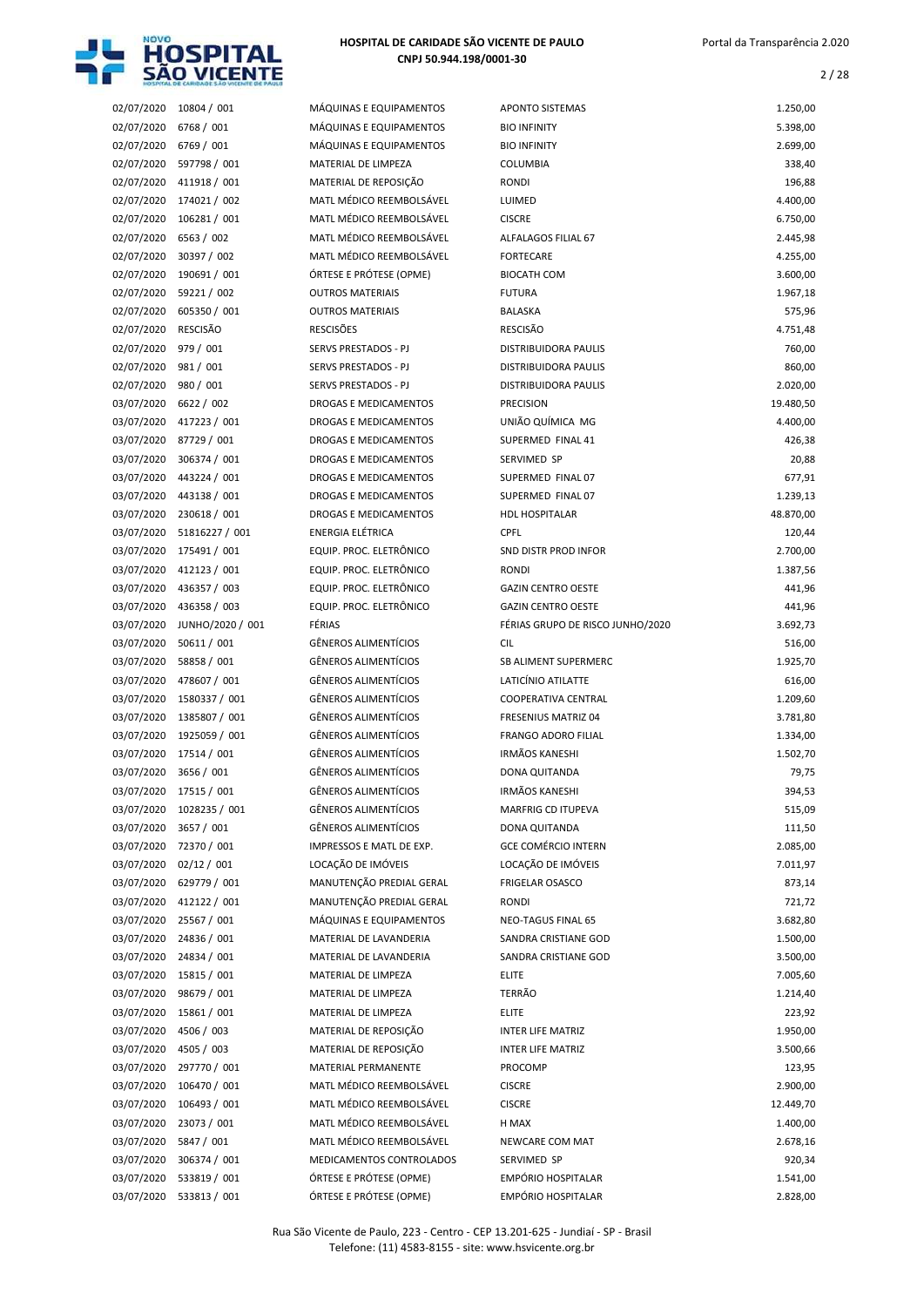

| 03/07/2020               | 533609 / 001                |
|--------------------------|-----------------------------|
| 03/07/2020               | 533810 / 001                |
| 03/07/2020               | 533806 / 001                |
| 03/07/2020               | 54561 / 001                 |
| 03/07/2020               | 533623 / 001                |
| 03/07/2020               | 533618 / 001                |
| 03/07/2020               | 533613 / 001                |
| 03/07/2020               | 54555 / 001                 |
| 03/07/2020               | 2/12 / 001                  |
| 03/07/2020               | 605433 / 001                |
| 03/07/2020               | 605423 / 001                |
| 03/07/2020               | 3990 / 001                  |
| 03/07/2020               | <b>RESCISÃO</b>             |
| 03/07/2020               | 970 / 001                   |
| 03/07/2020               | 32273 / 001                 |
| 03/07/2020               | 233164 / 001                |
| 03/07/2020               | 6400787391 / 001            |
| 03/07/2020               | 6400787392 / 001            |
| 03/07/2020               | 6400787394 / 001            |
| 03/07/2020               | 6400787393 / 001            |
| 06/07/2020               | 8583 / 001                  |
| 06/07/2020               | <b>PROCESSO</b>             |
| 06/07/2020               | <b>PROCESSO</b>             |
| 06/07/2020               | 112928 / 002                |
| 06/07/2020               | 24222 / 001                 |
| 06/07/2020               | 66739 / 001                 |
| 06/07/2020               | 1101338 / 001               |
| 06/07/2020               | 1306335 / 001               |
| 06/07/2020               | 7980 / 001                  |
| 06/07/2020               | 146140 / 001                |
| 06/07/2020               | 66808 / 001                 |
| 06/07/2020               | 58252 / 003                 |
| 06/07/2020               | 90733 / 001                 |
| 06/07/2020               | 99231 / 001                 |
| 06/07/2020<br>06/07/2020 | 797593 / 001                |
| 06/07/2020               | 28362 / 001<br>331479 / 001 |
|                          | 73031/001                   |
| 06/07/2020               | JUNHO/2020 / 001            |
| 06/07/2020<br>06/07/2020 | JULHO/2020 / 001            |
| 06/07/2020               | JUNHO/2020 / 001            |
| 06/07/2020               | 9947 / 001                  |
| 06/07/2020               | 2067835 / 001               |
| 06/07/2020               | 1028548 / 001               |
| 06/07/2020               | 101472 / 001                |
| 06/07/2020               | 310178 / 001                |
| 06/07/2020               | 2020 / 005                  |
| 06/07/2020               | 03/12 / 001                 |
| 06/07/2020               | 12/12 / 001                 |
| 06/07/2020               | 2/12 / 001                  |
| 06/07/2020               | 1504 / 001                  |
| 06/07/2020               | 231428 / 001                |
| 06/07/2020               | 8472 / 001                  |
| 06/07/2020               | 231428 / 001                |
| 06/07/2020               | 8472/001                    |
| 06/07/2020               | 1504 / 001                  |
| 06/07/2020               | 183858 / 003                |
| 06/07/2020               | 61950 / 001                 |
| 06/07/2020               | 120731 / 002                |
| 05/07/2020               | 20071 / 002                 |

| ÓRTESE E PRÓTESE (OPME)        |
|--------------------------------|
| ÓRTESE E PRÓTESE (OPME)        |
| ÓRTESE E PRÓTESE (OPME)        |
| ÓRTESE E PRÓTESE (OPME)        |
| ÓRTESE E PRÓTESE (OPME)        |
| ÓRTESE E PRÓTESE (OPME)        |
| ÓRTESE E PRÓTESE (OPME)        |
|                                |
| ÓRTESE E PRÓTESE (OPME)        |
| <b>OUTROS CUSTOS GERAIS</b>    |
| <b>OUTROS MATERIAIS</b>        |
| <b>OUTROS MATERIAIS</b>        |
| <b>OUTROS MATERIAIS</b>        |
| <b>RESCISÕES</b>               |
| <b>SERVS PRESTADOS - PJ</b>    |
| <b>SERVS PRESTADOS - PJ</b>    |
| <b>TELEFONE</b>                |
| <b>TELEFONE</b>                |
| <b>TELEFONE</b>                |
| <b>TELEFONE</b>                |
| <b>TELEFONE</b>                |
| CONT. MANUTENCÃO (EQUIP E INF) |
| CONTINGÊNCIAS CÍVEIS           |
| CONTINGÊNCIAS TRABALHISTAS     |
| <b>DROGAS E MEDICAMENTOS</b>   |
|                                |
| <b>DROGAS E MEDICAMENTOS</b>   |
| <b>DROGAS E MEDICAMENTOS</b>   |
| <b>DROGAS E MEDICAMENTOS</b>   |
| <b>DROGAS E MEDICAMENTOS</b>   |
| DROGAS E MEDICAMENTOS          |
| <b>DROGAS E MEDICAMENTOS</b>   |
| <b>DROGAS E MEDICAMENTOS</b>   |
| <b>DROGAS E MEDICAMENTOS</b>   |
| DROGAS E MEDICAMENTOS          |
| DROGAS E MEDICAMENTOS          |
| <b>DROGAS E MEDICAMENTOS</b>   |
| DROGAS E MEDICAMENTOS          |
| DROGAS E MEDICAMENTOS          |
| DROGAS E MEDICAMENTOS          |
| FÉRIAS                         |
| FÉRIAS                         |
| FÉRIAS                         |
| <b>GÊNEROS ALIMENTÍCIOS</b>    |
|                                |
| <b>GÊNEROS ALIMENTÍCIOS</b>    |
| <b>GÊNEROS ALIMENTÍCIOS</b>    |
| <b>GÊNEROS ALIMENTÍCIOS</b>    |
| <b>GÊNEROS ALIMENTÍCIOS</b>    |
| <b>IMPOSTO MUNICIPAL</b>       |
| LOCAÇÃO DE IMÓVEIS             |
| LOCAÇÃO DE IMÓVEIS             |
| LOCAÇÃO DE IMÓVEIS             |
| MANUTENÇÃO PREDIAL GERAL       |
| MANUTENÇÃO PREDIAL GERAL       |
| MANUTENÇÃO PREDIAL GERAL       |
| MATERIAL DE REPOSIÇÃO          |
| MATERIAL DE REPOSIÇÃO          |
| <b>MATERIAL PERMANENTE</b>     |
| MATL MÉDICO REEMBOLSÁVEL       |
| MATL MÉDICO REEMBOLSÁVEL       |
| MATL MÉDICO REEMBOLSÁVEL       |
|                                |

| 03/07/2020               | 533609 / 001                  | ÓRTESE E PRÓTESE (OPME)                                 | <b>EMPÓRIO HOSPITALAR</b>                    | 1.287,00             |
|--------------------------|-------------------------------|---------------------------------------------------------|----------------------------------------------|----------------------|
| 03/07/2020               | 533810 / 001                  | ÓRTESE E PRÓTESE (OPME)                                 | <b>EMPÓRIO HOSPITALAR</b>                    | 2.049,00             |
| 03/07/2020               | 533806 / 001                  | ÓRTESE E PRÓTESE (OPME)                                 | <b>EMPÓRIO HOSPITALAR</b>                    | 2.574,00             |
| 03/07/2020               | 54561 / 001                   | ÓRTESE E PRÓTESE (OPME)                                 | <b>GADALI MED</b>                            | 1.929,00             |
| 03/07/2020               | 533623 / 001                  | ÓRTESE E PRÓTESE (OPME)                                 | <b>EMPÓRIO HOSPITALAR</b>                    | 1.541,00             |
| 03/07/2020               | 533618 / 001                  | ÓRTESE E PRÓTESE (OPME)                                 | <b>EMPÓRIO HOSPITALAR</b>                    | 1.541,00             |
| 03/07/2020               | 533613 / 001                  | ÓRTESE E PRÓTESE (OPME)                                 | <b>EMPÓRIO HOSPITALAR</b>                    | 1.033,00             |
| 03/07/2020               | 54555 / 001                   | ÓRTESE E PRÓTESE (OPME)                                 | <b>GADALI MED</b>                            | 2.748,00             |
| 03/07/2020               | 2/12 / 001                    | <b>OUTROS CUSTOS GERAIS</b>                             | <b>BRASÍNDICE</b>                            | 830,00               |
| 03/07/2020<br>03/07/2020 | 605433 / 001                  | <b>OUTROS MATERIAIS</b>                                 | <b>BALASKA</b>                               | 499,35               |
| 03/07/2020               | 605423 / 001                  | <b>OUTROS MATERIAIS</b><br><b>OUTROS MATERIAIS</b>      | <b>BALASKA</b><br><b>MARTA HELOIZA PONCE</b> | 84,72                |
| 03/07/2020               | 3990 / 001<br><b>RESCISÃO</b> | <b>RESCISÕES</b>                                        | <b>RESCISÃO</b>                              | 2.100,00<br>4.640,45 |
| 03/07/2020               | 970 / 001                     | SERVS PRESTADOS - PJ                                    | OPERACIONAL PROJETOS                         | 11.185,43            |
| 03/07/2020               | 32273 / 001                   | SERVS PRESTADOS - PJ                                    | <b>DD INSETOS</b>                            | 1.668,59             |
| 03/07/2020               | 233164 / 001                  | <b>TELEFONE</b>                                         | <b>VIVO</b>                                  | 21.486,79            |
| 03/07/2020               | 6400787391 / 001              | <b>TELEFONE</b>                                         | <b>VIVO</b>                                  | 66,71                |
| 03/07/2020               | 6400787392 / 001              | <b>TELEFONE</b>                                         | <b>VIVO</b>                                  | 1.410,91             |
| 03/07/2020               | 6400787394 / 001              | <b>TELEFONE</b>                                         | <b>VIVO</b>                                  | 4.024,27             |
| 03/07/2020               | 6400787393 / 001              | <b>TELEFONE</b>                                         | <b>VIVO</b>                                  | 145,41               |
| 06/07/2020               | 8583 / 001                    | CONT. MANUTENCÃO (EQUIP E INF)                          | SPHERE IT                                    | 3.070,45             |
| 06/07/2020               | <b>PROCESSO</b>               | CONTINGÊNCIAS CÍVEIS                                    | <b>PROCESSO</b>                              | 5.000,00             |
| 06/07/2020               | <b>PROCESSO</b>               | CONTINGÊNCIAS TRABALHISTAS                              | <b>PROCESSO</b>                              | 163,13               |
| 06/07/2020               | 112928 / 002                  | DROGAS E MEDICAMENTOS                                   | ANBIOTON IMPORTADO                           | 1.900,00             |
| 06/07/2020               | 24222 / 001                   | DROGAS E MEDICAMENTOS                                   | MEDICAMENTAL HOSP                            | 1.741,90             |
| 06/07/2020               | 66739 / 001                   | DROGAS E MEDICAMENTOS                                   | <b>DUPATRI HOSPITALAR C</b>                  | 24.000,00            |
| 06/07/2020               | 1101338 / 001                 | DROGAS E MEDICAMENTOS                                   | DUPATRI CNPJ 26 GO                           | 716,20               |
| 06/07/2020               | 1306335 / 001                 | DROGAS E MEDICAMENTOS                                   | RIOCLARENSE 91                               | 3.712,50             |
| 06/07/2020               | 7980 / 001                    | DROGAS E MEDICAMENTOS                                   | <b>PRECISION</b>                             | 6.647,84             |
| 06/07/2020               | 146140 / 001                  | DROGAS E MEDICAMENTOS                                   | SODROGAS                                     | 15.439,00            |
| 06/07/2020               | 66808 / 001                   | DROGAS E MEDICAMENTOS                                   | DUPATRI HOSPITALAR C                         | 4.900,30             |
| 06/07/2020               | 58252 / 003                   | DROGAS E MEDICAMENTOS                                   | <b>DUPATRI HOSPITALAR C</b>                  | 1.045,50             |
| 06/07/2020               | 90733 / 001                   | DROGAS E MEDICAMENTOS                                   | <b>STOCK MED</b>                             | 8.520,00             |
| 06/07/2020               | 99231 / 001                   | DROGAS E MEDICAMENTOS                                   | <b>AGILLE</b>                                | 1.779,20             |
| 06/07/2020               | 797593 / 001                  | <b>DROGAS E MEDICAMENTOS</b>                            | <b>MAFRA MATRIZ</b>                          | 967,02               |
| 06/07/2020               | 28362 / 001                   | DROGAS E MEDICAMENTOS                                   | <b>EASY FARMA MATRIZ</b>                     | 3.370,00             |
| 06/07/2020               | 331479 / 001                  | <b>DROGAS E MEDICAMENTOS</b>                            | <b>MAFRA FILIAL DF</b>                       | 11.329,20            |
| 06/07/2020               | 73031 / 001                   | <b>DROGAS E MEDICAMENTOS</b>                            | CRISTAL                                      | 4.354,56             |
| 06/07/2020               | JUNHO/2020 / 001              | FÉRIAS                                                  | FÉRIAS GRUPO DE RISCO JUNHO/2020             | 6.773,44             |
| 06/07/2020               | JULHO/2020 / 001              | FÉRIAS                                                  | FÉRIAS JULHO/2020                            | 117.384,15           |
| 06/07/2020               | JUNHO/2020 / 001              | FÉRIAS                                                  | FÉRIAS GRUPO DE RISCO JUNHO/2020             | 198.677,65           |
| 06/07/2020               | 9947 / 001                    | <b>GÊNEROS ALIMENTÍCIOS</b>                             | PRODIET NUTRIÇÃO                             | 32,00                |
| 06/07/2020               | 2067835 / 001                 | <b>GÊNEROS ALIMENTÍCIOS</b>                             | <b>MAFRA MATRIZ</b>                          | 893,40               |
| 06/07/2020               | 1028548 / 001                 | <b>GÊNEROS ALIMENTÍCIOS</b>                             | MARFRIG CD ITUPEVA                           | 821,88               |
| 06/07/2020               | 101472 / 001                  | <b>GÊNEROS ALIMENTÍCIOS</b>                             | <b>OVOS PRETI</b>                            | 690,00               |
| 06/07/2020               | 310178 / 001                  | <b>GÊNEROS ALIMENTÍCIOS</b><br><b>IMPOSTO MUNICIPAL</b> | <b>JCA FOODS</b>                             | 207,00               |
| 06/07/2020<br>06/07/2020 | 2020 / 005<br>03/12 / 001     | LOCAÇÃO DE IMÓVEIS                                      | <b>IPTU 2020</b>                             | 106,26               |
| 06/07/2020               | 12/12 / 001                   | LOCAÇÃO DE IMÓVEIS                                      | <b>ITUPEVA ADM</b><br>LOCAÇÃO DE IMÓVEIS     | 6.779,35<br>2.270,30 |
| 06/07/2020               | 2/12 / 001                    | LOCAÇÃO DE IMÓVEIS                                      | LOCAÇÃO DE IMÓVEIS                           | 2.038,31             |
| 06/07/2020               | 1504 / 001                    | MANUTENÇÃO PREDIAL GERAL                                | DACOM COM EQUIP PROT                         | 362,10               |
| 06/07/2020               | 231428 / 001                  | MANUTENÇÃO PREDIAL GERAL                                | SANTIL FILIAL                                | 581,39               |
| 06/07/2020               | 8472 / 001                    | MANUTENÇÃO PREDIAL GERAL                                | MERCANTIL UNIÃO                              | 400,00               |
| 06/07/2020               | 231428 / 001                  | MATERIAL DE REPOSIÇÃO                                   | SANTIL FILIAL                                | 79,01                |
| 06/07/2020               | 8472 / 001                    | MATERIAL DE REPOSIÇÃO                                   | MERCANTIL UNIÃO                              | 117,60               |
| 06/07/2020               | 1504 / 001                    | MATERIAL PERMANENTE                                     | DACOM COM EQUIP PROT                         | 508,85               |
| 06/07/2020               | 183858 / 003                  | MATL MÉDICO REEMBOLSÁVEL                                | CIRUR. SÃO JOSÉ 04                           | 2.974,22             |
| 06/07/2020               | 61950 / 001                   | MATL MÉDICO REEMBOLSÁVEL                                | MEDICAL CAMP                                 | 1.100,00             |
| 06/07/2020               | 120731 / 002                  | MATL MÉDICO REEMBOLSÁVEL                                | <b>BIOMEDICAL EQUIP</b>                      | 1.286,50             |
| 06/07/2020               | 39971 / 002                   | MATL MÉDICO REEMBOLSÁVEL                                | MEDICONE                                     | 1.112,50             |
|                          |                               |                                                         |                                              |                      |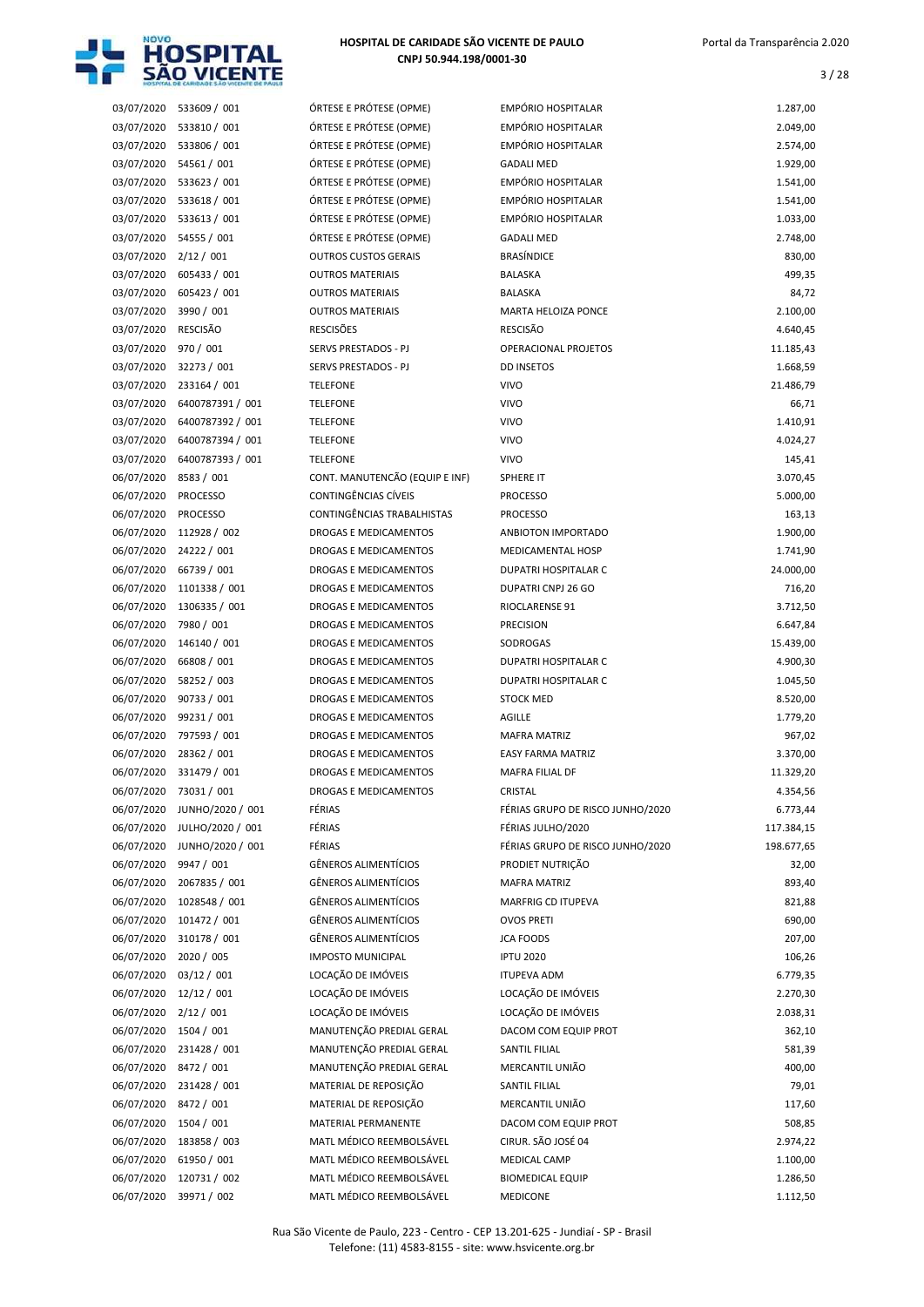

4 / 28

| 06/07/2020               | 40345 / 001                 |
|--------------------------|-----------------------------|
| 06/07/2020               | 66808 / 001                 |
| 06/07/2020               | 24222 / 001                 |
| 06/07/2020               | 1101338 / 001               |
| 06/07/2020               | 79257 / 001                 |
| 06/07/2020               | 66804 / 001                 |
| 06/07/2020               | 927050 / 001                |
| 06/07/2020               | 2083915 / 001               |
| 06/07/2020               | 66763 / 001                 |
| 06/07/2020               | 66727 / 001                 |
| 06/07/2020               | 66728 / 001                 |
| 06/07/2020               | 927046 / 001                |
| 06/07/2020               | 534295 / 001                |
| 06/07/2020               | 545791 / 001                |
| 06/07/2020               | 24549 / 001                 |
| 06/07/2020               | 20136 / 001                 |
| 06/07/2020               | 604017 / 002                |
| 06/07/2020               | JULHO/2020 / 001            |
| 06/07/2020               | JUNHO/2020 / 001            |
| 06/07/2020               | JUNHO/2020 / 001            |
| 06/07/2020               | JUNHO/2020 / 001            |
| 06/07/2020               | JUNHO/2020 / 001            |
| 06/07/2020               | JUNHO/2020 / 001            |
| 06/07/2020               | JUNHO/2020 / 001            |
| 06/07/2020               | 1934238 / 001               |
| 06/07/2020               | 4880 / 001                  |
| 06/07/2020               | 570 / 001                   |
| 06/07/2020               | 12883 / 001                 |
| 06/07/2020               | 7271591 / 001               |
| 06/07/2020               | 1206906 / 001               |
|                          |                             |
|                          |                             |
| 06/07/2020               | 20200629002289 / 001        |
| 06/07/2020               | <b>PROCESSO</b>             |
| 07/07/2020<br>07/07/2020 | 20872 / 002<br>893040 / 001 |
| 07/07/2020               | JUNHO/2020 / 001            |
| 07/07/2020               | JUNHO/2020 / 001            |
| 07/07/2020               | JUNHO/2020 / 001            |
| 07/07/2020               | RESCISÃO                    |
| 07/07/2020               | 40296 / 001                 |
| 07/07/2020               | 109986 / 001                |
| 07/07/2020               | 17533 / 001                 |
| 07/07/2020               | 3680 / 001                  |
| 07/07/2020               | 3681 / 001                  |
| 07/07/2020               | 479226 / 001                |
| 07/07/2020               | 17532 / 001                 |
| 07/07/2020               | 4166 / 001                  |
| 07/07/2020               | 4167 / 001                  |
| 07/07/2020               | 4168 / 001                  |
| 07/07/2020               | 5445 / 002                  |
| 07/07/2020               | 8476 / 001                  |
| 07/07/2020               | 291123 / 001                |
| 07/07/2020               | 8476 / 001                  |
| 07/07/2020               | 20872 / 002                 |
| 07/07/2020               | 5681 / 001                  |
| 07/07/2020               | 66962 / 001                 |
| 07/07/2020               | 712 / 001                   |
| 07/07/2020               | 5679 / 001                  |
| 07/07/2020               | <b>RESCISÃO</b>             |

|            | HOTHLINE BE CURRINGE 240 AMERIC DE LAMPI |                               |                                      |              |
|------------|------------------------------------------|-------------------------------|--------------------------------------|--------------|
| 06/07/2020 | 40345 / 001                              | MATL MÉDICO REEMBOLSÁVEL      | <b>MEDICONE</b>                      | 1.112,50     |
| 06/07/2020 | 66808 / 001                              | MEDICAMENTOS CONTROLADOS      | DUPATRI HOSPITALAR C                 | 18,45        |
| 06/07/2020 | 24222 / 001                              | MEDICAMENTOS CONTROLADOS      | <b>MEDICAMENTAL HOSP</b>             | 432,14       |
| 06/07/2020 | 1101338 / 001                            | MEDICAMENTOS CONTROLADOS      | DUPATRI CNPJ 26 GO                   | 1.932,25     |
| 06/07/2020 | 79257 / 001                              | MEDICAMENTOS CONTROLADOS      | <b>GLOBAL HOSPITALAR</b>             | 767,99       |
| 06/07/2020 | 66804 / 001                              | ÓRTESE E PRÓTESE (OPME)       | LUMINAL PRODUTOS MED                 | 4.264,45     |
| 06/07/2020 | 927050 / 001                             | ÓRTESE E PRÓTESE (OPME)       | <b>BIOTRONIK</b>                     | 7.426,43     |
| 06/07/2020 | 2083915 / 001                            | ÓRTESE E PRÓTESE (OPME)       | <b>BOSTON SCIENTIFIC</b>             | 599,00       |
| 06/07/2020 | 66763 / 001                              | ÓRTESE E PRÓTESE (OPME)       | LUMINAL PRODUTOS MED                 | 4.069,00     |
| 06/07/2020 | 66727 / 001                              | ÓRTESE E PRÓTESE (OPME)       | LUMINAL PRODUTOS MED                 | 195,45       |
| 06/07/2020 | 66728 / 001                              | ÓRTESE E PRÓTESE (OPME)       | LUMINAL PRODUTOS MED                 | 195,45       |
| 06/07/2020 | 927046 / 001                             | ÓRTESE E PRÓTESE (OPME)       | <b>BIOTRONIK</b>                     | 4.324,34     |
| 06/07/2020 | 534295 / 001                             | ÓRTESE E PRÓTESE (OPME)       | <b>EMPÓRIO HOSPITALAR</b>            | 1.287,00     |
| 06/07/2020 | 545791 / 001                             | ÓRTESE E PRÓTESE (OPME)       | <b>SUPRIMED</b>                      | 959,40       |
| 06/07/2020 | 24549 / 001                              | ÓRTESE E PRÓTESE (OPME)       | DOC MED                              | 500,00       |
| 06/07/2020 | 20136 / 001                              | ÓRTESE E PRÓTESE (OPME)       | <b>FOR ORTICS</b>                    | 2.309,50     |
| 06/07/2020 | 604017 / 002                             | <b>OUTROS MATERIAIS</b>       | <b>BALASKA</b>                       | 195,10       |
| 06/07/2020 | JULHO/2020 / 001                         | PENSÃO ALIMENTÍCIA            | PENSÃO ALIMENTÍCIA FÉRIAS JULHO/2020 | 6.841,70     |
| 06/07/2020 | JUNHO/2020 / 001                         | PENSÃO ALIMENTÍCIA            | PENSÃO ALIMENTÍCIA FOLHA JUNHO/2020  | 39.762,32    |
| 06/07/2020 | JUNHO/2020 / 001                         | SALÁRIOS E ORDENADOS          | FOLHA JUNHO/2020                     | 11.369,70    |
| 06/07/2020 | JUNHO/2020 / 001                         | SALÁRIOS E ORDENADOS          | FOLHA JUNHO/2020                     | 50.481,00    |
| 06/07/2020 | JUNHO/2020 / 001                         | SALÁRIOS E ORDENADOS          | FOLHA JUNHO/2020                     | 25.386,58    |
| 06/07/2020 | JUNHO/2020 / 001                         | SALÁRIOS E ORDENADOS          | FOLHA JUNHO/2020                     | 727.493,28   |
| 06/07/2020 | JUNHO/2020 / 001                         | SALÁRIOS E ORDENADOS          | FOLHA JUNHO/2020                     | 1.320.072,75 |
| 06/07/2020 | 1934238 / 001                            | SERVS PRESTADOS - PJ          | <b>TOXICOLOGIA PARDINI</b>           | 195,00       |
| 06/07/2020 | 4880 / 001                               | SERVS PRESTADOS - PJ          | IMEX MEDICAL COMERC.                 | 2.145,37     |
| 06/07/2020 | 570 / 001                                | SERVS PRESTADOS - PJ          | DEXTERMED                            | 3.104,76     |
| 06/07/2020 | 12883 / 001                              | SERVS PRESTADOS - PJ          | <b>CIRAR</b>                         | 6.644,40     |
| 06/07/2020 | 7271591 / 001                            | SERVS PRESTADOS - PJ          | SERASA                               | 1.803,34     |
| 06/07/2020 | 1206906 / 001                            | SOFTWARE                      | <b>INGRAM MICRO SP</b>               | 3.845,00     |
| 06/07/2020 | 20200629002289 / 001                     | VALE REFEIÇÃO E ALIMENTAÇÃO   | <b>VR</b>                            | 10.673,54    |
| 06/07/2020 | <b>PROCESSO</b>                          | VRS A REPASSAR-FOLHA          | DEP. JUDICIAL                        | 249,35       |
| 07/07/2020 | 20872 / 002                              | <b>DROGAS E MEDICAMENTOS</b>  | <b>MEDICAMENTAL HOSP</b>             | 1.016,37     |
| 07/07/2020 | 893040 / 001                             | DROGAS E MEDICAMENTOS         | <b>HOSPFAR</b>                       | 717,60       |
| 07/07/2020 | JUNHO/2020 / 001                         | <b>FGTS FOLHA</b>             | FGTS FOLHA JUNHO/2020                | 372.372,04   |
| 07/07/2020 | JUNHO/2020 / 001                         | <b>FGTS FOLHA</b>             | FGTS FOLHA JUNHO/2020 - APRENDIZ     | 265,91       |
| 07/07/2020 | JUNHO/2020 / 001                         | <b>FGTS FOLHA</b>             | FGTS FOLHA JUNHO/2020                | 88.914,00    |
| 07/07/2020 | <b>RESCISÃO</b>                          | <b>FGTS RESCISÓRIO</b>        | <b>GRRF RESCISÃO</b>                 | 12.880,11    |
| 07/07/2020 | 40296 / 001                              | <b>GÊNEROS ALIMENTÍCIOS</b>   | <b>BANCA CODARIM</b>                 | 29,40        |
| 07/07/2020 | 109986 / 001                             | <b>GÊNEROS ALIMENTÍCIOS</b>   | FESTPAN                              | 1.509,20     |
| 07/07/2020 | 17533 / 001                              | <b>GÊNEROS ALIMENTÍCIOS</b>   | <b>IRMÃOS KANESHI</b>                | 574,98       |
| 07/07/2020 | 3680 / 001                               | <b>GÊNEROS ALIMENTÍCIOS</b>   | DONA QUITANDA                        | 614,50       |
| 07/07/2020 | 3681 / 001                               | <b>GÊNEROS ALIMENTÍCIOS</b>   | DONA QUITANDA                        | 176,75       |
| 07/07/2020 | 479226 / 001                             | <b>GÊNEROS ALIMENTÍCIOS</b>   | LATICINIO ATILATTE                   | 440,00       |
| 07/07/2020 | 17532 / 001                              | <b>GÊNEROS ALIMENTÍCIOS</b>   | <b>IRMÃOS KANESHI</b>                | 203,24       |
| 07/07/2020 | 4166 / 001                               | LOCAÇÃO (EQUIP, MÁQ. ESPAÇO)  | E.G.M. ENGENHARIA                    | 4.868,99     |
| 07/07/2020 | 4167 / 001                               | LOCAÇÃO (EQUIP, MÁQ. ESPAÇO)  | E.G.M. ENGENHARIA                    | 1.250,00     |
| 07/07/2020 | 4168 / 001                               | LOCAÇÃO (EQUIP, MÁQ. ESPAÇO)  | E.G.M. ENGENHARIA                    | 950,00       |
| 07/07/2020 | 5445 / 002                               | MANUTENÇÃO PREDIAL GERAL      | ARCH FLOOR                           | 2.553,42     |
| 07/07/2020 | 8476 / 001                               | MANUTENÇÃO PREDIAL GERAL      | MERCANTIL UNIÃO                      | 959,71       |
| 07/07/2020 | 291123 / 001                             | MÁQUINAS E EQUIPAMENTOS       | <b>MOVEIS GAZIN</b>                  | 760,90       |
| 07/07/2020 | 8476 / 001                               | MATERIAL DE REPOSIÇÃO         | MERCANTIL UNIÃO                      | 59,99        |
| 07/07/2020 | 20872 / 002                              | MEDICAMENTOS CONTROLADOS      | MEDICAMENTAL HOSP                    | 6.855,60     |
| 07/07/2020 | 5681 / 001                               | ÓRTESE E PRÓTESE (OPME)       | <b>INTERMEDICAL EQUIP</b>            | 180,00       |
| 07/07/2020 | 66962 / 001                              | ÓRTESE E PRÓTESE (OPME)       | LUMINAL PRODUTOS MED                 | 2.034,50     |
| 07/07/2020 | 712 / 001                                | ÓRTESE E PRÓTESE (OPME)       | OSTEO21                              | 1.123,62     |
| 07/07/2020 | 5679 / 001                               | ÓRTESE E PRÓTESE (OPME)       | <b>INTERMEDICAL EQUIP</b>            | 360,00       |
| 07/07/2020 | RESCISÃO                                 | <b>RESCISÕES</b>              | RESCISÃO                             | 3.413,01     |
| 07/07/2020 | RESCISÃO                                 | <b>RESCISÕES</b>              | RESCISÃO                             | 213,95       |
| 07/07/2020 | 1389 / 001                               | SERVS MÉDICOS PLANTONISTAS PJ | <b>INSTITUTO</b>                     | 1.126,20     |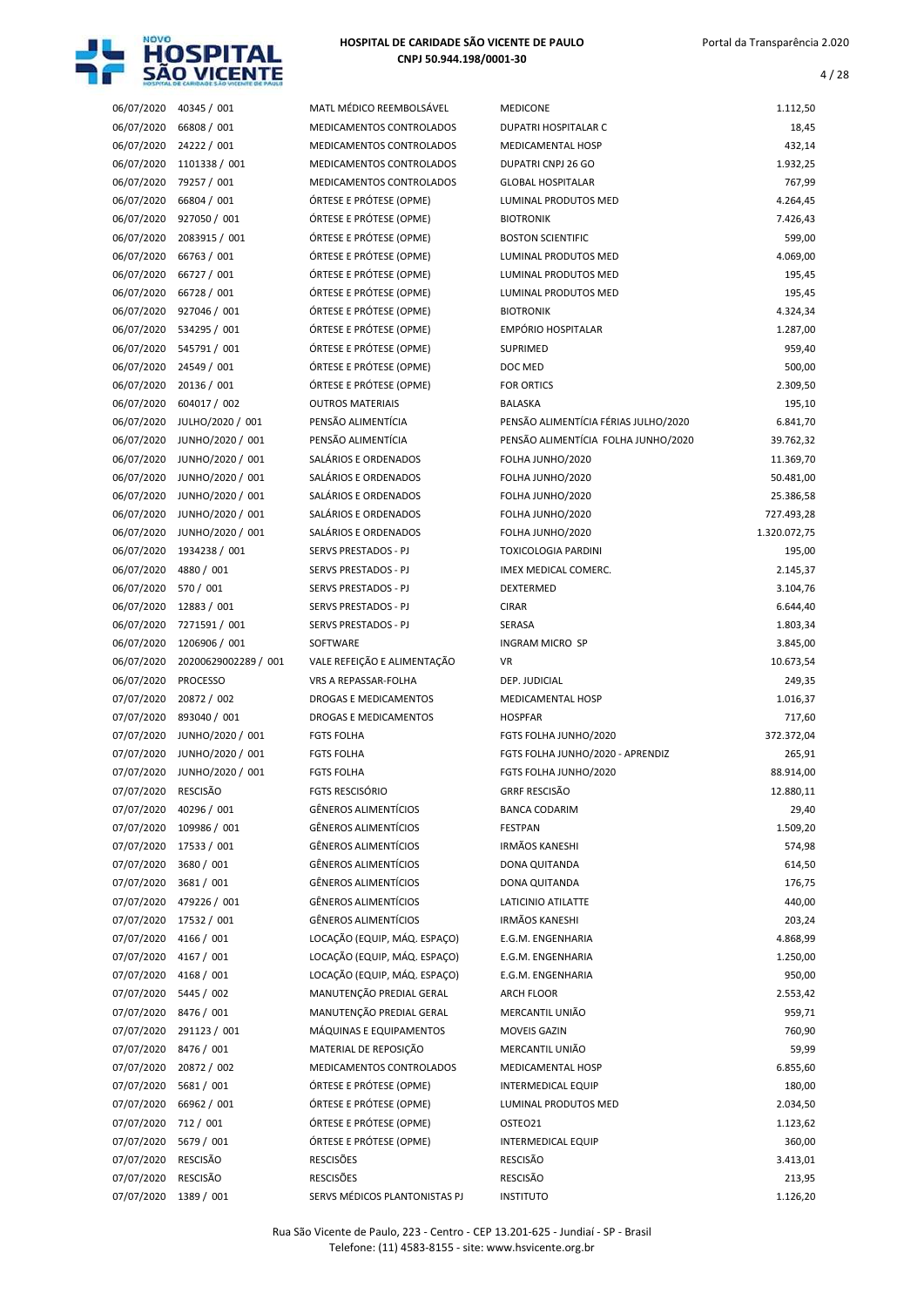

| 07/07/2020           | 48 / 001   | SERVS MÉDICOS PLANTONISTAS PJ | SB CLÍNICAS LTDA            | 2.400,00  |
|----------------------|------------|-------------------------------|-----------------------------|-----------|
| 07/07/2020           | 184 / 001  | SERVS MÉDICOS PLANTONISTAS PJ | LUMIA                       | 2.252,40  |
| 07/07/2020           | 20 / 001   | SERVS MÉDICOS PLANTONISTAS PJ | <b>MCHAMMAS</b>             | 3.600,00  |
| 07/07/2020           | 47 / 001   | SERVS MÉDICOS PLANTONISTAS PJ | SB CLÍNICAS LTDA            | 4.200,00  |
| 07/07/2020           | 67 / 001   | SERVS MÉDICOS PLANTONISTAS PJ | <b>SB PRESTADORES LTDA</b>  | 1.126,20  |
| 07/07/2020           | 1386 / 001 | SERVS MÉDICOS PLANTONISTAS PJ | <b>INSTITUTO</b>            | 4.293,63  |
| 07/07/2020           | 345 / 001  | SERVS MÉDICOS PLANTONISTAS PJ | <b>ANDRE LUIS</b>           | 2.815,50  |
| 07/07/2020           | 109/001    | SERVS MÉDICOS PLANTONISTAS PJ | DIEGO ALMEIDA EIRELL        | 7.200,00  |
| 07/07/2020           | 69 / 001   | SERVS MÉDICOS PLANTONISTAS PJ | <b>MARIANA MITRE</b>        | 12.600,00 |
| 07/07/2020           | 53 / 001   | SERVS MÉDICOS PLANTONISTAS PJ | <b>GUERRA ALVES S M LTD</b> | 1.200,00  |
| 07/07/2020           | 60 / 001   | SERVS MÉDICOS PLANTONISTAS PJ | <b>MEDPRO S MÉDICOS</b>     | 5.631,00  |
| 07/07/2020           | 50 / 001   | SERVS MÉDICOS PLANTONISTAS PJ | CAMACHO COSTA LTDA          | 8.850,00  |
| 07/07/2020           | 727/001    | SERVS MÉDICOS PLANTONISTAS PJ | <b>INSTITUTO SAKURAI</b>    | 2.700,00  |
| 07/07/2020 21 / 001  |            | SERVS MÉDICOS PLANTONISTAS PJ | <b>MCHAMMAS</b>             | 2.700,00  |
| 07/07/2020           | 121 / 001  | SERVS MÉDICOS PLANTONISTAS PJ | FAGANELLI                   | 6.053,32  |
| 07/07/2020           | 48 / 001   | SERVS MÉDICOS PLANTONISTAS PJ | <b>GUERRA ALVES S M LTD</b> | 675,00    |
| 07/07/2020           | 185 / 001  | SERVS MÉDICOS PLANTONISTAS PJ | LUMIA                       | 2.815,50  |
| 07/07/2020 9/001     |            | SERVS MÉDICOS PLANTONISTAS PJ | AVD CLÍNICA MÉDICA          | 1.266,97  |
| 07/07/2020           | 110 / 001  | SERVS MÉDICOS PLANTONISTAS PJ | DIEGO ALMEIDA EIRELL        | 625,00    |
| 07/07/2020           | 258/001    | SERVS MÉDICOS PLANTONISTAS PJ | <b>FRANZON LOURES</b>       | 9.572,70  |
| 07/07/2020           | 75 / 001   | SERVS MÉDICOS PLANTONISTAS PJ | <b>MS FRANCO</b>            | 7.850,00  |
| 07/07/2020           | 66 / 001   | SERVS MÉDICOS PLANTONISTAS PJ | <b>SB PRESTADORES LTDA</b>  | 6.147,17  |
| 07/07/2020 13 / 001  |            | SERVS MÉDICOS PLANTONISTAS PJ | <b>HAG PRESTADORA</b>       | 4.200,00  |
| 07/07/2020           | 141 / 001  | SERVS MÉDICOS PLANTONISTAS PJ | VITTA SERV MEDIC LTD        | 1.200,00  |
| 07/07/2020           | 122/001    | SERVS MÉDICOS PLANTONISTAS PJ | FAGANELLI                   | 2.252,40  |
| 07/07/2020 140 / 001 |            | SERVS MÉDICOS PLANTONISTAS PJ | VITTA SERV MEDIC LTD        | 1.250,00  |
| 07/07/2020 33 / 001  |            | SERVS MÉDICOS PLANTONISTAS PJ | FF GALEGO LTDA              | 3.000,00  |
| 07/07/2020           | 14 / 001   | SERVS MÉDICOS PLANTONISTAS PJ | <b>HAG PRESTADORA</b>       | 1.250,00  |
| 07/07/2020 33 / 001  |            | SERVS MÉDICOS PLANTONISTAS PJ | <b>CAROLINA S FREITAS</b>   | 5.925,00  |
| 07/07/2020 52 / 001  |            | SERVS MÉDICOS PLANTONISTAS PJ | <b>GUERRA ALVES S M LTD</b> | 10.200,00 |
| 07/07/2020           | 199 / 001  | SERVS MÉDICOS PLANTONISTAS PJ | RODRIGUES TOSI LTDA         | 3.950,00  |
| 07/07/2020 124 / 001 |            | SERVS MÉDICOS PLANTONISTAS PJ | <b>FAGANELLI</b>            | 1.877,00  |
| 07/07/2020 112 / 001 |            | SERVS MÉDICOS PLANTONISTAS PJ | DIEGO ALMEIDA EIRELL        | 8.400,00  |
| 07/07/2020 123 / 001 |            | SERVS MÉDICOS PLANTONISTAS PJ | <b>FAGANELLI</b>            | 1.126,20  |
| 07/07/2020 51/001    |            | SERVS MÉDICOS PLANTONISTAS PJ | <b>GUERRA ALVES S M LTD</b> | 3.600,00  |
| 07/07/2020 143 / 001 |            | SERVS MÉDICOS PLANTONISTAS PJ | <b>EDER MASSUCATO</b>       | 2.400,00  |
| 07/07/2020 114 / 001 |            | SERVS MÉDICOS PLANTONISTAS PJ | DIEGO ALMEIDA EIRELL        | 1.250,00  |
| 07/07/2020 34 / 001  |            | SERVS MÉDICOS PLANTONISTAS PJ | FF GALEGO LTDA              | 2.400,00  |
| 07/07/2020 113 / 001 |            | SERVS MÉDICOS PLANTONISTAS PJ | DIEGO ALMEIDA EIRELL        | 5.775,00  |
| 07/07/2020 32 / 001  |            | SERVS MÉDICOS PLANTONISTAS PJ | FF GALEGO LTDA              | 15.925,00 |
| 07/07/2020 15 / 001  |            | SERVS MÉDICOS PLANTONISTAS PJ | <b>HAG PRESTADORA</b>       | 1.250,00  |
| 07/07/2020 59 / 001  |            | SERVS MÉDICOS PLANTONISTAS PJ | MEDPRO S MÉDICOS            | 5.372,91  |
| 07/07/2020 15 / 001  |            | SERVS MÉDICOS PLANTONISTAS PJ | NOVELLO SERVIÇOS MED        | 7.900,00  |
| 07/07/2020 46 / 001  |            | SERVS MÉDICOS PLANTONISTAS PJ | SB CLÍNICAS LTDA            | 13.950,00 |
| 07/07/2020           | 144 / 001  | SERVS MÉDICOS PLANTONISTAS PJ | <b>EDER MASSUCATO</b>       | 2.400,00  |
| 07/07/2020           | 22/001     | SERVS MÉDICOS PLANTONISTAS PJ | <b>MCHAMMAS</b>             | 4.800,00  |
| 07/07/2020           | 1387 / 001 | SERVS MÉDICOS PLANTONISTAS PJ | <b>INSTITUTO</b>            | 1.173,12  |
| 07/07/2020           | 726 / 001  | SERVS MÉDICOS PLANTONISTAS PJ | <b>INSTITUTO SAKURAI</b>    | 625,00    |
| 07/07/2020           | 1388 / 001 | SERVS MÉDICOS PLANTONISTAS PJ | <b>INSTITUTO</b>            | 2.252,40  |
| 07/07/2020           | 111 / 001  | SERVS MÉDICOS PLANTONISTAS PJ | DIEGO ALMEIDA EIRELL        | 2.500,00  |
| 07/07/2020           | 120 / 001  | SERVS MÉDICOS PLANTONISTAS PJ | FAGANELLI                   | 1.173,12  |
| 07/07/2020           | 186 / 001  | SERVS MÉDICOS PLANTONISTAS PJ | LUMIA                       | 18.957,70 |
| 07/07/2020           | 187 / 001  | SERVS MÉDICOS PLANTONISTAS PJ | LUMIA                       | 703,87    |
| 07/07/2020           | 125 / 001  | SERVS MÉDICOS PLANTONISTAS PJ | FAGANELLI                   | 1.759,68  |
| 07/07/2020           | 115 / 001  | SERVS MÉDICOS PLANTONISTAS PJ | DIEGO ALMEIDA EIRELL        | 1.800,00  |
| 07/07/2020           | 68/001     | SERVS MÉDICOS PLANTONISTAS PJ | SB PRESTADORES LTDA         | 5.631,00  |
| 07/07/2020           | 109 / 001  | SERVS MÉDICOS PLANTONISTAS PJ | MALAGUTI                    | 12.388,20 |
| 07/07/2020           | 19 / 001   | SERVS MÉDICOS PLANTONISTAS PJ | <b>MCHAMMAS</b>             | 9.600,00  |
| 07/07/2020           | 72 / 001   | SERVS MÉDICOS PLANTONISTAS PJ | MED CAMPOS SERVIÇOS         | 1.200,00  |
| 07/07/2020           | 68 / 001   | SERVS MÉDICOS PLANTONISTAS PJ | MED IN SERVICE              | 3.378,60  |
|                      |            |                               |                             |           |

| SB CLÍNICAS LTDA            | 2.400,00  |
|-----------------------------|-----------|
| LUMIA                       | 2.252,40  |
| <b>MCHAMMAS</b>             | 3.600,00  |
| SB CLÍNICAS LTDA            | 4.200,00  |
| <b>SB PRESTADORES LTDA</b>  | 1.126,20  |
| <b>INSTITUTO</b>            | 4.293,63  |
| <b>ANDRE LUIS</b>           | 2.815,50  |
| DIEGO ALMEIDA EIRELL        | 7.200,00  |
| <b>MARIANA MITRE</b>        | 12.600,00 |
| <b>GUERRA ALVES S M LTD</b> | 1.200,00  |
| <b>MEDPRO S MÉDICOS</b>     | 5.631,00  |
| CAMACHO COSTA LTDA          | 8.850,00  |
| <b>INSTITUTO SAKURAI</b>    | 2.700,00  |
| <b>MCHAMMAS</b>             | 2.700,00  |
| <b>FAGANELLI</b>            | 6.053,32  |
| <b>GUERRA ALVES S M LTD</b> | 675,00    |
| LUMIA                       | 2.815,50  |
| AVD CLÍNICA MÉDICA          | 1.266,97  |
| DIEGO ALMEIDA EIRELL        | 625,00    |
| <b>FRANZON LOURES</b>       | 9.572,70  |
| <b>MS FRANCO</b>            | 7.850,00  |
| <b>SB PRESTADORES LTDA</b>  | 6.147,17  |
| <b>HAG PRESTADORA</b>       | 4.200,00  |
| VITTA SERV MEDIC LTD        | 1.200,00  |
| <b>FAGANELLI</b>            | 2.252,40  |
| VITTA SERV MEDIC LTD        | 1.250,00  |
| FF GALEGO LTDA              | 3.000,00  |
| <b>HAG PRESTADORA</b>       | 1.250,00  |
| <b>CAROLINA S FREITAS</b>   | 5.925,00  |
| <b>GUERRA ALVES S M LTD</b> | 10.200,00 |
| RODRIGUES TOSI LTDA         | 3.950,00  |
| <b>FAGANELLI</b>            | 1.877,00  |
| DIEGO ALMEIDA EIRELL        | 8.400,00  |
| <b>FAGANELLI</b>            | 1.126,20  |
| <b>GUERRA ALVES S M LTD</b> | 3.600,00  |
| <b>EDER MASSUCATO</b>       | 2.400,00  |
| DIEGO ALMEIDA EIRELL        | 1.250,00  |
| FF GALEGO LTDA              | 2.400,00  |
| DIEGO ALMEIDA EIRELL        | 5.775,00  |
| FF GALEGO LTDA              | 15.925,00 |
| <b>HAG PRESTADORA</b>       | 1.250,00  |
| <b>MEDPRO S MÉDICOS</b>     | 5.372,91  |
| NOVELLO SERVIÇOS MED        | 7.900,00  |
| SB CLÍNICAS LTDA            | 13.950,00 |
| <b>EDER MASSUCATO</b>       | 2.400,00  |
| <b>MCHAMMAS</b>             | 4.800,00  |
| <b>INSTITUTO</b>            | 1.173,12  |
| <b>INSTITUTO SAKURAI</b>    | 625,00    |
| <b>INSTITUTO</b>            | 2.252,40  |
| DIEGO ALMEIDA EIRELL        | 2.500,00  |
| <b>FAGANELLI</b>            | 1.173,12  |
| LUMIA                       | 18.957,70 |
| LUMIA                       | 703,87    |
| FAGANELLI                   | 1.759,68  |
| DIEGO ALMEIDA EIRELL        | 1.800,00  |
| <b>SB PRESTADORES LTDA</b>  | 5.631,00  |
| <b>MALAGUTI</b>             | 12.388,20 |
| <b>MCHAMMAS</b>             | 9.600,00  |
| MED CAMPOS SERVIÇOS         | 1.200,00  |
| MED IN SERVICE              | 3.378,60  |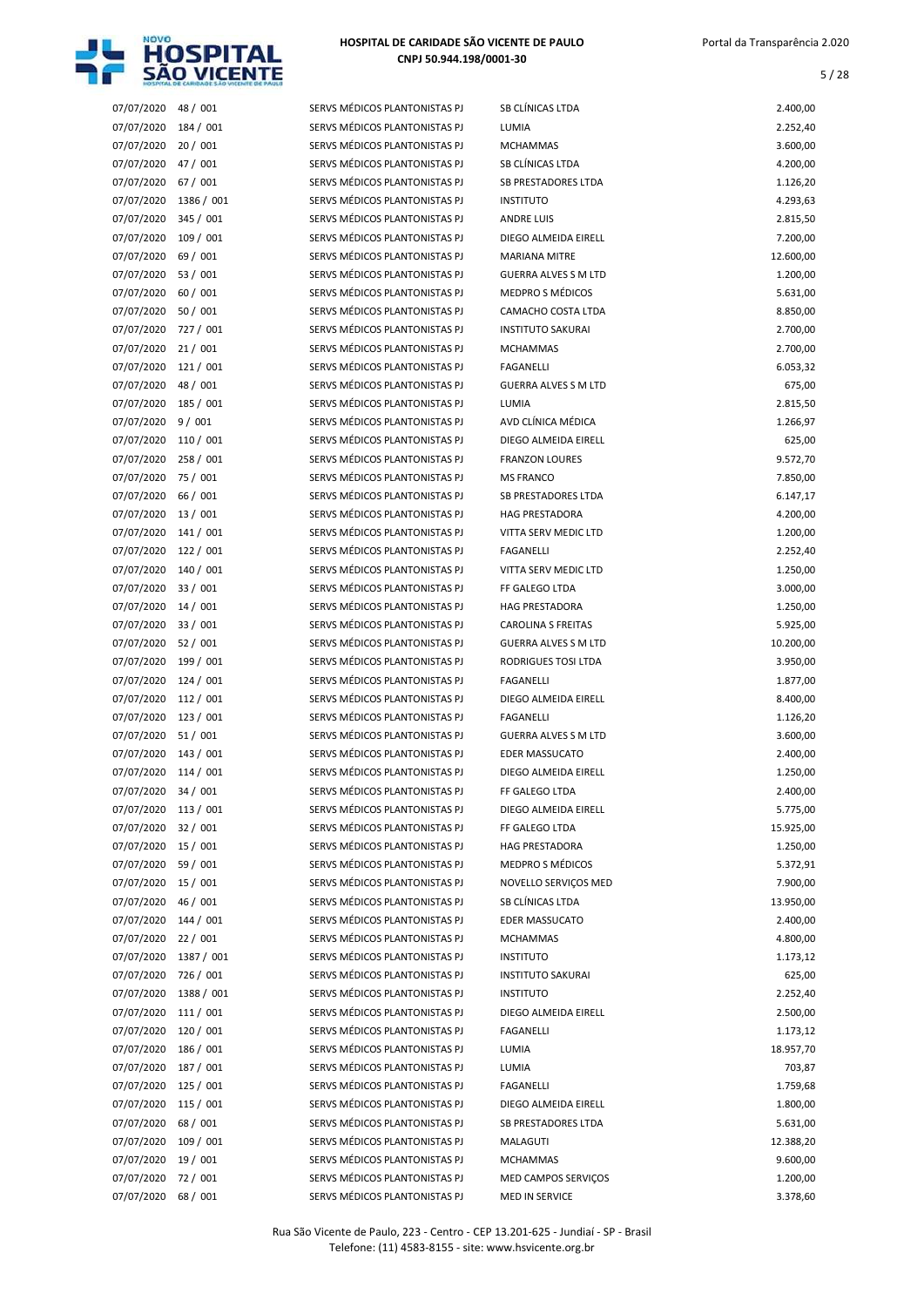

| 07/07/2020               | 764 / 001                     | SERVS MÉDICOS PLANTONISTAS PJ                              | JUND CARDIO SERVIÇOS                               | 16.329,90          |
|--------------------------|-------------------------------|------------------------------------------------------------|----------------------------------------------------|--------------------|
| 07/07/2020               | 470 / 001                     | SERVS MÉDICOS PLANTONISTAS PJ                              | <b>IMAGEMED LTDA</b>                               | 5.067,90           |
| 07/07/2020               | 70 / 001                      | SERVS MÉDICOS PLANTONISTAS PJ                              | <b>MARIANA MITRE</b>                               | 5.100,00           |
| 07/07/2020               | 989 / 001                     | SERVS PRESTADOS - PJ                                       | DISTRIBUIDORA PAULIS                               | 24.100,00          |
| 07/07/2020               | 986 / 001                     | SERVS PRESTADOS - PJ                                       | DISTRIBUIDORA PAULIS                               | 2.200,00           |
| 07/07/2020               | 202000000015790 / 001         | SERVS PRESTADOS - PJ                                       | <b>APONTO SISTEMAS</b>                             | 500,00             |
| 08/07/2020               | 540 / 001                     | CONT MANUTENCÃO (EQUIP E INF)                              | <b>PROMAN</b>                                      | 23.246,21          |
| 08/07/2020               | 051448 / 001                  | DESPESAS FINANC MUNICIPAL                                  | CAFÉ CAIÇARA                                       | 10,03              |
| 08/07/2020               | 67239 / 001                   | DROGAS E MEDICAMENTOS                                      | DUPATRI HOSPITALAR C                               | 2.048,00           |
| 08/07/2020               | 241047 / 001                  | DROGAS E MEDICAMENTOS                                      | ALFALAGOS LTDA                                     | 448,82             |
| 08/07/2020               | 24256 / 001                   | DROGAS E MEDICAMENTOS                                      | MEDICAMENTAL HOSP                                  | 3.145,00           |
| 08/07/2020               | 47121/001                     | DROGAS E MEDICAMENTOS                                      | <b>DBS</b>                                         | 1.036,80           |
| 08/07/2020               | 1390742 / 001                 | DROGAS E MEDICAMENTOS                                      | <b>FRESENIUS MATRIZ 04</b>                         | 9.034,00           |
| 08/07/2020               | 8298 / 001                    | DROGAS E MEDICAMENTOS                                      | AGILLE ES                                          | 3.452,20           |
| 08/07/2020               | 6701 / 001                    | DROGAS E MEDICAMENTOS                                      | ALFALAGOS FILIAL 67                                | 1.245,75           |
| 08/07/2020<br>08/07/2020 | 82081 / 001                   | DROGAS E MEDICAMENTOS                                      | SULMEDIC COM MED<br><b>BRAZMIX</b>                 | 1.057,20           |
|                          | 70075 / 001<br>193372 / 001   | DROGAS E MEDICAMENTOS                                      |                                                    | 1.080,00           |
| 08/07/2020               |                               | DROGAS E MEDICAMENTOS                                      | KONIMAGEM COML LTDA<br><b>MGMED PRODUTOS HOSPI</b> | 15.162,50          |
| 08/07/2020               | 37008 / 001<br>53501370 / 001 | DROGAS E MEDICAMENTOS<br><b>ENERGIA ELÉTRICA</b>           | <b>CPFL</b>                                        | 11.625,00          |
| 08/07/2020<br>08/07/2020 | 103154 / 001                  | <b>GÊNEROS ALIMENTÍCIOS</b>                                | CASA IRMÃOS UNIDOS                                 | 78.683,97          |
|                          |                               |                                                            |                                                    | 699,07             |
| 08/07/2020               | 103157 / 001                  | <b>GÊNEROS ALIMENTÍCIOS</b><br><b>GÊNEROS ALIMENTÍCIOS</b> | CASA IRMÃOS UNIDOS<br>CASA IRMÃOS UNIDOS           | 178,80             |
| 08/07/2020               | 103155 / 001                  |                                                            |                                                    | 74,63              |
| 08/07/2020               | 17031 / 001                   | <b>GÊNEROS ALIMENTÍCIOS</b>                                | <b>ALIANÇA</b>                                     | 1.431,00           |
| 08/07/2020               | 479272 / 001                  | <b>GÊNEROS ALIMENTÍCIOS</b><br><b>GÊNEROS ALIMENTÍCIOS</b> | LATICÍNIO ATILATTE                                 | 396,00             |
| 08/07/2020               | 40301 / 001                   | <b>GÊNEROS ALIMENTÍCIOS</b>                                | <b>BANCA CODARIM</b>                               | 29,40              |
| 08/07/2020               | 1928024 / 001                 | <b>GÊNEROS ALIMENTÍCIOS</b>                                | <b>FRANGO ADORO FILIAL</b>                         | 1.092,00           |
| 08/07/2020<br>08/07/2020 | 1031527 / 001<br>103149 / 001 | <b>GÊNEROS ALIMENTÍCIOS</b>                                | <b>MARFRIG CD ITUPEVA</b><br>CASA IRMÃOS UNIDOS    | 3.468,78<br>424,00 |
| 08/07/2020               | 941766 / 001                  |                                                            |                                                    |                    |
| 08/07/2020               | 181 / 001                     | IMPRESSOS E MATL DE EXP.<br>MÁQUINAS E EQUIPAMENTOS        | PAPEL ITUPEVA<br>SPL HOSPITALAR                    | 708,00<br>4.600,00 |
| 08/07/2020               | 190665 / 004                  | MATERIAL DE REPOSIÇÃO                                      | KONIMAGEM COML LTDA                                | 3.132,00           |
| 08/07/2020               | 123661 / 001                  | MATL MÉDICO REEMBOLSÁVEL                                   | <b>BACE</b>                                        | 1.692,00           |
| 08/07/2020               | 380751 / 001                  | MATL MÉDICO REEMBOLSÁVEL                                   | SMITH E NEPHEW FILIA                               | 1.558,00           |
| 08/07/2020               | 21012 / 001                   | MATL MÉDICO REEMBOLSÁVEL                                   | <b>TECNOPRINT IMPRESSOS</b>                        | 578,00             |
| 08/07/2020               | 1007385 / 001                 | MATL MÉDICO REEMBOLSÁVEL                                   | CBS                                                | 586,60             |
| 08/07/2020               | 718287 / 001                  | MATL MÉDICO REEMBOLSÁVEL                                   | NACIONAL MEDICAMENTO                               | 748,20             |
| 08/07/2020               | 17837 / 001                   | MATL MEDICO REEMBOLSAVEL                                   | <b>GMI GABISA MEDICAL</b>                          | 2.477,95           |
| 08/07/2020               | 6701 / 001                    | MEDICAMENTOS CONTROLADOS                                   | ALFALAGOS FILIAL 67                                | 135,48             |
| 08/07/2020               | 241047 / 001                  | MEDICAMENTOS CONTROLADOS                                   | ALFALAGOS LTDA                                     | 62,03              |
| 08/07/2020               | 534511 / 001                  | ÓRTESE E PRÓTESE (OPME)                                    | <b>EMPÓRIO HOSPITALAR</b>                          | 2.066,00           |
| 08/07/2020               | 59539 / 001                   | <b>OUTROS CUSTOS GERAIS</b>                                | <b>GTS DISTRIBUIDORA</b>                           | 86,97              |
| 08/07/2020               | 051448 / 001                  | <b>OUTROS CUSTOS GERAIS</b>                                | CAFÉ CAIÇARA                                       | 350,00             |
| 08/07/2020               | 98857 / 001                   | <b>OUTROS MATERIAIS</b>                                    | TERRÃO                                             | 49,00              |
| 08/07/2020               | 17 / 001                      | SERVS MÉDICOS PLANTONISTAS PJ                              | <b>ANDRADE &amp; GOMES</b>                         | 1.689,30           |
| 08/07/2020               | 3/001                         | SERVS MÉDICOS PLANTONISTAS PJ                              | ALESSANDRA CRISTINA                                | 1.875,00           |
| 08/07/2020 4/001         |                               | SERVS MÉDICOS PLANTONISTAS PJ                              | ALESSANDRA CRISTINA                                | 1.250,00           |
| 08/07/2020               | 7/001                         | SERVS MÉDICOS PLANTONISTAS PJ                              | ALESSANDRA CRISTINA                                | 1.250,00           |
| 08/07/2020               | 8/001                         | SERVS MÉDICOS PLANTONISTAS PJ                              | ALESSANDRA CRISTINA                                | 6.550,00           |
| 08/07/2020               | 10/001                        | SERVS MÉDICOS PLANTONISTAS PJ                              | ALESSANDRA CRISTINA                                | 600,00             |
| 08/07/2020               | 6/001                         | SERVS MÉDICOS PLANTONISTAS PJ                              | ALESSANDRA CRISTINA                                | 5.200,00           |
| 08/07/2020 9/001         |                               | SERVS MÉDICOS PLANTONISTAS PJ                              | ALESSANDRA CRISTINA                                | 1.875,00           |
| 08/07/2020 1/001         |                               | SERVS MÉDICOS PLANTONISTAS PJ                              | ALESSANDRA CRISTINA                                | 1.250,00           |
| 08/07/2020               | 21/001                        | SERVS MÉDICOS PLANTONISTAS PJ                              | <b>ANDRADE &amp; GOMES</b>                         | 1.173,12           |
| 08/07/2020 5/001         |                               | SERVS MÉDICOS PLANTONISTAS PJ                              | ALESSANDRA CRISTINA                                | 2.650,00           |
|                          | 08/07/2020 957588 / 001       | <b>VALE TRANSPORTE</b>                                     | TRANSURB                                           | 911,42             |
|                          | 08/07/2020 11628447 / 001     | <b>VALE TRANSPORTE</b>                                     | <b>VB SERVIÇOS</b>                                 | 252,55             |
| 09/07/2020               | 1720010 / 001                 | DROGAS E MEDICAMENTOS                                      | EUROFARMA 69                                       | 5.001,71           |
| 09/07/2020               | 24562 / 001                   | DROGAS E MEDICAMENTOS                                      | MEDICAMENTAL HOSP                                  | 6.897,00           |
|                          |                               |                                                            |                                                    |                    |

| 07/07/2020 | 764 / 001             | SERVS MÉDICOS PLANTONISTAS PJ | JUND CARDIO SERVIÇOS        | 16.329,90 |
|------------|-----------------------|-------------------------------|-----------------------------|-----------|
| 07/07/2020 | 470 / 001             | SERVS MÉDICOS PLANTONISTAS PJ | <b>IMAGEMED LTDA</b>        | 5.067,90  |
| 07/07/2020 | 70 / 001              | SERVS MÉDICOS PLANTONISTAS PJ | <b>MARIANA MITRE</b>        | 5.100,00  |
| 07/07/2020 | 989 / 001             | SERVS PRESTADOS - PJ          | DISTRIBUIDORA PAULIS        | 24.100,00 |
| 07/07/2020 | 986 / 001             | <b>SERVS PRESTADOS - PJ</b>   | <b>DISTRIBUIDORA PAULIS</b> | 2.200,00  |
| 07/07/2020 | 202000000015790 / 001 | SERVS PRESTADOS - PJ          | APONTO SISTEMAS             | 500,00    |
| 08/07/2020 | 540 / 001             | CONT MANUTENCÃO (EQUIP E INF) | PROMAN                      | 23.246,21 |
| 08/07/2020 | 051448 / 001          | DESPESAS FINANC MUNICIPAL     | CAFÉ CAIÇARA                | 10,03     |
| 08/07/2020 | 67239 / 001           | DROGAS E MEDICAMENTOS         | DUPATRI HOSPITALAR C        | 2.048,00  |
| 08/07/2020 | 241047 / 001          | DROGAS E MEDICAMENTOS         | ALFALAGOS LTDA              | 448,82    |
| 08/07/2020 | 24256 / 001           | <b>DROGAS E MEDICAMENTOS</b>  | MEDICAMENTAL HOSP           | 3.145,00  |
| 08/07/2020 | 47121 / 001           | <b>DROGAS E MEDICAMENTOS</b>  | <b>DBS</b>                  | 1.036,80  |
| 08/07/2020 | 1390742 / 001         | DROGAS E MEDICAMENTOS         | <b>FRESENIUS MATRIZ 04</b>  | 9.034,00  |
| 08/07/2020 | 8298 / 001            | DROGAS E MEDICAMENTOS         | <b>AGILLE ES</b>            | 3.452,20  |
| 08/07/2020 | 6701 / 001            | DROGAS E MEDICAMENTOS         | ALFALAGOS FILIAL 67         | 1.245,75  |
| 08/07/2020 | 82081 / 001           | DROGAS E MEDICAMENTOS         | SULMEDIC COM MED            | 1.057,20  |
| 08/07/2020 | 70075 / 001           | DROGAS E MEDICAMENTOS         | <b>BRAZMIX</b>              | 1.080,00  |
| 08/07/2020 | 193372 / 001          | <b>DROGAS E MEDICAMENTOS</b>  | KONIMAGEM COML LTDA         | 15.162,50 |
| 08/07/2020 | 37008 / 001           | DROGAS E MEDICAMENTOS         | MGMED PRODUTOS HOSPI        | 11.625,00 |
| 08/07/2020 | 53501370 / 001        | ENERGIA ELÉTRICA              | CPFL                        | 78.683,97 |
| 08/07/2020 | 103154 / 001          | <b>GÊNEROS ALIMENTÍCIOS</b>   | CASA IRMÃOS UNIDOS          | 699,07    |
| 08/07/2020 | 103157 / 001          | GÊNEROS ALIMENTÍCIOS          | CASA IRMÃOS UNIDOS          | 178,80    |
| 08/07/2020 | 103155 / 001          | <b>GÊNEROS ALIMENTÍCIOS</b>   | CASA IRMÃOS UNIDOS          | 74,63     |
| 08/07/2020 | 17031 / 001           | <b>GÊNEROS ALIMENTÍCIOS</b>   | <b>ALIANÇA</b>              | 1.431,00  |
| 08/07/2020 | 479272 / 001          | <b>GÊNEROS ALIMENTÍCIOS</b>   | LATICÍNIO ATILATTE          | 396,00    |
| 08/07/2020 | 40301 / 001           | <b>GÊNEROS ALIMENTÍCIOS</b>   | <b>BANCA CODARIM</b>        | 29,40     |
| 08/07/2020 | 1928024 / 001         | <b>GÊNEROS ALIMENTÍCIOS</b>   | <b>FRANGO ADORO FILIAL</b>  | 1.092,00  |
| 08/07/2020 | 1031527 / 001         | <b>GÊNEROS ALIMENTÍCIOS</b>   | MARFRIG CD ITUPEVA          | 3.468,78  |
| 08/07/2020 | 103149 / 001          | <b>GÊNEROS ALIMENTÍCIOS</b>   | CASA IRMÃOS UNIDOS          | 424,00    |
| 08/07/2020 | 941766 / 001          | IMPRESSOS E MATL DE EXP.      | PAPEL ITUPEVA               | 708,00    |
| 08/07/2020 | 181 / 001             | MÁQUINAS E EQUIPAMENTOS       | <b>SPL HOSPITALAR</b>       | 4.600,00  |
| 08/07/2020 | 190665 / 004          | MATERIAL DE REPOSIÇÃO         | KONIMAGEM COML LTDA         | 3.132,00  |
| 08/07/2020 | 123661 / 001          | MATL MÉDICO REEMBOLSÁVEL      | <b>BACE</b>                 | 1.692,00  |
| 08/07/2020 | 380751 / 001          | MATL MÉDICO REEMBOLSÁVEL      | SMITH E NEPHEW FILIA        | 1.558,00  |
| 08/07/2020 | 21012 / 001           | MATL MÉDICO REEMBOLSÁVEL      | <b>TECNOPRINT IMPRESSOS</b> | 578,00    |
| 08/07/2020 | 1007385 / 001         | MATL MÉDICO REEMBOLSÁVEL      | CBS                         | 586,60    |
| 08/07/2020 | 718287 / 001          | MATL MÉDICO REEMBOLSÁVEL      | NACIONAL MEDICAMENTO        | 748,20    |
| 08/07/2020 | 17837 / 001           | MATL MÉDICO REEMBOLSÁVEL      | <b>GMI GABISA MEDICAL</b>   | 2.477,95  |
| 08/07/2020 | 6701 / 001            | MEDICAMENTOS CONTROLADOS      | ALFALAGOS FILIAL 67         | 135,48    |
| 08/07/2020 | 241047 / 001          | MEDICAMENTOS CONTROLADOS      | ALFALAGOS LTDA              | 62,03     |
| 08/07/2020 | 534511 / 001          | ÓRTESE E PRÓTESE (OPME)       | EMPÓRIO HOSPITALAR          | 2.066,00  |
| 08/07/2020 | 59539 / 001           | <b>OUTROS CUSTOS GERAIS</b>   | <b>GTS DISTRIBUIDORA</b>    | 86,97     |
| 08/07/2020 | 051448 / 001          | <b>OUTROS CUSTOS GERAIS</b>   | CAFÉ CAIÇARA                | 350,00    |
| 08/07/2020 | 98857 / 001           | <b>OUTROS MATERIAIS</b>       | <b>TERRÃO</b>               | 49,00     |
| 08/07/2020 | 17/001                | SERVS MÉDICOS PLANTONISTAS PJ | <b>ANDRADE &amp; GOMES</b>  | 1.689,30  |
| 08/07/2020 | 3/001                 | SERVS MÉDICOS PLANTONISTAS PJ | ALESSANDRA CRISTINA         | 1.875,00  |
| 08/07/2020 | 4/001                 | SERVS MÉDICOS PLANTONISTAS PJ | ALESSANDRA CRISTINA         | 1.250,00  |
| 08/07/2020 | 7/001                 | SERVS MÉDICOS PLANTONISTAS PJ | ALESSANDRA CRISTINA         | 1.250,00  |
| 08/07/2020 | 8/001                 | SERVS MÉDICOS PLANTONISTAS PJ | ALESSANDRA CRISTINA         | 6.550,00  |
| 08/07/2020 | 10/001                | SERVS MÉDICOS PLANTONISTAS PJ | ALESSANDRA CRISTINA         | 600,00    |
| 08/07/2020 | 6/001                 | SERVS MÉDICOS PLANTONISTAS PJ | ALESSANDRA CRISTINA         | 5.200,00  |
| 08/07/2020 | 9/001                 | SERVS MÉDICOS PLANTONISTAS PJ | ALESSANDRA CRISTINA         | 1.875,00  |
| 08/07/2020 | 1/001                 | SERVS MÉDICOS PLANTONISTAS PJ | ALESSANDRA CRISTINA         | 1.250,00  |
| 08/07/2020 | 21/001                | SERVS MÉDICOS PLANTONISTAS PJ | <b>ANDRADE &amp; GOMES</b>  | 1.173,12  |
| 08/07/2020 | 5/001                 | SERVS MÉDICOS PLANTONISTAS PJ | ALESSANDRA CRISTINA         | 2.650,00  |
| 08/07/2020 | 957588 / 001          | <b>VALE TRANSPORTE</b>        | TRANSURB                    | 911,42    |
| 08/07/2020 | 11628447 / 001        | <b>VALE TRANSPORTE</b>        | <b>VB SERVIÇOS</b>          | 252,55    |
| 09/07/2020 | 1720010 / 001         | DROGAS E MEDICAMENTOS         | EUROFARMA 69                | 5.001,71  |
| 09/07/2020 | 24562 / 001           | DROGAS E MEDICAMENTOS         | MEDICAMENTAL HOSP           | 6.897,00  |
| 09/07/2020 | 154138 / 001          | DROGAS E MEDICAMENTOS         | PROMEFARMA                  | 1.250,00  |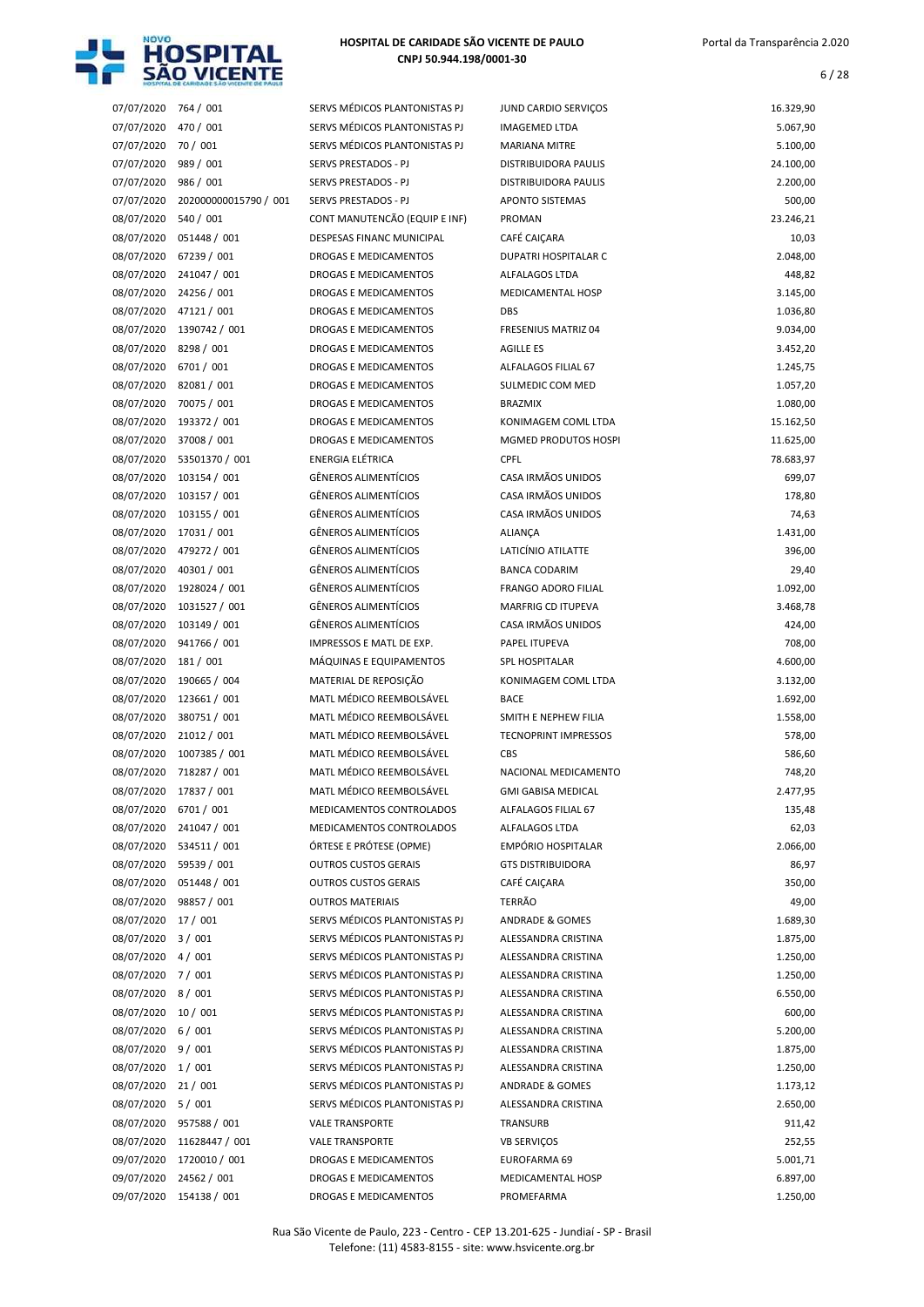

7 / 28

| 09/07/2020               | 7479 / 001                    |
|--------------------------|-------------------------------|
| 09/07/2020               | 14971 / 001                   |
| 09/07/2020               | 323594 / 001                  |
| 09/07/2020               | 247367 / 001                  |
| 09/07/2020               | 86715 / 002                   |
| 09/07/2020               | 33364 / 001                   |
| 09/07/2020               | 17550 / 001                   |
| 09/07/2020               | 40313 / 001                   |
| 09/07/2020               | 3721 / 001                    |
| 09/07/2020               | 1032235 / 001                 |
| 09/07/2020               | 15860 / 001                   |
| 09/07/2020               | 2388912 / 001                 |
|                          |                               |
| 09/07/2020               | 3720 / 001                    |
| 09/07/2020               | 17552 / 001                   |
| 09/07/2020               | 2507992 / 001                 |
| 09/07/2020               | 15863 / 001                   |
| 09/07/2020               | 548711 / 001                  |
| 09/07/2020               | 106629 / 001                  |
| 09/07/2020               | 86715 / 002                   |
| 09/07/2020               | 33364 / 001                   |
| 09/07/2020               | 15269 / 001                   |
| 09/07/2020               | 534756 / 001                  |
| 09/07/2020               | 534762 / 001                  |
| 09/07/2020               | 534760 / 001                  |
| 09/07/2020               | 3211 / 001                    |
| 09/07/2020               | 186406 / 001                  |
| 09/07/2020               | 38406 / 001                   |
|                          |                               |
| 10/07/2020               | 19010 / 001                   |
| 10/07/2020               | 146041 / 001                  |
| 10/07/2020               | 6017 / 001                    |
|                          |                               |
| 10/07/2020               | <b>PROCESSO</b>               |
| 10/07/2020               | <b>PROCESSO</b>               |
| 10/07/2020               | <b>PROCESSO</b>               |
| 10/07/2020               | <b>PROCESSO</b>               |
| 10/07/2020               | 53690 / 001                   |
| 10/07/2020               | 114732 / 001                  |
| 10/07/2020               | 1720937 / 001                 |
| 10/07/2020               | 24743 / 001                   |
| 10/07/2020               | 59147 / 001                   |
| 10/07/2020               | 59332 / 001                   |
|                          |                               |
| 10/07/2020               | 88256 / 001                   |
| 10/07/2020               | 1095702 / 001                 |
| 10/07/2020               | 247571 / 001                  |
|                          | 10/07/2020 1720647 / 001      |
| 10/07/2020               | 1095771 / 001                 |
| 10/07/2020               | 719346 / 001                  |
| 10/07/2020               | 5233 / 001                    |
| 10/07/2020               | 1363815 / 002                 |
| 10/07/2020               | 443138 / 002                  |
|                          | 10/07/2020 955770 / 001       |
|                          | 10/07/2020 955769 / 001       |
|                          | 10/07/2020 955771 / 001       |
| 10/07/2020 4/12 / 001    |                               |
| 10/07/2020               | 1033819 / 001                 |
| 10/07/2020               | 479446 / 001                  |
| 10/07/2020               | 40321 / 001                   |
|                          |                               |
| 10/07/2020               | 206858 / 001                  |
| 10/07/2020<br>10/07/2020 | 1930356 / 001<br>942829 / 001 |

| 09/07/2020 | 7479 / 001      | DROGAS E MEDICAMENTOS               | NEUPHARMA                         | 1.379,88   |
|------------|-----------------|-------------------------------------|-----------------------------------|------------|
| 09/07/2020 | 14971 / 001     | DROGAS E MEDICAMENTOS               | FRESENIUS FILIAL 90               | 330,00     |
| 09/07/2020 | 323594 / 001    | DROGAS E MEDICAMENTOS               | <b>HALEX ISTAR GO</b>             | 1.671,00   |
| 09/07/2020 | 247367 / 001    | DROGAS E MEDICAMENTOS               | <b>FARMARIN</b>                   | 3.472,80   |
| 09/07/2020 | 86715 / 002     | <b>DROGAS E MEDICAMENTOS</b>        | <b>ASTRA FARMA</b>                | 538,80     |
| 09/07/2020 | 33364 / 001     | DROGAS E MEDICAMENTOS               | <b>ATIVA COMERCIAL</b>            | 706,64     |
| 09/07/2020 | 17550 / 001     | <b>GÊNEROS ALIMENTÍCIOS</b>         | <b>IRMÃOS KANESHI</b>             | 351,33     |
| 09/07/2020 | 40313 / 001     | <b>GÊNEROS ALIMENTÍCIOS</b>         | <b>BANCA CODARIM</b>              | 29,40      |
| 09/07/2020 | 3721/001        | <b>GÊNEROS ALIMENTÍCIOS</b>         | DONA QUITANDA                     | 427,25     |
| 09/07/2020 | 1032235 / 001   | <b>GÊNEROS ALIMENTÍCIOS</b>         | <b>MARFRIG CD ITUPEVA</b>         | 2.895,96   |
| 09/07/2020 | 15860 / 001     | <b>GÊNEROS ALIMENTÍCIOS</b>         | <b>ELITE</b>                      | 2.880,08   |
| 09/07/2020 | 2388912 / 001   | <b>GÊNEROS ALIMENTÍCIOS</b>         | PAMA COM GENS ALIMEN              | 562,50     |
| 09/07/2020 | 3720 / 001      | <b>GÊNEROS ALIMENTÍCIOS</b>         | DONA QUITANDA                     | 139,90     |
| 09/07/2020 | 17552 / 001     | <b>GÊNEROS ALIMENTÍCIOS</b>         | <b>IRMÃOS KANESHI</b>             | 456,07     |
| 09/07/2020 | 2507992 / 001   | <b>IMPOSTO FEDERAL</b>              | DARE - TAXA DE VISTORIA BOMBEIROS | 1.564,67   |
| 09/07/2020 | 15863 / 001     | MATERIAL DE LIMPEZA                 | ELITE                             | 5.220,00   |
| 09/07/2020 | 548711 / 001    | MATL MÉDICO REEMBOLSÁVEL            | <b>SUPRIMED</b>                   | 578,52     |
| 09/07/2020 | 106629 / 001    | MATL MÉDICO REEMBOLSÁVEL            | <b>CISCRE</b>                     | 20.250,00  |
| 09/07/2020 | 86715 / 002     | MEDICAMENTOS CONTROLADOS            | ASTRA FARMA                       | 820,00     |
| 09/07/2020 | 33364 / 001     | MEDICAMENTOS CONTROLADOS            | <b>ATIVA COMERCIAL</b>            | 150,71     |
| 09/07/2020 | 15269 / 001     | <b>MOBILIÁRIO</b>                   | <b>COMAVE</b>                     | 600,00     |
| 09/07/2020 | 534756 / 001    | ÓRTESE E PRÓTESE (OPME)             | <b>EMPÓRIO HOSPITALAR</b>         | 1.033,00   |
| 09/07/2020 | 534762 / 001    | ÓRTESE E PRÓTESE (OPME)             | EMPÓRIO HOSPITALAR                | 1.033,00   |
| 09/07/2020 | 534760 / 001    | ÓRTESE E PRÓTESE (OPME)             | <b>EMPÓRIO HOSPITALAR</b>         | 2.574,00   |
| 09/07/2020 | 3211/001        | SERVS PRESTADOS - PJ                | <b>FOTOCOM</b>                    | 2.300,00   |
| 09/07/2020 | 186406 / 001    | SOFTWARE                            | WESTCON                           | 780,40     |
| 09/07/2020 | 38406 / 001     | UTENSÍLIOS DE INFORMÁTICA           | <b>KLINT FIOS CAMPINAS</b>        | 1.131,55   |
| 10/07/2020 | 19010 / 001     | <b>COMBUSTIVEIS E LUBRIFICANTES</b> | <b>BATE BOLA</b>                  | 886,19     |
| 10/07/2020 | 146041 / 001    | CONT. MANUTENCÃO (EQUIP E INF)      | <b>PIXEON</b>                     | 1.582,58   |
| 10/07/2020 | 6017/001        | CONT. MANUTENCÃO (EQUIP E INF)      | <b>MV SISTEMAS</b>                | 30.997,90  |
| 10/07/2020 | <b>PROCESSO</b> | CONTINGÊNCIAS TRABALHISTAS          | <b>PROCESSO</b>                   | 4.145,82   |
|            |                 |                                     |                                   |            |
| 10/07/2020 | <b>PROCESSO</b> | CONTINGÊNCIAS TRABALHISTAS          | <b>PROCESSO</b>                   | 1.100,00   |
| 10/07/2020 | <b>PROCESSO</b> | CONTINGÊNCIAS TRABALHISTAS          | <b>PROCESSO</b>                   | 2.054,82   |
| 10/07/2020 | <b>PROCESSO</b> | CONTINGÊNCIAS TRABALHISTAS          | <b>PROCESSO</b>                   | 7.026,26   |
| 10/07/2020 | 53690 / 001     | <b>CORREIOS E MALOTES</b>           | NOVA JUNDIAÍ                      | 572,00     |
| 10/07/2020 | 114732 / 001    | DROGAS E MEDICAMENTOS               | SANTA RITA GO                     | 476,70     |
| 10/07/2020 | 1720937 / 001   | <b>DROGAS E MEDICAMENTOS</b>        | <b>EUROFARMA 69</b>               | 8.699,13   |
| 10/07/2020 | 24743 / 001     | DROGAS E MEDICAMENTOS               | MEDICAMENTAL HOSP                 | 2.130,90   |
| 10/07/2020 | 59147 / 001     | DROGAS E MEDICAMENTOS               | DUPATRI HOSPITALAR C              | 32.994,00  |
| 10/07/2020 | 59332 / 001     | DROGAS E MEDICAMENTOS               | <b>DUPATRI HOSPITALAR C</b>       | 12.631,63  |
| 10/07/2020 | 88256 / 001     | DROGAS E MEDICAMENTOS               | <b>ASTRA FARMA</b>                | 1.919,00   |
| 10/07/2020 | 1095702 / 001   | DROGAS E MEDICAMENTOS               | DUPATRI CNPJ 26 GO                | 1.952,00   |
| 10/07/2020 | 247571 / 001    | <b>DROGAS E MEDICAMENTOS</b>        | <b>FARMARIN</b>                   | 3.522,00   |
| 10/07/2020 | 1720647 / 001   | DROGAS E MEDICAMENTOS               | EUROFARMA 69                      | 8.699,13   |
| 10/07/2020 | 1095771 / 001   | DROGAS E MEDICAMENTOS               | DUPATRI CNPJ 26 GO                | 12.614,50  |
| 10/07/2020 | 719346 / 001    | <b>DROGAS E MEDICAMENTOS</b>        | 4 BIO MEDICAMENTOS                | 3.256,96   |
| 10/07/2020 | 5233 / 001      | DROGAS E MEDICAMENTOS               | <b>BAXTER</b>                     | 3.306,42   |
| 10/07/2020 | 1363815 / 002   | DROGAS E MEDICAMENTOS               | FRESENIUS MATRIZ 04               | 8.906,00   |
| 10/07/2020 | 443138 / 002    | DROGAS E MEDICAMENTOS               | SUPERMED FINAL 07                 | 658,16     |
| 10/07/2020 | 955770 / 001    | DROGAS E MEDICAMENTOS               | SANTA RITA                        | 3.500,00   |
| 10/07/2020 | 955769 / 001    | DROGAS E MEDICAMENTOS               | SANTA RITA                        | 61,80      |
| 10/07/2020 | 955771 / 001    | DROGAS E MEDICAMENTOS               | SANTA RITA                        | 74.184,60  |
| 10/07/2020 | 4/12/001        | FINANCIAMENTOS BANCÁRIOS            | CAIXA ECONÔMICA FED.              | 361.155,69 |
| 10/07/2020 | 1033819 / 001   | GÊNEROS ALIMENTÍCIOS                | MARFRIG CD ITUPEVA                | 2.403,18   |
| 10/07/2020 | 479446 / 001    | <b>GËNEROS ALIMENTÍCIOS</b>         | LATICÍNIO ATILATTE                | 594,00     |
| 10/07/2020 | 40321 / 001     | GÊNEROS ALIMENTÍCIOS                | <b>BANCA CODARIM</b>              | 45,00      |
| 10/07/2020 | 206858 / 001    | <b>GÊNEROS ALIMENTÍCIOS</b>         | NUTRI SUCO IND E COM              | 934,00     |
| 10/07/2020 | 1930356 / 001   | GÊNEROS ALIMENTÍCIOS                | FRANGO ADORO FILIAL               | 452,73     |
| 10/07/2020 | 942829 / 001    | <b>GÊNEROS ALIMENTÍCIOS</b>         | PAPEL ITUPEVA                     | 230,00     |
| 10/07/2020 | 158 / 001       | LOCAÇÃO (EQUIP, MÁQ. ESPAÇO)        | MEDILABOR                         | 13.500,00  |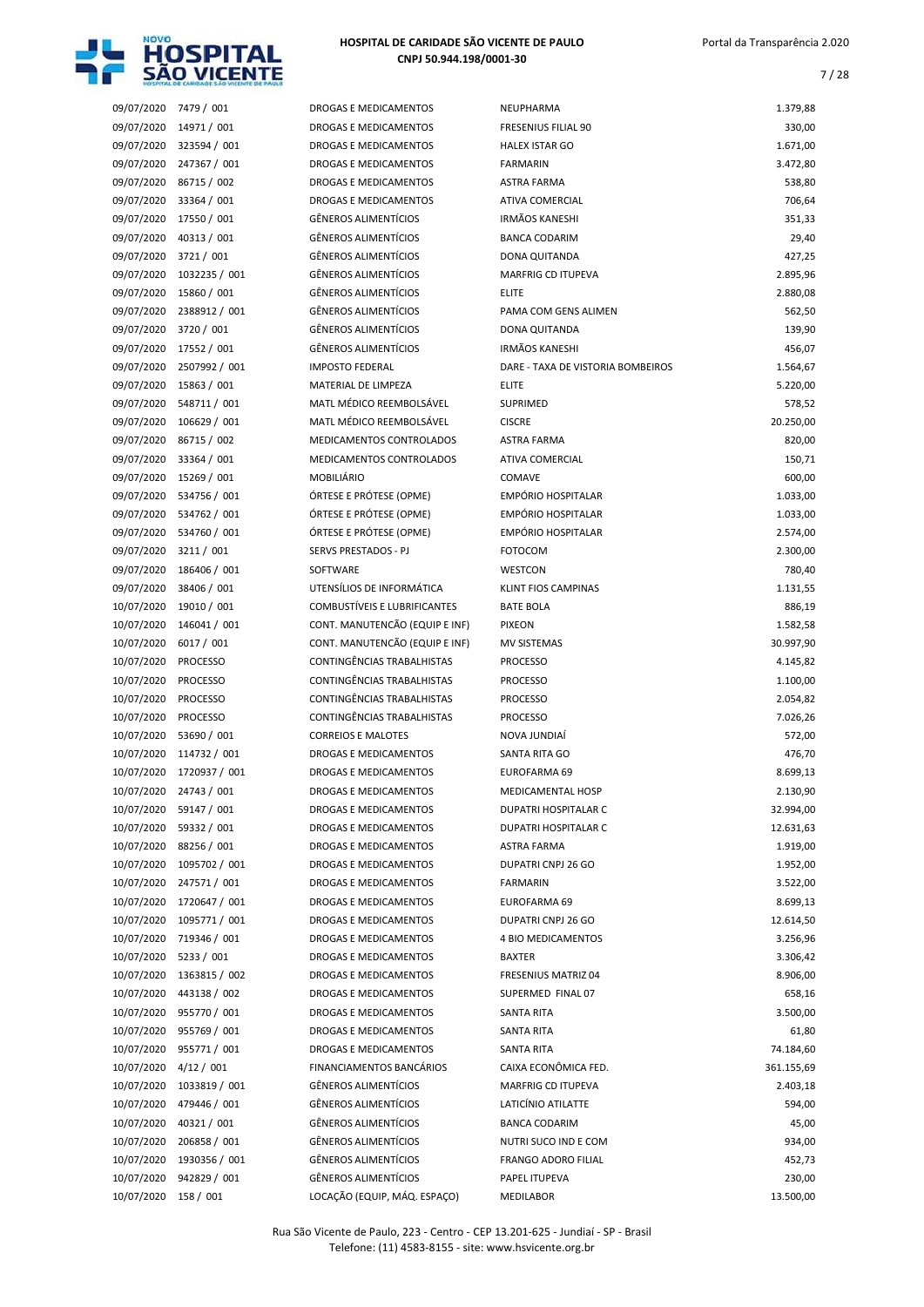

8 / 28

| 10/07/2020               | 2904 / 001                           | MANUTENÇÃO PREDIAL GERAL                     | ASX RESISTÊNCIA                                                            | 175,00     |
|--------------------------|--------------------------------------|----------------------------------------------|----------------------------------------------------------------------------|------------|
| 10/07/2020               | 18787 / 001                          | MÁQUINAS E EQUIPAMENTOS                      | SUPRIMAX COMERCIO DE                                                       | 547,00     |
| 10/07/2020               | 364916 / 001                         | MÁQUINAS E EQUIPAMENTOS                      | FRIOVIX REFRIGERAÇÃO                                                       | 3.699,90   |
| 10/07/2020               | 4567 / 002                           | MÁQUINAS E EQUIPAMENTOS                      | STRAFER PRODUTOS MED                                                       | 11.235,00  |
| 10/07/2020               | 199465 / 002                         | MATERIAL DE LIMPEZA                          | <b>COMERCIAL 3 ALBE</b>                                                    | 2.000,00   |
| 10/07/2020               | 695750 / 001                         | MATERIAL PERMANENTE                          | ELÉTRICA NEBLINA                                                           | 180,00     |
| 10/07/2020               | 10334 / 002                          | MATL MÉDICO REEMBOLSÁVEL                     | SUPPLYMED RIO                                                              | 1.950,00   |
| 10/07/2020               | 1006031 / 001                        | MATL MÉDICO REEMBOLSÁVEL                     | CBS                                                                        | 572,80     |
| 10/07/2020               | 1095771 / 001                        | MEDICAMENTOS CONTROLADOS                     | DUPATRI CNPJ 26 GO                                                         | 1.048,00   |
| 10/07/2020               | 59332 / 001                          | MEDICAMENTOS CONTROLADOS                     | DUPATRI HOSPITALAR C                                                       | 314,50     |
| 10/07/2020               | JUNHO/2020 / 001                     | MÉDICOS BOLSISTAS                            | FOLHA JUNHO/2020 - RESIDENTES                                              | 77.088,24  |
| 10/07/2020               | 1436 / 001                           | MOBILIÁRIO                                   | <b>JUNPMAQ</b>                                                             | 990,00     |
| 10/07/2020               | 1435 / 001                           | MOBILIÁRIO                                   | <b>JUNPMAQ</b>                                                             | 1.800,00   |
| 10/07/2020               | 123796 / 001                         | ÓRTESE E PRÓTESE (OPME)                      | <b>BACE</b>                                                                | 3.021,40   |
| 10/07/2020               | 24582 / 001                          | ÓRTESE E PRÓTESE (OPME)                      | DOC MED                                                                    | 2.534,50   |
| 10/07/2020               | 687559 / 001                         | ÓRTESE E PRÓTESE (OPME)                      | E TAMUSSINO                                                                | 807,50     |
| 10/07/2020               | 204446 / 001                         | <b>OUTROS CUSTOS GERAIS</b>                  | IRTDPJ- SP CARTÓRIO / EBANX PAGAMENTOS                                     | 96,31      |
| 10/07/2020               | JULHO/2020 / 001                     | <b>OUTROS CUSTOS GERAIS</b>                  | <b>BRASÍNDICE</b>                                                          | 770,00     |
| 10/07/2020               | 483 / 001                            | <b>OUTROS MATERIAIS</b>                      | <b>DENARDI BAZAR POPULAR</b>                                               | 779,70     |
| 10/07/2020               | JUNHO/2020 / 001                     | SALÁRIOS E ORDENADOS                         | PEDIDO PAGAMENTO PLANTÃO JUNHO/2020                                        | 347,83     |
|                          |                                      | SALÁRIOS E ORDENADOS                         | PEDIDO PAGAMENTO PLANTÃO JUNHO/2020                                        |            |
| 10/07/2020               | JUNHO/2020 / 001<br>JUNHO/2020 / 001 |                                              |                                                                            | 20.053,33  |
| 10/07/2020<br>10/07/2020 |                                      | SALÁRIOS E ORDENADOS<br>SALÁRIOS E ORDENADOS | PEDIDO PAGAMENTO PLANTÃO JUNHO/2020<br>PEDIDO PAGAMENTO PLANTÃO JUNHO/2020 | 9.960,68   |
|                          | JUNHO/2020 / 001                     |                                              |                                                                            | 16.502,44  |
| 10/07/2020               | 05/2020 / 002                        | <b>SEGUROS</b>                               | <b>BAS CORRETORA</b>                                                       | 1.502,22   |
| 10/07/2020               | JUNHO/2020 / 001                     | SERV. PRESTADOS PF RPA                       | RPA JUNHO/2020                                                             | 4.399,81   |
| 10/07/2020               | JUNHO/2020 / 001                     | SERV. PRESTADOS PF RPA                       | RPA JUNHO/2020                                                             | 407,06     |
| 10/07/2020               | JUNHO/2020 / 001                     | SERV. PRESTADOS PF RPA                       | RPA JUNHO/2020                                                             | 1.601,25   |
| 10/07/2020               | JUNHO/2020 / 001                     | SERV. PRESTADOS PF RPA                       | RPA JUNHO/2020                                                             | 795,60     |
| 10/07/2020               | JUNHO/2020 / 001                     | SERV. PRESTADOS PF RPA                       | RPA JUNHO/2020                                                             | 1.051,05   |
| 10/07/2020               | JUNHO/2020 / 001                     | SERV. PRESTADOS PF RPA                       | RPA JUNHO/2020                                                             | 814,13     |
| 10/07/2020               | JUNHO/2020 / 001                     | SERV. PRESTADOS PF RPA                       | RPA JUNHO/2020                                                             | 2.021,57   |
| 10/07/2020               | JUNHO/2020 / 001                     | SERV. PRESTADOS PF RPA                       | RPA JUNHO/2020                                                             | 814,13     |
| 10/07/2020               | JUNHO/2020 / 001                     | SERV. PRESTADOS PF RPA                       | RPA JUNHO/2020                                                             | 814,13     |
| 10/07/2020               | JUNHO/2020 / 001                     | SERV. PRESTADOS PF RPA                       | RPA JUNHO/2020                                                             | 1.778,40   |
| 10/07/2020               | 2274 / 001                           | SERVS MÉDICOS COMPL - PJ                     | <b>TANNOUS</b>                                                             | 371,86     |
| 10/07/2020               | 191 / 001                            | SERVS MÉDICOS REPASSE - PJ                   | <b>INST DE ONCOLOGIA</b>                                                   | 12.969,04  |
| 10/07/2020               | 192 / 001                            | SERVS MÉDICOS REPASSE - PJ                   | INST DE ONCOLOGIA                                                          | 257.455,51 |
| 10/07/2020               | 188216 / 001                         | SERVS PRESTADOS - PJ                         | <b>BIONEXO</b>                                                             | 6.143,95   |
| 10/07/2020               | 7567 / 001                           | SERVS PRESTADOS - PJ                         | AVENTA LOC EQUIPAMEN                                                       | 4.800,00   |
| 10/07/2020               | 282 / 001                            | SERVS PRESTADOS - PJ                         | SAMANTHA P MACHADO D                                                       | 10.000,00  |
| 10/07/2020               | 57 / 001                             | SERVS PRESTADOS - PJ                         | <b>TRACT</b>                                                               | 7.797,12   |
| 10/07/2020               | 78 / 001                             | SERVS PRESTADOS - PJ                         | CARLOS UMBERTO                                                             | 10.000,00  |
| 10/07/2020               | 462 / 001                            | SERVS PRESTADOS - PJ                         | MUNAROLO E SEDANO                                                          | 12.000,00  |
| 10/07/2020               | 2864 / 001                           | SERVS PRESTADOS - PJ                         | RM BALANÇAS                                                                | 825,00     |
| 10/07/2020               | JUNHO/2020 / 001                     | VRS A REPASSAR-FOLHA                         | CONTRIBUIÇÃO ENFERMEIROS                                                   | 3.832,07   |
| 10/07/2020               | JUNHO/2020 / 001                     | VRS A REPASSAR-FOLHA                         | MENSALIDADE SIND ENFERMAGEM                                                | 450,00     |
| 10/07/2020               | JUNHO/2020 / 001                     | VRS A REPASSAR-FOLHA                         | CONV C.E.F. A REPASSAR EMPRÉSTIMO                                          | 20.167,41  |
| 10/07/2020               | JUNHO/2020 / 001                     | <b>VRS A REPASSAR-FOLHA</b>                  | CONTRIBUIÇÃO SIND SAÚDE                                                    | 37.300,98  |
| 13/07/2020               | 239025 / 001                         | <b>COMBUSTIVEIS E LUBRIFICANTES</b>          | J.C. FELIVEL DISTRIB                                                       | 194,02     |
| 13/07/2020               | 3148 / 001                           | <b>COMBUSTÍVEIS E LUBRIFICANTES</b>          | <b>ULTRAGAZ</b>                                                            | 5.051,30   |
| 13/07/2020               | <b>PROCESSO</b>                      | CONTINGÊNCIAS TRABALHISTAS                   | <b>PROCESSO</b>                                                            | 423,15     |
| 13/07/2020               | 239025 / 001                         | DESPESAS DE VEÍCULOS                         | J.C. FELIVEL DISTRIB                                                       | 127,98     |
| 13/07/2020               | 1448 / 001                           | DESPESAS DE VEÍCULOS                         | MECÂNICA DINIZ                                                             | 147,50     |
| 13/07/2020               | <b>PROCESSO</b>                      | DESPS LEGAIS E JURÍDICAS                     | <b>GPS</b>                                                                 | 1.125,74   |
| 13/07/2020               | 1709537 / 003                        | DROGAS E MEDICAMENTOS                        | EUROFARMA 69                                                               | 6.668,00   |
| 13/07/2020               | 6543 / 001                           | DROGAS E MEDICAMENTOS                        | FARMAVIDA                                                                  | 10,00      |
| 13/07/2020               | 1096582 / 002                        | DROGAS E MEDICAMENTOS                        | DUPATRI CNPJ 26 GO                                                         | 5.400,00   |
| 13/07/2020               | 1715590 / 002                        | DROGAS E MEDICAMENTOS                        | EUROFARMA 69                                                               | 4.999,50   |
| 13/07/2020               | 64520 / 001                          | <b>GASES MEDICINAIS</b>                      | <b>OXILUZ</b>                                                              | 8.266,39   |
| 13/07/2020               | 40345 / 001                          | GÊNEROS ALIMENTÍCIOS                         | <b>BANCA CODARIM</b>                                                       | 125,50     |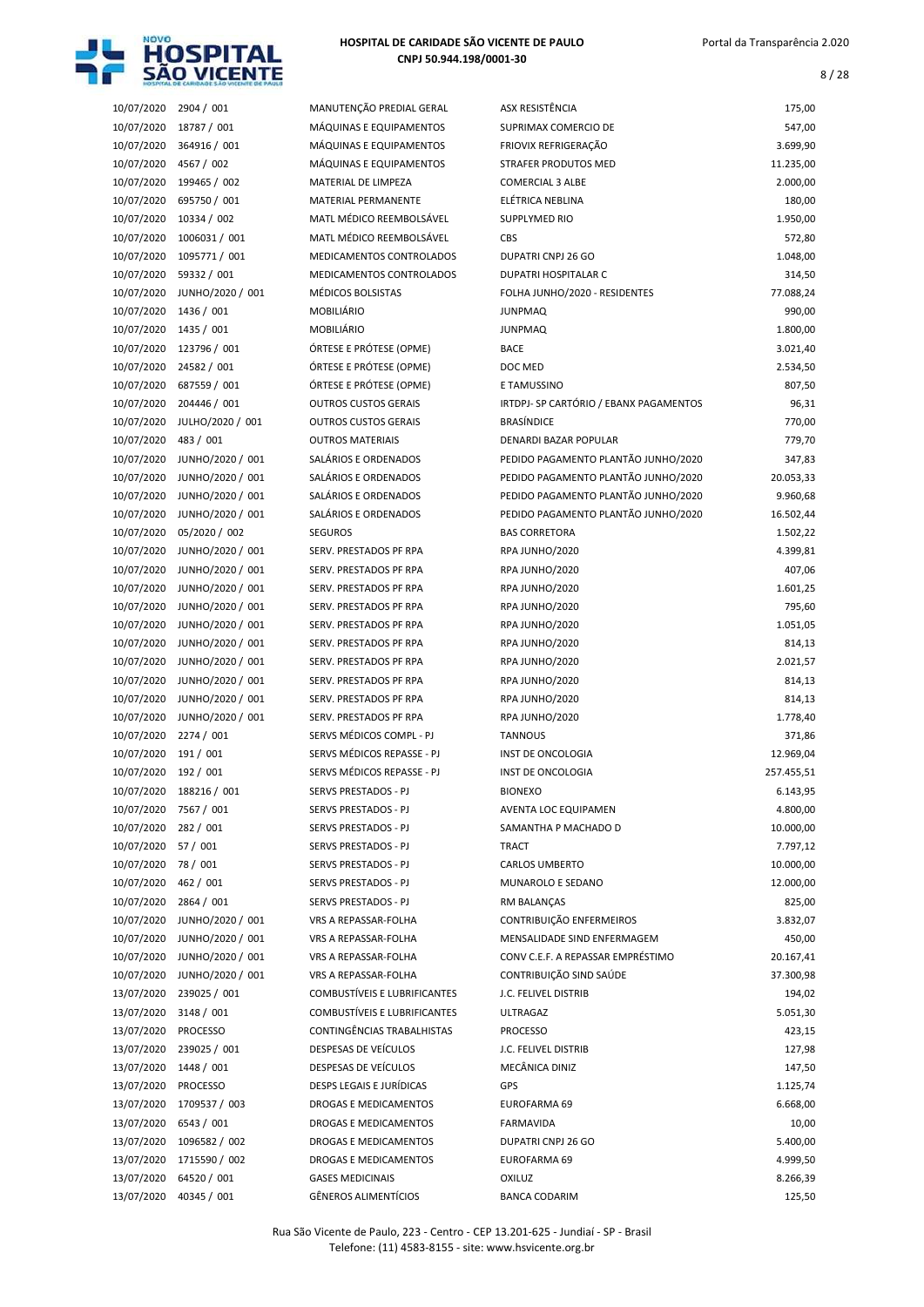

| 13/07/2020               | 1034493 / 001               | <b>GÊNEROS ALIMENTÍCIOS</b>                    |
|--------------------------|-----------------------------|------------------------------------------------|
| 13/07/2020               | 3760 / 001                  | <b>GÊNEROS ALIMENTÍCIOS</b>                    |
| 13/07/2020               | 17567 / 001                 | <b>GÊNEROS ALIMENTÍCIOS</b>                    |
| 13/07/2020               | 28525 / 001                 | <b>GÊNEROS ALIMENTÍCIOS</b>                    |
| 13/07/2020               | 1930771 / 001               | <b>GÊNEROS ALIMENTÍCIOS</b>                    |
| 13/07/2020               | 17568 / 001                 | <b>GÊNEROS ALIMENTÍCIOS</b>                    |
| 13/07/2020               | 272462 / 001                | <b>GÊNEROS ALIMENTÍCIOS</b>                    |
| 13/07/2020               | 188714 / 001                | <b>GÊNEROS ALIMENTÍCIOS</b>                    |
| 13/07/2020               | 101612 / 001                | <b>GÊNEROS ALIMENTÍCIOS</b>                    |
| 13/07/2020               | 3761 / 001                  | <b>GÊNEROS ALIMENTÍCIOS</b>                    |
| 13/07/2020               | 479648 / 001                | <b>GÊNEROS ALIMENTÍCIOS</b>                    |
| 13/07/2020               | 140341 / 001                | <b>GÊNEROS ALIMENTÍCIOS</b>                    |
| 13/07/2020               | 188712 / 001                | <b>GÊNEROS ALIMENTÍCIOS</b>                    |
| 13/07/2020               | 310910 / 001                | <b>GÊNEROS ALIMENTÍCIOS</b>                    |
| 13/07/2020               | 40335 / 001                 | <b>GÊNEROS ALIMENTÍCIOS</b>                    |
| 13/07/2020               | 40336 / 001                 | <b>GÊNEROS ALIMENTÍCIOS</b>                    |
| 13/07/2020               | 188716 / 001                | <b>GÊNEROS ALIMENTÍCIOS</b>                    |
| 13/07/2020               | 71869 / 002                 | IMPRESSOS E MATL DE EXP.                       |
| 13/07/2020               | 72571 / 001                 | IMPRESSOS E MATL DE EXP.                       |
| 13/07/2020               | 293949 / 003                | IMPRESSOS E MATL DE EXP.                       |
| 13/07/2020               | 12 / 001                    | MANUTENÇÃO PREDIAL GERAL                       |
| 13/07/2020               | 8506 / 001                  | MANUTENÇÃO PREDIAL GERAL                       |
| 13/07/2020               | 8497 / 001                  | MANUTENÇÃO PREDIAL GERAL                       |
| 13/07/2020               | 3531 / 002                  | MÁQUINAS E EQUIPAMENTOS                        |
| 13/07/2020               | 10772 / 002                 | MÁQUINAS E EQUIPAMENTOS                        |
| 13/07/2020               | 201093 / 001                | MATERIAL DE LIMPEZA                            |
| 13/07/2020               | 7420 / 001                  | MATERIAL DE LIMPEZA                            |
| 13/07/2020<br>13/07/2020 | 64520 / 001<br>999934 / 002 | MATERIAL DE REPOSIÇÃO<br>MATERIAL DE REPOSIÇÃO |
| 13/07/2020               | 33670 / 002                 | MATL MÉDICO REEMBOLSÁVEL                       |
| 13/07/2020               | 223354 / 002                | MATL MÉDICO REEMBOLSÁVEL                       |
| 13/07/2020               | 24613 / 001                 | ÓRTESE E PRÓTESE (OPME)                        |
| 13/07/2020               | 24651 / 001                 | ÓRTESE E PRÓTESE (OPME)                        |
| 13/07/2020               | 67088 / 001                 | ÓRTESE E PRÓTESE (OPME)                        |
| 13/07/2020               | 535308 / 001                | ÓRTESE E PRÓTESE (OPME)                        |
| 13/07/2020               | 24652 / 001                 | ÓRTESE E PRÓTESE (OPME)                        |
| 13/07/2020               | 67147 / 001                 | ÓRTESE E PRÓTESE (OPME)                        |
| 13/07/2020               | 67102 / 001                 | ÓRTESE E PRÓTESE (OPME)                        |
| 13/07/2020               | 67087 / 001                 | ÓRTESE E PRÓTESE (OPME)                        |
| 13/07/2020               | 89582 / 001                 | <b>OUTROS CUSTOS GERAIS</b>                    |
| 13/07/2020               | 2677 / 001                  | <b>OUTROS CUSTOS GERAIS</b>                    |
| 13/07/2020               | 673766 / 001                | <b>OUTROS MATERIAIS</b>                        |
| 13/07/2020               | 1704 / 001                  | <b>OUTROS MATERIAIS</b>                        |
| 13/07/2020               | 15006 / 001                 | <b>OUTROS MATERIAIS</b>                        |
| 13/07/2020               | DMH 2800/19 / 001           | PRESTAÇÃO DE SERVIÇOS - PROJET                 |
| 13/07/2020               | 248 / 002                   | SERVS PRESTADOS - PJ                           |
| 13/07/2020               | 202000000015586 / 002       | <b>SERVS PRESTADOS - PJ</b>                    |
| 13/07/2020               | 72665 / 001                 | SERVS PRESTADOS - PJ                           |
| 13/07/2020               | CONF DÍV / 019              | <b>TERMO CONF DÍVIDA</b>                       |
| 13/07/2020               | CONF DÍV / 021              | TERMO CONF DÍVIDA                              |
| 13/07/2020               | 686 / 001                   | UTENSÍLIOS DE INFORMÁTICA                      |
| 13/07/2020               | JUNHO/2020 / 001            | VRS A REPASSAR-FOLHA                           |
| 13/07/2020               | JUNHO/2020 / 001            | VRS A REPASSAR-FOLHA                           |
| 14/07/2020               | 5415 / 001                  | CONT. MANUTENCÃO (EQUIP E INF)                 |
| 14/07/2020               | 5416 / 001                  | CONT. MANUTENCÃO (EQUIP E INF)                 |
| 14/07/2020               | <b>RESCISÃO</b>             | <b>FGTS RESCISÓRIO</b>                         |
| 14/07/2020               | 3776 / 001                  | <b>GÊNEROS ALIMENTÍCIOS</b>                    |
| 14/07/2020               | 17589 / 001                 | <b>GÊNEROS ALIMENTÍCIOS</b>                    |
| 14/07/2020               | 1282348 / 001               | <b>GÊNEROS ALIMENTÍCIOS</b>                    |
| 14/07/2020               | 9840 / 001                  | <b>GÊNEROS ALIMENTÍCIOS</b>                    |

| 13/07/2020 | 1034493 / 001         | <b>GÊNEROS ALIMENTÍCIOS</b>    | <b>MARFRIG CD ITUPEVA</b>  | 867,78     |
|------------|-----------------------|--------------------------------|----------------------------|------------|
| 13/07/2020 | 3760 / 001            | <b>GÊNEROS ALIMENTÍCIOS</b>    | DONA QUITANDA              | 221,35     |
| 13/07/2020 | 17567 / 001           | <b>GÊNEROS ALIMENTÍCIOS</b>    | <b>IRMÃOS KANESHI</b>      | 482,85     |
| 13/07/2020 | 28525 / 001           | <b>GÊNEROS ALIMENTÍCIOS</b>    | <b>LONDRES DISTR</b>       | 1.624,00   |
| 13/07/2020 | 1930771 / 001         | <b>GÊNEROS ALIMENTÍCIOS</b>    | <b>FRANGO ADORO FILIAL</b> | 1.336,00   |
| 13/07/2020 | 17568 / 001           | GÊNEROS ALIMENTÍCIOS           | <b>IRMÃOS KANESHI</b>      | 832,28     |
| 13/07/2020 | 272462 / 001          | GÊNEROS ALIMENTÍCIOS           | SANNA COM ALIMENTOS        | 1.299,66   |
| 13/07/2020 | 188714 / 001          | GÊNEROS ALIMENTÍCIOS           | COPOLFOOD COM PROD         | 690,30     |
| 13/07/2020 | 101612 / 001          | GÊNEROS ALIMENTÍCIOS           | <b>OVOS PRETI</b>          | 550,00     |
| 13/07/2020 | 3761 / 001            | GÊNEROS ALIMENTÍCIOS           | DONA QUITANDA              | 380,00     |
| 13/07/2020 |                       | <b>GÊNEROS ALIMENTÍCIOS</b>    | LATICÍNIO ATILATTE         |            |
|            | 479648 / 001          |                                |                            | 528,00     |
| 13/07/2020 | 140341 / 001          | <b>GÊNEROS ALIMENTÍCIOS</b>    | CAFÉ CAIÇARA               | 1.750,00   |
| 13/07/2020 | 188712 / 001          | GÊNEROS ALIMENTÍCIOS           | COPOLFOOD COM PROD         | 423,84     |
| 13/07/2020 | 310910 / 001          | <b>GÊNEROS ALIMENTÍCIOS</b>    | <b>JCA FOODS</b>           | 1.244,15   |
| 13/07/2020 | 40335 / 001           | <b>GÊNEROS ALIMENTÍCIOS</b>    | <b>BANCA CODARIM</b>       | 128,20     |
| 13/07/2020 | 40336 / 001           | <b>GÊNEROS ALIMENTÍCIOS</b>    | <b>BANCA CODARIM</b>       | 29,40      |
| 13/07/2020 | 188716 / 001          | GÊNEROS ALIMENTÍCIOS           | COPOLFOOD COM PROD         | 633,30     |
| 13/07/2020 | 71869 / 002           | IMPRESSOS E MATL DE EXP.       | GCE COMÉRCIO INTERN.       | 2.085,00   |
| 13/07/2020 | 72571/001             | IMPRESSOS E MATL DE EXP.       | GCE COMÉRCIO INTERN.       | 2.085,00   |
| 13/07/2020 | 293949 / 003          | IMPRESSOS E MATL DE EXP.       | PROCOMP                    | 2.586,51   |
| 13/07/2020 | 12/001                | MANUTENÇÃO PREDIAL GERAL       | AMÉRICA ESQUADRIAS         | 8.455,00   |
| 13/07/2020 | 8506 / 001            | MANUTENÇÃO PREDIAL GERAL       | MERCANTIL UNIÃO            | 148,50     |
| 13/07/2020 | 8497 / 001            | MANUTENÇÃO PREDIAL GERAL       | MERCANTIL UNIÃO            | 345,00     |
| 13/07/2020 | 3531 / 002            | MÁQUINAS E EQUIPAMENTOS        | <b>BALANCAS VILA ARENS</b> | 1.740,00   |
| 13/07/2020 | 10772 / 002           | MÁQUINAS E EQUIPAMENTOS        | <b>APONTO SISTEMAS</b>     | 1.666,67   |
| 13/07/2020 | 201093 / 001          | MATERIAL DE LIMPEZA            | <b>COMERCIAL 3 ALBE</b>    | 2.500,00   |
|            |                       |                                |                            | 2.164,00   |
| 13/07/2020 | 7420 / 001            | MATERIAL DE LIMPEZA            | PRISMA COMERCIAL           |            |
| 13/07/2020 | 64520 / 001           | MATERIAL DE REPOSIÇÃO          | <b>OXILUZ</b>              | 147,70     |
| 13/07/2020 | 999934 / 002          | MATERIAL DE REPOSIÇÃO          | CBS                        | 301,22     |
| 13/07/2020 | 33670 / 002           | MATL MÉDICO REEMBOLSÁVEL       | CIRÚRGICA RIBEIRÃO P       | 660,00     |
| 13/07/2020 | 223354 / 002          | MATL MÉDICO REEMBOLSÁVEL       | CRISMED                    | 3.234,00   |
| 13/07/2020 | 24613 / 001           | ÓRTESE E PRÓTESE (OPME)        | DOC MED                    | 2.534,50   |
| 13/07/2020 | 24651 / 001           | ÓRTESE E PRÓTESE (OPME)        | DOC MED                    | 3.034,50   |
| 13/07/2020 | 67088 / 001           | ÓRTESE E PRÓTESE (OPME)        | LUMINAL PRODUTOS MED       | 500,00     |
| 13/07/2020 | 535308 / 001          | ÓRTESE E PRÓTESE (OPME)        | EMPÓRIO HOSPITALAR         | 1.287,00   |
| 13/07/2020 | 24652 / 001           | ÓRTESE E PRÓTESE (OPME)        | DOC MED                    | 2.534,50   |
| 13/07/2020 | 67147 / 001           | ÓRTESE E PRÓTESE (OPME)        | LUMINAL PRODUTOS MED       | 195,45     |
| 13/07/2020 | 67102 / 001           | ÓRTESE E PRÓTESE (OPME)        | LUMINAL PRODUTOS MED       | 2.229,95   |
| 13/07/2020 | 67087 / 001           | ÓRTESE E PRÓTESE (OPME)        | LUMINAL PRODUTOS MED       | 500,00     |
| 13/07/2020 | 89582 / 001           | <b>OUTROS CUSTOS GERAIS</b>    | J.C. FELIVEL DISTRIB       | 417,00     |
| 13/07/2020 | 2677 / 001            | <b>OUTROS CUSTOS GERAIS</b>    | MECÂNICA DINIZ             | 290,00     |
| 13/07/2020 |                       |                                |                            |            |
|            | 673766 / 001          | <b>OUTROS MATERIAIS</b>        | JOHNSON 05                 | 1.954,43   |
| 13/07/2020 | 1704 / 001            | <b>OUTROS MATERIAIS</b>        | INOVA JUNDIAÍ              | 170,00     |
| 13/07/2020 | 15006 / 001           | <b>OUTROS MATERIAIS</b>        | <b>FABRICIO UTENSÍLIOS</b> | 741,30     |
| 13/07/2020 | DMH 2800/19 / 001     | PRESTAÇÃO DE SERVIÇOS - PROJET | CONDOR INTERNACIONAL       | 49.654,49  |
| 13/07/2020 | 248 / 002             | SERVS PRESTADOS - PJ           | AMBIARTE                   | 6.623,33   |
| 13/07/2020 | 202000000015586 / 002 | SERVS PRESTADOS - PJ           | APONTO SISTEMAS            | 333,33     |
| 13/07/2020 | 72665 / 001           | SERVS PRESTADOS - PJ           | MICROAMBIENTAL             | 807,11     |
| 13/07/2020 | <b>CONF DÍV / 019</b> | TERMO CONF DÍVIDA              | <b>FAMA TRANSP E TUR</b>   | 8.054,96   |
| 13/07/2020 | CONF DÍV / 021        | TERMO CONF DÍVIDA              | SPINE HEALTH               | 2.060,84   |
| 13/07/2020 | 686 / 001             | UTENSÍLIOS DE INFORMÁTICA      | <b>NKSEC</b>               | 589,00     |
| 13/07/2020 | JUNHO/2020 / 001      | VRS A REPASSAR-FOLHA           | CONSIGNADO SANTANDER       | 142.767,51 |
| 13/07/2020 | JUNHO/2020 / 001      | VRS A REPASSAR-FOLHA           | CONTRIBUIÇÃO CONFEDERATIVA | 19.615,05  |
| 14/07/2020 | 5415 / 001            | CONT. MANUTENCÃO (EQUIP E INF) | E.G.M. ENGENHARIA          | 4.686,44   |
| 14/07/2020 | 5416 / 001            | CONT. MANUTENCÃO (EQUIP E INF) | E.G.M. ENGENHARIA          | 1.259,91   |
| 14/07/2020 | RESCISÃO              | <b>FGTS RESCISÓRIO</b>         | <b>GRRF RESCISÃO</b>       | 33.818,96  |
|            |                       |                                |                            |            |
| 14/07/2020 | 3776 / 001            | GÊNEROS ALIMENTÍCIOS           | DONA QUITANDA              | 127,25     |
| 14/07/2020 | 17589 / 001           | GÊNEROS ALIMENTÍCIOS           | <b>IRMÃOS KANESHI</b>      | 465,25     |
| 14/07/2020 | 1282348 / 001         | GÊNEROS ALIMENTÍCIOS           | <b>MARIUSSO</b>            | 846,00     |
| 14/07/2020 | 9840 / 001            | GÊNEROS ALIMENTÍCIOS           | QUALYLAB                   | 905,72     |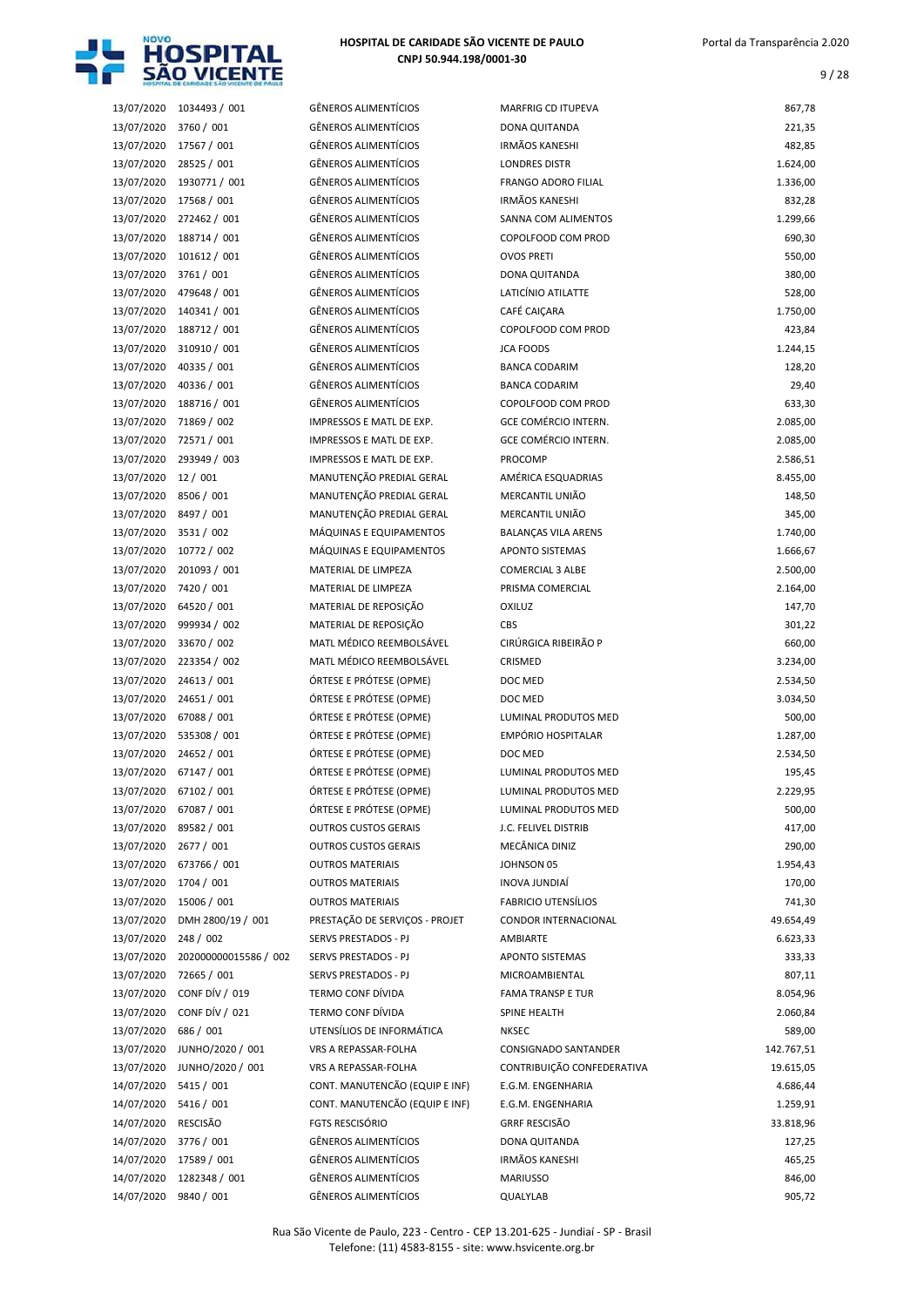

| 14/07/2020 | 1931707 / 001         | <b>GÊNEROS ALIMENTÍCIOS</b>    | <b>FRANGO ADORO FILIAL</b> | 714,00     |
|------------|-----------------------|--------------------------------|----------------------------|------------|
| 14/07/2020 | 1931708 / 001         | GÊNEROS ALIMENTÍCIOS           | <b>FRANGO ADORO FILIAL</b> | 858,00     |
| 14/07/2020 | 17587 / 001           | GÊNEROS ALIMENTÍCIOS           | <b>IRMÃOS KANESHI</b>      | 523,60     |
| 14/07/2020 | 3775/001              | <b>GÊNEROS ALIMENTÍCIOS</b>    | DONA QUITANDA              | 243,00     |
| 14/07/2020 | 98964 / 001           | MATERIAL DE LIMPEZA            | TERRÃO                     | 201,60     |
| 14/07/2020 | 4612 / 002            | MATERIAL DE REPOSIÇÃO          | STRAFER PRODUTOS MED       | 2.925,00   |
| 14/07/2020 | 540 / 001             | MATERIAL DE REPOSIÇÃO          | CASA DAS BOMBAS            | 510,00     |
| 14/07/2020 | 11336 / 003           | MATL MÉDICO REEMBOLSÁVEL       | <b>IMPORTEK</b>            | 3.076,72   |
| 14/07/2020 | 10287 / 003           | MATL MÉDICO REEMBOLSÁVEL       | <b>SUPPLYMED RIO</b>       | 1.950,00   |
| 14/07/2020 |                       | MATL MÉDICO REEMBOLSÁVEL       | <b>FRESENIUS MATRIZ 04</b> | 3.945,00   |
|            | 1367791 / 002         |                                |                            |            |
| 14/07/2020 | 121138 / 002          | MATL MÉDICO REEMBOLSÁVEL       | <b>BIOMEDICAL EQUIP</b>    | 2.563,50   |
| 14/07/2020 | 1000652 / 002         | MATL MÉDICO REEMBOLSÁVEL       | CBS                        | 739,95     |
| 14/07/2020 | 121131 / 002          | MATL MÉDICO REEMBOLSÁVEL       | <b>BIOMEDICAL EQUIP</b>    | 6.644,00   |
| 14/07/2020 | 22158 / 001           | MATL MÉDICO REEMBOLSÁVEL       | <b>MARTCIRUR</b>           | 532,71     |
| 14/07/2020 | 28798 / 001           | ÓRTESE E PRÓTESE (OPME)        | LUGANO BIOMEDICA           | 3.817,00   |
| 14/07/2020 | 67283 / 001           | ÓRTESE E PRÓTESE (OPME)        | LUMINAL PRODUTOS MED       | 2.229,95   |
| 14/07/2020 | 24685 / 001           | ÓRTESE E PRÓTESE (OPME)        | DOC MED                    | 4.569,00   |
| 14/07/2020 | 28800 / 001           | ÓRTESE E PRÓTESE (OPME)        | LUGANO BIOMEDICA           | 959,40     |
| 14/07/2020 | 24684 / 001           | ÓRTESE E PRÓTESE (OPME)        | DOC MED                    | 500,00     |
| 14/07/2020 | 535492 / 001          | ÓRTESE E PRÓTESE (OPME)        | EMPÓRIO HOSPITALAR         | 2.828,00   |
| 14/07/2020 | 6968667976 / 001      | SERVS PRESTADOS - PJ           | <b>BAS CORRETORA</b>       | 3.844,03   |
| 15/07/2020 | 2020/879 / 001        | CONT. MANUTENCÃO (EQUIP E INF) | <b>MV NORDESTE</b>         | 4.460,69   |
| 15/07/2020 | 3905 / 001            | DROGAS E MEDICAMENTOS          | <b>FARMÁCIA SOBAM</b>      | 2.185,00   |
| 15/07/2020 | 3907 / 001            | DROGAS E MEDICAMENTOS          | FARMÁCIA SOBAM             | 1.416,80   |
| 15/07/2020 | 1037254 / 001         | <b>GÊNEROS ALIMENTÍCIOS</b>    | <b>MARFRIG CD ITUPEVA</b>  | 5.335,52   |
| 15/07/2020 | 1042846 / 001         | GÊNEROS ALIMENTÍCIOS           | <b>VINHAIS</b>             | 514,35     |
| 15/07/2020 | 579201 / 001          | GÊNEROS ALIMENTÍCIOS           |                            | 392,48     |
|            |                       |                                | PREMIUM DISTRIBUIDOR       |            |
| 15/07/2020 | 1586142 / 001         | GÊNEROS ALIMENTÍCIOS           | COOPERATIVA CENTRAL        | 1.243,20   |
| 15/07/2020 | 944835 / 001          | GÊNEROS ALIMENTÍCIOS           | PAPEL ITUPEVA              | 157,20     |
| 15/07/2020 | 827129 / 001          | GÊNEROS ALIMENTÍCIOS           | TOP SERVICE DISTRIBU       | 386,00     |
| 15/07/2020 | 479977 / 001          | GÊNEROS ALIMENTÍCIOS           | LATICÍNIO ATILATTE         | 440,00     |
| 15/07/2020 | 827128 / 001          | GÊNEROS ALIMENTÍCIOS           | TOP SERVICE DISTRIBU       | 640,80     |
| 15/07/2020 | 1932955 / 001         | <b>GÊNEROS ALIMENTÍCIOS</b>    | FRANGO ADORO FILIAL        | 426,00     |
| 15/07/2020 | 2202 / 001            | IMPRESSOS E MATL DE EXP.       | <b>VOLKEN PRESS</b>        | 225,50     |
| 15/07/2020 | 1714 / 001            | MANUTENÇÃO PREDIAL GERAL       | <b>INOVA JUNDIAÍ</b>       | 1.009,25   |
| 15/07/2020 | 1714 / 001            | MATERIAL DE REPOSIÇÃO          | <b>INOVA JUNDIAÍ</b>       | 4.160,00   |
| 15/07/2020 | 221/001               | MATERIAL PERMANENTE            | SPL HOSPITALAR             | 615,00     |
| 15/07/2020 | 2092262956 / 001      | <b>OUTROS CUSTOS GERAIS</b>    | PEDÁGIO SEM PARAR          | 370,16     |
| 15/07/2020 | 1199 / 001            | SERVS MÉDICOS COMPL - PJ       | EGÍDIO SERVIÇOS MED.       | 7.967,49   |
| 15/07/2020 | 61670 / 001           | SERVS MÉDICOS COMPL - PJ       | PRO-X PADRÃO DE RAD.       | 360,00     |
| 15/07/2020 | 194 / 001             | SERVS MÉDICOS COMPL - PJ       | <b>REZENDE DO VALE</b>     | 2.252,40   |
| 15/07/2020 | 1347 / 001            | SERVS MÉDICOS COMPL - PJ       | N A ALIANÇA                | 2.315,46   |
| 15/07/2020 | ADIANTAMENTO / 001    | <b>SERVS PRESTADOS - PJ</b>    | DISTRIBUIDORA PAULIS       | 13.830,00  |
| 15/07/2020 | 186777 / 001          | SERVS PRESTADOS - PJ           | <b>BIONEXO</b>             | 3.153,00   |
|            |                       |                                |                            |            |
| 15/07/2020 | 1522495 / 001         | SERVS PRESTADOS - PJ           | SOFTMATIC                  | 140,11     |
| 15/07/2020 | 186670 / 001          | SERVS PRESTADOS - PJ           | <b>BIONEXO</b>             | 3.200,00   |
| 15/07/2020 | 22101 / 001           | SERVS PRESTADOS - PJ           | ALFATEL                    | 3.068,00   |
| 15/07/2020 | 202000000015691 / 001 | SERVS PRESTADOS - PJ           | <b>APONTO SISTEMAS</b>     | 1.040,00   |
| 15/07/2020 | 6980 / 001            | SERVS PRESTADOS - PJ           | AGFA                       | 7.463,36   |
| 15/07/2020 | 25062 / 001           | SERVS PRESTADOS - PJ           | <b>TECNOCOPIAS</b>         | 85,00      |
| 15/07/2020 | 35521/001             | SERVS PRESTADOS - PJ           | SHIRA TRANSPORTES          | 285,79     |
| 15/07/2020 | 4080 / 001            | SERVS PRESTADOS - PJ           | <b>WCIRINO</b>             | 2.368,60   |
| 15/07/2020 | 10019 / 001           | SERVS PRESTADOS - PJ           | CAÇAMBINHAS                | 347,54     |
| 15/07/2020 | 1338 / 001            | TRANSPORTE DE EMPREGADOS       | <b>FAMA TRANSP E TUR</b>   | 190.153,56 |
| 15/07/2020 | 958374 / 001          | <b>VALE TRANSPORTE</b>         | TRANSURB                   | 229,50     |
| 15/07/2020 | 549638 / 001          | <b>VALE TRANSPORTE</b>         | RÁPIDO LUXO                | 166,86     |
| 16/07/2020 | <b>PROCESSO</b>       | CONTINGÊNCIAS TRABALHISTAS     | <b>PROCESSO</b>            | 3.813,24   |
| 16/07/2020 | <b>PROCESSO</b>       | DESPS LEGAIS E JURÍDICAS       | <b>PROCESSO</b>            | 1.039,99   |
| 16/07/2020 | 1716087 / 002         | DROGAS E MEDICAMENTOS          | EUROFARMA 69               | 999,90     |
|            |                       |                                |                            |            |
| 16/07/2020 | RESCISÃO              | <b>FGTS RESCISÓRIO</b>         | <b>GRRF RESCISÃO</b>       | 11.182,22  |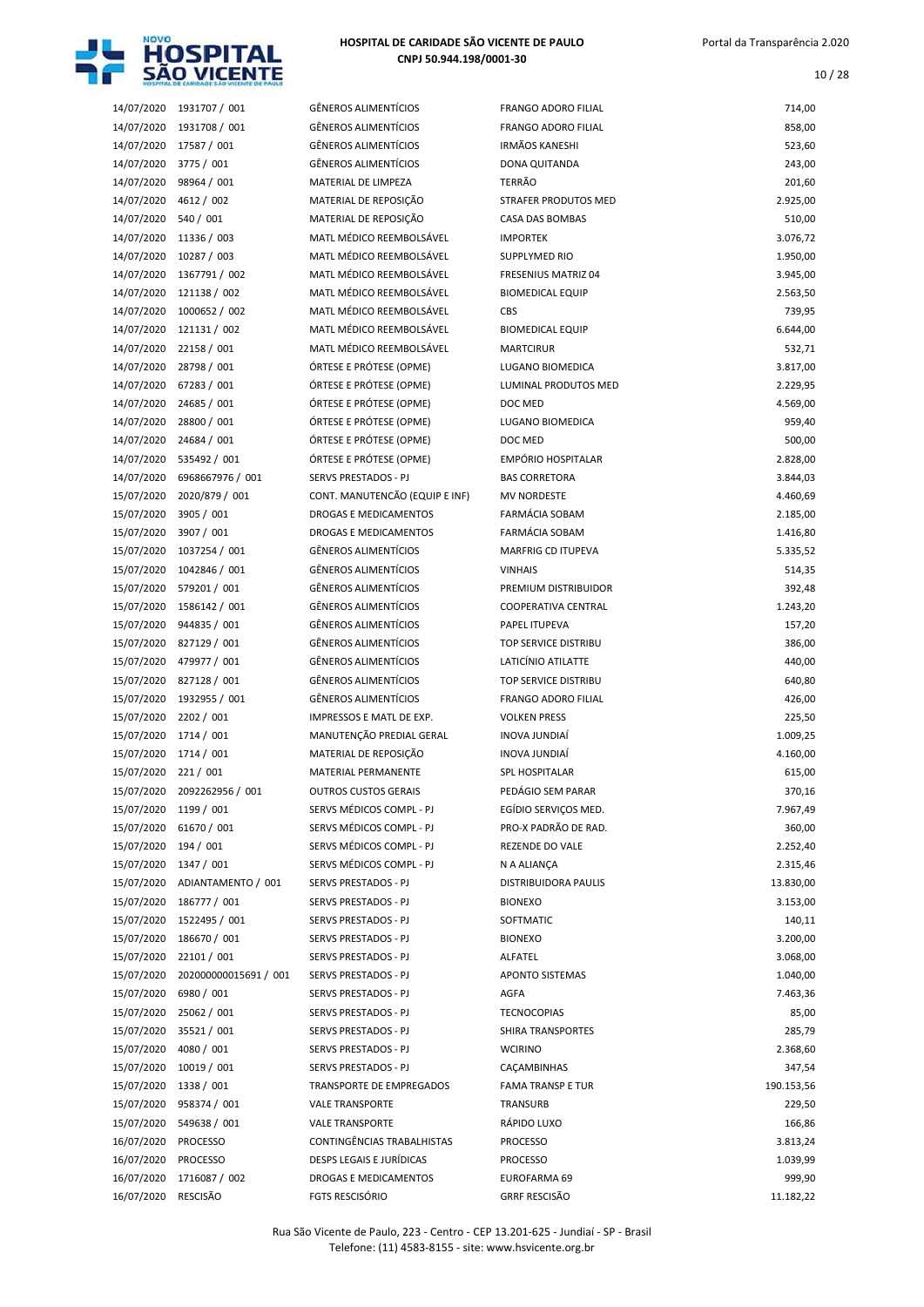

11 / 28

| 16/07/2020               | RESCISÃO                  |
|--------------------------|---------------------------|
| 16/07/2020               | 17604 / 001               |
| 16/07/2020               | 3796 / 001                |
| 16/07/2020               | 3797 / 001                |
| 16/07/2020               | 17603 / 001               |
| 16/07/2020               | 19602 / 001               |
| 16/07/2020               | 99074 / 001               |
| 16/07/2020               | 17628 / 001               |
|                          |                           |
| 16/07/2020<br>16/07/2020 | 341160 / 001              |
|                          | 311394 / 001              |
| 16/07/2020               | 92351 / 001               |
| 16/07/2020               | 99075 / 001               |
| 16/07/2020               | 354121 / 001              |
| 16/07/2020               | 354123 / 001              |
| 16/07/2020               | 99077 / 001               |
| 16/07/2020               | 631528 / 001              |
| 16/07/2020               | 258 / 001                 |
| 16/07/2020               | 1007158 / 001             |
| 16/07/2020               | 181965 / 002              |
| 16/07/2020               | 181965 / 003              |
| 16/07/2020               | 1226508 / 001             |
| 16/07/2020               | 946976 / 001              |
| 16/07/2020               | 54943 / 001               |
| 16/07/2020               | 535886 / 001              |
| 16/07/2020               | 99077 / 001               |
| 16/07/2020               | 604017 / 003              |
| 16/07/2020               | RESCISÃO                  |
| 16/07/2020               | 266 / 001                 |
| 17/07/2020               | 17077 / 001               |
| 17/07/2020               | 362764699 / 001           |
| 17/07/2020               | 051533 / 001              |
| 17/07/2020               | 25485 / 002               |
| 17/07/2020               | 12848971 / 018            |
| 17/07/2020               | JULHO/2020 / 001          |
| 17/07/2020               | JULHO/2020 / 001          |
| 17/07/2020               | 28581 / 001               |
| 17/07/2020               | 9947 / 002                |
| 17/07/2020               | 1934734 / 001             |
| 17/07/2020               | 715092 / 001              |
| 17/07/2020               | 2395414 / 001             |
| 17/07/2020               | 17688 / 001               |
|                          |                           |
|                          |                           |
| 17/07/2020               | 1934733 / 001             |
| 17/07/2020               | 480448 / 001              |
| 17/07/2020               | 946239 / 001              |
| 17/07/2020               | 33621 / 001               |
| 17/07/2020               | 051533 / 001              |
| 17/07/2020               | 4652 / 001                |
| 17/07/2020               | 201389 / 001              |
| 17/07/2020               | 4654 / 001                |
| 17/07/2020               | 946238 / 001              |
| 17/07/2020               | 12848971 / 018            |
| 17/07/2020               | 4652 / 001                |
| 17/07/2020               | 946238 / 001              |
| 17/07/2020               | 15795 / 001               |
| 17/07/2020               | 1217119 / 002             |
| 17/07/2020               | 181838 / 003              |
| 17/07/2020               | 61490 / 002               |
| 17/07/2020               | 719910 / 001              |
| 17/07/2020<br>17/07/2020 | 6563 / 003<br>OMAEO / MOA |

| 16/07/2020 | RESCISÃO         | <b>FGTS RESCISÓRIO</b>        | <b>GRRF RESCISÃO</b>       | 3.172,72  |
|------------|------------------|-------------------------------|----------------------------|-----------|
| 16/07/2020 | 17604 / 001      | <b>GÊNEROS ALIMENTÍCIOS</b>   | <b>IRMÃOS KANESHI</b>      | 311,18    |
| 16/07/2020 | 3796 / 001       | <b>GÊNEROS ALIMENTÍCIOS</b>   | DONA QUITANDA              | 618,00    |
| 16/07/2020 | 3797 / 001       | <b>GÊNEROS ALIMENTÍCIOS</b>   | DONA QUITANDA              | 434,00    |
| 16/07/2020 | 17603 / 001      | <b>GÊNEROS ALIMENTÍCIOS</b>   | <b>IRMÃOS KANESHI</b>      | 222,02    |
| 16/07/2020 | 19602 / 001      | <b>GÊNEROS ALIMENTÍCIOS</b>   | AO COZINHEIRO              | 349,40    |
| 16/07/2020 | 99074 / 001      | <b>GÊNEROS ALIMENTÍCIOS</b>   | <b>TERRÃO</b>              | 628,88    |
| 16/07/2020 | 17628 / 001      | <b>GÊNEROS ALIMENTÍCIOS</b>   | <b>SPUMA PAC</b>           | 587,00    |
| 16/07/2020 | 341160 / 001     | <b>GÊNEROS ALIMENTÍCIOS</b>   | <b>GADKIM</b>              | 1.708,25  |
| 16/07/2020 | 311394 / 001     | <b>GÊNEROS ALIMENTÍCIOS</b>   | <b>JCA FOODS</b>           | 823,20    |
| 16/07/2020 | 92351 / 001      | <b>GÊNEROS ALIMENTÍCIOS</b>   | <b>DISTRIB HERNANDES</b>   | 1.649,70  |
| 16/07/2020 | 99075 / 001      | <b>GÊNEROS ALIMENTÍCIOS</b>   | TERRÃO                     | 676,56    |
| 16/07/2020 | 354121 / 001     | <b>IMPOSTO MUNICIPAL</b>      | PREFEITURA JUNDIAÍ         | 70,00     |
| 16/07/2020 | 354123 / 001     | <b>IMPOSTO MUNICIPAL</b>      | PREFEITURA JUNDIAÍ         | 70,00     |
| 16/07/2020 | 99077 / 001      | MATERIAL DE LIMPEZA           | <b>TERRÃO</b>              | 85,00     |
| 16/07/2020 | 631528 / 001     | MATERIAL DE REPOSIÇÃO         | <b>FRIGELAR OSASCO</b>     | 1.891,46  |
| 16/07/2020 | 258 / 001        | MATERIAL DE REPOSIÇÃO         | <b>PROMAN</b>              | 304,00    |
| 16/07/2020 | 1007158 / 001    | MATL MÉDICO REEMBOLSÁVEL      | <b>CBS</b>                 | 566,25    |
| 16/07/2020 | 181965 / 002     | MATL MÉDICO REEMBOLSÁVEL      | <b>MEDI HOUSE</b>          | 3.059,20  |
| 16/07/2020 | 181965 / 003     | MATL MÉDICO REEMBOLSÁVEL      | <b>MEDI HOUSE</b>          | 3.059,20  |
| 16/07/2020 | 1226508 / 001    | MATL MÉDICO REEMBOLSÁVEL      | <b>CIRÚRGICA FERNANDES</b> | 538,81    |
| 16/07/2020 | 946976 / 001     | MATL MÉDICO REEMBOLSÁVEL      | PAPEL ITUPEVA              | 271,00    |
| 16/07/2020 | 54943 / 001      | ÓRTESE E PRÓTESE (OPME)       | <b>GADALI MED</b>          | 2.800,00  |
| 16/07/2020 | 535886 / 001     | ÓRTESE E PRÓTESE (OPME)       | <b>EMPÓRIO HOSPITALAR</b>  | 1.287,00  |
| 16/07/2020 | 99077 / 001      | <b>OUTROS MATERIAIS</b>       | TERRÃO                     | 265,00    |
| 16/07/2020 | 604017 / 003     | <b>OUTROS MATERIAIS</b>       | <b>BALASKA</b>             | 195,11    |
| 16/07/2020 | <b>RESCISÃO</b>  | <b>RESCISÕES</b>              | <b>RESCISÃO</b>            | 31.694,50 |
| 16/07/2020 | 266 / 001        | SERVS PRESTADOS - PJ          | ADEMAR APARECIDO IOT       | 4.000,00  |
| 17/07/2020 | 17077 / 001      | ASSISTÊNCIA ODONTOLÓGICA      | <b>UNIODONTO</b>           | 32.078,14 |
| 17/07/2020 | 362764699 / 001  | CONT MANUTENCÃO (EQUIP E INF) | <b>VIVO</b>                | 4.918,72  |
| 17/07/2020 | 051533 / 001     | DESPESAS FINANCEIRAS TARIFAS  | CAFÉ CAIÇARA               | 3,64      |
| 17/07/2020 | 25485 / 002      | <b>DROGAS E MEDICAMENTOS</b>  | RIOCLARENSE FINAL 72       | 6.300,00  |
| 17/07/2020 | 12848971 / 018   | EQUIP. PROC. ELETRÔNICO       | TELEFÖNICA BRASIL          | 597,76    |
| 17/07/2020 | JULHO/2020 / 001 | FÉRIAS                        | FÉRIAS JULHO/2020          | 16.805,35 |
| 17/07/2020 | JULHO/2020 / 001 | FÉRIAS                        | FÉRIAS JULHO/2020          | 25.092,80 |
| 17/07/2020 | 28581 / 001      | <b>GÊNEROS ALIMENTÍCIOS</b>   | <b>LONDRES DISTR</b>       | 1.624,00  |
| 17/07/2020 | 9947 / 002       | <b>GÊNEROS ALIMENTÍCIOS</b>   | PRODIET NUTRIÇÃO           | 32,00     |
| 17/07/2020 | 1934734 / 001    | <b>GÊNEROS ALIMENTÍCIOS</b>   | FRANGO ADORO FILIAL        | 1.554,00  |
| 17/07/2020 | 715092 / 001     | <b>GÊNEROS ALIMENTÍCIOS</b>   | <b>PRIETO</b>              | 768,00    |
| 17/07/2020 | 2395414 / 001    | <b>GÊNEROS ALIMENTÍCIOS</b>   | PAMA COM GENS ALIMEN       | 1.201,40  |
| 17/07/2020 | 17688 / 001      | GÊNEROS ALIMENTÍCIOS          | SPUMA PAC                  | 234,80    |
| 17/07/2020 | 1934733 / 001    | <b>GÊNEROS ALIMENTÍCIOS</b>   | FRANGO ADORO FILIAL        | 558,40    |
| 17/07/2020 | 480448 / 001     | GÊNEROS ALIMENTÍCIOS          | LATICÍNIO ATILATTE         | 594,00    |
| 17/07/2020 | 946239 / 001     | IMPRESSOS E MATL DE EXP.      | PAPEL ITUPEVA              | 696,75    |
| 17/07/2020 | 33621 / 001      | LOCAÇÃO (EQUIP, MÁQ. ESPAÇO)  | <b>OXY SYSTEM</b>          | 3.200,00  |
| 17/07/2020 | 051533 / 001     | LOCAÇÃO DE EQUIPAMENTOS       | CAFÉ CAIÇARA               | 128,00    |
| 17/07/2020 | 4652 / 001       | MATERIAL DE LIMPEZA           | NOVA JOMA                  | 825,00    |
| 17/07/2020 | 201389 / 001     | MATERIAL DE LIMPEZA           | <b>COMERCIAL 3 ALBE</b>    | 3.000,00  |
| 17/07/2020 | 4654 / 001       | MATERIAL DE LIMPEZA           | NOVA JOMA                  | 4.739,20  |
| 17/07/2020 | 946238 / 001     | MATERIAL DE LIMPEZA           | PAPEL ITUPEVA              | 677,00    |
| 17/07/2020 | 12848971 / 018   | MATERIAL DE REPOSIÇÃO         | <b>TELEFONICA BRASIL</b>   | 2,24      |
| 17/07/2020 | 4652 / 001       | MATL MÉDICO REEMBOLSÁVEL      | NOVA JOMA                  | 3.100,30  |
| 17/07/2020 | 946238 / 001     | MATL MÉDICO REEMBOLSÁVEL      | PAPEL ITUPEVA              | 978,60    |
| 17/07/2020 | 15795 / 001      | MATL MÉDICO REEMBOLSÁVEL      | ATOS MEDICAL               | 3.453,00  |
| 17/07/2020 | 1217119 / 002    | MATL MÉDICO REEMBOLSÁVEL      | CIRÚRGICA FERNANDES        | 4.230,43  |
| 17/07/2020 | 181838 / 003     | MATL MÉDICO REEMBOLSÁVEL      | <b>MEDI HOUSE</b>          | 5.284,20  |
| 17/07/2020 | 61490 / 002      | MATL MÉDICO REEMBOLSÁVEL      | DUPATRI HOSPITALAR C       | 9.268,62  |
| 17/07/2020 | 719910 / 001     | MATL MÉDICO REEMBOLSÁVEL      | NACIONAL MEDICAMENTO       | 532,40    |
| 17/07/2020 | 6563 / 003       | MATL MÉDICO REEMBOLSÁVEL      | ALFALAGOS FILIAL 67        | 2.445,99  |
| 17/07/2020 | 800158 / 001     | MATL MÉDICO REEMBOLSÁVEL      | <b>MAFRA MATRIZ</b>        | 675,00    |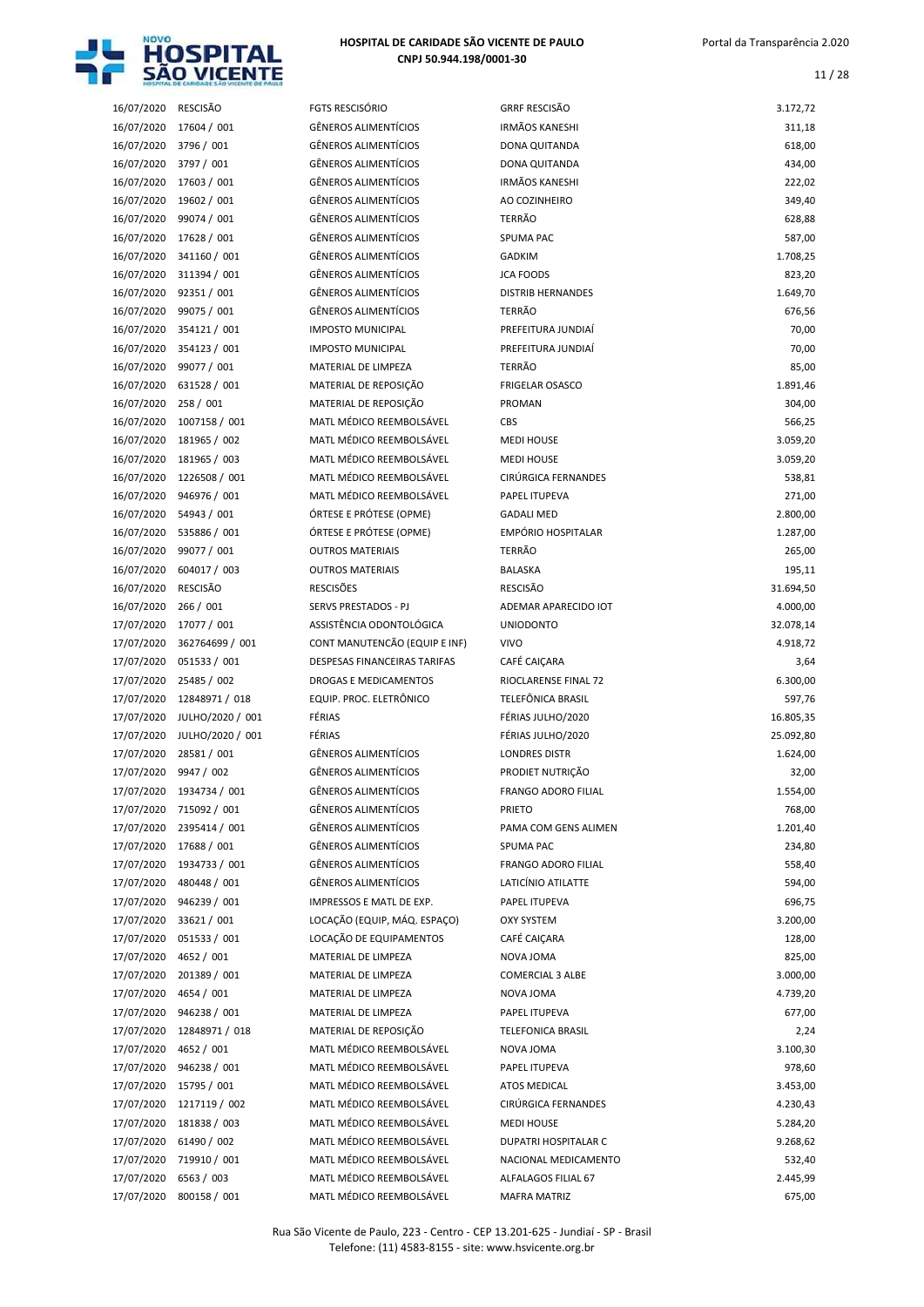

12 / 28

| 17/07/2020 | 34054 / 001      |
|------------|------------------|
| 17/07/2020 | 547634 / 001     |
| 17/07/2020 | 530219 / 001     |
| 17/07/2020 | 67359 / 001      |
| 17/07/2020 | 5709 / 001       |
| 17/07/2020 | 124019 / 001     |
| 17/07/2020 | 24700 / 001      |
| 17/07/2020 | 5708 / 001       |
| 17/07/2020 | JULHO/2020 / 001 |
| 17/07/2020 | RESCISÃO         |
| 17/07/2020 | <b>RESCISÃO</b>  |
| 17/07/2020 | 363455715 / 001  |
| 17/07/2020 | CONF DÍV / 001   |
| 17/07/2020 | 314612 / 001     |
| 17/07/2020 | 713002022 / 001  |
| 20/07/2020 | <b>PROCESSO</b>  |
| 20/07/2020 | <b>PROCESSO</b>  |
| 20/07/2020 | 145767 / 001     |
| 20/07/2020 | 1457 / 001       |
| 20/07/2020 | 6168199 / 001    |
| 20/07/2020 | 4374298 / 001    |
| 20/07/2020 | 193828 / 001     |
| 20/07/2020 | 1306335 / 002    |
| 20/07/2020 | 1097591 / 002    |
| 20/07/2020 | 17612 / 001      |
| 20/07/2020 | 1040646 / 001    |
| 20/07/2020 | 3815 / 001       |
| 20/07/2020 | 17614 / 001      |
| 20/07/2020 | 3814 / 001       |
| 20/07/2020 | 948247 / 001     |
| 20/07/2020 | 2073888 / 001    |
| 20/07/2020 | 1936286 / 001    |
| 20/07/2020 | 9474 / 001       |
| 20/07/2020 | 946977 / 001     |
| 20/07/2020 | 311590 / 001     |
| 20/07/2020 | 1956261 / 001    |
| 20/07/2020 | 480690 / 001     |
| 20/07/2020 | D-179 / 001      |
| 20/07/2020 | D-8559 / 001     |
| 20/07/2020 | D-188 / 001      |
| 20/07/2020 | D-189 / 001      |
| 20/07/2020 | D-11380 / 001    |
| 20/07/2020 | D-125 / 001      |
| 20/07/2020 | D-1388 / 001     |
| 20/07/2020 | D-1386 / 001     |
| 20/07/2020 | D-66 / 001       |
| 20/07/2020 | D-976 / 001      |
| 20/07/2020 | D-5427 / 001     |
| 20/07/2020 | D-5428 / 001     |
| 20/07/2020 | D-1314 / 001     |
| 20/07/2020 | D-340 / 001      |
| 20/07/2020 | D-186 / 001      |
| 20/07/2020 | D-243 / 001      |
| 20/07/2020 | D-466 / 001      |
| 20/07/2020 | D-174 / 001      |
| 20/07/2020 | D-72370 / 001    |
| 20/07/2020 | D-60442 / 001    |
| 20/07/2020 | D-71779 / 001    |
| 20/07/2020 | ALUGUEL          |
|            |                  |

|            | HOSPITAL DE CARIDADE SAO VICENTE DE PAULI |                                  |                            |            |
|------------|-------------------------------------------|----------------------------------|----------------------------|------------|
| 17/07/2020 | 34054 / 001                               | MATL MÉDICO REEMBOLSÁVEL         | CIRÚRGICA RIBEIRÃO P       | 726,00     |
| 17/07/2020 | 547634 / 001                              | ÓRTESE E PRÓTESE (OPME)          | <b>SUPRIMED</b>            | 959,40     |
| 17/07/2020 | 530219 / 001                              | ÓRTESE E PRÓTESE (OPME)          | <b>EMPÓRIO HOSPITALAR</b>  | 1.287,00   |
| 17/07/2020 | 67359 / 001                               | ÓRTESE E PRÓTESE (OPME)          | LUMINAL PRODUTOS MED       | 195,45     |
| 17/07/2020 | 5709 / 001                                | ÓRTESE E PRÓTESE (OPME)          | <b>INTERMEDICAL EQUIP</b>  | 180,00     |
| 17/07/2020 | 124019 / 001                              | ÓRTESE E PRÓTESE (OPME)          | <b>BACE</b>                | 3.021,40   |
| 17/07/2020 | 24700 / 001                               | ÓRTESE E PRÓTESE (OPME)          | DOC MED                    | 500,00     |
| 17/07/2020 | 5708 / 001                                | ÓRTESE E PRÓTESE (OPME)          | <b>INTERMEDICAL EQUIP</b>  | 180,00     |
| 17/07/2020 | JULHO/2020 / 001                          | <b>OUTROS CUSTOS GERAIS</b>      | <b>REEMBOLSO</b>           | 90,00      |
| 17/07/2020 | <b>RESCISÃO</b>                           | <b>RESCISÕES</b>                 | <b>RESCISÃO</b>            | 837,83     |
| 17/07/2020 | <b>RESCISÃO</b>                           | <b>RESCISÕES</b>                 | <b>RESCISÃO</b>            | 19.977,70  |
| 17/07/2020 | 363455715 / 001                           | <b>TELEFONE</b>                  | <b>VIVO</b>                | 191,40     |
| 17/07/2020 | CONF DÍV / 001                            | <b>TERMO CONF DÍVIDA</b>         | CPFL                       | 26.063,97  |
| 17/07/2020 | 314612 / 001                              | UTENSÍLIOS DE INFORMÁTICA        | PRIMEXTECH MATRIZ          | 1.697,90   |
| 17/07/2020 | 713002022 / 001                           | VALE REFEIÇÃO E ALIMENTAÇÃO      | <b>VR</b>                  | 340.762,86 |
| 20/07/2020 | <b>PROCESSO</b>                           | CONTINGÊNCIAS CÍVEIS             | <b>PROCESSO</b>            | 9.405,00   |
| 20/07/2020 | <b>PROCESSO</b>                           | CONTINGÊNCIAS TRABALHISTAS       | <b>PROCESSO</b>            | 3.164,28   |
| 20/07/2020 | 145767 / 001                              | CONTRIB ASSOCIATIVA              | <b>FEHOSP</b>              | 1.443,92   |
| 20/07/2020 | 1457 / 001                                | DESPESAS DE VEÍCULOS             | MECÂNICA DINIZ             | 45,60      |
| 20/07/2020 | 6168199 / 001                             | <b>DESPESAS FINANC MUNICIPAL</b> | <b>EMBRATEL</b>            | 0,50       |
| 20/07/2020 | 4374298 / 001                             | DESPESAS FINANC MUNICIPAL        | <b>EMBRATEL</b>            | 0,22       |
| 20/07/2020 | 193828 / 001                              | DROGAS E MEDICAMENTOS            | KONIMAGEM COML LTDA        | 14.500,00  |
| 20/07/2020 | 1306335 / 002                             | <b>DROGAS E MEDICAMENTOS</b>     | RIOCLARENSE 91             | 3.712,50   |
| 20/07/2020 | 1097591 / 002                             | <b>DROGAS E MEDICAMENTOS</b>     | DUPATRI CNPJ 26 GO         | 8.424,00   |
| 20/07/2020 | 17612 / 001                               | <b>GÊNEROS ALIMENTÍCIOS</b>      | <b>IRMÃOS KANESHI</b>      | 862,38     |
| 20/07/2020 | 1040646 / 001                             | GÊNEROS ALIMENTÍCIOS             | MARFRIG CD ITUPEVA         | 1.786,03   |
| 20/07/2020 | 3815 / 001                                | GÊNEROS ALIMENTÍCIOS             | DONA QUITANDA              | 526,60     |
| 20/07/2020 | 17614 / 001                               | GÊNEROS ALIMENTÍCIOS             | <b>IRMÃOS KANESHI</b>      | 337,89     |
| 20/07/2020 | 3814 / 001                                | GÊNEROS ALIMENTÍCIOS             | DONA QUITANDA              | 548,00     |
| 20/07/2020 | 948247 / 001                              | GÊNEROS ALIMENTÍCIOS             | PAPEL ITUPEVA              | 504,00     |
| 20/07/2020 | 2073888 / 001                             | <b>GÊNEROS ALIMENTÍCIOS</b>      | <b>MAFRA MATRIZ</b>        | 6.162,00   |
| 20/07/2020 | 1936286 / 001                             | <b>GÊNEROS ALIMENTÍCIOS</b>      | <b>FRANGO ADORO FILIAL</b> | 720,00     |
| 20/07/2020 | 9474 / 001                                | GÊNEROS ALIMENTÍCIOS             | <b>COMERCIAL GALILEU</b>   | 567,00     |
| 20/07/2020 | 946977 / 001                              | GÊNEROS ALIMENTÍCIOS             | PAPEL ITUPEVA              | 1.268,50   |
| 20/07/2020 | 311590 / 001                              | <b>GÊNEROS ALIMENTÍCIOS</b>      | <b>JCA FOODS</b>           | 494,73     |
| 20/07/2020 | 1956261 / 001                             | <b>GÊNEROS ALIMENTÍCIOS</b>      | <b>IMPAKTO</b>             | 1.905,67   |
| 20/07/2020 | 480690 / 001                              | GÊNEROS ALIMENTÍCIOS             | LATICÍNIO ATILATTE         | 506,00     |
| 20/07/2020 | $D-179/001$                               | <b>IMPOSTO FEDERAL</b>           | PIS/COFINS/CSLL            | 69,75      |
| 20/07/2020 | D-8559 / 001                              | <b>IMPOSTO FEDERAL</b>           | IRRF - P. JURÍDICA         | 11,07      |
| 20/07/2020 | $D-188/001$                               | <b>IMPOSTO FEDERAL</b>           | IRRF - P. JURÍDICA         | 164,63     |
| 20/07/2020 | $D-189/001$                               | <b>IMPOSTO FEDERAL</b>           | PIS/COFINS/CSLL            | 11.669,56  |
| 20/07/2020 | D-11380 / 001                             | <b>IMPOSTO FEDERAL</b>           | IRRF - P. JURÍDICA         | 22,50      |
| 20/07/2020 | $D-125/001$                               | <b>IMPOSTO FEDERAL</b>           | IRRF - P. JURÍDICA         | 28,13      |
| 20/07/2020 | $D-1388 / 001$                            | <b>IMPOSTO FEDERAL</b>           | IRRF - P. JURÍDICA         | 36,00      |
| 20/07/2020 | D-1386 / 001                              | <b>IMPOSTO FEDERAL</b>           | IRRF - P. JURÍDICA         | 68,63      |
| 20/07/2020 | $D-66/001$                                | <b>IMPOSTO FEDERAL</b>           | IRRF - P. JURÍDICA         | 98,25      |
| 20/07/2020 | D-976 / 001                               | <b>IMPOSTO FEDERAL</b>           | IRRF - P. JURÍDICA         | 1.037,18   |
| 20/07/2020 | D-5427 / 001                              | <b>IMPOSTO FEDERAL</b>           | PIS/COFINS/CSLL            | 1.255,50   |
| 20/07/2020 | D-5428 / 001                              | <b>IMPOSTO FEDERAL</b>           | PIS/COFINS/CSLL            | 930,00     |
| 20/07/2020 | $D-1314/001$                              | <b>IMPOSTO FEDERAL</b>           | INSS - P. JURÍDICA         | 6.708,49   |
| 20/07/2020 | $D-340/001$                               | <b>IMPOSTO FEDERAL</b>           | PIS/COFINS/CSLL            | 139,50     |
| 20/07/2020 | $D-186/001$                               | <b>IMPOSTO FEDERAL</b>           | PIS/COFINS/CSLL            | 223,20     |
| 20/07/2020 | $D-243/001$                               | <b>IMPOSTO FEDERAL</b>           | PIS/COFINS/CSLL            | 469,65     |
| 20/07/2020 | $D-466/001$                               | <b>IMPOSTO FEDERAL</b>           | PIS/COFINS/CSLL            | 125,55     |
| 20/07/2020 | $D-174/001$                               | <b>IMPOSTO FEDERAL</b>           | PIS/COFINS/CSLL            | 55,80      |
| 20/07/2020 | D-72370 / 001                             | <b>IMPOSTO FEDERAL</b>           | IRRF - P. JURÍDICA         | 55,83      |
| 20/07/2020 | $D-60442 / 001$                           | <b>IMPOSTO FEDERAL</b>           | PIS/COFINS/CSLL            | 78,66      |
| 20/07/2020 | D-71779 / 001                             | <b>IMPOSTO FEDERAL</b>           | PIS/COFINS/CSLL            | 23,25      |
| 20/07/2020 | ALUGUEL                                   | <b>IMPOSTO FEDERAL</b>           | ALUGUEL                    | 1.662,89   |
| 20/07/2020 | D-969 / 001                               | <b>IMPOSTO FEDERAL</b>           | INSS - P. JURÍDICA         | 102,13     |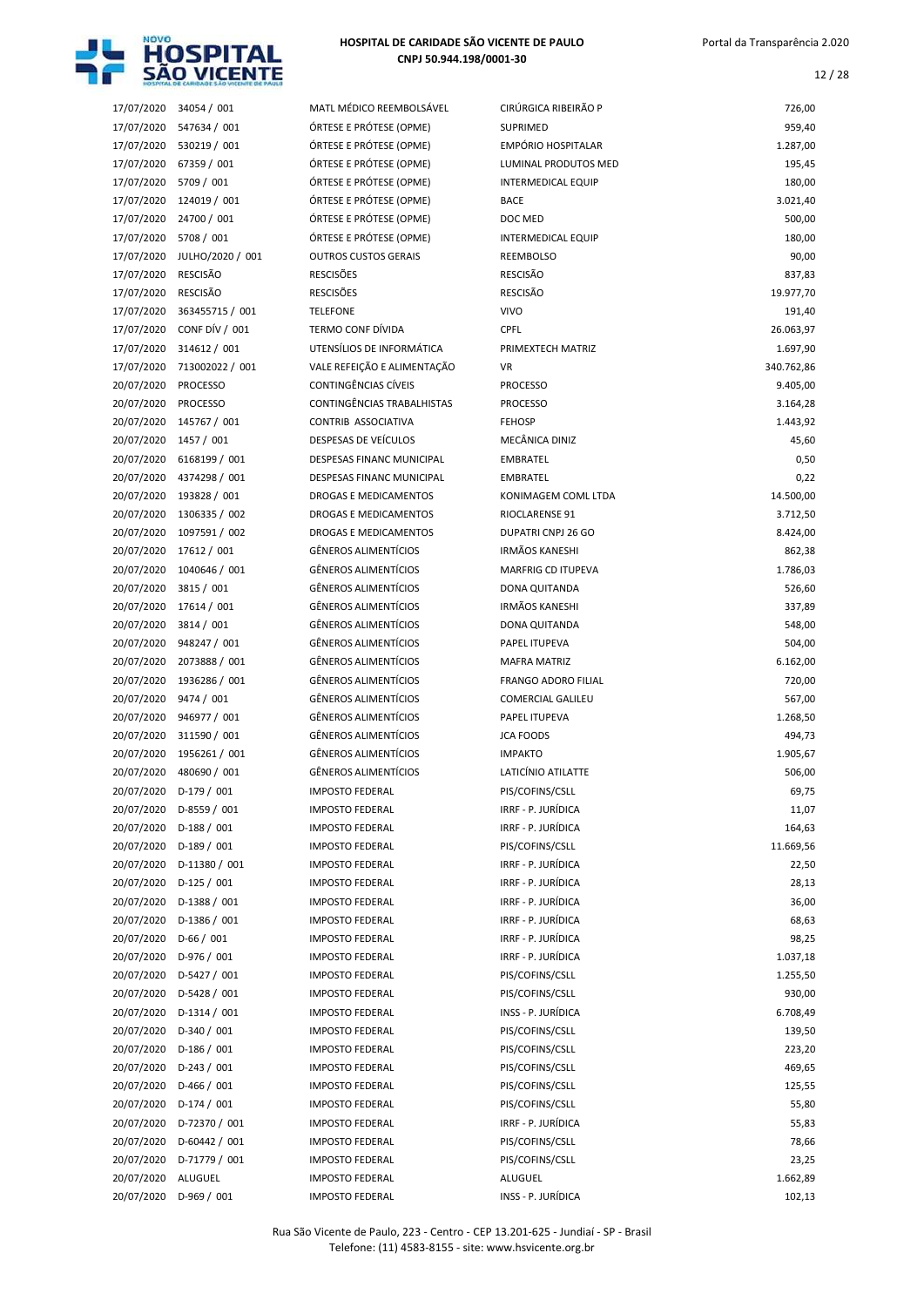

| 20/07/2020               | D-970 / 001                 |
|--------------------------|-----------------------------|
| 20/07/2020               | D-2020/879 / 001            |
| 20/07/2020               | D-89292 / 001               |
| 20/07/2020               | D-2149 / 001                |
| 20/07/2020               | D-2149 / 001                |
| 20/07/2020               | D-50914 / 001               |
| 20/07/2020               | D-975 / 001                 |
| 20/07/2020               | D-39318 / 001               |
| 20/07/2020               | D-8633 / 001                |
| 20/07/2020<br>20/07/2020 | D-190 / 001<br>D-5428 / 001 |
| 20/07/2020               | <b>ALUGUEL</b>              |
| 20/07/2020               | D-308 / 001                 |
| 20/07/2020               | D-11380 / 001               |
| 20/07/2020               | D-1177 / 001                |
| 20/07/2020               | D-1177 / 001                |
| 20/07/2020               | D-72089 / 001               |
| 20/07/2020               | $D-764/001$                 |
| 20/07/2020               | D-60 / 001                  |
| 20/07/2020               | $D-185/001$                 |
| 20/07/2020               | D-975 / 001                 |
| 20/07/2020               | D-976 / 001                 |
| 20/07/2020               | D-2064 / 001                |
| 20/07/2020               | D-56 / 001                  |
| 20/07/2020               | D-177 / 001                 |
| 20/07/2020               | D-1380 / 001                |
| 20/07/2020               | $D-175/001$                 |
| 20/07/2020               | D-72370 / 001               |
| 20/07/2020<br>20/07/2020 | D-345 / 001<br>D-308 / 001  |
| 20/07/2020               | D-10966 / 001               |
| 20/07/2020               | D-146041 / 001              |
| 20/07/2020               | $D-184/001$                 |
| 20/07/2020               | D-1387 / 001                |
| 20/07/2020               | $D-9/001$                   |
| 20/07/2020               | $D-17/001$                  |
| 20/07/2020               | D-14968 / 001               |
| 20/07/2020               | ALUGUEL                     |
| 20/07/2020               | D-4704 / 001                |
| 20/07/2020               | $D-114/001$                 |
| 20/07/2020               | $D-54/001$                  |
| 20/07/2020               | $D-176/001$                 |
| 20/07/2020               | $D-55/001$                  |
| 20/07/2020               | D-6831 / 001                |
| 20/07/2020               | D-8519 / 001                |
| 20/07/2020               | $D-124/001$<br>$D-188/001$  |
| 20/07/2020<br>20/07/2020 | D-189 / 001                 |
| 20/07/2020               | $D-68/001$                  |
| 20/07/2020               | $D-67/001$                  |
| 20/07/2020               | $D-121/001$                 |
| 20/07/2020               | $D-120/001$                 |
| 20/07/2020               | $D-186/001$                 |
| 20/07/2020               | ALUGUEL                     |
| 20/07/2020               | D-7271591 / 001             |
| 20/07/2020               | D-50915 / 001               |
| 20/07/2020               | D-50627 / 001               |
| 20/07/2020               | D-889 / 001                 |
| 20/07/2020               | D-55713 / 001               |
| 20/07/2020               | $D-65/001$                  |

|            | SAU VILENTE      |                        |                    |          |
|------------|------------------|------------------------|--------------------|----------|
| 20/07/2020 | D-970 / 001      | <b>IMPOSTO FEDERAL</b> | INSS - P. JURÍDICA | 1.430,70 |
| 20/07/2020 | D-2020/879 / 001 | <b>IMPOSTO FEDERAL</b> | IRRF - P. JURÍDICA | 71,30    |
| 20/07/2020 | D-89292 / 001    | <b>IMPOSTO FEDERAL</b> | PIS/COFINS/CSLL    | 11,58    |
| 20/07/2020 | $D-2149/001$     | <b>IMPOSTO FEDERAL</b> | IRRF - P. JURÍDICA | 352,17   |
| 20/07/2020 | $D-2149/001$     | <b>IMPOSTO FEDERAL</b> | PIS/COFINS/CSLL    | 1.091,73 |
| 20/07/2020 | $D-50914 / 001$  | <b>IMPOSTO FEDERAL</b> | IRRF - P. JURÍDICA | 204,00   |
| 20/07/2020 | $D-975/001$      | <b>IMPOSTO FEDERAL</b> | INSS - P. JURÍDICA | 3.499,82 |
| 20/07/2020 | D-39318 / 001    | <b>IMPOSTO FEDERAL</b> | IRRF - P. JURÍDICA | 72,00    |
| 20/07/2020 | $D-8633 / 001$   | <b>IMPOSTO FEDERAL</b> | PIS/COFINS/CSLL    | 28,79    |
| 20/07/2020 | $D-190/001$      | <b>IMPOSTO FEDERAL</b> | IRRF - P. JURÍDICA | 3.764,38 |
| 20/07/2020 | D-5428 / 001     | <b>IMPOSTO FEDERAL</b> | IRRF - P. JURÍDICA | 300,00   |
| 20/07/2020 | ALUGUEL          | <b>IMPOSTO FEDERAL</b> | <b>ALUGUEL</b>     | 872,71   |
| 20/07/2020 | $D-308/001$      | <b>IMPOSTO FEDERAL</b> | PIS/COFINS/CSLL    | 1.395,00 |
| 20/07/2020 | $D-11380 / 001$  | <b>IMPOSTO FEDERAL</b> | PIS/COFINS/CSLL    | 69,75    |
| 20/07/2020 | $D-1177/001$     | <b>IMPOSTO FEDERAL</b> | IRRF - P. JURÍDICA | 118,80   |
| 20/07/2020 | $D-1177/001$     | <b>IMPOSTO FEDERAL</b> | PIS/COFINS/CSLL    | 368,28   |
| 20/07/2020 | D-72089 / 001    | <b>IMPOSTO FEDERAL</b> | PIS/COFINS/CSLL    | 12,56    |
| 20/07/2020 | $D-764/001$      | <b>IMPOSTO FEDERAL</b> | IRRF - P. JURÍDICA | 261,00   |
| 20/07/2020 | $D-60/001$       | <b>IMPOSTO FEDERAL</b> | IRRF - P. JURÍDICA | 90,00    |
| 20/07/2020 | $D-185/001$      | <b>IMPOSTO FEDERAL</b> | IRRF - P. JURÍDICA | 45,00    |
| 20/07/2020 | $D-975/001$      | <b>IMPOSTO FEDERAL</b> | PIS/COFINS/CSLL    | 2.958,94 |
| 20/07/2020 | $D-976/001$      | <b>IMPOSTO FEDERAL</b> | INSS - P. JURÍDICA | 3.802,98 |
| 20/07/2020 | $D-2064 / 001$   | <b>IMPOSTO FEDERAL</b> | IRRF - P. JURÍDICA | 330,41   |
| 20/07/2020 | $D-56/001$       | <b>IMPOSTO FEDERAL</b> | PIS/COFINS/CSLL    | 55,80    |
| 20/07/2020 | $D-177/001$      | <b>IMPOSTO FEDERAL</b> | PIS/COFINS/CSLL    | 251,10   |
| 20/07/2020 | $D-1380 / 001$   | <b>IMPOSTO FEDERAL</b> | PIS/COFINS/CSLL    | 237,15   |
| 20/07/2020 | $D-175/001$      | <b>IMPOSTO FEDERAL</b> | PIS/COFINS/CSLL    | 1.086,94 |
| 20/07/2020 | D-72370 / 001    | <b>IMPOSTO FEDERAL</b> | PIS/COFINS/CSLL    | 173,06   |
| 20/07/2020 | $D-345/001$      | <b>IMPOSTO FEDERAL</b> | IRRF - P. JURÍDICA | 45,00    |
| 20/07/2020 | $D-308/001$      | <b>IMPOSTO FEDERAL</b> | IRRF - P. JURÍDICA | 450,00   |
| 20/07/2020 | D-10966 / 001    | <b>IMPOSTO FEDERAL</b> | IRRF - P. JURÍDICA | 38,15    |
| 20/07/2020 | D-146041 / 001   | <b>IMPOSTO FEDERAL</b> | IRRF - P. JURÍDICA | 25,29    |
| 20/07/2020 | $D-184/001$      | <b>IMPOSTO FEDERAL</b> | IRRF - P. JURÍDICA | 36,00    |
| 20/07/2020 | D-1387 / 001     | <b>IMPOSTO FEDERAL</b> | IRRF - P. JURÍDICA | 18,75    |
| 20/07/2020 | $D-9/001$        | <b>IMPOSTO FEDERAL</b> | IRRF - P. JURÍDICA | 20,25    |
| 20/07/2020 | $D-17/001$       | <b>IMPOSTO FEDERAL</b> | IRRF - P. JURÍDICA | 27,00    |
| 20/07/2020 | D-14968 / 001    | IMPOSTO FEDERAL        | PIS/COFINS/CSLL    | 3.833,80 |
| 20/07/2020 | ALUGUEL          | <b>IMPOSTO FEDERAL</b> | ALUGUEL            | 170,20   |
| 20/07/2020 | D-4704 / 001     | <b>IMPOSTO FEDERAL</b> | PIS/COFINS/CSLL    | 104,63   |
| 20/07/2020 | $D-114/001$      | <b>IMPOSTO FEDERAL</b> | PIS/COFINS/CSLL    | 31,38    |
| 20/07/2020 | $D-54/001$       | <b>IMPOSTO FEDERAL</b> | PIS/COFINS/CSLL    | 266,21   |
| 20/07/2020 | $D-176/001$      | <b>IMPOSTO FEDERAL</b> | PIS/COFINS/CSLL    | 167,40   |
| 20/07/2020 | $D-55/001$       | <b>IMPOSTO FEDERAL</b> | PIS/COFINS/CSLL    | 279,00   |
| 20/07/2020 | $D-6831 / 001$   | <b>IMPOSTO FEDERAL</b> | PIS/COFINS/CSLL    | 363,97   |
| 20/07/2020 | $D-8519/001$     | <b>IMPOSTO FEDERAL</b> | PIS/COFINS/CSLL    | 152,14   |
| 20/07/2020 | $D-124/001$      | <b>IMPOSTO FEDERAL</b> | IRRF - P. JURÍDICA | 30,00    |
| 20/07/2020 | $D-188/001$      | <b>IMPOSTO FEDERAL</b> | PIS/COFINS/CSLL    | 510,37   |
| 20/07/2020 | $D-189/001$      | <b>IMPOSTO FEDERAL</b> | PIS/COFINS/CSLL    | 122,76   |
| 20/07/2020 | $D-68/001$       | IMPOSTO FEDERAL        | IRRF - P. JURÍDICA | 90,00    |
| 20/07/2020 | $D-67/001$       | IMPOSTO FEDERAL        | IRRF - P. JURÍDICA | 18,00    |
| 20/07/2020 | $D-121/001$      | <b>IMPOSTO FEDERAL</b> | IRRF - P. JURÍDICA | 96,75    |
| 20/07/2020 | $D-120/001$      | <b>IMPOSTO FEDERAL</b> | IRRF - P. JURÍDICA | 18,75    |
| 20/07/2020 | $D-186/001$      | <b>IMPOSTO FEDERAL</b> | IRRF - P. JURÍDICA | 303,00   |
| 20/07/2020 | ALUGUEL          | <b>IMPOSTO FEDERAL</b> | ALUGUEL            | 1.372,36 |
| 20/07/2020 | D-7271591 / 001  | IMPOSTO FEDERAL        | IRRF - P. JURÍDICA | 28,82    |
| 20/07/2020 | D-50915 / 001    | IMPOSTO FEDERAL        | PIS/COFINS/CSLL    | 6.578,77 |
| 20/07/2020 | $D-50627 / 001$  | <b>IMPOSTO FEDERAL</b> | PIS/COFINS/CSLL    | 133,73   |
| 20/07/2020 | $D-889/001$      | <b>IMPOSTO FEDERAL</b> | PIS/COFINS/CSLL    | 781,43   |
| 20/07/2020 | D-55713 / 001    | IMPOSTO FEDERAL        | PIS/COFINS/CSLL    | 85,90    |
| 20/07/2020 | $D-65/001$       | <b>IMPOSTO FEDERAL</b> | PIS/COFINS/CSLL    | 223,20   |
|            |                  |                        |                    |          |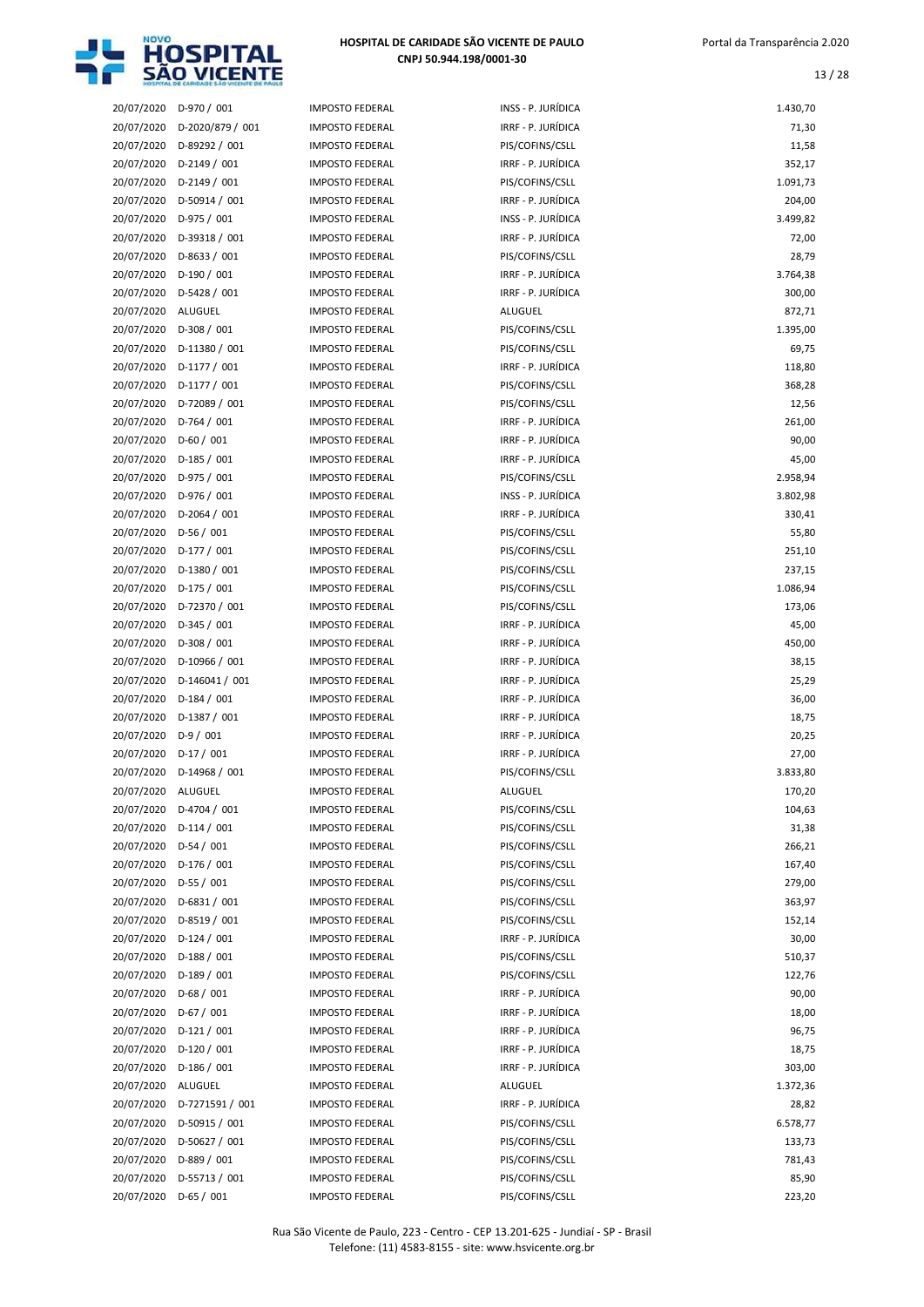

| 20/07/2020 | D-16960 / 001     |
|------------|-------------------|
| 20/07/2020 | $D-67/001$        |
| 20/07/2020 | $D-7/001$         |
| 20/07/2020 | $D-64/001$        |
| 20/07/2020 | $D-21/001$        |
|            |                   |
| 20/07/2020 | D-202016963 / 001 |
| 20/07/2020 | D-10966 / 001     |
| 20/07/2020 | D-1389 / 001      |
| 20/07/2020 | D-470 / 001       |
| 20/07/2020 | D-243520 / 001    |
| 20/07/2020 | D-5427 / 001      |
| 20/07/2020 | D-50627 / 001     |
| 20/07/2020 | D-1329 / 001      |
| 20/07/2020 | D-3731 / 001      |
| 20/07/2020 | D-3731 / 001      |
| 20/07/2020 | $D-109/001$       |
| 20/07/2020 | $D-68/001$        |
| 20/07/2020 | D-59 / 001        |
| 20/07/2020 | D-4032 / 001      |
| 20/07/2020 | D-889 / 001       |
| 20/07/2020 | D-190 / 001       |
| 20/07/2020 | D-5428 / 001      |
| 20/07/2020 | $D-2 / 001$       |
| 20/07/2020 | D-4296 / 001      |
| 20/07/2020 | D-28 / 001        |
| 20/07/2020 | D-27 / 001        |
| 20/07/2020 | $D-1381/001$      |
| 20/07/2020 | D-107 / 001       |
| 20/07/2020 | $D-26/001$        |
| 20/07/2020 | $D-112/001$       |
| 20/07/2020 | $D-113/001$       |
| 20/07/2020 | ALUGUEL           |
| 20/07/2020 | $D-187/001$       |
|            |                   |
|            |                   |
| 20/07/2020 | D-189 / 001       |
| 20/07/2020 | D-1329 / 001      |
| 20/07/2020 | $D-122 / 001$     |
| 20/07/2020 | D-50914 / 001     |
| 20/07/2020 | D-976 / 001       |
| 20/07/2020 | D-39318 / 001     |
| 20/07/2020 | D-5980 / 001      |
| 20/07/2020 | D-2020/626 / 001  |
| 20/07/2020 | D-14968 / 001     |
| 20/07/2020 | D-4296 / 001      |
| 20/07/2020 | D-144297 / 001    |
| 20/07/2020 | D-8559 / 001      |
| 20/07/2020 | $D-189/001$       |
| 20/07/2020 | $D-123/001$       |
| 20/07/2020 | D-966 / 001       |
| 20/07/2020 | D-7166401 / 001   |
| 20/07/2020 | D-8583 / 001      |
| 20/07/2020 | D-6017 / 001      |
| 20/07/2020 | D-50915 / 001     |
| 20/07/2020 | D-4032 / 001      |
| 20/07/2020 | D-38534 / 001     |
| 20/07/2020 | D-759 / 001       |
| 20/07/2020 | D-270 / 001       |
| 20/07/2020 | D-1382 / 001      |
| 20/07/2020 | <b>ALUGUEL</b>    |
| 20/07/2020 | $D-258/001$       |

| <b>IPOSTO FEDERAL</b> |
|-----------------------|
| <b>IPOSTO FEDERAL</b> |
| <b>IPOSTO FEDERAL</b> |
| <b>IPOSTO FEDERAL</b> |
| <b>IPOSTO FEDERAL</b> |
| <b>IPOSTO FEDERAL</b> |
| <b>IPOSTO FEDERAL</b> |
| <b>IPOSTO FEDERAL</b> |
| <b>IPOSTO FEDERAL</b> |
| 1POSTO FEDERAL        |
| <b>IPOSTO FEDERAL</b> |
| <b>IPOSTO FEDERAL</b> |
| 1POSTO FEDERAL        |
| <b>IPOSTO FEDERAL</b> |
| <b>IPOSTO FEDERAL</b> |
| <b>IPOSTO FEDERAL</b> |
| <b>IPOSTO FEDERAL</b> |
| <b>IPOSTO FEDERAL</b> |
| <b>IPOSTO FEDERAL</b> |
| <b>IPOSTO FEDERAL</b> |
| <b>IPOSTO FEDERAL</b> |
| <b>IPOSTO FEDERAL</b> |
| <b>IPOSTO FEDERAL</b> |
| <b>IPOSTO FEDERAL</b> |
| <b>IPOSTO FEDERAL</b> |
| <b>IPOSTO FEDERAL</b> |
| <b>IPOSTO FEDERAL</b> |
| <b>IPOSTO FEDERAL</b> |
|                       |
|                       |
| <b>IPOSTO FEDERAL</b> |
| <b>IPOSTO FEDERAL</b> |
| <b>IPOSTO FEDERAL</b> |
| <b>IPOSTO FEDERAL</b> |
| <b>IPOSTO FEDERAL</b> |
| <b>IPOSTO FEDERAL</b> |
| <b>IPOSTO FEDERAL</b> |
| <b>IPOSTO FEDERAL</b> |
| <b>IPOSTO FEDERAL</b> |
| <b>IPOSTO FEDERAL</b> |
| 1POSTO FEDERAL        |
| <b>IPOSTO FEDERAL</b> |
| <b>IPOSTO FEDERAL</b> |
| <b>IPOSTO FEDERAL</b> |
| <b>IPOSTO FEDERAL</b> |
| <b>IPOSTO FEDERAL</b> |
| <b>IPOSTO FEDERAL</b> |
| <b>IPOSTO FEDERAL</b> |
| <b>IPOSTO FEDERAL</b> |
| <b>IPOSTO FEDERAL</b> |
| 1POSTO FEDERAL        |
| <b>IPOSTO FEDERAL</b> |
| <b>IPOSTO FEDERAL</b> |
| 1POSTO FEDERAL        |
| 1POSTO FEDERAL        |
| <b>IPOSTO FEDERAL</b> |
| 1POSTO FEDERAL        |
| <b>IPOSTO FEDERAL</b> |
| <b>IPOSTO FEDERAL</b> |

|            | HOZPITAL DE CARIDADE SÃO VICENTE DE PAULI |                        |                    |           |
|------------|-------------------------------------------|------------------------|--------------------|-----------|
| 20/07/2020 | $D-16960 / 001$                           | <b>IMPOSTO FEDERAL</b> | INSS - P. JURÍDICA | 72,34     |
| 20/07/2020 | $D-67/001$                                | <b>IMPOSTO FEDERAL</b> | PIS/COFINS/CSLL    | 55,80     |
| 20/07/2020 | $D-7/001$                                 | <b>IMPOSTO FEDERAL</b> | PIS/COFINS/CSLL    | 62,78     |
| 20/07/2020 | $D-64/001$                                | <b>IMPOSTO FEDERAL</b> | PIS/COFINS/CSLL    | 420,83    |
| 20/07/2020 | $D-21/001$                                | <b>IMPOSTO FEDERAL</b> | IRRF - P. JURÍDICA | 18,75     |
| 20/07/2020 | D-202016963 / 001                         | <b>IMPOSTO FEDERAL</b> | PIS/COFINS/CSLL    | 70,24     |
| 20/07/2020 | D-10966 / 001                             | <b>IMPOSTO FEDERAL</b> | PIS/COFINS/CSLL    | 118,25    |
| 20/07/2020 | $D-1389/001$                              | <b>IMPOSTO FEDERAL</b> | IRRF - P. JURÍDICA | 18,00     |
| 20/07/2020 | $D-470/001$                               | <b>IMPOSTO FEDERAL</b> | IRRF - P. JURÍDICA | 81,00     |
| 20/07/2020 | D-243520 / 001                            | <b>IMPOSTO FEDERAL</b> | PIS/COFINS/CSLL    | 45,14     |
| 20/07/2020 | D-5427 / 001                              | <b>IMPOSTO FEDERAL</b> | IRRF - P. JURÍDICA | 405,00    |
| 20/07/2020 | D-50627 / 001                             | <b>IMPOSTO FEDERAL</b> | IRRF - P. JURÍDICA | 43,14     |
| 20/07/2020 | $D-1329/001$                              | <b>IMPOSTO FEDERAL</b> | IRRF - P. JURÍDICA | 39,60     |
| 20/07/2020 | $D-3731/001$                              | <b>IMPOSTO FEDERAL</b> | IRRF - P. JURÍDICA | 192,62    |
| 20/07/2020 | $D-3731/001$                              | <b>IMPOSTO FEDERAL</b> | PIS/COFINS/CSLL    | 597,12    |
| 20/07/2020 | $D-109/001$                               | <b>IMPOSTO FEDERAL</b> | IRRF - P. JURÍDICA | 198,00    |
| 20/07/2020 | $D-68/001$                                | <b>IMPOSTO FEDERAL</b> | IRRF - P. JURÍDICA | 54,00     |
| 20/07/2020 | $D-59/001$                                | <b>IMPOSTO FEDERAL</b> | IRRF - P. JURÍDICA | 85,88     |
| 20/07/2020 | D-4032 / 001                              | <b>IMPOSTO FEDERAL</b> | IRRF - P. JURÍDICA | 56,25     |
| 20/07/2020 | $D-889/001$                               | <b>IMPOSTO FEDERAL</b> | IRRF - P. JURÍDICA | 252,08    |
| 20/07/2020 | $D-190/001$                               | <b>IMPOSTO FEDERAL</b> | PIS/COFINS/CSLL    | 11.669,56 |
| 20/07/2020 | D-5428 / 001                              | <b>IMPOSTO FEDERAL</b> | INSS - P. JURÍDICA | 2.200,00  |
| 20/07/2020 | $D-2/001$                                 | <b>IMPOSTO FEDERAL</b> | PIS/COFINS/CSLL    | 83,70     |
| 20/07/2020 | D-4296 / 001                              | <b>IMPOSTO FEDERAL</b> | IRRF - P. JURÍDICA | 114,83    |
| 20/07/2020 | $D-28/001$                                | <b>IMPOSTO FEDERAL</b> | PIS/COFINS/CSLL    | 27,90     |
| 20/07/2020 | $D-27/001$                                | <b>IMPOSTO FEDERAL</b> | PIS/COFINS/CSLL    | 195,30    |
| 20/07/2020 | $D-1381/001$                              | <b>IMPOSTO FEDERAL</b> | PIS/COFINS/CSLL    | 87,19     |
| 20/07/2020 | $D-107/001$                               | <b>IMPOSTO FEDERAL</b> | PIS/COFINS/CSLL    | 669,60    |
| 20/07/2020 | $D-26/001$                                | <b>IMPOSTO FEDERAL</b> | PIS/COFINS/CSLL    | 125,55    |
| 20/07/2020 | $D-112/001$                               | <b>IMPOSTO FEDERAL</b> | PIS/COFINS/CSLL    | 270,86    |
| 20/07/2020 | $D-113/001$                               | <b>IMPOSTO FEDERAL</b> | PIS/COFINS/CSLL    | 27,90     |
| 20/07/2020 | ALUGUEL                                   | <b>IMPOSTO FEDERAL</b> | <b>ALUGUEL</b>     | 68,30     |
| 20/07/2020 | $D-187/001$                               | <b>IMPOSTO FEDERAL</b> | IRRF - P. JURÍDICA | 11,25     |
| 20/07/2020 | $D-189/001$                               | <b>IMPOSTO FEDERAL</b> | IRRF - P. JURÍDICA | 3.764,38  |
| 20/07/2020 | $D-1329/001$                              | <b>IMPOSTO FEDERAL</b> | PIS/COFINS/CSLL    | 122,76    |
| 20/07/2020 | $D-122/001$                               | <b>IMPOSTO FEDERAL</b> | IRRF - P. JURÍDICA | 36,00     |
| 20/07/2020 | $D-50914 / 001$                           | <b>IMPOSTO FEDERAL</b> | PIS/COFINS/CSLL    | 632,40    |
| 20/07/2020 | $D-976 / 001$                             | <b>IMPOSTO FEDERAL</b> | PIS/COFINS/CSLL    | 3.215,25  |
| 20/07/2020 | D-39318 / 001                             | <b>IMPOSTO FEDERAL</b> | PIS/COFINS/CSLL    | 223,20    |
| 20/07/2020 | D-5980 / 001                              | <b>IMPOSTO FEDERAL</b> | PIS/COFINS/CSLL    | 1.535,86  |
| 20/07/2020 | D-2020/626 / 001                          | <b>IMPOSTO FEDERAL</b> | PIS/COFINS/CSLL    | 221,01    |
| 20/07/2020 | D-14968 / 001                             | <b>IMPOSTO FEDERAL</b> | IRRF - P. JURÍDICA | 1.236,71  |
| 20/07/2020 | D-4296 / 001                              | <b>IMPOSTO FEDERAL</b> | PIS/COFINS/CSLL    | 355,94    |
| 20/07/2020 | D-144297 / 001                            | <b>IMPOSTO FEDERAL</b> | PIS/COFINS/CSLL    | 78,42     |
| 20/07/2020 | D-8559 / 001                              | <b>IMPOSTO FEDERAL</b> | PIS/COFINS/CSLL    | 34,31     |
| 20/07/2020 | $D-189/001$                               | <b>IMPOSTO FEDERAL</b> | IRRF - P. JURÍDICA | 39,60     |
| 20/07/2020 | $D-123/001$                               | <b>IMPOSTO FEDERAL</b> | IRRF - P. JURÍDICA | 18,00     |
| 20/07/2020 | $D-966 / 001$                             | <b>IMPOSTO FEDERAL</b> | INSS - P. JURÍDICA | 651,02    |
| 20/07/2020 | D-7166401 / 001                           | <b>IMPOSTO FEDERAL</b> | PIS/COFINS/CSLL    | 120,19    |
| 20/07/2020 | $D-8583 / 001$                            | <b>IMPOSTO FEDERAL</b> | IRRF - P. JURÍDICA | 49,08     |
| 20/07/2020 | D-6017 / 001                              | <b>IMPOSTO FEDERAL</b> | IRRF - P. JURÍDICA | 495,44    |
| 20/07/2020 | D-50915 / 001                             | <b>IMPOSTO FEDERAL</b> | IRRF - P. JURÍDICA | 2.122,19  |
| 20/07/2020 | $D-4032 / 001$                            | <b>IMPOSTO FEDERAL</b> | PIS/COFINS/CSLL    | 174,38    |
| 20/07/2020 | D-38534 / 001                             | <b>IMPOSTO FEDERAL</b> | PIS/COFINS/CSLL    | 32,55     |
| 20/07/2020 | $D-759/001$                               | <b>IMPOSTO FEDERAL</b> | PIS/COFINS/CSLL    | 669,60    |
| 20/07/2020 | $D-270/001$                               | <b>IMPOSTO FEDERAL</b> | PIS/COFINS/CSLL    | 31,39     |
| 20/07/2020 | $D-1382 / 001$                            | <b>IMPOSTO FEDERAL</b> | PIS/COFINS/CSLL    | 27,90     |
| 20/07/2020 | ALUGUEL                                   | <b>IMPOSTO FEDERAL</b> | <b>ALUGUEL</b>     | 29,70     |
| 20/07/2020 | $D-258/001$                               | <b>IMPOSTO FEDERAL</b> | IRRF - P. JURÍDICA | 153,00    |
| 20/07/2020 | ALUGUEL                                   | <b>IMPOSTO FEDERAL</b> | ALUGUEL            | 10,89     |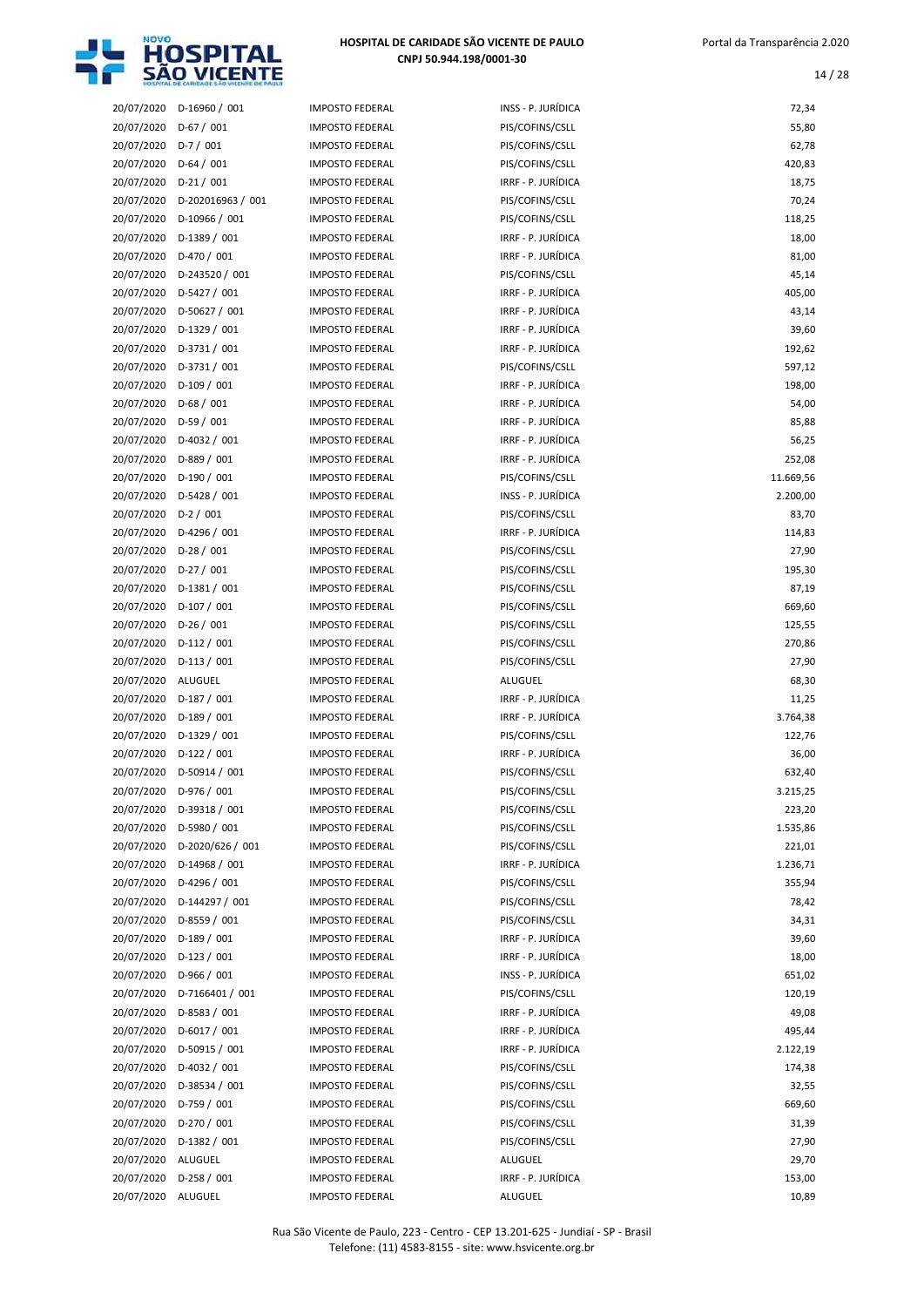

| 20/07/2020               | D-975 / 001                                  | IMF                      |
|--------------------------|----------------------------------------------|--------------------------|
| 20/07/2020               | D-2064 / 001                                 | IMF                      |
| 20/07/2020               | 72711 / 001                                  | IMF                      |
| 20/07/2020               | 299068 / 001                                 | IMF                      |
| 20/07/2020               | 1576 / 001                                   | IMF                      |
| 20/07/2020               | JUNHO/2020 / 001                             | INS:                     |
| 20/07/2020               | JUNHO/2020 / 001                             | INS:                     |
| 20/07/2020               | JUNHO/2020 / 001                             | INS:                     |
| 20/07/2020               | JULHO/2020 / 001                             | <b>IRR</b>               |
| 20/07/2020               | JULHO/2020 / 001                             | <b>IRR</b>               |
| 20/07/2020               | JUNHO/2020 / 001                             | <b>IRR</b>               |
| 20/07/2020               | <b>IRRF RESCISÃO</b><br><b>IRRF RESCISÃO</b> | <b>IRR</b>               |
| 20/07/2020<br>20/07/2020 | <b>IRRF RESCISÃO</b>                         | <b>IRR</b><br><b>IRR</b> |
| 20/07/2020               | <b>IRRF RESCISÃO</b>                         | <b>IRR</b>               |
| 20/07/2020               | <b>IRRF RESCISÃO</b>                         | <b>IRR</b>               |
| 20/07/2020               | <b>IRRF RESCISÃO</b>                         | <b>IRR</b>               |
| 20/07/2020               | <b>IRRF RESCISÃO</b>                         | <b>IRR</b>               |
| 20/07/2020               | <b>IRRF RPA</b>                              | <b>IRR</b>               |
| 20/07/2020               | <b>IRRF RESCISÃO</b>                         | <b>IRR</b>               |
| 20/07/2020               | <b>IRRF RESCISÃO</b>                         | <b>IRR</b>               |
| 20/07/2020               | <b>IRRF RESCISÃO</b>                         | <b>IRR</b>               |
| 20/07/2020               | JUNHO/2020 / 001                             | <b>IRR</b>               |
| 20/07/2020               | MAIO/2020 / 001                              | <b>IRR</b>               |
| 20/07/2020               | <b>IRRF RESCISÃO</b>                         | <b>IRR</b>               |
| 20/07/2020               | <b>IRRF RESCISÃO</b>                         | <b>IRR</b>               |
| 20/07/2020               | <b>IRRF RESCISÃO</b>                         | <b>IRR</b>               |
| 20/07/2020               | <b>IRRF RESCISÃO</b>                         | <b>IRR</b>               |
| 20/07/2020               | <b>IRRF RESCISÃO</b>                         | <b>IRR</b>               |
| 20/07/2020               | <b>IRRF RESCISÃO</b>                         | <b>IRR</b>               |
| 20/07/2020               | <b>IRRF RESCISÃO</b>                         | <b>IRR</b>               |
| 20/07/2020               | <b>IRRF RESCISÃO</b>                         | <b>IRR</b>               |
| 20/07/2020               | <b>IRRF RESCISÃO</b>                         | <b>IRR</b>               |
| 20/07/2020               | <b>IRRF RESCISÃO</b>                         | <b>IRR</b>               |
| 20/07/2020               | MAIO/2020 / 001                              | <b>IRR</b>               |
| 20/07/2020               | MAIO/2020 / 001                              | <b>IRR</b>               |
| 20/07/2020               | <b>IRRF RESCISÃO</b>                         | <b>IRR</b>               |
| 20/07/2020               | <b>IRRF RESCISÃO</b>                         | IRR                      |
| 20/07/2020               | <b>IRRF RESCISÃO</b>                         | <b>IRR</b>               |
| 20/07/2020               | 7542 / 001                                   | LOC                      |
| 20/07/2020               | 18708 / 001                                  | LOC                      |
| 20/07/2020               | 06/12 / 001                                  | LOC                      |
| 20/07/2020               | 10781 / 002                                  | MÁ                       |
| 20/07/2020               | 24029 / 001                                  | MÁ                       |
| 20/07/2020               | 5586 / 001                                   | МA                       |
| 20/07/2020               | 1727 / 001                                   | MA                       |
| 20/07/2020               | 6982 / 001                                   | МA                       |
| 20/07/2020               | 79867 / 001                                  | MA                       |
| 20/07/2020               | 65083 / 002                                  | MA                       |
| 20/07/2020               | 1010086 / 001                                | MA                       |
| 20/07/2020               | 122414 / 001                                 | МA<br>МA                 |
| 20/07/2020               | 4390 / 001                                   | MA                       |
| 20/07/2020<br>20/07/2020 | 40113 / 002<br>801271 / 002                  | МA                       |
| 20/07/2020               | 122833 / 002                                 | МA                       |
| 20/07/2020               | 121249 / 002                                 | МA                       |
| 20/07/2020               | 122413 / 001                                 | МA                       |
| 20/07/2020               | 13723 / 001                                  | ÓR1                      |
| 20/07/2020               | 67607 / 001                                  | ÓR1                      |
|                          |                                              |                          |

| POSTO FEDERAL                 |
|-------------------------------|
| POSTO FEDERAL                 |
| PRESSOS E MATL DE EXP.        |
| PRESSOS E MATL DE EXP.        |
| PRESSOS E MATL DE EXP.        |
| SS-CONTR REPASSAR             |
| SS-CONTR REPASSAR             |
| SS-CONTR REPASSAR             |
| RF A REPASSAR                 |
|                               |
| RF A REPASSAR                 |
| RF A REPASSAR                 |
| RF A REPASSAR                 |
| RF A REPASSAR                 |
| RF A REPASSAR                 |
| <b>RF A REPASSAR</b>          |
| RF A REPASSAR                 |
| RF A REPASSAR                 |
| RF A REPASSAR                 |
| RF A REPASSAR                 |
| RF A REPASSAR                 |
| RF A REPASSAR                 |
|                               |
| RF A REPASSAR                 |
| RF A REPASSAR                 |
| RF A REPASSAR                 |
| RF A REPASSAR                 |
| RF A REPASSAR                 |
| RF A REPASSAR                 |
| RF A REPASSAR                 |
| RF A REPASSAR                 |
| RF A REPASSAR                 |
| RF A REPASSAR                 |
| RF A REPASSAR                 |
| RF A REPASSAR                 |
| RF A REPASSAR                 |
|                               |
| RF A REPASSAR                 |
| RF A REPASSAR                 |
| RF A REPASSAR                 |
| RF A REPASSAR                 |
| RF A REPASSAR                 |
| CAÇÃO (EQUIP, MÁQ. ESPACC     |
| CAÇÃO (EQUIP, MÁQ. ESPAÇO     |
| CAÇÃO DE IMÓVEIS              |
| ÁQUINAS E EQUIPAMENTOS        |
| ÁQUINAS E EQUIPAMENTOS        |
| ATERIAL DE LIMPEZA            |
| ATERIAL DE REPOSIÇÃO          |
| ATERIAL DE REPOSIÇÃO          |
|                               |
| ATERIAL DE REPOSIÇÃO          |
| ATL MÉDICO REEMBOLSÁVEL       |
| ATL MÉDICO REEMBOLSÁVEL       |
| ATL MÉDICO REEMBOLSÁVEL       |
| ATL MÉDICO REEMBOLSÁVEL       |
| ATL MÉDICO REEMBOLSÁVEL       |
| ATL MÉDICO REEMBOLSÁVEL       |
| ATL MÉDICO REEMBOLSÁVEL       |
| ATL MÉDICO REEMBOLSÁVEL       |
| ATL MÉDICO REEMBOLSÁVEL       |
| <b>ITESE E PRÓTESE (OPME)</b> |
| RTESE E PRÓTESE (OPME)        |
|                               |

|            | 20/07/2020 D-975 / 001   | <b>IMPOSTO FEDERAL</b>       | IRRF - P. JURÍDICA                             | 954,50     |
|------------|--------------------------|------------------------------|------------------------------------------------|------------|
| 20/07/2020 | D-2064 / 001             | <b>IMPOSTO FEDERAL</b>       | PIS/COFINS/CSLL                                | 1.024,25   |
| 20/07/2020 | 72711 / 001              | IMPRESSOS E MATL DE EXP.     | <b>GCE COMERCIO INTERN</b>                     | 4.170,00   |
| 20/07/2020 | 299068 / 001             | IMPRESSOS E MATL DE EXP.     | <b>PROCOMP</b>                                 | 2.043,41   |
| 20/07/2020 | 1576 / 001               | IMPRESSOS E MATL DE EXP.     | GRÁFICA MEGA FLEX                              | 295,00     |
| 20/07/2020 | JUNHO/2020 / 001         | <b>INSS-CONTR REPASSAR</b>   | INSS FOLHA JUNHO/2020                          | 324.069,59 |
| 20/07/2020 | JUNHO/2020 / 001         | <b>INSS-CONTR REPASSAR</b>   | INSS FOLHA RPA JUNHO/2020                      | 5.052,93   |
| 20/07/2020 | JUNHO/2020 / 001         | <b>INSS-CONTR REPASSAR</b>   | INSS FOLHA RESIDENTES JUNHO/2020               | 19.272,20  |
| 20/07/2020 | JULHO/2020 / 001         | <b>IRRF A REPASSAR</b>       | IRRF FÉRIAS JULHO/2020                         | 1.772,66   |
| 20/07/2020 | JULHO/2020 / 001         | <b>IRRF A REPASSAR</b>       | IRRF FÉRIAS JULHO/2020                         | 80.157,53  |
| 20/07/2020 | JUNHO/2020 / 001         | <b>IRRF A REPASSAR</b>       | IRRF FÉRIAS FOLHA JUNHO/2020                   | 38.083,03  |
| 20/07/2020 | <b>IRRF RESCISÃO</b>     | <b>IRRF A REPASSAR</b>       | <b>IRRF RESCISÃO</b>                           | 105,71     |
| 20/07/2020 | <b>IRRF RESCISÃO</b>     | <b>IRRF A REPASSAR</b>       | <b>IRRF RESCISÃO</b>                           | 456,43     |
| 20/07/2020 | <b>IRRF RESCISÃO</b>     | <b>IRRF A REPASSAR</b>       | <b>IRRF RESCISÃO</b>                           | 27,79      |
| 20/07/2020 | <b>IRRF RESCISÃO</b>     | <b>IRRF A REPASSAR</b>       | <b>IRRF RESCISÃO</b>                           | 145,30     |
| 20/07/2020 | <b>IRRF RESCISÃO</b>     | <b>IRRF A REPASSAR</b>       | <b>IRRF RESCISÃO</b>                           | 290,94     |
| 20/07/2020 | <b>IRRF RESCISÃO</b>     | <b>IRRF A REPASSAR</b>       | <b>IRRF RESCISÃO</b>                           | 232,70     |
| 20/07/2020 | <b>IRRF RESCISÃO</b>     | <b>IRRF A REPASSAR</b>       | <b>IRRF RESCISÃO</b>                           | 18,70      |
| 20/07/2020 | <b>IRRF RPA</b>          | <b>IRRF A REPASSAR</b>       | <b>IRRF RPA</b>                                | 1.649,27   |
| 20/07/2020 | <b>IRRF RESCISÃO</b>     | <b>IRRF A REPASSAR</b>       | <b>IRRF RESCISÃO</b>                           | 75,64      |
|            | <b>IRRF RESCISÃO</b>     | <b>IRRF A REPASSAR</b>       | <b>IRRF RESCISÃO</b>                           |            |
| 20/07/2020 |                          |                              |                                                | 74,30      |
| 20/07/2020 | <b>IRRF RESCISÃO</b>     | <b>IRRF A REPASSAR</b>       | <b>IRRF RESCISÃO</b><br>IRRF FÉRIAS JUNHO/2020 | 718,81     |
| 20/07/2020 | JUNHO/2020 / 001         | <b>IRRF A REPASSAR</b>       |                                                | 4.003,69   |
| 20/07/2020 | MAIO/2020 / 001          | <b>IRRF A REPASSAR</b>       | IRRF FOLHA MAIO/2020                           | 527.250,84 |
| 20/07/2020 | <b>IRRF RESCISÃO</b>     | <b>IRRF A REPASSAR</b>       | <b>IRRF RESCISÃO</b>                           | 48,19      |
| 20/07/2020 | <b>IRRF RESCISÃO</b>     | <b>IRRF A REPASSAR</b>       | <b>IRRF RESCISÃO</b>                           | 763,85     |
| 20/07/2020 | <b>IRRF RESCISÃO</b>     | <b>IRRF A REPASSAR</b>       | <b>IRRF RESCISÃO</b>                           | 258,09     |
| 20/07/2020 | <b>IRRF RESCISÃO</b>     | <b>IRRF A REPASSAR</b>       | <b>IRRF RESCISÃO</b>                           | 73,46      |
| 20/07/2020 | <b>IRRF RESCISÃO</b>     | <b>IRRF A REPASSAR</b>       | <b>IRRF RESCISÃO</b>                           | 134,48     |
| 20/07/2020 | <b>IRRF RESCISÃO</b>     | <b>IRRF A REPASSAR</b>       | <b>IRRF RESCISÃO</b>                           | 206,83     |
| 20/07/2020 | <b>IRRF RESCISÃO</b>     | <b>IRRF A REPASSAR</b>       | <b>IRRF RESCISÃO</b>                           | 480,32     |
| 20/07/2020 | <b>IRRF RESCISÃO</b>     | <b>IRRF A REPASSAR</b>       | <b>IRRF RESCISÃO</b>                           | 290,88     |
| 20/07/2020 | <b>IRRF RESCISÃO</b>     | <b>IRRF A REPASSAR</b>       | <b>IRRF RESCISÃO</b>                           | 149,26     |
| 20/07/2020 | <b>IRRF RESCISÃO</b>     | <b>IRRF A REPASSAR</b>       | <b>IRRF RESCISÃO</b>                           | 92,14      |
| 20/07/2020 | MAIO/2020 / 001          | <b>IRRF A REPASSAR</b>       | IRRF FÉRIAS FOLHA MAIO/2020                    | 23.092,28  |
| 20/07/2020 | MAIO/2020 / 001          | <b>IRRF A REPASSAR</b>       | IRRF RPA MAIO/2020                             | 2.900,56   |
| 20/07/2020 | <b>IRRF RESCISÃO</b>     | <b>IRRF A REPASSAR</b>       | <b>IRRF RESCISÃO</b>                           | 133,29     |
|            | 20/07/2020 IRRF RESCISÃO | <b>IRRF A REPASSAR</b>       | <b>IRRF RESCISÃO</b>                           | 11,80      |
| 20/07/2020 | IRRF RESCISÃO            | <b>IRRF A REPASSAR</b>       | <b>IRRF RESCISÃO</b>                           | 1.993,24   |
| 20/07/2020 | 7542 / 001               | LOCAÇÃO (EQUIP, MÁQ. ESPAÇO) | <b>CLEAN MEDICAL</b>                           | 4.300,00   |
| 20/07/2020 | 18708 / 001              | LOCAÇÃO (EQUIP, MÁQ. ESPAÇO) | OXYMED                                         | 13.260,00  |
|            | 20/07/2020 06/12 / 001   | LOCAÇÃO DE IMÓVEIS           | <b>ITUPEVA</b>                                 | 5.795,52   |
| 20/07/2020 | 10781/002                | MÁQUINAS E EQUIPAMENTOS      | <b>APONTO SISTEMAS</b>                         | 1.666,67   |
| 20/07/2020 | 24029 / 001              | MÁQUINAS E EQUIPAMENTOS      | <b>COZIL EQUIPAMENTOS I</b>                    | 57.900,00  |
| 20/07/2020 | 5586 / 001               | MATERIAL DE LIMPEZA          | <b>GREEN BAGS</b>                              | 7.632,80   |
| 20/07/2020 | 1727 / 001               | MATERIAL DE REPOSIÇÃO        | INOVA JUNDIAÍ                                  | 152,40     |
| 20/07/2020 | 6982 / 001               | MATERIAL DE REPOSIÇÃO        | <b>BIO INFINITY</b>                            | 8.143,00   |
| 20/07/2020 | 79867 / 001              | MATERIAL DE REPOSIÇÃO        | REFRIGERAÇÃO DUFRIO                            | 2.305,89   |
| 20/07/2020 | 65083 / 002              | MATL MÉDICO REEMBOLSÁVEL     | <b>DE PAULI</b>                                | 25.692,96  |
| 20/07/2020 | 1010086 / 001            | MATL MÉDICO REEMBOLSÁVEL     | CBS                                            | 538,00     |
| 20/07/2020 | 122414 / 001             | MATL MÉDICO REEMBOLSÁVEL     | <b>BIOMEDICAL EQUIP</b>                        | 520,00     |
| 20/07/2020 | 4390 / 001               | MATL MÉDICO REEMBOLSÁVEL     | VISIONBAND                                     | 232,00     |
| 20/07/2020 | 40113 / 002              | MATL MÉDICO REEMBOLSÁVEL     | <b>MEDICONE</b>                                | 1.112,50   |
| 20/07/2020 | 801271 / 002             | MATL MÉDICO REEMBOLSÁVEL     | <b>MAFRA MATRIZ</b>                            | 6.750,00   |
| 20/07/2020 | 122833 / 002             | MATL MÉDICO REEMBOLSÁVEL     | ZAMMI                                          | 42.000,00  |
| 20/07/2020 | 121249 / 002             | MATL MÉDICO REEMBOLSÁVEL     | <b>BIOMEDICAL EQUIP</b>                        | 1.198,50   |
| 20/07/2020 | 122413 / 001             | MATL MÉDICO REEMBOLSÁVEL     | <b>BIOMEDICAL EQUIP</b>                        | 1.216,00   |
| 20/07/2020 | 13723 / 001              | ÓRTESE E PRÓTESE (OPME)      | NUVASIVE                                       | 6.103,98   |
| 20/07/2020 | 67607 / 001              | ÓRTESE E PRÓTESE (OPME)      | LUMINAL PRODUTOS MED                           | 2.034,50   |
| 20/07/2020 | 5712 / 001               | ÓRTESE E PRÓTESE (OPME)      | INTERMEDICAL EQUIP                             | 180,00     |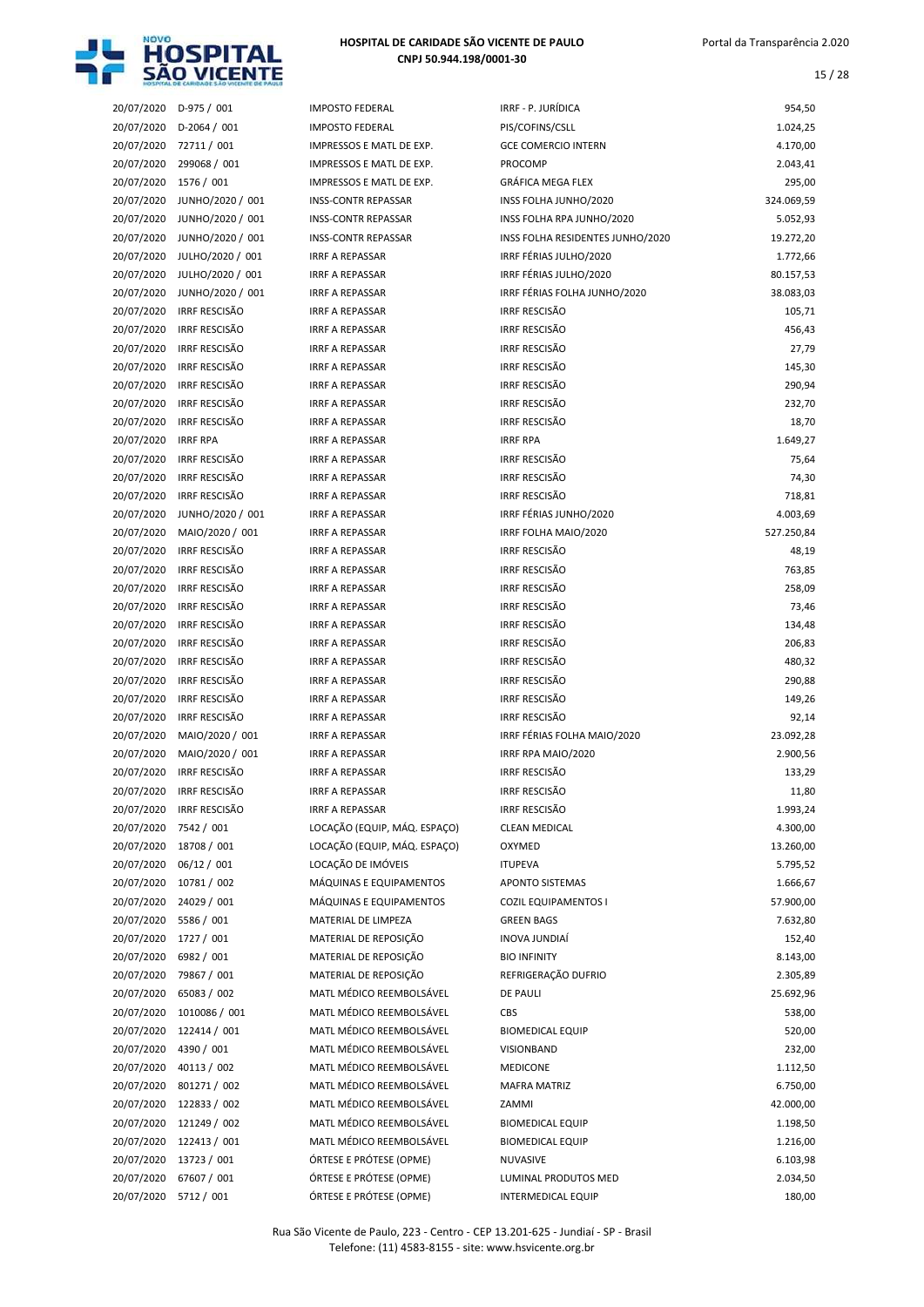

16 / 28

| 20/07/2020 | 5711/001              | ÓRTESE             |
|------------|-----------------------|--------------------|
| 20/07/2020 | 24727 / 001           | ÓRTESE             |
| 20/07/2020 | 2090610 / 001         | ÓRTESE             |
| 20/07/2020 | 2090609 / 001         | ÓRTESE             |
| 20/07/2020 | 2090611 / 001         | ÓRTESE             |
| 20/07/2020 | 1075 / 001            | <b>OUTROS</b>      |
| 20/07/2020 | 2683 / 001            | <b>OUTROS</b>      |
| 20/07/2020 | 299068 / 001          | <b>OUTROS</b>      |
| 20/07/2020 | 605423 / 002          | <b>OUTROS</b>      |
| 20/07/2020 | 65083 / 002           | <b>OUTROS</b>      |
| 20/07/2020 | 2019 / 010            | <b>SEGURO</b>      |
| 20/07/2020 | 23159 / 001           | SERVS <sub>N</sub> |
| 20/07/2020 | 308 / 001             | <b>SERVS P</b>     |
| 20/07/2020 | 202000000015600 / 002 | <b>SERVS P</b>     |
| 20/07/2020 | INSS / 001            | <b>SERVS P</b>     |
| 20/07/2020 | 380 / 001             | <b>SERVS P</b>     |
|            | 6168199 / 001         | <b>TELEFON</b>     |
| 20/07/2020 |                       |                    |
| 20/07/2020 | 1054181 / 001         | <b>TELEFON</b>     |
| 20/07/2020 | 4374298 / 001         | <b>TELEFON</b>     |
| 20/07/2020 | 396037 / 001          | <b>TELEFON</b>     |
| 20/07/2020 | 11326014347 / 001     | <b>TELEFON</b>     |
| 20/07/2020 | 11326014336626 / 001  | <b>TELEFON</b>     |
| 20/07/2020 | 11326014336628 / 001  | <b>TELEFON</b>     |
| 20/07/2020 | 1132601433662 / 001   | <b>TELEFON</b>     |
| 20/07/2020 | 424404 / 006          | <b>TREINAN</b>     |
| 20/07/2020 | ADIANTAMENTO / 001    | <b>UNIFOR</b>      |
| 20/07/2020 | JUNHO/2020 / 001      | <b>VRS A RI</b>    |
| 21/07/2020 | <b>PROCESSO</b>       | <b>DESPS LI</b>    |
| 21/07/2020 | 1129166 / 001         | <b>DROGAS</b>      |
| 21/07/2020 | 1129421 / 001         | <b>DROGAS</b>      |
| 21/07/2020 | 1129670 / 001         | <b>DROGAS</b>      |
| 21/07/2020 | 1127884 / 001         | <b>DROGAS</b>      |
| 21/07/2020 | 1128176 / 001         | <b>DROGAS</b>      |
| 21/07/2020 | 1128428 / 001         | <b>DROGAS</b>      |
| 21/07/2020 | 1128690 / 001         | <b>DROGAS</b>      |
| 21/07/2020 | 1126176 / 001         | <b>DROGAS</b>      |
| 21/07/2020 | 1126422 / 001         | <b>DROGAS</b>      |
| 21/07/2020 | 1126065 / 001         | <b>DROGAS</b>      |
| 21/07/2020 | 1128911 / 001         | <b>DROGAS</b>      |
| 21/07/2020 | 4724 / 006            | EQUIP. F           |
| 21/07/2020 | OC 75898 / 001        | <b>FILMES</b>      |
| 21/07/2020 | 64730 / 001           | <b>GASES N</b>     |
| 21/07/2020 | 3825 / 001            | GÊNERC             |
| 21/07/2020 | 17636 / 001           | GÊNERC             |
| 21/07/2020 | 3829 / 001            | GÊNERC             |
| 21/07/2020 | 17635 / 001           | GÊNERC             |
| 21/07/2020 | 99210 / 001           | GÊNERC             |
| 21/07/2020 | 99211 / 001           | <b>IMPRESS</b>     |
| 21/07/2020 | 390 / 001             | <b>IMPRESS</b>     |
| 21/07/2020 | 392 / 001             | LOCAÇÃ             |
| 21/07/2020 | 391 / 001             | LOCAÇÃ             |
| 21/07/2020 | 635 / 001             | LOCAÇÃ             |
| 21/07/2020 | 4724 / 006            | <b>MANUT</b>       |
| 21/07/2020 | 64730 / 001           | <b>MATERI</b>      |
| 21/07/2020 | 10827 / 001           | <b>MATERI</b>      |
| 21/07/2020 | 4724 / 006            | <b>MATERI</b>      |
| 21/07/2020 | 4724 / 006            | <b>MOBILIA</b>     |
| 21/07/2020 | 390 / 001             | <b>OUTROS</b>      |
| 21/07/2020 | RESCISÃO              | RESCISÕ            |
|            |                       |                    |

| 20/07/2020 | 5711 / 001            | ÓRTESE E PRÓTESE (OPME)         | INTERMEDICAL EQUIP          | 505,00     |
|------------|-----------------------|---------------------------------|-----------------------------|------------|
| 20/07/2020 | 24727 / 001           | ÓRTESE E PRÓTESE (OPME)         | DOC MED                     | 2.534,50   |
| 20/07/2020 | 2090610 / 001         | ÓRTESE E PRÓTESE (OPME)         | <b>BOSTON SCIENTIFIC</b>    | 580,00     |
| 20/07/2020 | 2090609 / 001         | ÓRTESE E PRÓTESE (OPME)         | <b>BOSTON SCIENTIFIC</b>    | 580,00     |
| 20/07/2020 | 2090611 / 001         | ÓRTESE E PRÓTESE (OPME)         | <b>BOSTON SCIENTIFIC</b>    | 580,00     |
| 20/07/2020 | 1075 / 001            | <b>OUTROS CUSTOS GERAIS</b>     | MASTER LUBRIFICAÇÃO         | 195,00     |
| 20/07/2020 | 2683 / 001            | <b>OUTROS CUSTOS GERAIS</b>     | MECÂNICA DINIZ              | 180,00     |
| 20/07/2020 | 299068 / 001          | <b>OUTROS MATERIAIS</b>         | PROCOMP                     | 47,59      |
| 20/07/2020 | 605423 / 002          | <b>OUTROS MATERIAIS</b>         | <b>BALASKA</b>              | 84,72      |
| 20/07/2020 | 65083 / 002           | <b>OUTROS MATERIAIS</b>         | DE PAULI                    | 2.680,75   |
| 20/07/2020 | 2019 / 010            | <b>SEGUROS</b>                  | <b>BAS BRADESCO SEGUROS</b> | 116,37     |
| 20/07/2020 | 23159 / 001           | SERVS MÉDICOS COMPL - PJ        | STELA CYBELE COSTA M        | 495,00     |
| 20/07/2020 | 308 / 001             | SERVS PRESTADOS - PJ            | MIDIA ONZE                  | 4.500,00   |
| 20/07/2020 | 202000000015600 / 002 | SERVS PRESTADOS - PJ            | <b>APONTO SISTEMAS</b>      | 266,66     |
| 20/07/2020 | INSS / 001            | SERVS PRESTADOS - PJ            | OPERACIONAL PROJETOS        | 812,34     |
| 20/07/2020 | 380 / 001             | SERVS PRESTADOS - PJ            | <b>ACF INSTRUMENTAL</b>     | 990,00     |
| 20/07/2020 | 6168199 / 001         | <b>TELEFONE</b>                 | <b>EMBRATEL</b>             | 1,25       |
| 20/07/2020 | 1054181 / 001         | <b>TELEFONE</b>                 | <b>EMBRATEL</b>             | 34,56      |
| 20/07/2020 | 4374298 / 001         | <b>TELEFONE</b>                 | <b>EMBRATEL</b>             | 0,55       |
| 20/07/2020 | 396037 / 001          | <b>TELEFONE</b>                 | <b>EMBRATEL</b>             | 7,37       |
| 20/07/2020 | 11326014347 / 001     | <b>TELEFONE</b>                 | <b>VIVO</b>                 | 4.038,83   |
| 20/07/2020 | 11326014336626 / 001  | <b>TELEFONE</b>                 | <b>VIVO</b>                 | 123,78     |
| 20/07/2020 | 11326014336628 / 001  | <b>TELEFONE</b>                 | <b>VIVO</b>                 | 205,16     |
| 20/07/2020 | 1132601433662 / 001   | <b>TELEFONE</b>                 | <b>VIVO</b>                 | 1.485,12   |
| 20/07/2020 | 424404 / 006          | TREINAMENTOS E CONGRESSOS       | <b>IOB</b>                  | 157,50     |
| 20/07/2020 | ADIANTAMENTO / 001    | <b>UNIFORMES</b>                | FBS THAILES FINAL 14        | 139.766,86 |
| 20/07/2020 | JUNHO/2020 / 001      | VRS A REPASSAR-FOLHA            | MENSALIDADE SIND.SAÚDE      | 11.012,40  |
| 21/07/2020 | <b>PROCESSO</b>       | <b>DESPS LEGAIS E JURÍDICAS</b> | PERÍTO CLESIO GELLI         | 450,00     |
| 21/07/2020 | 1129166 / 001         | DROGAS E MEDICAMENTOS           | <b>HOSP PHARMA</b>          | 216,00     |
| 21/07/2020 | 1129421 / 001         | DROGAS E MEDICAMENTOS           | <b>HOSP PHARMA</b>          | 216,00     |
| 21/07/2020 | 1129670 / 001         | DROGAS E MEDICAMENTOS           | <b>HOSP PHARMA</b>          | 216,00     |
| 21/07/2020 | 1127884 / 001         | DROGAS E MEDICAMENTOS           | <b>HOSP PHARMA</b>          | 216,00     |
| 21/07/2020 | 1128176 / 001         | DROGAS E MEDICAMENTOS           | <b>HOSP PHARMA</b>          | 216,00     |
| 21/07/2020 | 1128428 / 001         | DROGAS E MEDICAMENTOS           | <b>HOSP PHARMA</b>          | 216,00     |
| 21/07/2020 | 1128690 / 001         | DROGAS E MEDICAMENTOS           | <b>HOSP PHARMA</b>          | 216,00     |
| 21/07/2020 | 1126176 / 001         | DROGAS E MEDICAMENTOS           | <b>HOSP PHARMA</b>          | 140,00     |
| 21/07/2020 | 1126422 / 001         | DROGAS E MEDICAMENTOS           | <b>HOSP PHARMA</b>          | 140,00     |
| 21/07/2020 | 1126065 / 001         | DROGAS E MEDICAMENTOS           | <b>HOSP PHARMA</b>          | 140,00     |
| 21/07/2020 | 1128911 / 001         | DROGAS E MEDICAMENTOS           | <b>HOSP PHARMA</b>          | 216,00     |
| 21/07/2020 | 4724 / 006            | EQUIP. PROC. ELETRÔNICO         | ALFATEL                     | 858,78     |
| 21/07/2020 | OC 75898 / 001        | FILMES E QUÍMICOS               | <b>FRESENIUS MEDICAL</b>    | 1.381,14   |
| 21/07/2020 | 64730 / 001           | <b>GASES MEDICINAIS</b>         | OXILUZ                      | 8.322,40   |
| 21/07/2020 | 3825 / 001            | <b>GÊNEROS ALIMENTÍCIOS</b>     | DONA QUITANDA               | 336,35     |
| 21/07/2020 | 17636 / 001           | GÊNEROS ALIMENTÍCIOS            | IRMÃOS KANESHI              | 427,58     |
| 21/07/2020 | 3829 / 001            | <b>GÊNEROS ALIMENTÍCIOS</b>     | DONA QUITANDA               | 119,85     |
| 21/07/2020 | 17635 / 001           | GÊNEROS ALIMENTÍCIOS            | IRMÃOS KANESHI              | 662,51     |
| 21/07/2020 | 99210 / 001           | GÊNEROS ALIMENTÍCIOS            | TERRÃO                      | 861,00     |
| 21/07/2020 | 99211 / 001           | IMPRESSOS E MATL DE EXP.        | TERRÃO                      | 152,00     |
| 21/07/2020 | 390 / 001             | IMPRESSOS E MATL DE EXP.        | CHAVEIRO JUNDIAÍ            | 395,00     |
| 21/07/2020 | 392 / 001             | LOCAÇÃO (EQUIP, MÁQ. ESPAÇO)    | NCR LOCAÇÃO EQUIP           | 1.770,00   |
| 21/07/2020 | 391 / 001             | LOCAÇÃO (EQUIP, MÁQ. ESPAÇO)    | NCR LOCAÇÃO EQUIP           | 1.770,00   |
| 21/07/2020 | 635 / 001             | LOCAÇÃO DE DIVERSOS             | LOUVETEL                    | 660,00     |
| 21/07/2020 | 4724 / 006            | MANUTENÇÃO PREDIAL GERAL        | ALFATEL                     | 1.986,08   |
| 21/07/2020 | 64730 / 001           | MATERIAL DE REPOSIÇÃO           | <b>OXILUZ</b>               | 168,80     |
| 21/07/2020 | 10827 / 001           | MATERIAL DE REPOSIÇÃO           | <b>APONTO SISTEMAS</b>      | 250,00     |
| 21/07/2020 | 4724 / 006            | MATERIAL PERMANENTE             | ALFATEL                     | 1.023,82   |
| 21/07/2020 | 4724 / 006            | MOBILIÁRIO                      | ALFATEL                     | 77,01      |
| 21/07/2020 | 390 / 001             | <b>OUTROS MATERIAIS</b>         | CHAVEIRO JUNDIAÍ            | 231,00     |
| 21/07/2020 | RESCISÃO              | <b>RESCISÕES</b>                | RESCISÃO                    | 19.713,43  |
| 21/07/2020 | 244 / 001             | SERVS PRESTADOS - PJ            | AMÉRICA ESQUADRIAS          | 1.971,04   |
|            |                       |                                 |                             |            |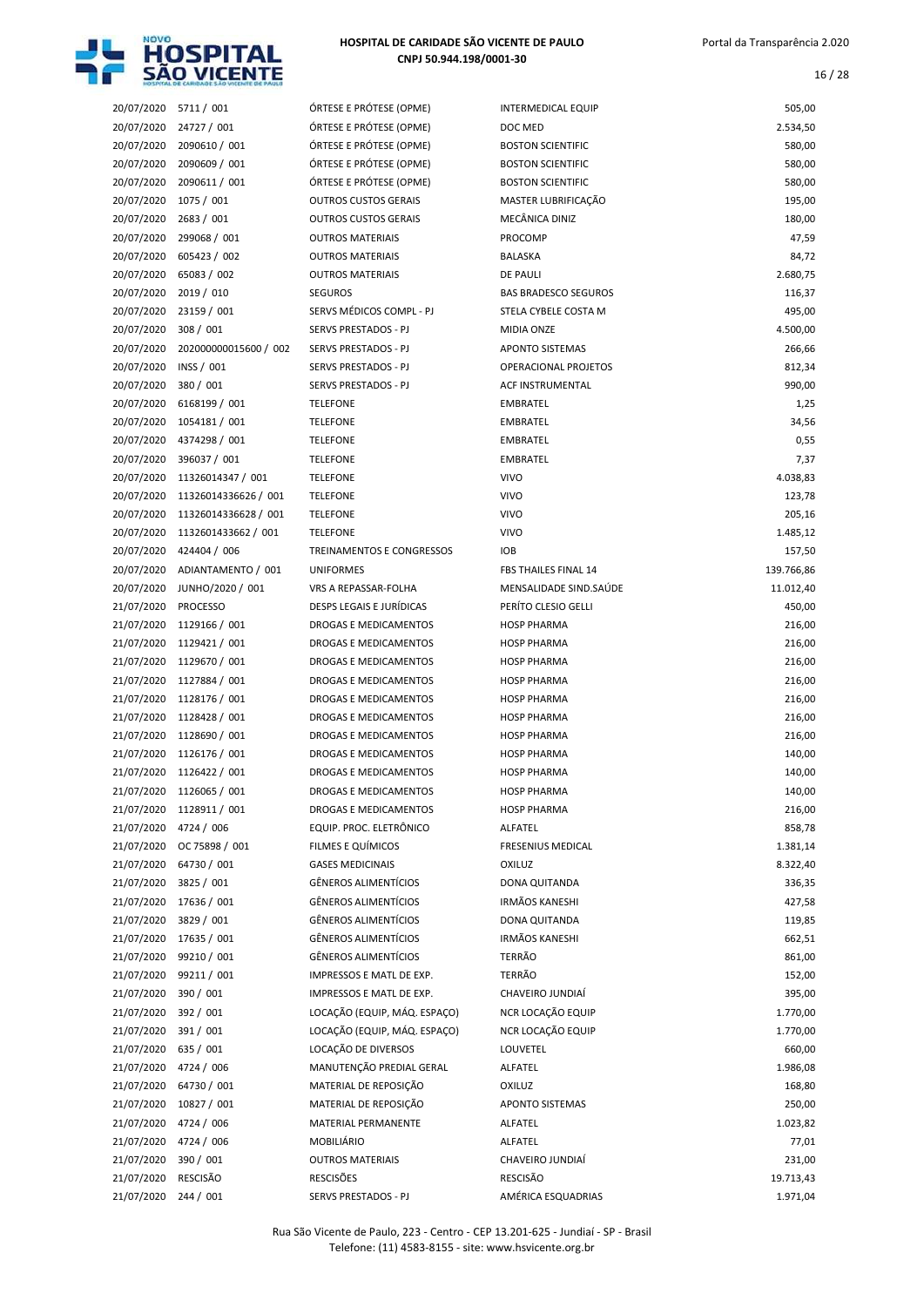

| 21/07/2020 242 / 001  |                          | SERVS PRESTADOS - PJ          | AMÉRICA ESQUADRIAS          | 7.202,90  |
|-----------------------|--------------------------|-------------------------------|-----------------------------|-----------|
| 21/07/2020 243 / 001  |                          | SERVS PRESTADOS - PJ          | AMÉRICA ESQUADRIAS          | 1.824,00  |
| 21/07/2020            | 21490 / 006              | SERVS PRESTADOS - PJ          | ALFATEL                     | 2.279,00  |
| 21/07/2020 7385 / 001 |                          | SERVS PRESTADOS - PJ          | LAVANDERIA S. JORGE         | 170,52    |
| 21/07/2020            | 7413 / 001               | SERVS PRESTADOS - PJ          | LAVANDERIA S. JORGE         | 75,05     |
| 21/07/2020 7414 / 001 |                          | SERVS PRESTADOS - PJ          | LAVANDERIA S. JORGE         | 138,70    |
| 21/07/2020 7415 / 001 |                          | SERVS PRESTADOS - PJ          | LAVANDERIA S. JORGE         | 159,60    |
| 21/07/2020 187 / 001  |                          | SERVS PRESTADOS - PJ          | MEDCLYN                     | 6.800,00  |
| 21/07/2020            | 10057 / 001              | SERVS PRESTADOS - PJ          | CAÇAMBINHAS                 | 347,44    |
| 21/07/2020            | 1676 / 001               | SERVS PRESTADOS - PJ          | CAMP TÉCNICA                | 2.500,00  |
| 22/07/2020            | 1043916 / 001            | <b>GÊNEROS ALIMENTÍCIOS</b>   | <b>MARFRIG CD ITUPEVA</b>   | 438,85    |
| 22/07/2020            | 1044247 / 001            | <b>GÊNEROS ALIMENTÍCIOS</b>   | <b>VINHAIS</b>              | 514,35    |
| 22/07/2020            | 582966 / 001             | <b>GÊNEROS ALIMENTÍCIOS</b>   | PREMIUM DISTRIBUIDOR        | 221,00    |
|                       | 22/07/2020 15926 / 001   | <b>GÊNEROS ALIMENTÍCIOS</b>   | <b>ELITE</b>                | 1.064,89  |
|                       |                          |                               |                             |           |
| 22/07/2020            | 947902 / 001             | <b>GÊNEROS ALIMENTÍCIOS</b>   | PAPEL ITUPEVA               | 518,00    |
| 22/07/2020            | 19689 / 001              | <b>GÊNEROS ALIMENTÍCIOS</b>   | AO COZINHEIRO               | 589,56    |
| 22/07/2020            | 481137 / 001             | <b>GÊNEROS ALIMENTÍCIOS</b>   | LATICÍNIO ATILATTE          | 418,00    |
| 22/07/2020            | 948248 / 001             | IMPRESSOS E MATL DE EXP.      | PAPEL ITUPEVA               | 442,50    |
| 22/07/2020            | 292394 / 001             | IMPRESSOS E MATL DE EXP.      | AUTOPEL AUTOMAÇÃO           | 741,66    |
| 22/07/2020            | 5629 / 001               | MANUTENÇÃO PREDIAL GERAL      | AMBIARTE                    | 700,00    |
| 22/07/2020            | 1445 / 001               | MANUTENÇÃO PREDIAL GERAL      | <b>JUNPMAQ</b>              | 280,00    |
| 22/07/2020            | 17132 / 001              | MATERIAL DE REPOSIÇÃO         | <b>GAMACAMP</b>             | 744,24    |
| 22/07/2020            | 20659 / 001              | MATERIAL DE REPOSIÇÃO         | <b>INTERFRIO</b>            | 35,75     |
| 22/07/2020            | 4672 / 001               | MATL MÉDICO REEMBOLSÁVEL      | NOVA JOMA                   | 1.582,08  |
| 22/07/2020            | 176189 / 001             | MATL MÉDICO REEMBOLSÁVEL      | <b>DIFARMIG</b>             | 3.869,50  |
| 22/07/2020            | 1404609 / 001            | MATL MÉDICO REEMBOLSÁVEL      | FRESENIUS MATRIZ 04         | 3.000,00  |
| 22/07/2020            | 537050 / 001             | ÓRTESE E PRÓTESE (OPME)       | EMPÓRIO HOSPITALAR          | 1.033,00  |
| 22/07/2020            | 5731 / 001               | ÓRTESE E PRÓTESE (OPME)       | INTERMEDICAL EQUIP          | 180,00    |
| 22/07/2020            | 124209 / 001             | ÓRTESE E PRÓTESE (OPME)       | <b>BACE</b>                 | 1.058,40  |
| 22/07/2020            | 537036 / 001             | ÓRTESE E PRÓTESE (OPME)       | EMPÓRIO HOSPITALAR          | 1.287,00  |
|                       |                          |                               |                             |           |
| 22/07/2020            | 5730 / 001               | ÓRTESE E PRÓTESE (OPME)       | INTERMEDICAL EQUIP          | 360,00    |
| 22/07/2020            | 537030 / 001             | ÓRTESE E PRÓTESE (OPME)       | EMPÓRIO HOSPITALAR          | 1.541,00  |
| 22/07/2020            | 537047 / 001             | ÓRTESE E PRÓTESE (OPME)       | EMPÓRIO HOSPITALAR          | 1.541,00  |
| 22/07/2020            | <b>RESCISÃO</b>          | <b>RESCISÕES</b>              | <b>RESCISÃO</b>             | 4.047,85  |
| 22/07/2020            | 431 / 001                | SERVS MÉDICOS COMPL - PJ      | CION CLÍNICA INTE           | 576,00    |
| 22/07/2020            | 975 / 001                | SERVS PRESTADOS - PJ          | <b>OPERACIONAL PROJETOS</b> | 8.752,77  |
| 22/07/2020            | 2070 / 001               | SERVS PRESTADOS - PJ          | LIBA CONTABILIDADE          | 6.300,00  |
|                       | 23/07/2020 1390742 / 002 | DROGAS E MEDICAMENTOS         | FRESENIUS MATRIZ 04         | 9.034,00  |
| 23/07/2020            | 231299 / 003             | EQUIP. PROC. ELETRÔNICO       | <b>INGRAM MICRO ES</b>      | 11.176,68 |
| 23/07/2020            | 1045490 / 001            | <b>GÊNEROS ALIMENTÍCIOS</b>   | MARFRIG CD ITUPEVA          | 1.748,60  |
| 23/07/2020            | 17654 / 001              | <b>GÊNEROS ALIMENTÍCIOS</b>   | <b>IRMÃOS KANESHI</b>       | 894,78    |
| 23/07/2020            | 17655 / 001              | <b>GÊNEROS ALIMENTÍCIOS</b>   | <b>IRMÃOS KANESHI</b>       | 748,04    |
| 23/07/2020            | 3869 / 001               | <b>GÊNEROS ALIMENTÍCIOS</b>   | DONA QUITANDA               | 259,25    |
| 23/07/2020            | 3868 / 001               | <b>GÊNEROS ALIMENTÍCIOS</b>   | DONA QUITANDA               | 134,75    |
| 23/07/2020            | 1959985 / 001            | <b>GÊNEROS ALIMENTÍCIOS</b>   | <b>IMPAKTO</b>              | 1.000,97  |
|                       |                          |                               |                             | 1.305,00  |
| 23/07/2020            | 92553 / 001              | <b>GÊNEROS ALIMENTÍCIOS</b>   | <b>DISTRIB HERNANDES</b>    |           |
| 23/07/2020            | 312068 / 001             | <b>GÊNEROS ALIMENTÍCIOS</b>   | <b>JCA FOODS</b>            | 823,20    |
| 23/07/2020            | 1405226 / 001            | <b>GÊNEROS ALIMENTÍCIOS</b>   | FRESENIUS MATRIZ 04         | 1.791,60  |
| 23/07/2020            | 341844 / 001             | <b>GÊNEROS ALIMENTÍCIOS</b>   | <b>GADKIM</b>               | 1.708,25  |
| 23/07/2020            | 51666 / 001              | LOCAÇÃO DE EQUIPAMENTOS       | CAFÉ CAIÇARA                | 350,00    |
| 23/07/2020            | 140810 / 001             | LOCAÇÃO DE EQUIPAMENTOS       | CAFÉ CAIÇARA                | 142,00    |
| 23/07/2020            | 342563 / 001             | MANUTENÇÃO PREDIAL GERAL      | ANHANGUERA FERRAMENT        | 88,04     |
| 23/07/2020            | 99294 / 001              | MATERIAL DE LIMPEZA           | <b>TERRÃO</b>               | 148,80    |
| 23/07/2020            | 342563 / 001             | MATERIAL PERMANENTE           | ANHANGUERA FERRAMENT        | 58,76     |
| 23/07/2020            | 33335 / 001              | MATERIAL PERMANENTE           | <b>INSTRUSUL</b>            | 229,00    |
| 23/07/2020            | 60398 / 001              | MATL MÉDICO REEMBOLSÁVEL      | <b>FUTURA</b>               | 47,74     |
| 23/07/2020            | 60398 / 001              | <b>OUTROS MATERIAIS</b>       | <b>FUTURA</b>               | 467,99    |
| 23/07/2020            | 701 / 001                | UTENSÍLIOS DE INFORMÁTICA     | <b>NKSEC</b>                | 130,00    |
|                       |                          |                               |                             | 765,73    |
| 24/07/2020            | 33972534 / 001           | CONT MANUTENCÃO (EQUIP E INF) | LOCAWEB                     |           |
| 24/07/2020 PROCESSO   |                          | CONTINGÊNCIAS CÍVEIS          | <b>PROCESSO</b>             | 5.776,61  |

| 21/07/2020 | 242 / 001                 | SERVS PRESTADOS - PJ          | AMÉRICA ESQUADRIAS         | 7.202,90  |
|------------|---------------------------|-------------------------------|----------------------------|-----------|
| 21/07/2020 | 243/001                   | SERVS PRESTADOS - PJ          | AMÉRICA ESQUADRIAS         | 1.824,00  |
| 21/07/2020 | 21490 / 006               | SERVS PRESTADOS - PJ          | ALFATEL                    | 2.279,00  |
| 21/07/2020 | 7385 / 001                | SERVS PRESTADOS - PJ          | LAVANDERIA S. JORGE        | 170,52    |
| 21/07/2020 | 7413 / 001                | <b>SERVS PRESTADOS - PJ</b>   | LAVANDERIA S. JORGE        | 75,05     |
| 21/07/2020 | 7414 / 001                | <b>SERVS PRESTADOS - PJ</b>   | <b>LAVANDERIA S. JORGE</b> | 138,70    |
| 21/07/2020 | 7415 / 001                | SERVS PRESTADOS - PJ          | LAVANDERIA S. JORGE        | 159,60    |
| 21/07/2020 | 187 / 001                 | SERVS PRESTADOS - PJ          | MEDCLYN                    | 6.800,00  |
| 21/07/2020 | 10057 / 001               | SERVS PRESTADOS - PJ          | CACAMBINHAS                | 347,44    |
| 21/07/2020 | 1676 / 001                | SERVS PRESTADOS - PJ          | <b>CAMP TÉCNICA</b>        | 2.500,00  |
| 22/07/2020 | 1043916 / 001             | <b>GÊNEROS ALIMENTÍCIOS</b>   | <b>MARFRIG CD ITUPEVA</b>  | 438,85    |
| 22/07/2020 | 1044247 / 001             | <b>GÊNEROS ALIMENTÍCIOS</b>   | <b>VINHAIS</b>             | 514,35    |
| 22/07/2020 | 582966 / 001              | <b>GÊNEROS ALIMENTÍCIOS</b>   | PREMIUM DISTRIBUIDOR       | 221,00    |
| 22/07/2020 | 15926 / 001               | <b>GÊNEROS ALIMENTÍCIOS</b>   | <b>ELITE</b>               | 1.064,89  |
| 22/07/2020 | 947902 / 001              | <b>GÊNEROS ALIMENTÍCIOS</b>   | PAPEL ITUPEVA              | 518,00    |
| 22/07/2020 | 19689 / 001               | GÊNEROS ALIMENTÍCIOS          | AO COZINHEIRO              | 589,56    |
| 22/07/2020 | 481137 / 001              | <b>GÊNEROS ALIMENTÍCIOS</b>   | LATICÍNIO ATILATTE         | 418,00    |
| 22/07/2020 | 948248 / 001              | IMPRESSOS E MATL DE EXP.      | PAPEL ITUPEVA              | 442,50    |
| 22/07/2020 | 292394 / 001              | IMPRESSOS E MATL DE EXP.      | AUTOPEL AUTOMAÇÃO          | 741,66    |
| 22/07/2020 | 5629 / 001                | MANUTENÇÃO PREDIAL GERAL      | <b>AMBIARTE</b>            | 700,00    |
| 22/07/2020 | 1445 / 001                | MANUTENÇÃO PREDIAL GERAL      | <b>JUNPMAQ</b>             | 280,00    |
| 22/07/2020 | 17132 / 001               | MATERIAL DE REPOSIÇÃO         | <b>GAMACAMP</b>            | 744,24    |
| 22/07/2020 | 20659 / 001               | MATERIAL DE REPOSIÇÃO         | <b>INTERFRIO</b>           | 35,75     |
| 22/07/2020 | 4672 / 001                | MATL MÉDICO REEMBOLSÁVEL      | NOVA JOMA                  | 1.582,08  |
| 22/07/2020 | 176189 / 001              | MATL MÉDICO REEMBOLSÁVEL      | <b>DIFARMIG</b>            | 3.869,50  |
| 22/07/2020 | 1404609 / 001             | MATL MÉDICO REEMBOLSÁVEL      | FRESENIUS MATRIZ 04        | 3.000,00  |
| 22/07/2020 | 537050 / 001              | ÓRTESE E PRÓTESE (OPME)       | EMPÓRIO HOSPITALAR         | 1.033,00  |
| 22/07/2020 | 5731 / 001                | ÓRTESE E PRÓTESE (OPME)       | <b>INTERMEDICAL EQUIP</b>  | 180,00    |
| 22/07/2020 | 124209 / 001              | ÓRTESE E PRÓTESE (OPME)       | <b>BACE</b>                | 1.058,40  |
| 22/07/2020 | 537036 / 001              | ÓRTESE E PRÓTESE (OPME)       | <b>EMPÓRIO HOSPITALAR</b>  | 1.287,00  |
|            |                           |                               |                            |           |
| 22/07/2020 | 5730 / 001                | ÓRTESE E PRÓTESE (OPME)       | <b>INTERMEDICAL EQUIP</b>  | 360,00    |
| 22/07/2020 | 537030 / 001              | ÓRTESE E PRÓTESE (OPME)       | <b>EMPÓRIO HOSPITALAR</b>  | 1.541,00  |
| 22/07/2020 | 537047 / 001              | ÓRTESE E PRÓTESE (OPME)       | <b>EMPÓRIO HOSPITALAR</b>  | 1.541,00  |
| 22/07/2020 | <b>RESCISÃO</b>           | <b>RESCISÕES</b>              | <b>RESCISÃO</b>            | 4.047,85  |
| 22/07/2020 | 431 / 001                 | SERVS MÉDICOS COMPL - PJ      | CION CLÍNICA INTE          | 576,00    |
| 22/07/2020 | 975 / 001                 | SERVS PRESTADOS - PJ          | OPERACIONAL PROJETOS       | 8.752,77  |
| 22/07/2020 | 2070 / 001                | SERVS PRESTADOS - PJ          | LIBA CONTABILIDADE         | 6.300,00  |
|            | 23/07/2020 1390742 / 002  | DROGAS E MEDICAMENTOS         | FRESENIUS MATRIZ 04        | 9.034,00  |
| 23/07/2020 | 231299 / 003              | EQUIP. PROC. ELETRÔNICO       | <b>INGRAM MICRO ES</b>     | 11.176,68 |
| 23/07/2020 | 1045490 / 001             | GÊNEROS ALIMENTÍCIOS          | MARFRIG CD ITUPEVA         | 1.748,60  |
| 23/07/2020 | 17654 / 001               | GÊNEROS ALIMENTÍCIOS          | <b>IRMÃOS KANESHI</b>      | 894,78    |
| 23/07/2020 | 17655 / 001               | GÊNEROS ALIMENTÍCIOS          | <b>IRMÃOS KANESHI</b>      | 748,04    |
| 23/07/2020 | 3869 / 001                | GÊNEROS ALIMENTÍCIOS          | DONA QUITANDA              | 259,25    |
| 23/07/2020 | 3868 / 001                | GÊNEROS ALIMENTÍCIOS          | DONA QUITANDA              | 134,75    |
| 23/07/2020 | 1959985 / 001             | GÊNEROS ALIMENTÍCIOS          | <b>IMPAKTO</b>             | 1.000,97  |
| 23/07/2020 | 92553 / 001               | GÊNEROS ALIMENTÍCIOS          | <b>DISTRIB HERNANDES</b>   | 1.305,00  |
| 23/07/2020 | 312068 / 001              | GÊNEROS ALIMENTÍCIOS          | <b>JCA FOODS</b>           | 823,20    |
| 23/07/2020 | 1405226 / 001             | <b>GÊNEROS ALIMENTÍCIOS</b>   | FRESENIUS MATRIZ 04        | 1.791,60  |
| 23/07/2020 | 341844 / 001              | GÊNEROS ALIMENTÍCIOS          | GADKIM                     | 1.708,25  |
| 23/07/2020 | 51666 / 001               | LOCAÇÃO DE EQUIPAMENTOS       | CAFÉ CAIÇARA               | 350,00    |
| 23/07/2020 | 140810 / 001              | LOCAÇÃO DE EQUIPAMENTOS       | CAFÉ CAIÇARA               | 142,00    |
| 23/07/2020 | 342563 / 001              | MANUTENÇÃO PREDIAL GERAL      | ANHANGUERA FERRAMENT       | 88,04     |
| 23/07/2020 | 99294 / 001               | MATERIAL DE LIMPEZA           | TERRÃO                     | 148,80    |
| 23/07/2020 | 342563 / 001              | MATERIAL PERMANENTE           | ANHANGUERA FERRAMENT       | 58,76     |
| 23/07/2020 | 33335 / 001               | MATERIAL PERMANENTE           | <b>INSTRUSUL</b>           | 229,00    |
| 23/07/2020 | 60398 / 001               | MATL MÉDICO REEMBOLSÁVEL      | <b>FUTURA</b>              | 47,74     |
| 23/07/2020 | 60398 / 001               | <b>OUTROS MATERIAIS</b>       | <b>FUTURA</b>              | 467,99    |
| 23/07/2020 | 701 / 001                 | UTENSÍLIOS DE INFORMÁTICA     | <b>NKSEC</b>               | 130,00    |
|            | 24/07/2020 33972534 / 001 | CONT MANUTENCÃO (EQUIP E INF) | LOCAWEB                    | 765,73    |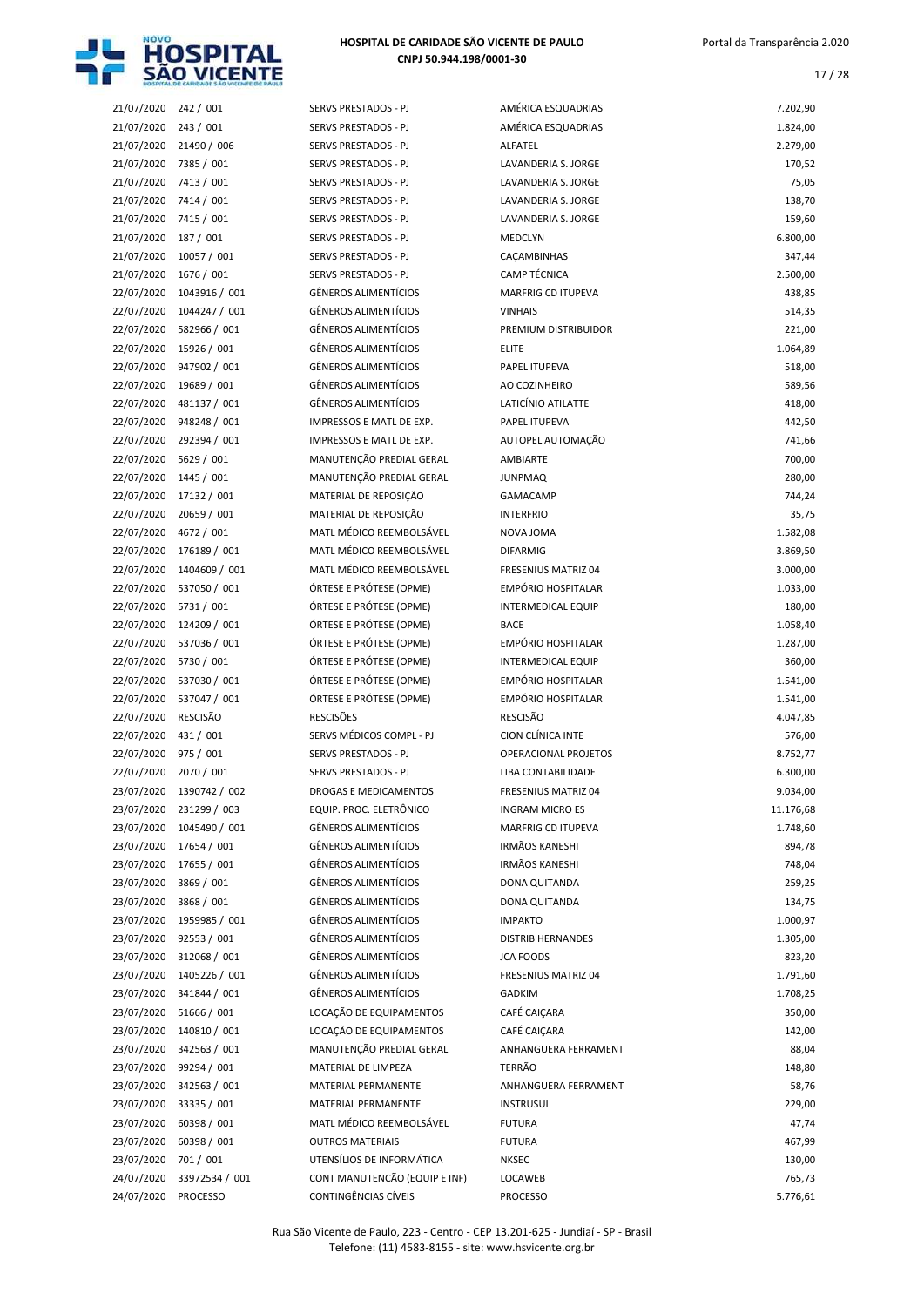

18 / 28

| 24/07/2020 | <b>PROCESSO</b> |
|------------|-----------------|
| 24/07/2020 | 33364 / 002     |
| 24/07/2020 | 248781 / 001    |
| 24/07/2020 | 1720647 / 002   |
| 24/07/2020 | 1720937 / 002   |
| 24/07/2020 | 133705 / 001    |
| 24/07/2020 | 678389 / 001    |
| 24/07/2020 | 64833 / 001     |
| 24/07/2020 | 3929 / 001      |
| 24/07/2020 | 3930 / 001      |
|            |                 |
| 24/07/2020 | 17668 / 001     |
| 24/07/2020 | 223269 / 001    |
| 24/07/2020 | 17669 / 001     |
| 24/07/2020 | 3875 / 001      |
| 24/07/2020 | 3876 / 001      |
| 24/07/2020 | 207207 / 001    |
| 24/07/2020 | 1940881 / 001   |
| 24/07/2020 | 59733 / 001     |
| 24/07/2020 | 481459 / 001    |
| 24/07/2020 | 950419 / 001    |
| 24/07/2020 | 951163 / 001    |
| 24/07/2020 | 5354 / 001      |
| 24/07/2020 | 99315 / 001     |
| 24/07/2020 | 15948 / 001     |
| 24/07/2020 | 1941380 / 001   |
| 24/07/2020 | 1379188 / 002   |
| 24/07/2020 | 35523 / 001     |
| 24/07/2020 | 35589 / 001     |
| 24/07/2020 | 32/2020 / 001   |
| 24/07/2020 | 17381 / 001     |
| 24/07/2020 | 200221 / 002    |
| 24/07/2020 | 64833 / 001     |
| 24/07/2020 | 7157 / 001      |
| 24/07/2020 | 7077 / 001      |
| 24/07/2020 | 1408265 / 002   |
| 24/07/2020 | 107267 / 001    |
| 24/07/2020 | 1408265 / 001   |
|            | 84892 / 001     |
| 24/07/2020 |                 |
| 24/07/2020 | 361 / 001       |
| 24/07/2020 | 33364 / 002     |
| 24/07/2020 | 5934 / 001      |
| 24/07/2020 | 548901 / 001    |
| 24/07/2020 | 537814 / 001    |
| 24/07/2020 | 24835 / 001     |
| 24/07/2020 | 24838 / 001     |
| 24/07/2020 | 24832 / 001     |
| 24/07/2020 | 24833 / 001     |
| 24/07/2020 | 24895 / 001     |
| 24/07/2020 | 24896 / 001     |
| 24/07/2020 | 24836 / 001     |
| 24/07/2020 | 537821 / 001    |
| 24/07/2020 | 538318 / 001    |
| 24/07/2020 | 24837 / 001     |
| 24/07/2020 | 548806 / 001    |
| 24/07/2020 | 24834 / 001     |
| 24/07/2020 | 537808 / 001    |
| 24/07/2020 | 11227580 / 001  |
| 24/07/2020 | 3023 / 001      |
| 24/07/2020 | 27372/001       |

| 24/07/2020 | <b>PROCESSO</b>            | CONTINGÊNCIAS CÍVEIS         | <b>PROCESSO</b>             | 5.776,62           |
|------------|----------------------------|------------------------------|-----------------------------|--------------------|
| 24/07/2020 | 33364 / 002                | <b>DROGAS E MEDICAMENTOS</b> | ATIVA COMERCIAL             | 706,64             |
| 24/07/2020 | 248781 / 001               | DROGAS E MEDICAMENTOS        | FARMARIN                    | 3.391,40           |
| 24/07/2020 | 1720647 / 002              | <b>DROGAS E MEDICAMENTOS</b> | EUROFARMA 69                | 8.699,13           |
| 24/07/2020 | 1720937 / 002              | DROGAS E MEDICAMENTOS        | EUROFARMA 69                | 8.699,13           |
| 24/07/2020 | 133705 / 001               | FILMES E QUÍMICOS            | MULTIFARMA                  | 528,58             |
| 24/07/2020 | 678389 / 001               | <b>FIOS CIRÚRGICOS</b>       | JOHNSON 05                  | 10.484,88          |
| 24/07/2020 | 64833 / 001                | <b>GASES MEDICINAIS</b>      | <b>OXILUZ</b>               | 9.235,99           |
| 24/07/2020 | 3929 / 001                 | <b>GÊNEROS ALIMENTÍCIOS</b>  | DONA QUITANDA               | 127,40             |
| 24/07/2020 | 3930 / 001                 | <b>GÊNEROS ALIMENTÍCIOS</b>  | DONA QUITANDA               | 245,40             |
| 24/07/2020 | 17668 / 001                | <b>GÊNEROS ALIMENTÍCIOS</b>  | <b>IRMÃOS KANESHI</b>       | 1.099,18           |
| 24/07/2020 | 223269 / 001               | <b>GÊNEROS ALIMENTÍCIOS</b>  | <b>CATABY FINAL 95</b>      | 1.285,20           |
| 24/07/2020 | 17669 / 001                | <b>GÊNEROS ALIMENTÍCIOS</b>  | <b>IRMÃOS KANESHI</b>       | 704,05             |
| 24/07/2020 | 3875 / 001                 | <b>GÊNEROS ALIMENTÍCIOS</b>  | DONA QUITANDA               | 81,00              |
| 24/07/2020 | 3876 / 001                 | <b>GÊNEROS ALIMENTÍCIOS</b>  | DONA QUITANDA               | 189,00             |
| 24/07/2020 | 207207 / 001               | <b>GÊNEROS ALIMENTÍCIOS</b>  | NUTRI SUCO IND E COM        | 766,60             |
| 24/07/2020 | 1940881 / 001              | <b>GÊNEROS ALIMENTÍCIOS</b>  | <b>FRANGO ADORO FILIAL</b>  | 360,00             |
| 24/07/2020 | 59733 / 001                | <b>GÊNEROS ALIMENTÍCIOS</b>  | <b>GTS DISTRIBUIDORA</b>    | 593,60             |
| 24/07/2020 | 481459 / 001               | <b>GÊNEROS ALIMENTÍCIOS</b>  | LATICINIO ATILATTE          | 550,00             |
| 24/07/2020 | 950419 / 001               | <b>GÊNEROS ALIMENTÍCIOS</b>  | PAPEL ITUPEVA               | 370,00             |
| 24/07/2020 | 951163 / 001               | <b>GÊNEROS ALIMENTÍCIOS</b>  | PAPEL ITUPEVA               | 1.210,00           |
| 24/07/2020 | 5354 / 001                 | <b>GÊNEROS ALIMENTÍCIOS</b>  | PANIFICADORA IBIPORA        | 9.823,05           |
| 24/07/2020 | 99315 / 001                | <b>GÊNEROS ALIMENTÍCIOS</b>  | <b>TERRÃO</b>               | 485,96             |
| 24/07/2020 | 15948 / 001                | <b>GÊNEROS ALIMENTÍCIOS</b>  | <b>ELITE</b>                | 696,02             |
| 24/07/2020 | 1941380 / 001              | <b>GÊNEROS ALIMENTÍCIOS</b>  | <b>FRANGO ADORO FILIAL</b>  | 1.488,00           |
| 24/07/2020 | 1379188 / 002              | <b>GÊNEROS ALIMENTÍCIOS</b>  | <b>FRESENIUS MATRIZ 04</b>  | 7.590,00           |
| 24/07/2020 | 35523 / 001                | IMPRESSOS E MATL DE EXP.     | <b>BAZAR HELENA</b>         | 1.579,20           |
| 24/07/2020 | 35589 / 001                | IMPRESSOS E MATL DE EXP.     | <b>BAZAR HELENA</b>         | 496,00             |
| 24/07/2020 | 32/2020 / 001              | LOCAÇÃO (EQUIP, MÁQ. ESPAÇO) | EQLOG                       | 14.700,00          |
| 24/07/2020 | 17381 / 001                | MANUTENÇÃO PREDIAL GERAL     | <b>FIRE LESS</b>            | 640,68             |
| 24/07/2020 | 200221 / 002               | <b>MATERIAL DE LIMPEZA</b>   | <b>COMERCIAL 3 ALBE</b>     | 500,00             |
| 24/07/2020 | 64833 / 001                | MATERIAL DE REPOSIÇÃO        | OXILUZ                      | 418,85             |
| 24/07/2020 | 7157 / 001                 | MATERIAL DE REPOSIÇÃO        | <b>BIO INFINITY</b>         | 220,00             |
| 24/07/2020 | 7077 / 001                 | MATERIAL DE REPOSIÇÃO        | <b>BIO INFINITY</b>         | 298,00             |
| 24/07/2020 | 1408265 / 002              | MATL MÉDICO REEMBOLSÁVEL     | <b>FRESENIUS MATRIZ 04</b>  | 4.142,25           |
| 24/07/2020 | 107267 / 001               | MATL MÉDICO REEMBOLSÁVEL     | <b>CISCRE</b>               | 6.750,00           |
| 24/07/2020 | 1408265 / 001              | MATL MÉDICO REEMBOLSÁVEL     | <b>FRESENIUS MATRIZ 04</b>  | 4.142,25           |
| 24/07/2020 | 84892 / 001                | MATL MÉDICO REEMBOLSÁVEL     | <b>CIRURGICA BRASIL</b>     | 525,00             |
| 24/07/2020 | 361 / 001                  | MATL MÉDICO REEMBOLSÁVEL     | POLI TEX                    | 2.640,00           |
| 24/07/2020 | 33364 / 002                | MEDICAMENTOS CONTROLADOS     | ATIVA COMERCIAL             | 150,71             |
| 24/07/2020 | 5934 / 001                 | MOBILIÁRIO                   | <b>CAVICOR EQUIP HOSPIT</b> | 4.000,00           |
| 24/07/2020 | 548901 / 001               | ÓRTESE E PRÓTESE (OPME)      | SUPRIMED                    | 959,40             |
| 24/07/2020 | 537814 / 001               | ÓRTESE E PRÓTESE (OPME)      | EMPÓRIO HOSPITALAR          | 1.033,00           |
| 24/07/2020 | 24835 / 001                | ÓRTESE E PRÓTESE (OPME)      | DOC MED                     | 6.603,50           |
| 24/07/2020 |                            | ÓRTESE E PRÓTESE (OPME)      |                             |                    |
|            | 24838 / 001<br>24832 / 001 |                              | DOC MED                     | 500,00<br>2.534,50 |
| 24/07/2020 |                            | ÓRTESE E PRÓTESE (OPME)      | DOC MED                     |                    |
| 24/07/2020 | 24833 / 001<br>24895 / 001 | ÓRTESE E PRÓTESE (OPME)      | DOC MED                     | 500,00             |
| 24/07/2020 |                            | ÓRTESE E PRÓTESE (OPME)      | DOC MED                     | 2.534,50           |
| 24/07/2020 | 24896 / 001                | ÓRTESE E PRÓTESE (OPME)      | DOC MED                     | 7.103,50           |
| 24/07/2020 | 24836 / 001                | ÓRTESE E PRÓTESE (OPME)      | DOC MED                     | 2.534,50           |
| 24/07/2020 | 537821 / 001               | ÓRTESE E PRÓTESE (OPME)      | EMPÓRIO HOSPITALAR          | 1.795,00           |
| 24/07/2020 | 538318 / 001               | ÓRTESE E PRÓTESE (OPME)      | <b>EMPÓRIO HOSPITALAR</b>   | 1.541,00           |
| 24/07/2020 | 24837 / 001                | ÓRTESE E PRÓTESE (OPME)      | DOC MED                     | 3.034,50           |
| 24/07/2020 | 548806 / 001               | ÓRTESE E PRÓTESE (OPME)      | SUPRIMED                    | 959,40             |
| 24/07/2020 | 24834 / 001                | ÓRTESE E PRÓTESE (OPME)      | DOC MED                     | 2.034,50           |
| 24/07/2020 | 537808 / 001               | ÓRTESE E PRÓTESE (OPME)      | EMPÓRIO HOSPITALAR          | 2.320,00           |
| 24/07/2020 | 11227580 / 001             | <b>OUTROS CUSTOS GERAIS</b>  | <b>CERTISIGN DIGITAL</b>    | 240,00             |
| 24/07/2020 | 3023 / 001                 | <b>OUTROS CUSTOS GERAIS</b>  | CHAVELO                     | 145,00             |
| 24/07/2020 | 27372 / 001                | <b>OUTROS MATERIAIS</b>      | DATA EQUIPAMENTOS           | 1.120,00           |
| 24/07/2020 | 2170 / 001                 | SERVS PRESTADOS - PJ         | ASO SAÚDE                   | 1.689,30           |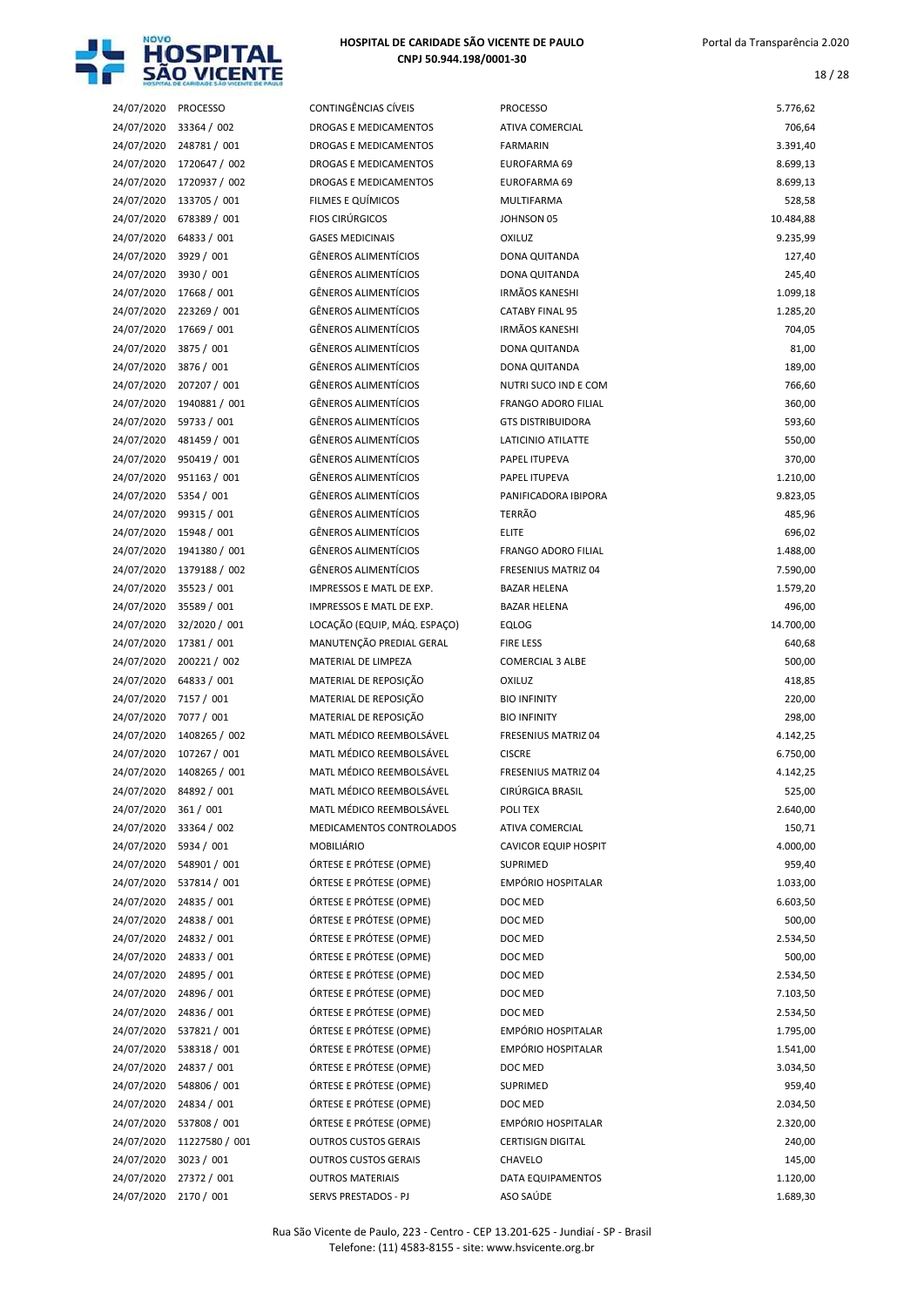

19 / 28

| 24/07/2020               | 246146 / 001         |
|--------------------------|----------------------|
| 24/07/2020               | 55714 / 001          |
| 24/07/2020               | 1284 / 001           |
| 24/07/2020               | JUNHO/2020 / 001     |
| 27/07/2020               | 3349 / 001           |
| 27/07/2020               | <b>PROCESSO</b>      |
| 27/07/2020               | <b>PROCESSO</b>      |
| 27/07/2020               | <b>PROCESSO</b>      |
| 27/07/2020               | <b>PROCESSO</b>      |
| 27/07/2020               | <b>PROCESSO</b>      |
| 27/07/2020               | 230/2019 / 007       |
| 27/07/2020               | <b>PROCESSO</b>      |
| 27/07/2020               | <b>PROCESSO</b>      |
| 27/07/2020               | 423027 / 001         |
| 27/07/2020               | 1715590 / 003        |
| 27/07/2020               | 1046855 / 001        |
| 27/07/2020               | 9498 / 001           |
| 27/07/2020               | 3936 / 001           |
| 27/07/2020               | 3937 / 001           |
| 27/07/2020               | 481640 / 001         |
| 27/07/2020               | 1942079 / 001        |
| 27/07/2020               |                      |
|                          | 140901 / 001         |
| 27/07/2020               | 312294 / 001         |
| 27/07/2020               | 18009 / 001          |
| 27/07/2020               | 2078094 / 001        |
| 27/07/2020               | 2020 / 006           |
| 27/07/2020               | 2020 / 006           |
| 27/07/2020               | 2020 / 006           |
| 27/07/2020               | 2020 / 006           |
| 27/07/2020               | 2020 / 006           |
| 27/07/2020               | 2020 / 006           |
| 27/07/2020               | D-971 / 001          |
|                          |                      |
| 27/07/2020               | JUNHO/2020 / 001     |
| 27/07/2020               | D-7413 / 001         |
| 27/07/2020               | D-7385 / 001         |
| 27/07/2020               | D-40604 / 001        |
| 27/07/2020               | D-966 / 001          |
| 27/07/2020               | D-1359 / 001         |
| 27/07/2020               | D-7415 / 001         |
| 27/07/2020               | D-10019 / 001        |
| 27/07/2020               | D-9903 / 001         |
| 27/07/2020               | D-16960 / 001        |
| 27/07/2020               | D-1358 / 001         |
| 27/07/2020               | D-969 / 001          |
| 27/07/2020               | D-970 / 001          |
|                          | D-7414 / 001         |
| 27/07/2020               |                      |
| 27/07/2020               | 72179 / 002          |
| 27/07/2020               | 35412 / 001          |
| 27/07/2020               | 414129 / 001         |
| 27/07/2020               | 35411 / 001          |
| 27/07/2020               | 35412 / 001          |
| 27/07/2020               | 679450 / 001         |
| 27/07/2020               | 1010122 / 001        |
| 27/07/2020               | 65222 / 002          |
| 27/07/2020               | 67827 / 001          |
| 27/07/2020               | 2094375 / 001        |
| 27/07/2020               | 2094378 / 001        |
| 27/07/2020               | 2094377 / 001        |
| 27/07/2020<br>27/27/2020 | 24935 / 001<br>77121 |

| 24/07/2020 | 246146 / 001     | SERVS PRESTADOS - PJ                | <b>SIMPRO</b>                   | 620,37    |
|------------|------------------|-------------------------------------|---------------------------------|-----------|
| 24/07/2020 | 55714 / 001      | SERVS PRESTADOS - PJ                | <b>ELEVADORES ATLAS</b>         | 1.761,34  |
| 24/07/2020 | 1284 / 001       | <b>SERVS PRESTADOS - PJ</b>         | <b>DIGITAL DOCUMENTOS</b>       | 1.300,00  |
| 24/07/2020 | JUNHO/2020 / 001 | VRS A REPASSAR-FOLHA                | CONVÊNIO FARMAVIDA              | 48.557,88 |
| 27/07/2020 | 3349 / 001       | <b>COMBUSTIVEIS E LUBRIFICANTES</b> | <b>ULTRAGAZ</b>                 | 4.127,95  |
| 27/07/2020 | <b>PROCESSO</b>  | CONTINGÊNCIAS TRABALHISTAS          | <b>PROCESSO</b>                 | 390,47    |
| 27/07/2020 | <b>PROCESSO</b>  | CONTINGÊNCIAS TRABALHISTAS          | <b>PROCESSO</b>                 | 6.863,67  |
| 27/07/2020 | <b>PROCESSO</b>  | CONTINGÊNCIAS TRABALHISTAS          | <b>PROCESSO</b>                 | 5.000,00  |
| 27/07/2020 | <b>PROCESSO</b>  | <b>CONTINGÊNCIAS TRABALHISTAS</b>   | <b>PROCESSO</b>                 | 2.000,00  |
| 27/07/2020 | <b>PROCESSO</b>  | CONTINGÊNCIAS TRABALHISTAS          | <b>PROCESSO</b>                 | 2.571,42  |
| 27/07/2020 | 230/2019 / 007   | CONTINGÊNCIAS TRABALHISTAS          | SIND MÉDICOS                    | 50.000,00 |
| 27/07/2020 | <b>PROCESSO</b>  | <b>DESPS LEGAIS E JURÍDICAS</b>     | <b>HONORÁRIOS ASSISTÊNCIAIS</b> | 1.600,00  |
| 27/07/2020 | <b>PROCESSO</b>  | DESPS LEGAIS E JURÍDICAS            | <b>HONORÁRIOS PERICIAIS</b>     | 1.800,00  |
| 27/07/2020 | 423027 / 001     | DROGAS E MEDICAMENTOS               | UNIÃO QUÍMICA MG                | 5.700,00  |
| 27/07/2020 | 1715590 / 003    | <b>DROGAS E MEDICAMENTOS</b>        | EUROFARMA 69                    | 5.001,00  |
| 27/07/2020 | 1046855 / 001    | <b>GÊNEROS ALIMENTÍCIOS</b>         | <b>MARFRIG CD ITUPEVA</b>       | 272,51    |
| 27/07/2020 | 9498 / 001       | <b>GÊNEROS ALIMENTÍCIOS</b>         | <b>COMERCIAL GALILEU</b>        | 472,50    |
| 27/07/2020 | 3936 / 001       | <b>GÊNEROS ALIMENTÍCIOS</b>         | DONA QUITANDA                   | 305,45    |
| 27/07/2020 | 3937 / 001       | <b>GÊNEROS ALIMENTÍCIOS</b>         | DONA QUITANDA                   | 221,55    |
| 27/07/2020 | 481640 / 001     | <b>GÊNEROS ALIMENTÍCIOS</b>         | LATICÍNIO ATILATTE              | 440,00    |
| 27/07/2020 | 1942079 / 001    | <b>GÊNEROS ALIMENTÍCIOS</b>         | <b>FRANGO ADORO FILIAL</b>      | 276,00    |
| 27/07/2020 | 140901 / 001     | <b>GÊNEROS ALIMENTÍCIOS</b>         | CAFÉ CAIÇARA                    | 1.050,00  |
| 27/07/2020 | 312294 / 001     | <b>GÊNEROS ALIMENTÍCIOS</b>         | <b>JCA FOODS</b>                | 1.610,90  |
| 27/07/2020 | 18009 / 001      | <b>GÊNEROS ALIMENTÍCIOS</b>         | <b>SPUMA PAC</b>                | 3.074,60  |
| 27/07/2020 | 2078094 / 001    | <b>GÊNEROS ALIMENTÍCIOS</b>         | <b>MAFRA MATRIZ</b>             | 6.162,00  |
| 27/07/2020 | 2020 / 006       | <b>IMPOSTO MUNICIPAL</b>            | <b>IPTU 2020</b>                | 266,23    |
| 27/07/2020 | 2020 / 006       | <b>IMPOSTO MUNICIPAL</b>            | <b>IPTU 2020</b>                | 334,88    |
| 27/07/2020 | 2020 / 006       | <b>IMPOSTO MUNICIPAL</b>            | <b>IPTU 2020</b>                | 180,60    |
| 27/07/2020 | 2020 / 006       | <b>IMPOSTO MUNICIPAL</b>            | <b>IPTU 2020</b>                | 232,52    |
| 27/07/2020 | 2020 / 006       | <b>IMPOSTO MUNICIPAL</b>            | <b>IPTU 2020</b>                | 114,81    |
| 27/07/2020 | 2020 / 006       | <b>IMPOSTO MUNICIPAL</b>            | <b>IPTU 2020</b>                | 224,59    |
| 27/07/2020 | $D-971/001$      | <b>IMPOSTO MUNICIPAL</b>            | <b>ISS - TERCEIROS 3%</b>       | 97,48     |
| 27/07/2020 | JUNHO/2020 / 001 | <b>IMPOSTO MUNICIPAL</b>            | ISS RPA FOLHA JUNHO/2020        | 671,80    |
| 27/07/2020 | $D-7413 / 001$   | <b>IMPOSTO MUNICIPAL</b>            | <b>ISS - TERCEIROS 3%</b>       | 3,95      |
| 27/07/2020 | D-7385 / 001     | <b>IMPOSTO MUNICIPAL</b>            | ISS - TERCEIROS 3%              | 3,48      |
| 27/07/2020 | D-40604 / 001    | <b>IMPOSTO MUNICIPAL</b>            | <b>ISS - TERCEIROS 3%</b>       | 148,38    |
| 27/07/2020 | $D-966/001$      | <b>IMPOSTO MUNICIPAL</b>            | ISS - TERCEIROS 3%              | 710,21    |
| 27/07/2020 | $D-1359/001$     | <b>IMPOSTO MUNICIPAL</b>            | ISS - TERCEIROS 3%              | 17,44     |
| 27/07/2020 | $D-7415 / 001$   | <b>IMPOSTO MUNICIPAL</b>            | ISS - TERCEIROS 3%              | 8,40      |
| 27/07/2020 | D-10019 / 001    | <b>IMPOSTO MUNICIPAL</b>            | ISS - TERCEIROS 3%              | 12,46     |
| 27/07/2020 | D-9903 / 001     | <b>IMPOSTO MUNICIPAL</b>            | ISS - TERCEIROS 3%              | 12,46     |
| 27/07/2020 | D-16960 / 001    | <b>IMPOSTO MUNICIPAL</b>            | ISS - TERCEIROS 3%              | 41,10     |
| 27/07/2020 | $D-1358 / 001$   | <b>IMPOSTO MUNICIPAL</b>            | ISS - TERCEIROS 3%              | 15,93     |
| 27/07/2020 | $D-969/001$      | <b>IMPOSTO MUNICIPAL</b>            | ISS - TERCEIROS 3%              | 111,41    |
| 27/07/2020 | $D-970/001$      | <b>IMPOSTO MUNICIPAL</b>            | ISS - TERCEIROS 3%              | 390,19    |
| 27/07/2020 | D-7414 / 001     | <b>IMPOSTO MUNICIPAL</b>            | ISS - TERCEIROS 3%              | 7,30      |
| 27/07/2020 | 72179 / 002      | IMPRESSOS E MATL DE EXP.            | <b>GCE COMÉRCIO INTERNA</b>     | 2.085,00  |
| 27/07/2020 | 35412 / 001      | MANUTENÇÃO PREDIAL GERAL            | SAUBERN                         | 554,10    |
| 27/07/2020 | 414129 / 001     | MANUTENÇÃO PREDIAL GERAL            | RONDI                           | 594,30    |
| 27/07/2020 | 35411 / 001      | MATERIAL DE REPOSIÇÃO               | SAUBERN                         | 803,96    |
| 27/07/2020 | 35412 / 001      | MATERIAL DE REPOSIÇÃO               | SAUBERN                         | 793,04    |
|            | 679450 / 001     | MATL MÉDICO REEMBOLSÁVEL            | JOHNSON 05                      |           |
| 27/07/2020 |                  | MATL MÉDICO REEMBOLSÁVEL            |                                 | 3.290,52  |
| 27/07/2020 | 1010122 / 001    |                                     | CBS                             | 92,40     |
| 27/07/2020 | 65222 / 002      | MATL MÉDICO REEMBOLSÁVEL            | DE PAULI                        | 577,20    |
| 27/07/2020 | 67827 / 001      | ÓRTESE E PRÓTESE (OPME)             | LUMINAL PRODUTOS MED            | 2.229,95  |
| 27/07/2020 | 2094375 / 001    | ÓRTESE E PRÓTESE (OPME)             | <b>BOSTON SCIENTIFIC</b>        | 2.850,00  |
| 27/07/2020 | 2094378 / 001    | ÓRTESE E PRÓTESE (OPME)             | <b>BOSTON SCIENTIFIC</b>        | 580,00    |
| 27/07/2020 | 2094377 / 001    | ÓRTESE E PRÓTESE (OPME)             | <b>BOSTON SCIENTIFIC</b>        | 580,00    |
| 27/07/2020 | 24935 / 001      | ÓRTESE E PRÓTESE (OPME)             | DOC MED                         | 2.534,50  |
| 27/07/2020 | 67742 / 001      | ÓRTESE E PRÓTESE (OPME)             | LUMINAL PRODUTOS MED            | 195,45    |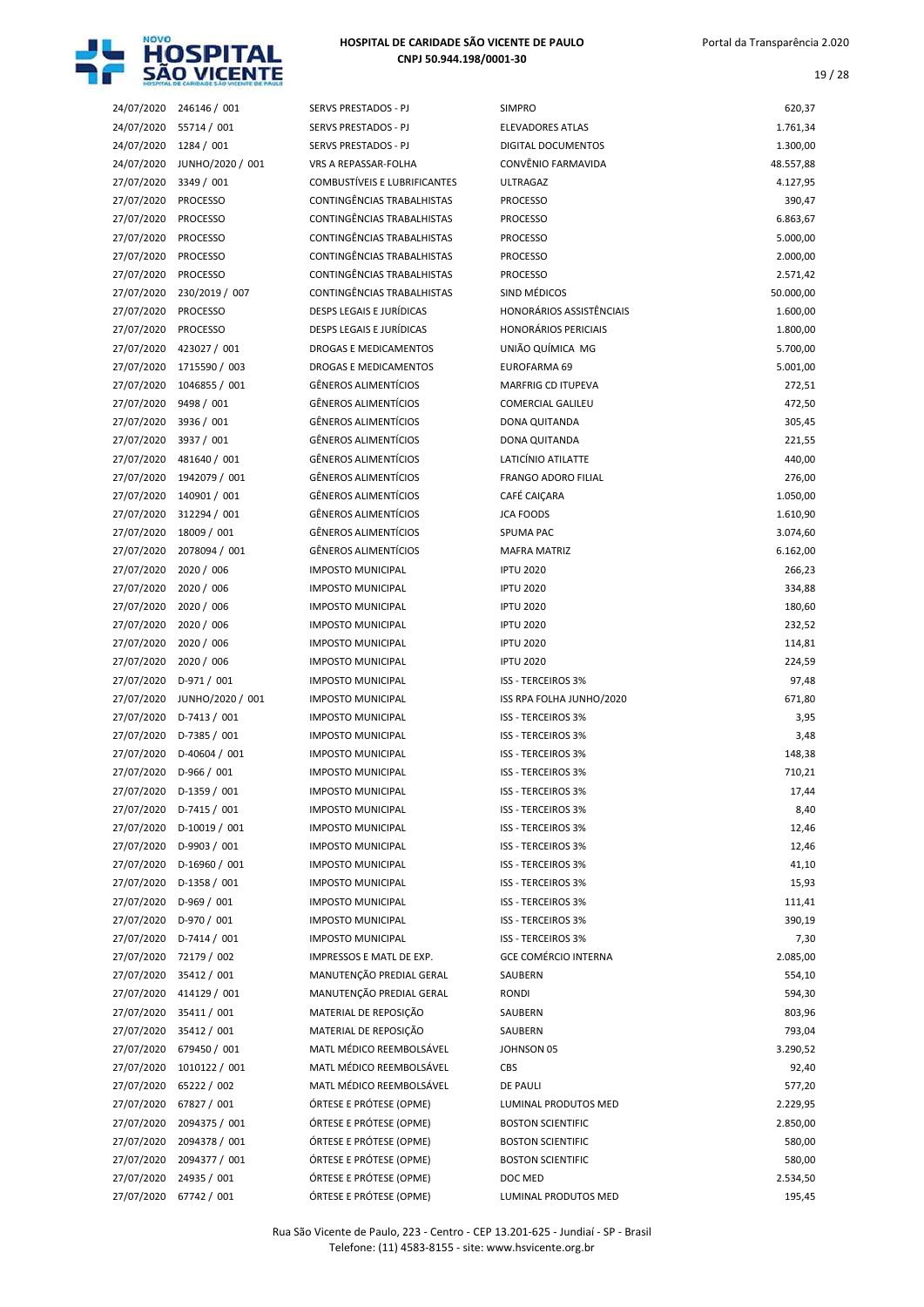

| 27/07/2020               | 67744 / 001                 | ÓRTESE E PRÓTESE (O       |
|--------------------------|-----------------------------|---------------------------|
| 27/07/2020               | 67743 / 001                 | ÓRTESE E PRÓTESE (O       |
| 27/07/2020               | 67745 / 001                 | ÓRTESE E PRÓTESE (O       |
| 27/07/2020               | 67913 / 001                 | ÓRTESE E PRÓTESE (O       |
| 27/07/2020               | 2094380 / 001               | ÓRTESE E PRÓTESE (O       |
| 27/07/2020               | 2094379 / 001               | ÓRTESE E PRÓTESE (O       |
| 27/07/2020               | 2094376 / 001               | ÓRTESE E PRÓTESE (O       |
| 27/07/2020               | 265 / 001                   | <b>OUTROS CUSTOS GER</b>  |
| 27/07/2020               | 40081 / 001                 | SADT - SERVS MÉDICO       |
| 27/07/2020               | 897 / 001                   | SADT - SERVS MÉDICO       |
| 27/07/2020               | 986 / 001                   | SADT - SERVS MÉDICO       |
| 27/07/2020               | 51576 / 001                 | SADT - SERVS MÉDICO       |
| 27/07/2020               | 40804 / 001                 | SADT - SERVS MÉDICO       |
| 27/07/2020               | 985 / 001                   | SADT - SERVS MÉDICO       |
| 27/07/2020               | 2169 / 001                  | SADT - SERVS MÉDICO       |
| 27/07/2020               | 311 / 001                   | SERVS MÉDICOS COM         |
| 27/07/2020               | 70 / 001                    | SERVS MÉDICOS COM         |
| 27/07/2020               | 5464 / 001                  | SERVS MÉDICOS COM         |
| 27/07/2020               | 5465 / 001                  | SERVS MÉDICOS COM         |
| 27/07/2020               | 4325 / 001                  | SERVS MÉDICOS COM         |
| 27/07/2020               | 67 / 001                    | SERVS MÉDICOS COM         |
| 27/07/2020               | 15267 / 001                 | <b>SERVS MÉDICOS REPA</b> |
| 27/07/2020               | 51575 / 001                 | <b>SERVS MÉDICOS REPA</b> |
| 27/07/2020               | 193 / 001                   | SERVS MÉDICOS REPA        |
| 27/07/2020               | 51272 / 001                 | SERVS PRESTADOS - P.      |
| 27/07/2020               | CONF DIVIDA / 026           | TERMO CONF DÍVIDA         |
| 27/07/2020               | 38625 / 001                 | UTENSÍLIOS DE INFOR       |
| 27/07/2020               | 959781 / 001                | <b>VALE TRANSPORTE</b>    |
| 27/07/2020               | 11657423 / 001              | <b>VALE TRANSPORTE</b>    |
| 27/07/2020               | 550539 / 001                | <b>VALE TRANSPORTE</b>    |
| 28/07/2020               | 3824 / 001                  | CONT MANUTENCÃO           |
| 28/07/2020               | <b>PROCESSO</b>             | CONTINGÊNCIAS CÍVIL       |
| 28/07/2020               | <b>PROCESSO</b>             | <b>CONTINGÊNCIAS TRAI</b> |
| 28/07/2020               | 146042 / 002                | <b>DROGAS E MEDICAME</b>  |
| 28/07/2020               | 31449 / 001                 | EQUIP.PROC.ELETRÔN        |
| 28/07/2020               | 17685 / 001                 | <b>GÊNEROS ALIMENTÍCI</b> |
| 28/07/2020               | 3888 / 001                  | <b>GÊNEROS ALIMENTÍCI</b> |
| 28/07/2020 3889 / 001    |                             | <b>GÊNEROS ALIMENTÍCI</b> |
| 28/07/2020               | 59823 / 001                 | <b>GÊNEROS ALIMENTÍCI</b> |
| 28/07/2020               | 481950 / 001                | <b>GÊNEROS ALIMENTÍCI</b> |
| 28/07/2020               | 17684 / 001                 | <b>GÊNEROS ALIMENTÍCI</b> |
| 28/07/2020               | 1286462 / 001               | <b>GÊNEROS ALIMENTÍCI</b> |
| 28/07/2020               | 9947 / 003                  | <b>GÊNEROS ALIMENTÍCI</b> |
| 28/07/2020               | 15977 / 001                 | <b>GÊNEROS ALIMENTÍCI</b> |
| 28/07/2020               | 17140 / 001                 | <b>GÊNEROS ALIMENTÍCI</b> |
| 28/07/2020               | 1943046 / 001               | <b>GÊNEROS ALIMENTÍCI</b> |
| 28/07/2020               | 951673 / 001                | <b>IMPRESSOS E MATL D</b> |
| 28/07/2020               | 72950 / 001                 | <b>IMPRESSOS E MATL D</b> |
| 28/07/2020               | 152850 / 001                | <b>IMPRESSOS E MATL D</b> |
| 28/07/2020               | 422868 / 006                | LIVROS, JORNAIS, REV      |
| 28/07/2020               | 11/12 / 001                 | LOCAÇÃO DE IMÓVEIS        |
| 28/07/2020               | 8663 / 001                  | MANUTENÇÃO PREDI          |
| 28/07/2020               | 33415 / 003                 | MÁQUINAS E EQUIPA         |
|                          |                             | MATERIAL DE LIMPEZ        |
| 28/07/2020<br>28/07/2020 | 638702 / 001<br>17154 / 001 | MATERIAL DE REPOSIO       |
| 28/07/2020               | 7175 / 001                  | MATERIAL DE REPOSI        |
| 28/07/2020               | 40710 / 001                 | MATERIAL DE REPOSIO       |
| 28/07/2020               | 24987 / 001                 | ÓRTESE E PRÓTESE (O       |
|                          | 28/07/2020 68083 / 001      | ÓRTESE E PRÓTESE (O       |
|                          | 28/07/2020 20234 / 001      | ÓRTESE E PRÓTESE (O       |
|                          |                             |                           |

| 27/07/2020 | 67744 / 001       | ÓRTESE E PRÓTESE (OPME)        | LUMINAL PRODUTOS MED        | 500,00     |
|------------|-------------------|--------------------------------|-----------------------------|------------|
| 27/07/2020 | 67743 / 001       | ÓRTESE E PRÓTESE (OPME)        | LUMINAL PRODUTOS MED        | 195,45     |
| 27/07/2020 | 67745 / 001       | ÓRTESE E PRÓTESE (OPME)        | LUMINAL PRODUTOS MED        | 2.534,50   |
|            |                   |                                |                             |            |
| 27/07/2020 | 67913 / 001       | ÓRTESE E PRÓTESE (OPME)        | LUMINAL PRODUTOS MED        | 195,45     |
| 27/07/2020 | 2094380 / 001     | ÓRTESE E PRÓTESE (OPME)        | <b>BOSTON SCIENTIFIC</b>    | 903,00     |
| 27/07/2020 | 2094379 / 001     | ÓRTESE E PRÓTESE (OPME)        | <b>BOSTON SCIENTIFIC</b>    | 903,00     |
| 27/07/2020 | 2094376 / 001     | ÓRTESE E PRÓTESE (OPME)        | <b>BOSTON SCIENTIFIC</b>    | 903,00     |
| 27/07/2020 | 265 / 001         | <b>OUTROS CUSTOS GERAIS</b>    | APARECIDA SANTOS NEV        | 600,00     |
| 27/07/2020 | 40081 / 001       | SADT - SERVS MÉDICOS REPASSE   | AFIP                        | 213.006,58 |
| 27/07/2020 | 897 / 001         | SADT - SERVS MÉDICOS REPASSE   | CARDIOIMAGEM                | 18.854,47  |
| 27/07/2020 | 986 / 001         | SADT - SERVS MÉDICOS REPASSE   | <b>ICESP</b>                | 41.275,04  |
| 27/07/2020 | 51576 / 001       | SADT - SERVS MÉDICOS REPASSE   | <b>ICON</b>                 | 137.522,64 |
| 27/07/2020 | 40804 / 001       | SADT - SERVS MÉDICOS REPASSE   | <b>JUNDIMAGEM</b>           | 5.631,00   |
| 27/07/2020 | 985 / 001         | SADT - SERVS MÉDICOS REPASSE   | <b>ICESP</b>                | 49.309,89  |
| 27/07/2020 | 2169/001          | SADT - SERVS MÉDICOS REPASSE   | <b>INST CARDOSO DE ALME</b> | 27.383,55  |
| 27/07/2020 | 311/001           | SERVS MÉDICOS COMPL - PJ       | SIMÕES PESSORRUSSO          | 32.847,50  |
| 27/07/2020 | 70 / 001          | SERVS MÉDICOS COMPL - PJ       | COLSAN                      | 12.093,06  |
| 27/07/2020 | 5464 / 001        | SERVS MÉDICOS COMPL - PJ       | CLÍNICA ZIMMERMANN          | 16.570,00  |
| 27/07/2020 | 5465 / 001        | SERVS MÉDICOS COMPL - PJ       | CLÍNICA ZIMMERMANN          | 25.339,50  |
| 27/07/2020 | 4325 / 001        | SERVS MÉDICOS COMPL - PJ       | <b>GAD ASSISTÊNCIA MED</b>  | 7.184,23   |
|            |                   | SERVS MÉDICOS COMPL - PJ       |                             |            |
| 27/07/2020 | 67 / 001          |                                | COLSAN                      | 97.597,05  |
| 27/07/2020 | 15267 / 001       | SERVS MÉDICOS REPASSE - PJ     | HOSPITAL DIA OFTALMO        | 126.783,40 |
| 27/07/2020 | 51575 / 001       | SERVS MÉDICOS REPASSE - PJ     | <b>ICON</b>                 | 10.511,20  |
| 27/07/2020 | 193 / 001         | SERVS MÉDICOS REPASSE - PJ     | <b>INST DE ONCOLOGIA</b>    | 257.455,51 |
| 27/07/2020 | 51272 / 001       | <b>SERVS PRESTADOS - PJ</b>    | <b>HIDROLABOR LABORATOR</b> | 360,42     |
| 27/07/2020 | CONF DIVIDA / 026 | <b>TERMO CONF DÍVIDA</b>       | <b>ISI</b>                  | 10.264,37  |
| 27/07/2020 | 38625 / 001       | UTENSÍLIOS DE INFORMÁTICA      | KLINT FIOS CAMPINAS         | 732,00     |
| 27/07/2020 | 959781 / 001      | <b>VALE TRANSPORTE</b>         | TRANSURB                    | 79,10      |
| 27/07/2020 | 11657423 / 001    | <b>VALE TRANSPORTE</b>         | <b>VB SERVIÇOS</b>          | 193,42     |
| 27/07/2020 | 550539 / 001      | <b>VALE TRANSPORTE</b>         | RÁPIDO LUXO                 | 714,00     |
| 28/07/2020 | 3824 / 001        | CONT MANUTENCÃO (EQUIP E INF)  | SISQUAL                     | 12.051,44  |
| 28/07/2020 | <b>PROCESSO</b>   | CONTINGÊNCIAS CÍVIL            | <b>PROCESSO</b>             | 6.693,73   |
| 28/07/2020 | <b>PROCESSO</b>   | CONTINGÊNCIAS TRABALHISTAS     | <b>PROCESSO</b>             | 1.250,00   |
| 28/07/2020 | 146042 / 002      | <b>DROGAS E MEDICAMENTOS</b>   | <b>SODROGAS</b>             | 52.485,00  |
| 28/07/2020 | 31449 / 001       | EQUIP.PROC.ELETRÔNICO          | <b>MAZER DISTRIBUIDORA</b>  | 855,00     |
| 28/07/2020 | 17685 / 001       | <b>GÊNEROS ALIMENTÍCIOS</b>    | <b>IRMÃOS KANESHI</b>       | 736,85     |
| 28/07/2020 | 3888 / 001        | GÊNEROS ALIMENTÍCIOS           | DONA QUITANDA               | 102,75     |
|            |                   |                                |                             |            |
| 28/07/2020 | 3889 / 001        | GÊNEROS ALIMENTÍCIOS           | DONA QUITANDA               | 95,15      |
| 28/07/2020 | 59823 / 001       | GÊNEROS ALIMENTÍCIOS           | SB ALIMENT SUPERMERC        | 1.254,42   |
| 28/07/2020 | 481950 / 001      | GÊNEROS ALIMENTÍCIOS           | LATICINIO ATILATTE          | 418,00     |
| 28/07/2020 | 17684 / 001       | <b>GÊNEROS ALIMENTÍCIOS</b>    | <b>IRMÃOS KANESHI</b>       | 1.148,21   |
| 28/07/2020 | 1286462 / 001     | GÊNEROS ALIMENTÍCIOS           | <b>MARIUSSO</b>             | 770,00     |
| 28/07/2020 | 9947 / 003        | GÊNEROS ALIMENTÍCIOS           | PRODIET NUTRIÇÃO            | 32,00      |
| 28/07/2020 | 15977 / 001       | <b>GÊNEROS ALIMENTÍCIOS</b>    | <b>ELITE</b>                | 375,56     |
| 28/07/2020 | 17140 / 001       | GÊNEROS ALIMENTÍCIOS           | <b>ALIANÇA</b>              | 1.272,00   |
| 28/07/2020 | 1943046 / 001     | GÊNEROS ALIMENTÍCIOS           | <b>FRANGO ADORO FILIAL</b>  | 286,00     |
| 28/07/2020 | 951673 / 001      | IMPRESSOS E MATL DE EXP.       | PAPEL ITUPEVA               | 442,50     |
| 28/07/2020 | 72950 / 001       | IMPRESSOS E MATL DE EXP.       | <b>GCE COMERCIO INTERNA</b> | 4.170,00   |
| 28/07/2020 | 152850 / 001      | IMPRESSOS E MATL DE EXP.       | LEMAX                       | 47,40      |
| 28/07/2020 | 422868 / 006      | LIVROS, JORNAIS, REVISTAS, PUB | <b>IOB</b>                  | 548,37     |
| 28/07/2020 | 11/12 / 001       | LOCAÇÃO DE IMÓVEIS             | <b>IMOBILIARIA ELO</b>      | 3.329,80   |
| 28/07/2020 | 8663 / 001        | MANUTENÇÃO PREDIAL GERAL       | MERCANTIL UNIÃO             | 880,05     |
| 28/07/2020 | 33415 / 003       | MÁQUINAS E EQUIPAMENTOS        | <b>REFRIG FABRICIO</b>      | 2.030,00   |
|            |                   |                                |                             |            |
| 28/07/2020 | 638702 / 001      | MATERIAL DE LIMPEZA            | AMADE                       | 754,00     |
| 28/07/2020 | 17154 / 001       | MATERIAL DE REPOSIÇÃO          | <b>GAMACAMP</b>             | 1.617,00   |
| 28/07/2020 | 7175 / 001        | MATERIAL DE REPOSIÇÃO          | <b>BIO INFINITY</b>         | 220,00     |
| 28/07/2020 | 40710 / 001       | MATERIAL DE REPOSIÇÃO          | LUMIAR HEALTH BUILDE        | 295,00     |
| 28/07/2020 | 24987 / 001       | ÓRTESE E PRÓTESE (OPME)        | DOC MED                     | 3.034,50   |
| 28/07/2020 | 68083 / 001       | ÓRTESE E PRÓTESE (OPME)        | LUMINAL PRODUTOS MED        | 4.264,45   |
| 28/07/2020 | 20234 / 001       | ÓRTESE E PRÓTESE (OPME)        | <b>FOR ORTICS</b>           | 2.309,50   |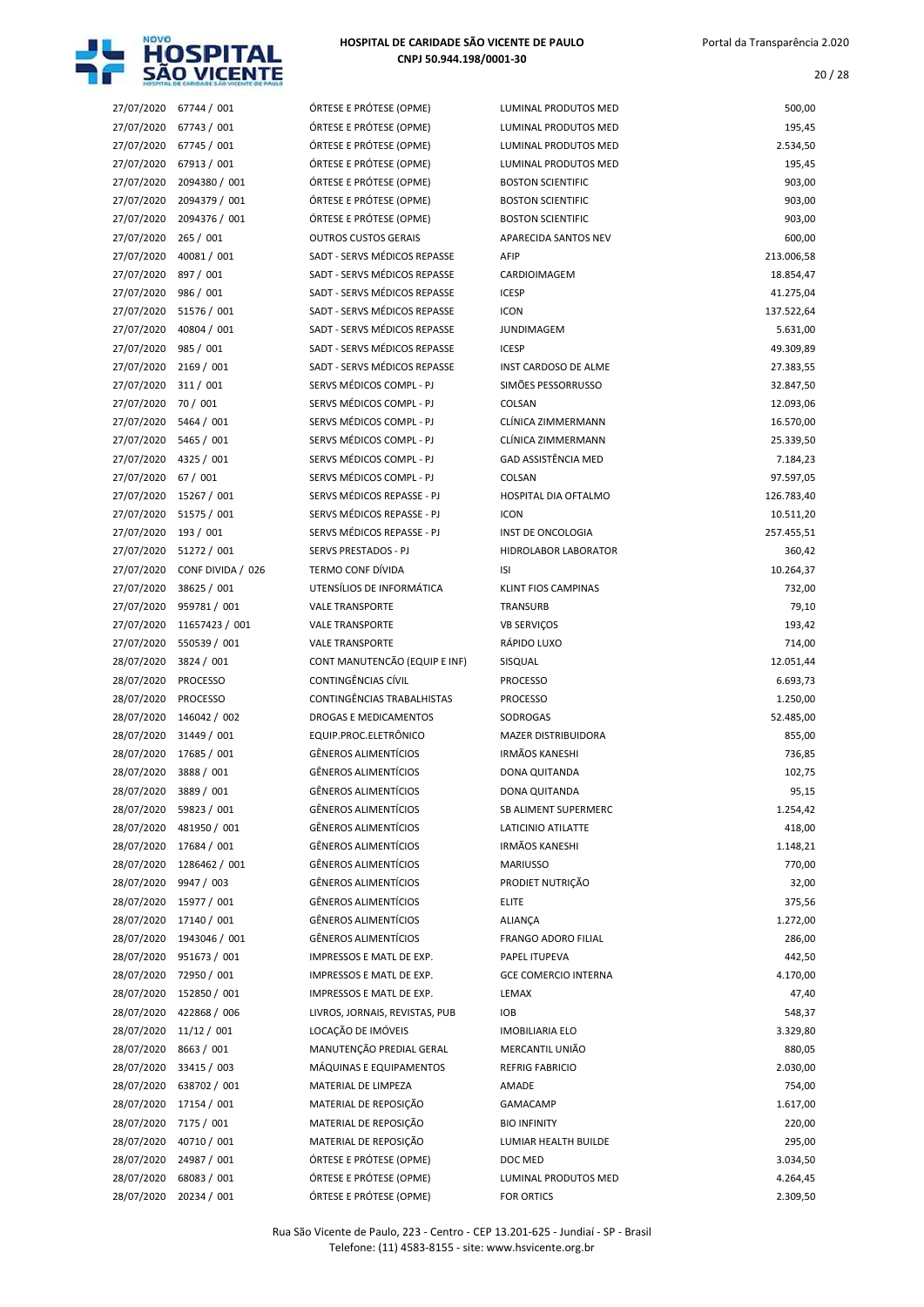

| 28/07/2020            | 765 / 001                | ÓRTESE E PRÓTESE (OPME)      | OSTEO21                     | 240,00    |
|-----------------------|--------------------------|------------------------------|-----------------------------|-----------|
| 28/07/2020            | 5739 / 001               | ÓRTESE E PRÓTESE (OPME)      | <b>INTERMEDICAL EQUIP</b>   | 180,00    |
| 28/07/2020            | 5737 / 001               | ÓRTESE E PRÓTESE (OPME)      | <b>INTERMEDICAL EQUIP</b>   | 360,00    |
| 28/07/2020            | 68089 / 001              | ÓRTESE E PRÓTESE (OPME)      | LUMINAL PRODUTOS MED        | 500,00    |
| 28/07/2020            | 24986 / 001              | ÓRTESE E PRÓTESE (OPME)      | DOC MED                     | 2.534,50  |
| 28/07/2020            | 68014 / 001              | ÓRTESE E PRÓTESE (OPME)      | LUMINAL PRODUTOS MED        | 890,90    |
| 28/07/2020            | 20235 / 001              | ÓRTESE E PRÓTESE (OPME)      | <b>FOR ORTICS</b>           | 2.309,50  |
| 28/07/2020            | 5738 / 001               | ÓRTESE E PRÓTESE (OPME)      | <b>INTERMEDICAL EQUIP</b>   | 360,00    |
| 28/07/2020            | 68080 / 001              | ÓRTESE E PRÓTESE (OPME)      | LUMINAL PRODUTOS MED        | 2.229,95  |
| 28/07/2020            | 3273/2020 / 001          | <b>OUTROS CUSTOS GERAIS</b>  | <b>MV SISTEMAS</b>          | 115,60    |
| 28/07/2020            | 1552 / 001               | <b>OUTROS MATERIAIS</b>      | DACOM COM EQUIP PROT        | 951,80    |
| 28/07/2020            | 33996 / 001              | <b>OUTROS MATERIAIS</b>      | <b>REFRIG FABRICIO</b>      | 260,00    |
| 28/07/2020            | 152850 / 001             | <b>OUTROS MATERIAIS</b>      | LEMAX                       | 115,15    |
| 28/07/2020            | 4040 / 001               | SADT - SERVS MÉDICOS REPASSE | CARVALHO MEDICINA           | 11.496,62 |
| 28/07/2020            | 2091/001                 | SADT - SERVS MÉDICOS REPASSE | NETO, KATO & MENDONÇ        | 21.595,82 |
| 28/07/2020            | 8331313836 / 001         | SEGURO FUNCIONÁRIOS          | CAIXA SEGURADORA SA         | 4.118,00  |
| 28/07/2020            | 1180038516 / 002         | <b>SEGUROS</b>               | <b>CHUBB SEGUROS BRASIL</b> | 2.025,07  |
| 28/07/2020            | 113398 / 001             | SERVS PRESTADOS - PJ         | <b>ESYWORLD SISTEMAS E</b>  | 12.118,00 |
| 28/07/2020            | 1966803 / 001            | SERVS PRESTADOS - PJ         | <b>TOXICOLOGIA PARDINI</b>  | 195,00    |
| 28/07/2020            | 1653 / 001               | SERVS PRESTADOS - PJ         | <b>CERRI</b>                | 417,00    |
| 28/07/2020            | CONF DIVIDA / 005        | <b>TERMO CONF DÍVIDA</b>     | CLÍNICA ZIMMERMANN          | 24.947,19 |
| 28/07/2020            | <b>CONF DIV / 029</b>    | <b>TERMO CONF DÍVIDA</b>     | <b>BIOTRONIK</b>            | 5.498,00  |
| 28/07/2020            | 598441 / 001             | UTENSÍLIOS DE INFORMÁTICA    | <b>MAZER DISTRIBUIDORA</b>  | 800,00    |
| 29/07/2020            | 2583022 / 001            | <b>DROGAS E MEDICAMENTOS</b> | CRISTÁLIA                   | 8.822,00  |
| 29/07/2020            | 2584530 / 001            | DROGAS E MEDICAMENTOS        | CRISTÁLIA                   | 4.112,00  |
| 29/07/2020            | 2583520 / 001            | DROGAS E MEDICAMENTOS        | CRISTÁLIA                   | 16.250,00 |
| 29/07/2020            | 2586048 / 001            | DROGAS E MEDICAMENTOS        | CRISTÁLIA                   | 122,00    |
| 29/07/2020            | 2585514 / 001            | DROGAS E MEDICAMENTOS        | CRISTÁLIA                   | 8.640,00  |
| 29/07/2020            | 2594655 / 001            | DROGAS E MEDICAMENTOS        | CRISTÁLIA                   | 84.500,00 |
| 29/07/2020            | 2582655 / 001            | DROGAS E MEDICAMENTOS        | CRISTÁLIA                   | 702,00    |
| 29/07/2020            | 2583213 / 001            | DROGAS E MEDICAMENTOS        | CRISTÁLIA                   | 321,40    |
| 29/07/2020            | 2585751 / 001            | DROGAS E MEDICAMENTOS        | CRISTÁLIA                   | 16.250,00 |
| 29/07/2020            | 2585295 / 001            | <b>DROGAS E MEDICAMENTOS</b> | CRISTÁLIA                   | 10.827,00 |
| 29/07/2020            | 2583110 / 001            | <b>DROGAS E MEDICAMENTOS</b> | CRISTÁLIA                   | 8.640,00  |
| 29/07/2020            | 2586784 / 001            | <b>DROGAS E MEDICAMENTOS</b> | CRISTÁLIA                   | 1.920,00  |
| 29/07/2020            | 2586783 / 001            | <b>DROGAS E MEDICAMENTOS</b> | CRISTÁLIA                   | 1.800,00  |
| 29/07/2020            | 2586727 / 001            | <b>DROGAS E MEDICAMENTOS</b> | CRISTÁLIA                   | 13.200,00 |
|                       | 29/07/2020 2585118 / 001 | DROGAS E MEDICAMENTOS        | CRISTÁLIA                   | 1.650,00  |
|                       | 29/07/2020 185749 / 001  | DROGAS E MEDICAMENTOS        | CIRUR SÃO JOSÉ 04           | 158,00    |
|                       | 29/07/2020 2583212 / 001 | DROGAS E MEDICAMENTOS        | CRISTÁLIA                   | 1.320,00  |
|                       | 29/07/2020 2594571 / 001 | DROGAS E MEDICAMENTOS        | CRISTÁLIA                   | 15.000,00 |
| 29/07/2020 1464 / 001 |                          | DROGAS E MEDICAMENTOS        | CRISTÁLIA                   | 93,60     |
| 29/07/2020 1488 / 001 |                          | DROGAS E MEDICAMENTOS        | CRISTÁLIA                   | 20.457,60 |
| 29/07/2020            | 1453 / 001               | DROGAS E MEDICAMENTOS        | CRISTÁLIA                   | 10.366,00 |
| 29/07/2020 1486 / 001 |                          | DROGAS E MEDICAMENTOS        | CRISTÁLIA                   | 15.820,60 |
| 29/07/2020            | 1049984 / 001            | <b>GÊNEROS ALIMENTÍCIOS</b>  | MARFRIG CD ITUPEVA          | 1.487,43  |
|                       | 29/07/2020 334052 / 001  | MATL MÉDICO REEMBOLSÁVEL     | POLAR FIX                   | 11.272,42 |
| 29/07/2020            | 332888 / 001             | MATL MÉDICO REEMBOLSÁVEL     | POLAR FIX                   | 10.557,77 |
| 29/07/2020            | 333739 / 002             | MATL MÉDICO REEMBOLSÁVEL     | POLAR FIX                   | 4.101,63  |
| 29/07/2020            | 2698 / 001               | MATL MÉDICO REEMBOLSÁVEL     | POLAR FIX IND E COM         | 20.403,45 |
| 29/07/2020            | 2631/001                 | MATL MÉDICO REEMBOLSÁVEL     | POLAR FIX IND E COM         | 617,85    |
| 29/07/2020            | 333300 / 001             | MATL MÉDICO REEMBOLSÁVEL     | POLAR FIX                   | 4.879,20  |
| 29/07/2020            | 333244 / 001             | MATL MÉDICO REEMBOLSÁVEL     | POLAR FIX                   | 1.520,64  |
| 29/07/2020            | 183801 / 003             | MATL MÉDICO REEMBOLSÁVEL     | CIRUR SÃO JOSÉ 04           | 1.794,66  |
| 29/07/2020            | 184896 / 002             | MATL MÉDICO REEMBOLSÁVEL     | CIRUR SÃO JOSÉ 04           | 1.039,03  |
| 29/07/2020            | 184650 / 003             | MATL MÉDICO REEMBOLSÁVEL     | CIRUR SÃO JOSÉ 04           | 1.798,36  |
| 29/07/2020            | 2402 / 001               | MATL MÉDICO REEMBOLSÁVEL     | POLAR FIX IND E COM         | 7.290,00  |
| 29/07/2020            | 333684 / 001             | MATL MÉDICO REEMBOLSÁVEL     | POLAR FIX                   | 269,68    |
| 29/07/2020            | 184896 / 003             | MATL MÉDICO REEMBOLSÁVEL     | CIRUR SÃO JOSÉ 04           | 1.039,34  |
| 29/07/2020            | 2702 / 002               | MATL MÉDICO REEMBOLSÁVEL     | POLAR FIX IND E COM         | 1.029,75  |

| <b>PRTESE E PRÓTESE (OPME)</b> |
|--------------------------------|
| )RTESE E PRÓTESE (OPME)        |
| )RTESE E PRÓTESE (OPME)        |
| RTESE E PRÓTESE (OPME)         |
| PRTESE E PRÓTESE (OPME)        |
| PRTESE E PRÓTESE (OPME)        |
| PRTESE E PRÓTESE (OPME)        |
| PRTESE E PRÓTESE (OPME)        |
|                                |
| PRTESE E PRÓTESE (OPME)        |
| UTROS CUSTOS GERAIS            |
| UTROS MATERIAIS                |
| UTROS MATERIAIS                |
| UTROS MATERIAIS                |
| ADT - SERVS MÉDICOS REPASSE    |
| ADT - SERVS MÉDICOS REPASSE    |
| EGURO FUNCIONÁRIOS             |
| EGUROS                         |
| <b>ERVS PRESTADOS - PJ</b>     |
| ERVS PRESTADOS - PJ            |
|                                |
| ERVS PRESTADOS - PJ            |
| ERMO CONF DÍVIDA               |
| ERMO CONF DÍVIDA               |
| ITENSÍLIOS DE INFORMÁTICA      |
| ROGAS E MEDICAMENTOS           |
| ROGAS E MEDICAMENTOS           |
| ROGAS E MEDICAMENTOS           |
| ROGAS E MEDICAMENTOS           |
| ROGAS E MEDICAMENTOS           |
| ROGAS E MEDICAMENTOS           |
|                                |
| ROGAS E MEDICAMENTOS           |
| ROGAS E MEDICAMENTOS           |
| ROGAS E MEDICAMENTOS           |
| ROGAS E MEDICAMENTOS           |
| ROGAS E MEDICAMENTOS           |
| ROGAS E MEDICAMENTOS           |
| ROGAS E MEDICAMENTOS           |
| ROGAS E MEDICAMENTOS           |
| ROGAS E MEDICAMENTOS           |
| ROGAS E MEDICAMENTOS           |
| ROGAS E MEDICAMENTOS           |
| ROGAS E MEDICAMENTOS           |
|                                |
| ROGAS E MEDICAMENTOS           |
| ROGAS E MEDICAMENTOS           |
| ROGAS E MEDICAMENTOS           |
| ROGAS E MEDICAMENTOS           |
| ÊNEROS ALIMENTÍCIOS            |
| MATL MÉDICO REEMBOLSÁVEL       |
| MATL MÉDICO REEMBOLSÁVEL       |
| MATL MÉDICO REEMBOLSÁVEL       |
| MATL MÉDICO REEMBOLSÁVEL       |
| MATL MÉDICO REEMBOLSÁVEL       |
|                                |
| MATL MÉDICO REEMBOLSÁVEL       |
| MATL MÉDICO REEMBOLSÁVEL       |
| MATL MÉDICO REEMBOLSÁVEL       |
| MATL MÉDICO REEMBOLSÁVEL       |
| MATL MÉDICO REEMBOLSÁVEL       |
| 1ATL MÉDICO REEMBOLSÁVEL       |
| MATL MÉDICO REEMBOLSÁVEL       |
| MATL MÉDICO REEMBOLSÁVEL       |
|                                |

| 28/07/2020               | 765 / 001             | ÓRTESE E PRÓTESE (OPME)      | OSTEO21                     | 240,00    |
|--------------------------|-----------------------|------------------------------|-----------------------------|-----------|
| 28/07/2020               | 5739 / 001            | ÓRTESE E PRÓTESE (OPME)      | INTERMEDICAL EQUIP          | 180,00    |
| 28/07/2020               | 5737 / 001            | ÓRTESE E PRÓTESE (OPME)      | <b>INTERMEDICAL EQUIP</b>   | 360,00    |
| 28/07/2020               | 68089 / 001           | ÓRTESE E PRÓTESE (OPME)      | LUMINAL PRODUTOS MED        | 500,00    |
| 28/07/2020               | 24986 / 001           | ÓRTESE E PRÓTESE (OPME)      | DOC MED                     | 2.534,50  |
| 28/07/2020               | 68014 / 001           | ÓRTESE E PRÓTESE (OPME)      | LUMINAL PRODUTOS MED        | 890,90    |
| 28/07/2020               | 20235 / 001           | ÓRTESE E PRÓTESE (OPME)      | <b>FOR ORTICS</b>           | 2.309,50  |
| 28/07/2020               | 5738 / 001            | ÓRTESE E PRÓTESE (OPME)      | <b>INTERMEDICAL EQUIP</b>   | 360,00    |
| 28/07/2020               | 68080 / 001           | ÓRTESE E PRÓTESE (OPME)      | LUMINAL PRODUTOS MED        | 2.229,95  |
| 28/07/2020               | 3273/2020 / 001       | <b>OUTROS CUSTOS GERAIS</b>  | MV SISTEMAS                 | 115,60    |
| 28/07/2020               | 1552 / 001            | <b>OUTROS MATERIAIS</b>      | DACOM COM EQUIP PROT        | 951,80    |
| 28/07/2020               | 33996 / 001           | <b>OUTROS MATERIAIS</b>      | <b>REFRIG FABRICIO</b>      | 260,00    |
| 28/07/2020               | 152850 / 001          | <b>OUTROS MATERIAIS</b>      | LEMAX                       | 115,15    |
| 28/07/2020               | 4040 / 001            | SADT - SERVS MÉDICOS REPASSE | CARVALHO MEDICINA           | 11.496,62 |
| 28/07/2020               | 2091 / 001            | SADT - SERVS MÉDICOS REPASSE | NETO, KATO & MENDONÇ        | 21.595,82 |
| 28/07/2020               | 8331313836 / 001      | SEGURO FUNCIONÁRIOS          | CAIXA SEGURADORA SA         | 4.118,00  |
| 28/07/2020               | 1180038516 / 002      | <b>SEGUROS</b>               | <b>CHUBB SEGUROS BRASIL</b> | 2.025,07  |
| 28/07/2020               | 113398 / 001          | <b>SERVS PRESTADOS - PJ</b>  | <b>ESYWORLD SISTEMAS E</b>  | 12.118,00 |
| 28/07/2020               | 1966803 / 001         | SERVS PRESTADOS - PJ         | <b>TOXICOLOGIA PARDINI</b>  | 195,00    |
| 28/07/2020               | 1653 / 001            | SERVS PRESTADOS - PJ         | <b>CERRI</b>                | 417,00    |
| 28/07/2020               | CONF DIVIDA / 005     | <b>TERMO CONF DÍVIDA</b>     | CLÍNICA ZIMMERMANN          | 24.947,19 |
| 28/07/2020               | <b>CONF DIV / 029</b> | <b>TERMO CONF DÍVIDA</b>     | <b>BIOTRONIK</b>            | 5.498,00  |
| 28/07/2020               | 598441 / 001          | UTENSÍLIOS DE INFORMÁTICA    | <b>MAZER DISTRIBUIDORA</b>  | 800,00    |
| 29/07/2020               | 2583022 / 001         | DROGAS E MEDICAMENTOS        | CRISTÁLIA                   | 8.822,00  |
| 29/07/2020               | 2584530 / 001         | DROGAS E MEDICAMENTOS        | CRISTÁLIA                   | 4.112,00  |
| 29/07/2020               | 2583520 / 001         | DROGAS E MEDICAMENTOS        | CRISTÁLIA                   | 16.250,00 |
| 29/07/2020               | 2586048 / 001         | DROGAS E MEDICAMENTOS        | CRISTÁLIA                   | 122,00    |
| 29/07/2020               | 2585514 / 001         | DROGAS E MEDICAMENTOS        | CRISTÁLIA                   | 8.640,00  |
| 29/07/2020               | 2594655 / 001         | <b>DROGAS E MEDICAMENTOS</b> | CRISTÁLIA                   | 84.500,00 |
| 29/07/2020               | 2582655 / 001         | <b>DROGAS E MEDICAMENTOS</b> | CRISTÁLIA                   | 702,00    |
| 29/07/2020               | 2583213 / 001         | <b>DROGAS E MEDICAMENTOS</b> | CRISTÁLIA                   | 321,40    |
| 29/07/2020               | 2585751 / 001         | <b>DROGAS E MEDICAMENTOS</b> | CRISTÁLIA                   | 16.250,00 |
| 29/07/2020               | 2585295 / 001         | <b>DROGAS E MEDICAMENTOS</b> | CRISTÁLIA                   | 10.827,00 |
| 29/07/2020               | 2583110 / 001         | <b>DROGAS E MEDICAMENTOS</b> | CRISTÁLIA                   | 8.640,00  |
| 29/07/2020               | 2586784 / 001         | <b>DROGAS E MEDICAMENTOS</b> | CRISTÁLIA                   | 1.920,00  |
| 29/07/2020               | 2586783 / 001         | <b>DROGAS E MEDICAMENTOS</b> | CRISTÁLIA                   | 1.800,00  |
| 29/07/2020               | 2586727 / 001         | <b>DROGAS E MEDICAMENTOS</b> | CRISTÁLIA                   | 13.200,00 |
|                          | 2585118 / 001         | DROGAS E MEDICAMENTOS        | CRISTÁLIA                   | 1.650,00  |
| 29/07/2020<br>29/07/2020 | 185749 / 001          | DROGAS E MEDICAMENTOS        | CIRUR SÃO JOSÉ 04           | 158,00    |
| 29/07/2020               | 2583212 / 001         | DROGAS E MEDICAMENTOS        | CRISTÁLIA                   |           |
|                          | 2594571 / 001         |                              |                             | 1.320,00  |
| 29/07/2020               |                       | DROGAS E MEDICAMENTOS        | CRISTÁLIA                   | 15.000,00 |
| 29/07/2020               | 1464 / 001            | DROGAS E MEDICAMENTOS        | CRISTÁLIA                   | 93,60     |
| 29/07/2020               | 1488 / 001            | DROGAS E MEDICAMENTOS        | CRISTÁLIA                   | 20.457,60 |
| 29/07/2020               | 1453 / 001            | DROGAS E MEDICAMENTOS        | CRISTÁLIA                   | 10.366,00 |
| 29/07/2020               | 1486 / 001            | DROGAS E MEDICAMENTOS        | CRISTÁLIA                   | 15.820,60 |
| 29/07/2020               | 1049984 / 001         | GÊNEROS ALIMENTÍCIOS         | MARFRIG CD ITUPEVA          | 1.487,43  |
| 29/07/2020               | 334052 / 001          | MATL MÉDICO REEMBOLSÁVEL     | POLAR FIX                   | 11.272,42 |
| 29/07/2020               | 332888 / 001          | MATL MÉDICO REEMBOLSÁVEL     | POLAR FIX                   | 10.557,77 |
| 29/07/2020               | 333739 / 002          | MATL MÉDICO REEMBOLSÁVEL     | POLAR FIX                   | 4.101,63  |
| 29/07/2020               | 2698 / 001            | MATL MÉDICO REEMBOLSÁVEL     | POLAR FIX IND E COM         | 20.403,45 |
| 29/07/2020               | 2631 / 001            | MATL MÉDICO REEMBOLSÁVEL     | POLAR FIX IND E COM         | 617,85    |
| 29/07/2020               | 333300 / 001          | MATL MÉDICO REEMBOLSÁVEL     | POLAR FIX                   | 4.879,20  |
| 29/07/2020               | 333244 / 001          | MATL MÉDICO REEMBOLSÁVEL     | POLAR FIX                   | 1.520,64  |
| 29/07/2020               | 183801 / 003          | MATL MÉDICO REEMBOLSÁVEL     | CIRUR SÃO JOSÉ 04           | 1.794,66  |
| 29/07/2020               | 184896 / 002          | MATL MÉDICO REEMBOLSÁVEL     | CIRUR SÃO JOSÉ 04           | 1.039,03  |
| 29/07/2020               | 184650 / 003          | MATL MÉDICO REEMBOLSÁVEL     | CIRUR SÃO JOSÉ 04           | 1.798,36  |
| 29/07/2020               | 2402 / 001            | MATL MÉDICO REEMBOLSÁVEL     | POLAR FIX IND E COM         | 7.290,00  |
| 29/07/2020               | 333684 / 001          | MATL MÉDICO REEMBOLSÁVEL     | POLAR FIX                   | 269,68    |
| 29/07/2020               | 184896 / 003          | MATL MÉDICO REEMBOLSÁVEL     | CIRUR SÃO JOSÉ 04           | 1.039,34  |
|                          |                       |                              |                             |           |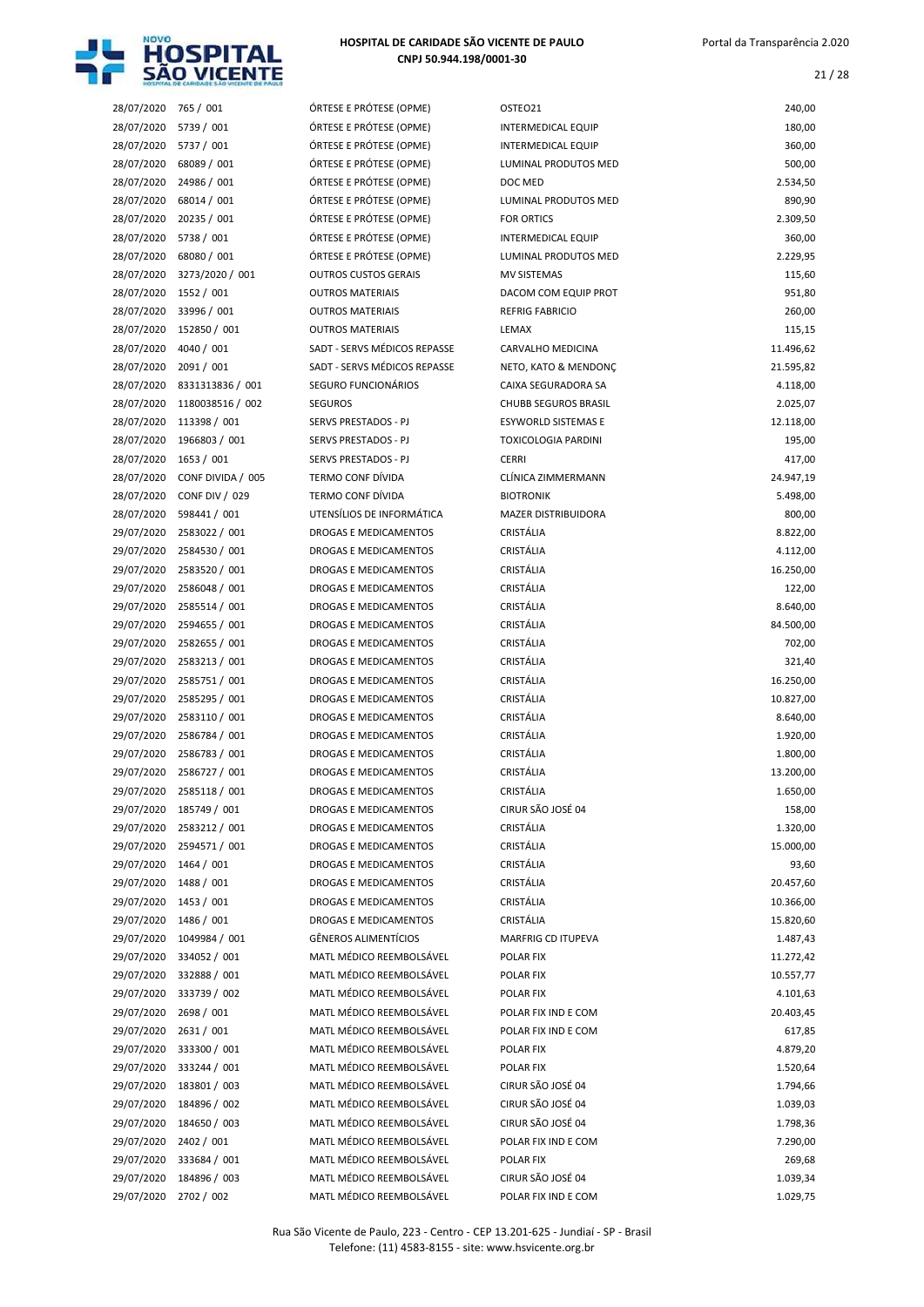

|            | 29/07/2020 332018 / 001 | MATL MÉDICO REEMBOLSÁVEL | POLAR FIX                 | 1.166,00  |
|------------|-------------------------|--------------------------|---------------------------|-----------|
| 29/07/2020 | 332959 / 001            | MATL MÉDICO REEMBOLSÁVEL | POLAR FIX                 | 892,00    |
| 29/07/2020 | 184650 / 002            | MATL MÉDICO REEMBOLSÁVEL | CIRUR SÃO JOSÉ 04         | 1.797,82  |
| 29/07/2020 | 2512 / 001              | MATL MÉDICO REEMBOLSÁVEL | POLAR FIX IND E COM       | 19.785,60 |
| 29/07/2020 | 333507 / 001            | MATL MÉDICO REEMBOLSÁVEL | <b>POLAR FIX</b>          | 605,70    |
| 29/07/2020 | 186224 / 001            | MATL MÉDICO REEMBOLSÁVEL | CIRUR SÃO JOSÉ 04         | 1.586,85  |
| 29/07/2020 | 2725 / 002              | MATL MÉDICO REEMBOLSÁVEL | POLAR FIX IND E COM       | 77,87     |
| 29/07/2020 | 2583213 / 001           | MEDICAMENTOS CONTROLADOS | CRISTÁLIA                 | 440,00    |
| 29/07/2020 | 2588188 / 001           | MEDICAMENTOS CONTROLADOS | CRISTÁLIA                 | 11.900,00 |
| 29/07/2020 | 2585454 / 001           | MEDICAMENTOS CONTROLADOS | CRISTÁLIA                 | 5.400,00  |
| 29/07/2020 | 2589718 / 001           | MEDICAMENTOS CONTROLADOS | CRISTÁLIA                 | 138,00    |
| 29/07/2020 | 2585295 / 001           | MEDICAMENTOS CONTROLADOS | CRISTÁLIA                 | 21.569,50 |
| 29/07/2020 | 2583022 / 001           | MEDICAMENTOS CONTROLADOS | CRISTÁLIA                 | 21.598,00 |
| 29/07/2020 | 225997 / 002            | ÓRTESE E PRÓTESE (OPME)  | VITÓRIA HOSPITALAR        | 1.364,97  |
| 29/07/2020 | 225995 / 002            | ÓRTESE E PRÓTESE (OPME)  | VITÓRIA HOSPITALAR        | 97,72     |
| 29/07/2020 | 225996 / 002            | ÓRTESE E PRÓTESE (OPME)  | VITÓRIA HOSPITALAR        | 347,72    |
| 29/07/2020 | 226713 / 001            | ÓRTESE E PRÓTESE (OPME)  | VITÓRIA HOSPITALAR        | 1.364,98  |
| 29/07/2020 | 225248 / 002            | ÓRTESE E PRÓTESE (OPME)  | VITÓRIA HOSPITALAR        | 97,72     |
| 29/07/2020 | 225772 / 002            | ÓRTESE E PRÓTESE (OPME)  | VITÓRIA HOSPITALAR        | 1.267,25  |
| 29/07/2020 | 225773 / 002            | ÓRTESE E PRÓTESE (OPME)  | VITÓRIA HOSPITALAR        | 1.364,97  |
| 29/07/2020 | 145759 / 001            | ÓRTESE E PRÓTESE (OPME)  | PLANTÃO MÉDICO            | 195,45    |
| 29/07/2020 | 182 / 001               | ÓRTESE E PRÓTESE (OPME)  | <b>SUMMIT ORTHOPEDICS</b> | 905,90    |
| 29/07/2020 | 86191 / 001             | ÓRTESE E PRÓTESE (OPME)  | LINE LIFE                 | 97,48     |
| 29/07/2020 | 86283 / 001             | ÓRTESE E PRÓTESE (OPME)  | LINE LIFE                 | 97,48     |
| 29/07/2020 | 57420 / 001             | ÓRTESE E PRÓTESE (OPME)  | ORTHO SYSTEM              | 764,34    |
| 29/07/2020 | 81208 / 001             | ÓRTESE E PRÓTESE (OPME)  | LIMEIRA                   | 1.316,94  |
| 29/07/2020 | 81141 / 001             | ÓRTESE E PRÓTESE (OPME)  | LIMEIRA                   | 1.026,96  |
| 29/07/2020 | 81140 / 001             | ÓRTESE E PRÓTESE (OPME)  | LIMEIRA                   | 1.026,96  |
| 29/07/2020 | 81158 / 001             | ÓRTESE E PRÓTESE (OPME)  | LIMEIRA                   | 989,15    |
| 29/07/2020 | 108 / 001               | ÓRTESE E PRÓTESE (OPME)  | <b>SUMMIT ORTHOPEDICS</b> | 99,23     |
| 29/07/2020 | 145295 / 001            | ÓRTESE E PRÓTESE (OPME)  | PLANTÃO MÉDICO            | 195,45    |
| 29/07/2020 | 168 / 001               | ÓRTESE E PRÓTESE (OPME)  | SUMMIT ORTHOPEDICS        | 1.026,96  |
| 29/07/2020 | 163 / 001               | ÓRTESE E PRÓTESE (OPME)  | SUMMIT ORTHOPEDICS        | 618,56    |
| 29/07/2020 | 167 / 001               | ÓRTESE E PRÓTESE (OPME)  | SUMMIT ORTHOPEDICS        | 5.383,24  |
| 29/07/2020 | 223 / 001               | ÓRTESE E PRÓTESE (OPME)  | <b>SUMMIT ORTHOPEDICS</b> | 445,02    |
| 29/07/2020 | 86083 / 001             | ÓRTESE E PRÓTESE (OPME)  | LINE LIFE                 | 97,48     |
| 29/07/2020 | 86086 / 001             | ÓRTESE E PRÓTESE (OPME)  | LINE LIFE                 | 97,48     |
| 29/07/2020 | 228780 / 001            | ÓRTESE E PRÓTESE (OPME)  | VITÓRIA HOSPITALAR        | 195,45    |
| 29/07/2020 | 228230 / 001            | ÓRTESE E PRÓTESE (OPME)  | VITÓRIA HOSPITALAR        | 97,72     |
| 29/07/2020 | 153773 / 001            | ÓRTESE E PRÓTESE (OPME)  | ERECTA                    | 1.429,52  |
| 29/07/2020 | 81244 / 001             | ÓRTESE E PRÓTESE (OPME)  | LIMEIRA                   | 308,76    |
| 29/07/2020 | 81153 / 001             | ÓRTESE E PRÓTESE (OPME)  | LIMEIRA                   | 3.830,00  |
| 29/07/2020 | 153398 / 001            | ÓRTESE E PRÓTESE (OPME)  | ERECTA                    | 4.794,43  |
| 29/07/2020 | 61927 / 001             | ÓRTESE E PRÓTESE (OPME)  | MEDICAL CAMP              | 3.184,19  |
| 29/07/2020 | 57589 / 001             | ÓRTESE E PRÓTESE (OPME)  | ORTHO SYSTEM              | 1.120,00  |
| 29/07/2020 | 153213 / 001            | ÓRTESE E PRÓTESE (OPME)  | ERECTA                    | 7.899,94  |
| 29/07/2020 | 61698 / 001             | ÓRTESE E PRÓTESE (OPME)  | MEDICAL CAMP              | 4.630,90  |
| 29/07/2020 | 228445 / 001            | ÓRTESE E PRÓTESE (OPME)  | VITÓRIA HOSPITALAR        | 2.632,22  |
| 29/07/2020 | 269/001                 | ÓRTESE E PRÓTESE (OPME)  | <b>SUMMIT ORTHOPEDICS</b> | 320,61    |
| 29/07/2020 | 228661 / 001            | ÓRTESE E PRÓTESE (OPME)  | VITÓRIA HOSPITALAR        | 597,72    |
| 29/07/2020 | 153774 / 001            | ÓRTESE E PRÓTESE (OPME)  | ERECTA                    | 1.429,52  |
| 29/07/2020 | 81144 / 001             | ÓRTESE E PRÓTESE (OPME)  | LIMEIRA                   | 1.026,96  |
| 29/07/2020 | 81160 / 001             | ÓRTESE E PRÓTESE (OPME)  | LIMEIRA                   | 1.140,76  |
| 29/07/2020 | 153674 / 001            | ÓRTESE E PRÓTESE (OPME)  | ERECTA                    | 904,50    |
| 29/07/2020 | 57572/001               | ÓRTESE E PRÓTESE (OPME)  | ORTHO SYSTEM              | 792,05    |
| 29/07/2020 | 153209 / 001            | ÓRTESE E PRÓTESE (OPME)  | ERECTA                    | 904,50    |
| 29/07/2020 | 153205 / 001            | ÓRTESE E PRÓTESE (OPME)  | <b>ERECTA</b>             | 904,50    |
| 29/07/2020 | 81138 / 001             | ÓRTESE E PRÓTESE (OPME)  | LIMEIRA                   | 2.138,37  |
| 29/07/2020 | 228444 / 001            | ÓRTESE E PRÓTESE (OPME)  | VITÓRIA HOSPITALAR        | 97,72     |
| 29/07/2020 | 228447 / 001            | ÓRTESE E PRÓTESE (OPME)  | VITÓRIA HOSPITALAR        | 97,72     |

| :MBOLSÁVEL         | <b>POLAR FIX</b>          |
|--------------------|---------------------------|
| :MBOLSÁVEL         | <b>POLAR FIX</b>          |
| :MBOLSÁVEL         | CIRUR SÃO JOSÉ 04         |
| :MBOLSÁVEL         | POLAR FIX IND E COM       |
| :MBOLSÁVEL         | POLAR FIX                 |
| :MBOLSÁVEL         | CIRUR SÃO JOSÉ 04         |
| :MBOLSÁVEL         | POLAR FIX IND E COM       |
| <b>CONTROLADOS</b> | CRISTÁLIA                 |
| <b>CONTROLADOS</b> | CRISTÁLIA                 |
| <b>CONTROLADOS</b> | <b>CRISTÁLIA</b>          |
| <b>CONTROLADOS</b> | <b>CRISTÁLIA</b>          |
| <b>CONTROLADOS</b> | CRISTÁLIA                 |
| <b>ONTROLADOS</b>  | <b>CRISTÁLIA</b>          |
| : (OPME)           | VITÓRIA HOSPITALAR        |
| : (OPME)           | VITÓRIA HOSPITALAR        |
| : (OPME)           | VITÓRIA HOSPITALAR        |
|                    | VITÓRIA HOSPITALAR        |
| : (OPME)           | VITÓRIA HOSPITALAR        |
| : (OPME)           |                           |
| : (OPME)           | VITÓRIA HOSPITALAR        |
| : (OPME)           | VITÓRIA HOSPITALAR        |
| (OPME)             | PLANTÃO MÉDICO            |
| (OPME)             | <b>SUMMIT ORTHOPEDICS</b> |
| : (OPME)           | LINE LIFE                 |
| : (OPME)           | LINE LIFE                 |
| : (OPME)           | <b>ORTHO SYSTEM</b>       |
| : (OPME)           | LIMEIRA                   |
| : (OPME)           | LIMEIRA                   |
| : (OPME)           | LIMEIRA                   |
| : (OPME)           | LIMEIRA                   |
| : (OPME)           | <b>SUMMIT ORTHOPEDICS</b> |
| : (OPME)           | PLANTÃO MÉDICO            |
| : (OPME)           | <b>SUMMIT ORTHOPEDICS</b> |
| : (OPME)           | <b>SUMMIT ORTHOPEDICS</b> |
| : (OPME)           | <b>SUMMIT ORTHOPEDICS</b> |
| : (OPME)           | <b>SUMMIT ORTHOPEDICS</b> |
| : (OPME)           | LINE LIFE                 |
| : (OPME)           | LINE LIFE                 |
| : (OPME)           | VITÓRIA HOSPITALAR        |
| : (OPME)           | VITÓRIA HOSPITALAR        |
| (OPME)             | <b>ERECTA</b>             |
| : (OPME)           | LIMEIRA                   |
| : (OPME)           | LIMEIRA                   |
| (OPME)             | <b>ERECTA</b>             |
| (OPME)             | <b>MEDICAL CAMP</b>       |
| : (OPME)           | <b>ORTHO SYSTEM</b>       |
| (OPME)             | <b>ERECTA</b>             |
| : (OPME)           | <b>MEDICAL CAMP</b>       |
| (OPME)             | VITÓRIA HOSPITALAR        |
| (OPME)             | <b>SUMMIT ORTHOPEDICS</b> |
| (OPME)             | VITÓRIA HOSPITALAR        |
| (OPME)             | <b>ERECTA</b>             |
| : (OPME)           | LIMEIRA                   |
| : (OPME)           | LIMEIRA                   |
| (OPME)             | <b>ERECTA</b>             |
| : (OPME)           | <b>ORTHO SYSTEM</b>       |
| (OPME)             | <b>ERECTA</b>             |
| (OPME)             | <b>ERECTA</b>             |
| : (OPME)           | <b>LIMEIRA</b>            |
| (OPME)             | VITÓRIA HOSPITALAR        |

| .400<br>υu           |  |
|----------------------|--|
| 138,00               |  |
| 21.569,50            |  |
| 21.598,00            |  |
| 1.364,97             |  |
| 97,72                |  |
| 347,72               |  |
| 1.364,98             |  |
| 97,72<br>1.267,25    |  |
| 1.364,97             |  |
|                      |  |
| 195,45<br>905,90     |  |
| 97,48                |  |
| 97,48                |  |
| 764,34               |  |
| 1.316,94             |  |
| 1.026,96             |  |
| 1.026,96             |  |
| 989,15               |  |
| 99,23                |  |
| 195,45               |  |
| 1.026,96             |  |
| 618,56               |  |
| 5.383,24             |  |
| 445,02               |  |
| 97,48                |  |
| 97,48                |  |
| 195,45               |  |
| 97,72                |  |
| 1.429,52             |  |
| 308,76               |  |
| 3.830,00             |  |
| 4.794,43             |  |
| 3.184,19             |  |
| 1.120,00             |  |
| 7.899,94<br>4.630,90 |  |
| 2.632,22             |  |
| 320,61               |  |
| 597,72               |  |
| 1.429,52             |  |
| 1.026,96             |  |
| 1.140,76             |  |
| 904,50               |  |
| 792,05               |  |
| 904,50               |  |
| 904,50               |  |
| 2.138,37             |  |
| 97,72                |  |
| 97,72                |  |
|                      |  |
|                      |  |
|                      |  |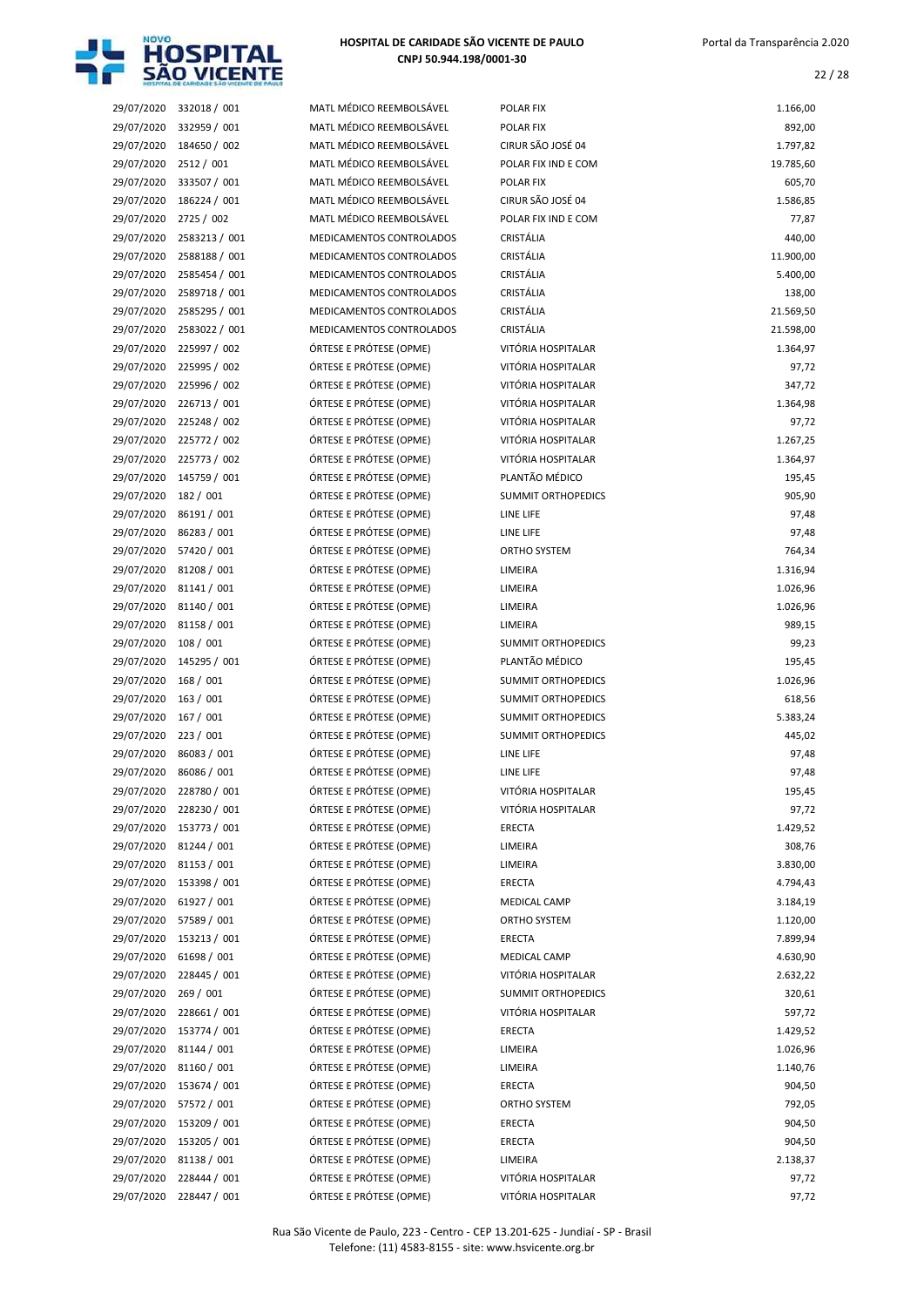

| 29/07/2020           | 227292/001              | ÓRTESE E PRÓTESE (OPME) | VITÓRIA HOSPITALAR        | 1.114,98 |
|----------------------|-------------------------|-------------------------|---------------------------|----------|
| 29/07/2020           | 227179 / 001            | ÓRTESE E PRÓTESE (OPME) | VITÓRIA HOSPITALAR        | 97,73    |
| 29/07/2020           | 122/001                 | ÓRTESE E PRÓTESE (OPME) | <b>SUMMIT ORTHOPEDICS</b> | 671,30   |
| 29/07/2020           | 158 / 001               | ÓRTESE E PRÓTESE (OPME) | <b>SUMMIT ORTHOPEDICS</b> | 203,82   |
| 29/07/2020           | 81214 / 001             | ÓRTESE E PRÓTESE (OPME) | LIMEIRA                   | 1.867,22 |
| 29/07/2020           | 304 / 001               | ÓRTESE E PRÓTESE (OPME) | <b>SUMMIT ORTHOPEDICS</b> | 1.026,96 |
| 29/07/2020           | 225999 / 002            | ÓRTESE E PRÓTESE (OPME) | VITÓRIA HOSPITALAR        | 97,72    |
| 29/07/2020           | 226137 / 002            | ÓRTESE E PRÓTESE (OPME) | VITÓRIA HOSPITALAR        | 97,72    |
| 29/07/2020           | 226878 / 001            | ÓRTESE E PRÓTESE (OPME) | VITÓRIA HOSPITALAR        | 347,73   |
| 29/07/2020           | 81243 / 001             | ÓRTESE E PRÓTESE (OPME) | LIMEIRA                   | 1.628,06 |
| 29/07/2020           | 81110 / 001             | ÓRTESE E PRÓTESE (OPME) | LIMEIRA                   | 1.120,00 |
| 29/07/2020           | 81112 / 001             | ÓRTESE E PRÓTESE (OPME) | LIMEIRA                   | 367,62   |
| 29/07/2020           | 153212 / 001            | ÓRTESE E PRÓTESE (OPME) | ERECTA                    | 2.532,62 |
| 29/07/2020           | 153210 / 001            | ÓRTESE E PRÓTESE (OPME) | <b>ERECTA</b>             | 3.618,05 |
|                      | 228389 / 001            | ÓRTESE E PRÓTESE (OPME) | VITÓRIA HOSPITALAR        |          |
| 29/07/2020           |                         |                         | <b>SUMMIT ORTHOPEDICS</b> | 97,72    |
| 29/07/2020           | 161/001                 | ÓRTESE E PRÓTESE (OPME) |                           | 5.383,24 |
| 29/07/2020           | 81314 / 001             | ÓRTESE E PRÓTESE (OPME) | LIMEIRA                   | 1.808,06 |
| 29/07/2020           | 226368 / 002            | ÓRTESE E PRÓTESE (OPME) | VITÓRIA HOSPITALAR        | 2.132,22 |
| 29/07/2020           | 225325 / 002            | ÓRTESE E PRÓTESE (OPME) | VITÓRIA HOSPITALAR        | 195,45   |
| 29/07/2020           | 225480 / 002            | ÓRTESE E PRÓTESE (OPME) | VITÓRIA HOSPITALAR        | 2.132,22 |
| 29/07/2020           | 225775 / 002            | ÓRTESE E PRÓTESE (OPME) | VITÓRIA HOSPITALAR        | 347,72   |
| 29/07/2020           | 162 / 001               | ÓRTESE E PRÓTESE (OPME) | SUMMIT ORTHOPEDICS        | 671,35   |
| 29/07/2020           | 86212 / 001             | ÓRTESE E PRÓTESE (OPME) | LINE LIFE                 | 97,48    |
| 29/07/2020           | 178 / 001               | ÓRTESE E PRÓTESE (OPME) | SUMMIT ORTHOPEDICS        | 148,80   |
| 29/07/2020           | 185 / 001               | ÓRTESE E PRÓTESE (OPME) | SUMMIT ORTHOPEDICS        | 148,40   |
| 29/07/2020           | 57401 / 001             | ÓRTESE E PRÓTESE (OPME) | ORTHO SYSTEM              | 1.096,39 |
| 29/07/2020           | 61699 / 001             | ÓRTESE E PRÓTESE (OPME) | <b>MEDICAL CAMP</b>       | 3.184,19 |
| 29/07/2020           | 81115 / 001             | ÓRTESE E PRÓTESE (OPME) | LIMEIRA                   | 1.663,97 |
| 29/07/2020           | 81319 / 001             | ÓRTESE E PRÓTESE (OPME) | LIMEIRA                   | 183,81   |
| 29/07/2020           | 81224 / 001             | ÓRTESE E PRÓTESE (OPME) | LIMEIRA                   | 1.083,86 |
| 29/07/2020           | 81213 / 001             | ÓRTESE E PRÓTESE (OPME) | LIMEIRA                   | 55,42    |
| 29/07/2020           | 298 / 001               | ÓRTESE E PRÓTESE (OPME) | SUMMIT ORTHOPEDICS        | 671,35   |
| 29/07/2020           | 95531 / 001             | ÓRTESE E PRÓTESE (OPME) | PRIME                     | 320,61   |
| 29/07/2020           | 226955 / 001            | ÓRTESE E PRÓTESE (OPME) | VITÓRIA HOSPITALAR        | 97,73    |
| 29/07/2020           | 145449 / 001            | ÓRTESE E PRÓTESE (OPME) | PLANTÃO MÉDICO            | 195,45   |
| 29/07/2020           | 224716 / 002            | ÓRTESE E PRÓTESE (OPME) | VITÓRIA HOSPITALAR        | 1.114,97 |
|                      | 29/07/2020 224714 / 002 | ÓRTESE E PRÓTESE (OPME) | VITÓRIA HOSPITALAR        | 1.114,97 |
| 29/07/2020 171 / 001 |                         | ÓRTESE E PRÓTESE (OPME) | SUMMIT ORTHOPEDICS        | 1.096,39 |
| 29/07/2020           | 188 / 001               | ÓRTESE E PRÓTESE (OPME) | <b>SUMMIT ORTHOPEDICS</b> | 267,29   |
| 29/07/2020           | 229 / 001               | ÓRTESE E PRÓTESE (OPME) | <b>SUMMIT ORTHOPEDICS</b> | 593,91   |
| 29/07/2020           | 221/001                 | ÓRTESE E PRÓTESE (OPME) | <b>SUMMIT ORTHOPEDICS</b> | 203,82   |
| 29/07/2020           | 86085 / 001             | ÓRTESE E PRÓTESE (OPME) | LINE LIFE                 | 97,48    |
| 29/07/2020           | 228781 / 001            | ÓRTESE E PRÓTESE (OPME) | VITÓRIA HOSPITALAR        | 445,45   |
| 29/07/2020           | 62184 / 001             | ÓRTESE E PRÓTESE (OPME) | MEDICAL CAMP              | 873,00   |
| 29/07/2020           | 153334 / 001            | ÓRTESE E PRÓTESE (OPME) | ERECTA                    | 904,50   |
| 29/07/2020           | 57579 / 001             | ÓRTESE E PRÓTESE (OPME) | ORTHO SYSTEM              |          |
|                      |                         |                         |                           | 263,59   |
| 29/07/2020           | 228388 / 001            | ÓRTESE E PRÓTESE (OPME) | VITÓRIA HOSPITALAR        | 97,72    |
| 29/07/2020           | 153717 / 001            | ÓRTESE E PRÓTESE (OPME) | ERECTA                    | 3.256,24 |
| 29/07/2020           | 153667 / 001            | ÓRTESE E PRÓTESE (OPME) | ERECTA                    | 3.618,00 |
| 29/07/2020           | 81274 / 001             | ÓRTESE E PRÓTESE (OPME) | LIMEIRA                   | 1.316,94 |
| 29/07/2020           | 81281 / 001             | ÓRTESE E PRÓTESE (OPME) | LIMEIRA                   | 1.829,03 |
| 29/07/2020           | 73 / 001                | ÓRTESE E PRÓTESE (OPME) | SUMMIT ORTHOPEDICS        | 1.725,34 |
| 29/07/2020           | 228231 / 001            | ÓRTESE E PRÓTESE (OPME) | VITÓRIA HOSPITALAR        | 97,72    |
| 29/07/2020           | 228191 / 001            | ÓRTESE E PRÓTESE (OPME) | VITÓRIA HOSPITALAR        | 97,72    |
| 29/07/2020           | 227634 / 001            | ÓRTESE E PRÓTESE (OPME) | VITÓRIA HOSPITALAR        | 347,72   |
| 29/07/2020           | 227432 / 001            | ÓRTESE E PRÓTESE (OPME) | VITÓRIA HOSPITALAR        | 347,73   |
| 29/07/2020           | 227291 / 001            | ÓRTESE E PRÓTESE (OPME) | VITÓRIA HOSPITALAR        | 347,73   |
| 29/07/2020           | 227180 / 001            | ÓRTESE E PRÓTESE (OPME) | VITÓRIA HOSPITALAR        | 347,73   |
| 29/07/2020           | 226372 / 002            | ÓRTESE E PRÓTESE (OPME) | VITÓRIA HOSPITALAR        | 1.114,97 |
| 29/07/2020           | 146092 / 001            | ÓRTESE E PRÓTESE (OPME) | PLANTÃO MÉDICO            | 195,45   |

| RTESE E PRÓTESE (OPME)                           |  |
|--------------------------------------------------|--|
| <b>TESE E PRÓTESE (OPME)</b>                     |  |
| RTESE E PRÓTESE (OPME)                           |  |
| RTESE E PRÓTESE (OPME)                           |  |
| <b>ITESE E PRÓTESE (OPME)</b>                    |  |
| RTESE E PRÓTESE (OPME)                           |  |
| RTESE E PRÓTESE (OPME)                           |  |
| <b>ITESE E PRÓTESE (OPME)</b>                    |  |
| <b>ITESE E PRÓTESE (OPME)</b>                    |  |
| RTESE E PRÓTESE (OPME)                           |  |
| RTESE E PRÓTESE (OPME)                           |  |
| <b>ITESE E PRÓTESE (OPME)</b>                    |  |
| RTESE E PRÓTESE (OPME)                           |  |
| RTESE E PRÓTESE (OPME)                           |  |
| <b>ITESE E PRÓTESE (OPME)</b>                    |  |
| RTESE E PRÓTESE (OPME)                           |  |
| RTESE E PRÓTESE (OPME)                           |  |
| <b>ITESE E PRÓTESE (OPME)</b>                    |  |
| RTESE E PRÓTESE (OPME)                           |  |
| RTESE E PRÓTESE (OPME)                           |  |
| RTESE E PRÓTESE (OPME)                           |  |
| <b>ITESE E PRÓTESE (OPME)</b>                    |  |
| RTESE E PRÓTESE (OPME)                           |  |
| RTESE E PRÓTESE (OPME)                           |  |
| <b>TESE E PRÓTESE (OPME)</b>                     |  |
| RTESE E PRÓTESE (OPME)                           |  |
| <b>TESE E PRÓTESE (OPME)</b>                     |  |
| <b>TESE E PRÓTESE (OPME)</b>                     |  |
| <b>ITESE E PRÓTESE (OPME)</b>                    |  |
| <b>ITESE E PRÓTESE (OPME)</b>                    |  |
| <b>ITESE E PRÓTESE (OPME)</b>                    |  |
| <b>ITESE E PRÓTESE (OPME)</b>                    |  |
| RTESE E PRÓTESE (OPME)                           |  |
| RTESE E PRÓTESE (OPME)                           |  |
| <b>ITESE E PRÓTESE (OPME)</b>                    |  |
| RTESE E PRÓTESE (OPME)                           |  |
| RTESE E PRÓTESE (OPME)                           |  |
| <b>TESE E PRÓTESE (OPME)</b>                     |  |
| RTESE E PRÓTESE (OPME)                           |  |
| RTESE E PRÓTESE (OPME)                           |  |
| RTESE E PRÓTESE (OPME)                           |  |
| RTESE E PRÓTESE (OPME)                           |  |
| RTESE E PRÓTESE (OPME)                           |  |
| RTESE E PRÓTESE (OPME)                           |  |
| RTESE E PRÓTESE (OPME)                           |  |
| RTESE E PRÓTESE (OPME)                           |  |
| RTESE E PRÓTESE (OPME)                           |  |
| RTESE E PRÓTESE (OPME)                           |  |
| RTESE E PRÓTESE (OPME)                           |  |
| RTESE E PRÓTESE (OPME)<br>RTESE E PRÓTESE (OPME) |  |
| RTESE E PRÓTESE (OPME)                           |  |
| RTESE E PRÓTESE (OPME)                           |  |
| RTESE E PRÓTESE (OPME)                           |  |
| RTESE E PRÓTESE (OPME)                           |  |
| RTESE E PRÓTESE (OPME)                           |  |
| <b>ITESE E PRÓTESE (OPME)</b>                    |  |
| RTESE E PRÓTESE (OPME)                           |  |
| RTESE E PRÓTESE (OPME)                           |  |
|                                                  |  |

| 29/07/2020 | 227292 / 001 | ÓRTESE E PRÓTESE (OPME) | VITÓRIA HOSPITALAR        | 1.114,98 |
|------------|--------------|-------------------------|---------------------------|----------|
| 29/07/2020 | 227179 / 001 | ÓRTESE E PRÓTESE (OPME) | VITÓRIA HOSPITALAR        | 97,73    |
| 29/07/2020 | 122 / 001    | ÓRTESE E PRÓTESE (OPME) | <b>SUMMIT ORTHOPEDICS</b> | 671,30   |
| 29/07/2020 | 158 / 001    | ÓRTESE E PRÓTESE (OPME) | <b>SUMMIT ORTHOPEDICS</b> | 203,82   |
| 29/07/2020 | 81214 / 001  | ÓRTESE E PRÓTESE (OPME) | LIMEIRA                   | 1.867,22 |
| 29/07/2020 | 304 / 001    | ÓRTESE E PRÓTESE (OPME) | <b>SUMMIT ORTHOPEDICS</b> | 1.026,96 |
| 29/07/2020 | 225999 / 002 | ÓRTESE E PRÓTESE (OPME) | VITÓRIA HOSPITALAR        | 97,72    |
| 29/07/2020 | 226137 / 002 | ÓRTESE E PRÓTESE (OPME) | VITÓRIA HOSPITALAR        | 97,72    |
| 29/07/2020 | 226878 / 001 | ÓRTESE E PRÓTESE (OPME) | VITÓRIA HOSPITALAR        | 347,73   |
| 29/07/2020 | 81243 / 001  | ÓRTESE E PRÓTESE (OPME) | LIMEIRA                   | 1.628,06 |
| 29/07/2020 | 81110 / 001  | ÓRTESE E PRÓTESE (OPME) | LIMEIRA                   | 1.120,00 |
| 29/07/2020 | 81112 / 001  | ÓRTESE E PRÓTESE (OPME) | LIMEIRA                   | 367,62   |
| 29/07/2020 | 153212 / 001 | ÓRTESE E PRÓTESE (OPME) | <b>ERECTA</b>             | 2.532,62 |
| 29/07/2020 | 153210 / 001 | ÓRTESE E PRÓTESE (OPME) | <b>ERECTA</b>             | 3.618,05 |
| 29/07/2020 | 228389 / 001 | ÓRTESE E PRÓTESE (OPME) | VITÓRIA HOSPITALAR        | 97,72    |
| 29/07/2020 | 161 / 001    | ÓRTESE E PRÓTESE (OPME) | <b>SUMMIT ORTHOPEDICS</b> | 5.383,24 |
| 29/07/2020 | 81314 / 001  | ÓRTESE E PRÓTESE (OPME) | LIMEIRA                   | 1.808,06 |
| 29/07/2020 | 226368 / 002 | ÓRTESE E PRÓTESE (OPME) | VITÓRIA HOSPITALAR        | 2.132,22 |
| 29/07/2020 | 225325 / 002 | ÓRTESE E PRÓTESE (OPME) | VITÓRIA HOSPITALAR        | 195,45   |
| 29/07/2020 | 225480 / 002 | ÓRTESE E PRÓTESE (OPME) | VITÓRIA HOSPITALAR        | 2.132,22 |
| 29/07/2020 | 225775 / 002 | ÓRTESE E PRÓTESE (OPME) | VITÓRIA HOSPITALAR        | 347,72   |
| 29/07/2020 | 162/001      | ÓRTESE E PRÓTESE (OPME) | <b>SUMMIT ORTHOPEDICS</b> | 671,35   |
| 29/07/2020 | 86212 / 001  | ÓRTESE E PRÓTESE (OPME) | LINE LIFE                 | 97,48    |
| 29/07/2020 | 178 / 001    | ÓRTESE E PRÓTESE (OPME) | SUMMIT ORTHOPEDICS        | 148,80   |
| 29/07/2020 | 185 / 001    | ÓRTESE E PRÓTESE (OPME) | <b>SUMMIT ORTHOPEDICS</b> | 148,40   |
| 29/07/2020 | 57401 / 001  | ÓRTESE E PRÓTESE (OPME) | ORTHO SYSTEM              | 1.096,39 |
| 29/07/2020 | 61699 / 001  | ÓRTESE E PRÓTESE (OPME) | <b>MEDICAL CAMP</b>       | 3.184,19 |
| 29/07/2020 | 81115 / 001  | ÓRTESE E PRÓTESE (OPME) | LIMEIRA                   | 1.663,97 |
| 29/07/2020 | 81319 / 001  | ÓRTESE E PRÓTESE (OPME) | LIMEIRA                   | 183,81   |
| 29/07/2020 | 81224 / 001  | ÓRTESE E PRÓTESE (OPME) | LIMEIRA                   | 1.083,86 |
| 29/07/2020 | 81213 / 001  | ÓRTESE E PRÓTESE (OPME) | LIMEIRA                   | 55,42    |
| 29/07/2020 | 298 / 001    | ÓRTESE E PRÓTESE (OPME) | <b>SUMMIT ORTHOPEDICS</b> | 671,35   |
| 29/07/2020 | 95531 / 001  | ÓRTESE E PRÓTESE (OPME) | PRIME                     | 320,61   |
| 29/07/2020 | 226955 / 001 | ÓRTESE E PRÓTESE (OPME) | VITÓRIA HOSPITALAR        | 97,73    |
| 29/07/2020 | 145449 / 001 | ÓRTESE E PRÓTESE (OPME) | PLANTÃO MÉDICO            | 195,45   |
| 29/07/2020 | 224716 / 002 | ÓRTESE E PRÓTESE (OPME) | VITÓRIA HOSPITALAR        | 1.114,97 |
| 29/07/2020 | 224714 / 002 | ÓRTESE E PRÓTESE (OPME) | VITÓRIA HOSPITALAR        | 1.114,97 |
| 29/07/2020 | 171 / 001    | ÓRTESE E PRÓTESE (OPME) | SUMMIT ORTHOPEDICS        | 1.096,39 |
| 29/07/2020 | 188 / 001    | ÓRTESE E PRÓTESE (OPME) | SUMMIT ORTHOPEDICS        | 267,29   |
| 29/07/2020 | 229/001      | ÓRTESE E PRÓTESE (OPME) | <b>SUMMIT ORTHOPEDICS</b> | 593,91   |
| 29/07/2020 | 221/001      | ÓRTESE E PRÓTESE (OPME) | SUMMIT ORTHOPEDICS        | 203,82   |
| 29/07/2020 | 86085 / 001  | ÓRTESE E PRÓTESE (OPME) | LINE LIFE                 | 97,48    |
| 29/07/2020 | 228781 / 001 | ÓRTESE E PRÓTESE (OPME) | VITÓRIA HOSPITALAR        | 445,45   |
| 29/07/2020 | 62184 / 001  | ÓRTESE E PRÓTESE (OPME) | MEDICAL CAMP              | 873,00   |
| 29/07/2020 | 153334 / 001 | ÓRTESE E PRÓTESE (OPME) | ERECTA                    | 904,50   |
| 29/07/2020 | 57579 / 001  | ÓRTESE E PRÓTESE (OPME) | ORTHO SYSTEM              | 263,59   |
| 29/07/2020 | 228388 / 001 | ÓRTESE E PRÓTESE (OPME) | VITÓRIA HOSPITALAR        | 97,72    |
| 29/07/2020 | 153717 / 001 | ÓRTESE E PRÓTESE (OPME) | ERECTA                    | 3.256,24 |
| 29/07/2020 | 153667 / 001 | ÓRTESE E PRÓTESE (OPME) | ERECTA                    | 3.618,00 |
| 29/07/2020 | 81274 / 001  | ÓRTESE E PRÓTESE (OPME) | LIMEIRA                   | 1.316,94 |
| 29/07/2020 | 81281 / 001  | ÓRTESE E PRÓTESE (OPME) | LIMEIRA                   | 1.829,03 |
| 29/07/2020 | 73 / 001     | ÓRTESE E PRÓTESE (OPME) | <b>SUMMIT ORTHOPEDICS</b> | 1.725,34 |
| 29/07/2020 | 228231 / 001 | ÓRTESE E PRÓTESE (OPME) | VITÓRIA HOSPITALAR        | 97,72    |
| 29/07/2020 | 228191 / 001 | ÓRTESE E PRÓTESE (OPME) | VITÓRIA HOSPITALAR        | 97,72    |
| 29/07/2020 | 227634 / 001 | ÓRTESE E PRÓTESE (OPME) | VITÓRIA HOSPITALAR        | 347,72   |
| 29/07/2020 | 227432 / 001 | ÓRTESE E PRÓTESE (OPME) | VITÓRIA HOSPITALAR        | 347,73   |
| 29/07/2020 | 227291 / 001 | ÓRTESE E PRÓTESE (OPME) | VITÓRIA HOSPITALAR        | 347,73   |
| 29/07/2020 | 227180 / 001 | ÓRTESE E PRÓTESE (OPME) | VITÓRIA HOSPITALAR        | 347,73   |
| 29/07/2020 | 226372 / 002 | ÓRTESE E PRÓTESE (OPME) | VITÓRIA HOSPITALAR        | 1.114,97 |
|            |              |                         |                           |          |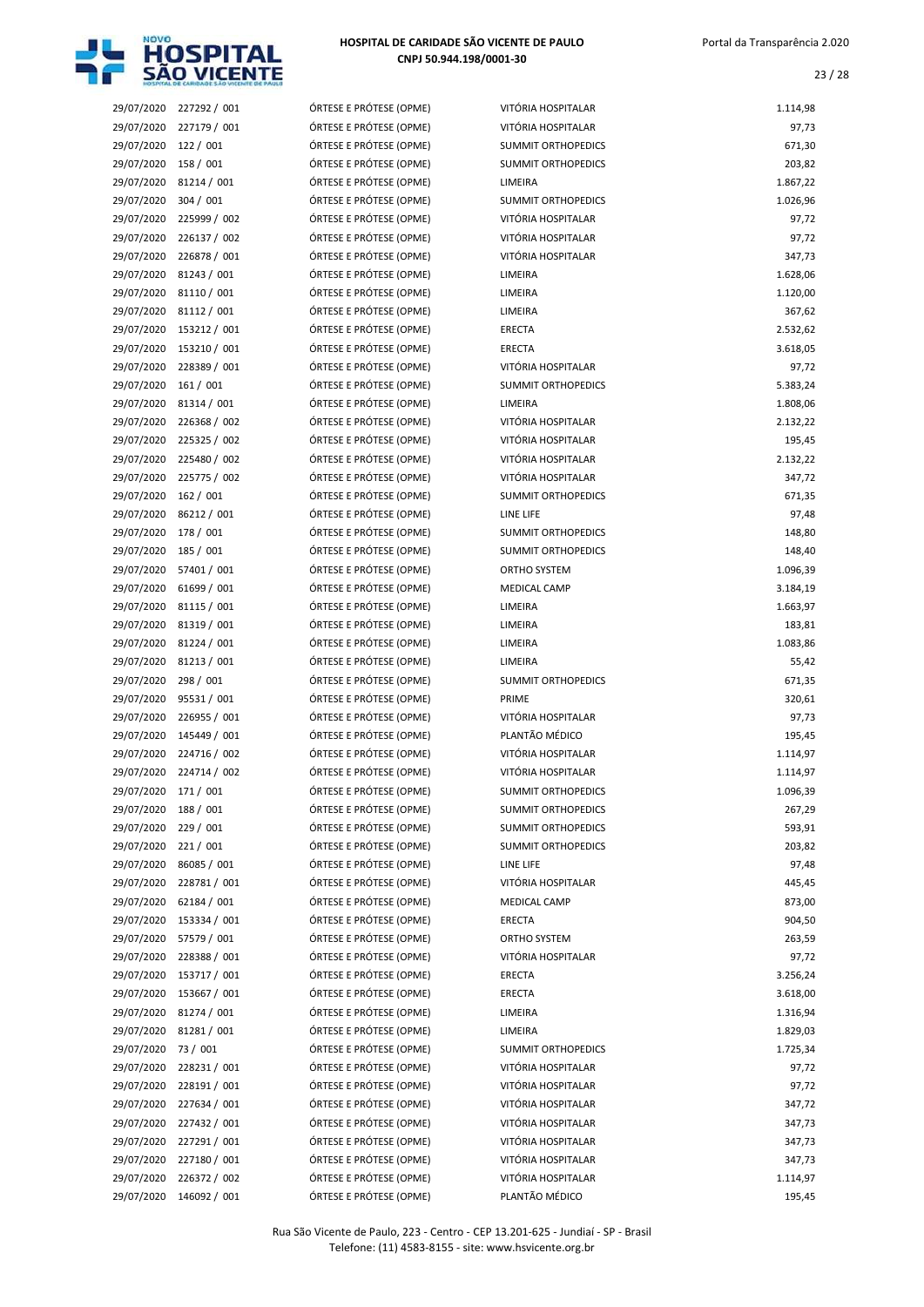

| 29/07/2020 | 224538 / 002           | ÓRTESE E PRÓTESE (OPME) | VITÓRIA HOSPITALAR        | 97,72     |
|------------|------------------------|-------------------------|---------------------------|-----------|
| 29/07/2020 | 164/001                | ÓRTESE E PRÓTESE (OPME) | <b>SUMMIT ORTHOPEDICS</b> | 680,57    |
| 29/07/2020 | 224/001                | ÓRTESE E PRÓTESE (OPME) | <b>SUMMIT ORTHOPEDICS</b> | 275,48    |
| 29/07/2020 | 228905 / 001           | ÓRTESE E PRÓTESE (OPME) | VITÓRIA HOSPITALAR        | 97,72     |
| 29/07/2020 | 228631 / 001           | ÓRTESE E PRÓTESE (OPME) | VITÓRIA HOSPITALAR        | 97,72     |
| 29/07/2020 | 81226 / 001            | ÓRTESE E PRÓTESE (OPME) | LIMEIRA                   | 1.808,06  |
| 29/07/2020 | 81145 / 001            | ÓRTESE E PRÓTESE (OPME) | LIMEIRA                   | 295,02    |
| 29/07/2020 | 81154 / 001            | ÓRTESE E PRÓTESE (OPME) | LIMEIRA                   | 989,15    |
| 29/07/2020 | 153338 / 001           | ÓRTESE E PRÓTESE (OPME) | ERECTA                    | 5.246,17  |
| 29/07/2020 | 57477 / 001            | ÓRTESE E PRÓTESE (OPME) | ORTHO SYSTEM              | 21.062,00 |
| 29/07/2020 | 81276 / 001            | ÓRTESE E PRÓTESE (OPME) | LIMEIRA                   | 1.026,96  |
| 29/07/2020 | 81178 / 001            | ÓRTESE E PRÓTESE (OPME) | LIMEIRA                   | 4.211,68  |
| 29/07/2020 | 81279 / 001            | ÓRTESE E PRÓTESE (OPME) | LIMEIRA                   | 834,38    |
| 29/07/2020 | 81109 / 001            | ÓRTESE E PRÓTESE (OPME) | LIMEIRA                   | 1.732,04  |
| 29/07/2020 | 81114 / 001            | ÓRTESE E PRÓTESE (OPME) | LIMEIRA                   | 1.500,00  |
| 29/07/2020 | 153211 / 001           | ÓRTESE E PRÓTESE (OPME) | ERECTA                    | 6.608,48  |
| 29/07/2020 | 225771 / 002           | ÓRTESE E PRÓTESE (OPME) | VITÓRIA HOSPITALAR        | 97,72     |
| 29/07/2020 | 225774 / 002           | ÓRTESE E PRÓTESE (OPME) | VITÓRIA HOSPITALAR        | 1.267,25  |
| 29/07/2020 | 146199 / 001           | ÓRTESE E PRÓTESE (OPME) | PLANTÃO MÉDICO            | 195,45    |
|            |                        |                         |                           |           |
| 29/07/2020 | 61620 / 001            | ÓRTESE E PRÓTESE (OPME) | <b>MEDICAL CAMP</b>       | 873,00    |
| 29/07/2020 | 224715 / 002           | ÓRTESE E PRÓTESE (OPME) | VITÓRIA HOSPITALAR        | 97,72     |
| 29/07/2020 | 86084 / 001            | ÓRTESE E PRÓTESE (OPME) | LINE LIFE                 | 97,48     |
| 29/07/2020 | 228904 / 001           | ÓRTESE E PRÓTESE (OPME) | VITÓRIA HOSPITALAR        | 195,45    |
| 29/07/2020 | 81259 / 001            | ÓRTESE E PRÓTESE (OPME) | LIMEIRA                   | 989,15    |
| 29/07/2020 | 57588 / 001            | ÓRTESE E PRÓTESE (OPME) | ORTHO SYSTEM              | 1.120,00  |
| 29/07/2020 | 57601 / 001            | ÓRTESE E PRÓTESE (OPME) | ORTHO SYSTEM              | 6.562,00  |
| 29/07/2020 | 153670 / 001           | ÓRTESE E PRÓTESE (OPME) | <b>ERECTA</b>             | 5.477,02  |
| 29/07/2020 | 62133 / 001            | ÓRTESE E PRÓTESE (OPME) | <b>MEDICAL CAMP</b>       | 873,00    |
| 29/07/2020 | 81142 / 001            | ÓRTESE E PRÓTESE (OPME) | LIMEIRA                   | 1.026,96  |
| 29/07/2020 | 81155 / 001            | ÓRTESE E PRÓTESE (OPME) | LIMEIRA                   | 697,84    |
| 29/07/2020 | 81282 / 001            | ÓRTESE E PRÓTESE (OPME) | LIMEIRA                   | 989,15    |
| 29/07/2020 | 81280 / 001            | ÓRTESE E PRÓTESE (OPME) | LIMEIRA                   | 989,15    |
| 29/07/2020 | 81278 / 001            | ÓRTESE E PRÓTESE (OPME) | LIMEIRA                   | 936,58    |
| 29/07/2020 | 81277 / 001            | ÓRTESE E PRÓTESE (OPME) | LIMEIRA                   | 1.026,96  |
| 29/07/2020 | 57602 / 001            | ÓRTESE E PRÓTESE (OPME) | <b>ORTHO SYSTEM</b>       | 6.562,00  |
| 29/07/2020 | 62132 / 001            | ÓRTESE E PRÓTESE (OPME) | <b>MEDICAL CAMP</b>       | 2.441,80  |
|            | 29/07/2020 81239 / 001 | ÓRTESE E PRÓTESE (OPME) | LIMEIRA                   | 1.026,96  |
|            | 29/07/2020 81240 / 001 | ÓRTESE E PRÓTESE (OPME) | LIMEIRA                   | 1.026,96  |
|            | 29/07/2020 81241 / 001 | ÓRTESE E PRÓTESE (OPME) | LIMEIRA                   | 989,15    |
| 29/07/2020 | 57565 / 001            | ÓRTESE E PRÓTESE (OPME) | ORTHO SYSTEM              | 989,15    |
| 29/07/2020 | 152957 / 001           | ÓRTESE E PRÓTESE (OPME) | ERECTA                    | 904,50    |
| 29/07/2020 | 57423 / 001            | ÓRTESE E PRÓTESE (OPME) | ORTHO SYSTEM              | 1.300,00  |
| 29/07/2020 | 228446 / 001           | ÓRTESE E PRÓTESE (OPME) | VITÓRIA HOSPITALAR        | 97,72     |
| 29/07/2020 | 86122 / 001            | ÓRTESE E PRÓTESE (OPME) | LINE LIFE                 | 97,48     |
| 29/07/2020 | 81225 / 001            | ÓRTESE E PRÓTESE (OPME) | LIMEIRA                   | 2.085,34  |
| 29/07/2020 | 153394 / 001           | ÓRTESE E PRÓTESE (OPME) | ERECTA                    | 2.894,43  |
| 29/07/2020 | 153396 / 001           | ÓRTESE E PRÓTESE (OPME) | ERECTA                    | 2.804,50  |
| 29/07/2020 | 153473 / 001           | ÓRTESE E PRÓTESE (OPME) | ERECTA                    | 2.985,43  |
| 29/07/2020 | 81275 / 001            | ÓRTESE E PRÓTESE (OPME) | LIMEIRA                   | 1.026,96  |
| 29/07/2020 | 153581 / 001           | ÓRTESE E PRÓTESE (OPME) | ERECTA                    | 904,50    |
| 29/07/2020 | 62111 / 001            | ÓRTESE E PRÓTESE (OPME) | <b>MEDICAL CAMP</b>       | 3.184,19  |
| 29/07/2020 | 81242 / 001            | ÓRTESE E PRÓTESE (OPME) | LIMEIRA                   | 1.608,55  |
| 29/07/2020 | 152924 / 001           | ÓRTESE E PRÓTESE (OPME) | ERECTA                    | 1.429,52  |
| 29/07/2020 | 152922 / 001           | ÓRTESE E PRÓTESE (OPME) | ERECTA                    | 904,50    |
| 29/07/2020 | 153206 / 001           | ÓRTESE E PRÓTESE (OPME) | ERECTA                    | 904,50    |
| 29/07/2020 | 57398 / 001            | ÓRTESE E PRÓTESE (OPME) | ORTHO SYSTEM              | 1.120,00  |
| 29/07/2020 | 228232 / 001           | ÓRTESE E PRÓTESE (OPME) | VITÓRIA HOSPITALAR        | 97,72     |
| 29/07/2020 | 227490 / 001           | ÓRTESE E PRÓTESE (OPME) | VITÓRIA HOSPITALAR        | 97,72     |
| 29/07/2020 | 227293 / 001           | ÓRTESE E PRÓTESE (OPME) | VITÓRIA HOSPITALAR        | 2.229,95  |
| 29/07/2020 | 81316 / 001            | ÓRTESE E PRÓTESE (OPME) | LIMEIRA                   | 146,64    |
|            |                        |                         |                           |           |

| VITÓRIA HOSPITALAR        | 97,72     |
|---------------------------|-----------|
| <b>SUMMIT ORTHOPEDICS</b> | 680,57    |
| <b>SUMMIT ORTHOPEDICS</b> | 275,48    |
| VITÓRIA HOSPITALAR        | 97,72     |
| VITÓRIA HOSPITALAR        | 97,72     |
| LIMEIRA                   | 1.808,06  |
| LIMEIRA                   | 295,02    |
| LIMEIRA                   | 989,15    |
| <b>ERECTA</b>             | 5.246,17  |
| <b>ORTHO SYSTEM</b>       | 21.062,00 |
| LIMEIRA                   | 1.026,96  |
| LIMEIRA                   | 4.211,68  |
| LIMEIRA                   | 834,38    |
| LIMEIRA                   | 1.732,04  |
| LIMEIRA                   | 1.500,00  |
| <b>ERECTA</b>             | 6.608,48  |
| VITÓRIA HOSPITALAR        | 97,72     |
| VITÓRIA HOSPITALAR        | 1.267,25  |
| PLANTÃO MÉDICO            | 195,45    |
| <b>MEDICAL CAMP</b>       | 873,00    |
| VITÓRIA HOSPITALAR        | 97,72     |
| LINE LIFE                 | 97,48     |
| VITÓRIA HOSPITALAR        | 195,45    |
| <b>LIMEIRA</b>            | 989,15    |
| <b>ORTHO SYSTEM</b>       | 1.120,00  |
| <b>ORTHO SYSTEM</b>       | 6.562,00  |
| ERECTA                    | 5.477,02  |
| <b>MEDICAL CAMP</b>       | 873,00    |
| LIMEIRA                   | 1.026,96  |
| LIMEIRA                   | 697,84    |
| LIMEIRA                   | 989,15    |
| LIMEIRA                   | 989,15    |
| LIMEIRA                   | 936,58    |
| LIMEIRA                   | 1.026,96  |
| <b>ORTHO SYSTEM</b>       | 6.562,00  |
| <b>MEDICAL CAMP</b>       | 2.441,80  |
| LIMEIRA                   | 1.026,96  |
| LIMEIRA                   | 1.026,96  |
| LIMEIRA                   | 989,15    |
| ORTHO SYSTEM              | 989,15    |
| <b>ERECTA</b>             | 904,50    |
| ORTHO SYSTEM              | 1.300,00  |
| VITÓRIA HOSPITALAR        | 97,72     |
| LINE LIFE                 | 97,48     |
| LIMEIRA                   | 2.085,34  |
| <b>ERECTA</b>             | 2.894,43  |
| ERECTA                    | 2.804,50  |
| ERECTA                    | 2.985,43  |
| LIMEIRA                   | 1.026,96  |
| ERECTA                    | 904,50    |
| <b>MEDICAL CAMP</b>       | 3.184,19  |
| LIMEIRA                   | 1.608,55  |
| <b>ERECTA</b>             | 1.429,52  |
| <b>ERECTA</b>             | 904,50    |
| ERECTA                    | 904,50    |
| ORTHO SYSTEM              | 1.120,00  |
| VITÓRIA HOSPITALAR        | 97,72     |
| VITÓRIA HOSPITALAR        | 97,72     |
| VITÓRIA HOSPITALAR        | 2.229,95  |
| <b>IIMFIRA</b>            | 146.64    |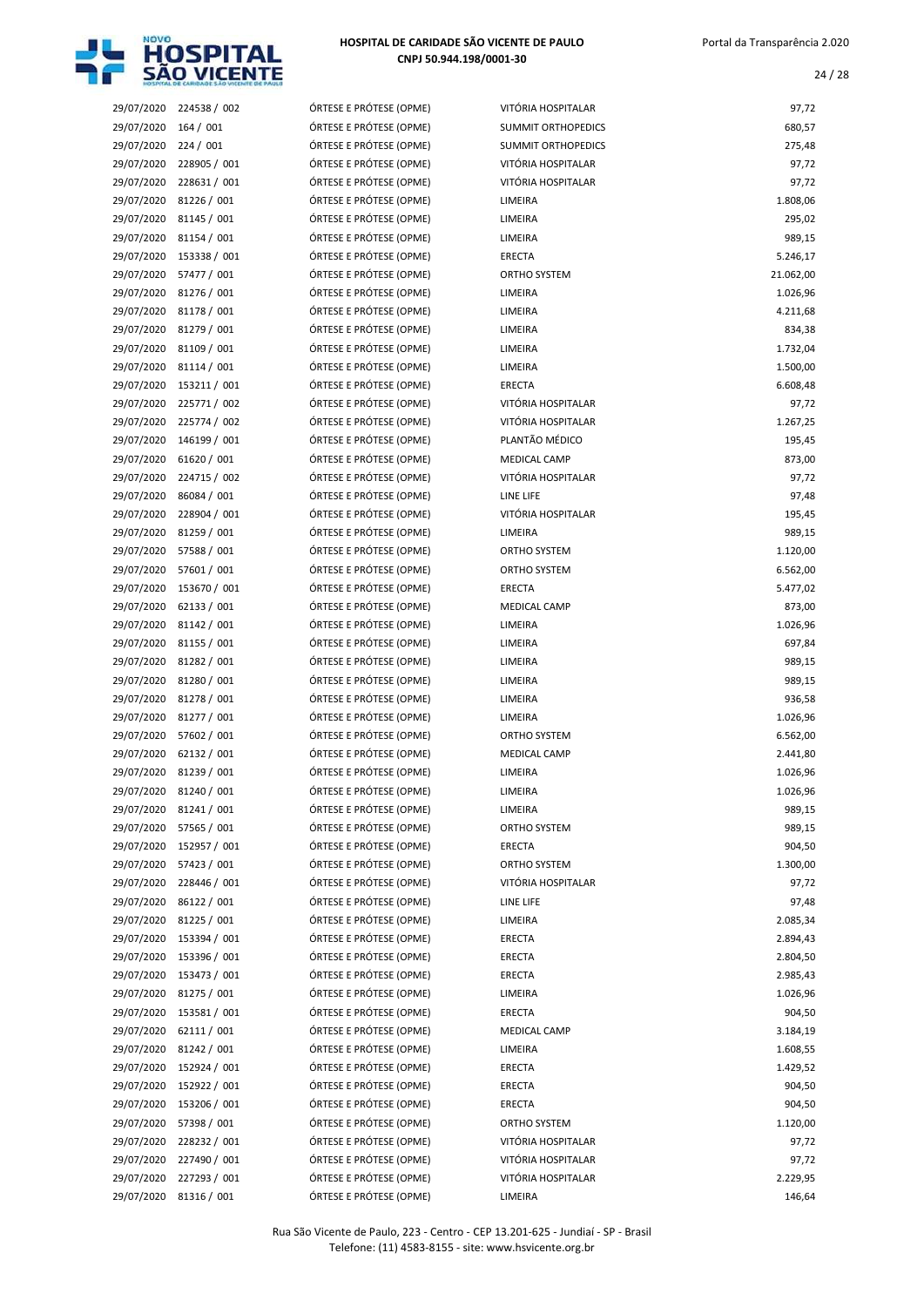

| 29/07/2020 | 267 / 001                | ÓRTESE E PRÓTESE        |
|------------|--------------------------|-------------------------|
| 29/07/2020 | 297 / 001                | ÓRTESE E PRÓTESE        |
| 29/07/2020 | 54639 / 001              | ÓRTESE E PRÓTESE        |
| 29/07/2020 | 226136 / 002             | ÓRTESE E PRÓTESE        |
| 29/07/2020 | 226710 / 001             | ÓRTESE E PRÓTESE        |
| 29/07/2020 | 226697 / 001             | ÓRTESE E PRÓTESE        |
| 29/07/2020 | 153673 / 001             | ÓRTESE E PRÓTESE        |
| 29/07/2020 | 153580 / 001             | ÓRTESE E PRÓTESE        |
| 29/07/2020 | 57603 / 001              | ÓRTESE E PRÓTESE        |
| 29/07/2020 | 57568 / 001              | ÓRTESE E PRÓTESE        |
| 29/07/2020 | 57557 / 001              | ÓRTESE E PRÓTESE        |
| 29/07/2020 | 152925 / 001             | ÓRTESE E PRÓTESE        |
| 29/07/2020 | 152956 / 001             | ÓRTESE E PRÓTESE        |
| 29/07/2020 | 153207 / 001             | ÓRTESE E PRÓTESE        |
| 29/07/2020 | 227829 / 001             | ÓRTESE E PRÓTESE        |
| 29/07/2020 | 227489 / 001             | ÓRTESE E PRÓTESE        |
|            |                          | ÓRTESE E PRÓTESE        |
| 29/07/2020 | 81313 / 001              | ÓRTESE E PRÓTESE        |
| 29/07/2020 | 81315 / 001              |                         |
| 29/07/2020 | 81317 / 001              | ÓRTESE E PRÓTESE        |
| 29/07/2020 | 81318 / 001              | ÓRTESE E PRÓTESE        |
| 29/07/2020 | 64 / 001                 | ÓRTESE E PRÓTESE        |
| 29/07/2020 | 81223 / 001              | ÓRTESE E PRÓTESE        |
| 29/07/2020 | 225998 / 002             | ÓRTESE E PRÓTESE        |
| 29/07/2020 | 61621 / 001              | ÓRTESE E PRÓTESE        |
| 29/07/2020 | 224537 / 002             | ÓRTESE E PRÓTESE        |
| 29/07/2020 | 166 / 001                | ÓRTESE E PRÓTESE        |
| 29/07/2020 | 86290 / 001              | ÓRTESE E PRÓTESE        |
| 29/07/2020 | 86190 / 001              | ÓRTESE E PRÓTESE        |
| 29/07/2020 | 81111 / 001              | ÓRTESE E PRÓTESE        |
| 29/07/2020 | 81113 / 001              | ÓRTESE E PRÓTESE        |
| 29/07/2020 | 152923 / 001             | ÓRTESE E PRÓTESE        |
| 29/07/2020 | 153208 / 001             | ÓRTESE E PRÓTESE        |
| 29/07/2020 | 227753 / 001             | ÓRTESE E PRÓTESE        |
| 29/07/2020 | 310 / 001                | ÓRTESE E PRÓTESE        |
| 29/07/2020 | 268 / 001                | ÓRTESE E PRÓTESE        |
| 29/07/2020 | 309 / 001                | ÓRTESE E PRÓTESE        |
| 29/07/2020 | 226369 / 002             | ÓRTESE E PRÓTESE        |
| 29/07/2020 | 225478 / 002             | ÓRTESE E PRÓTESE        |
| 29/07/2020 | 146200 / 001             | ÓRTESE E PRÓTESE        |
| 29/07/2020 | 224536 / 002             | ÓRTESE E PRÓTESE        |
| 29/07/2020 | 228 / 001                | ÓRTESE E PRÓTESE        |
| 29/07/2020 | 86213 / 001              | ÓRTESE E PRÓTESE        |
| 29/07/2020 | 86284 / 001              | ÓRTESE E PRÓTESE        |
| 29/07/2020 | 228957 / 001             | ÓRTESE E PRÓTESE        |
| 29/07/2020 | 81207 / 001              | ÓRTESE E PRÓTESE        |
| 29/07/2020 | 57511 / 001              | ÓRTESE E PRÓTESE        |
| 29/07/2020 | 57566 / 001              | ÓRTESE E PRÓTESE        |
| 29/07/2020 | 81143 / 001              | ÓRTESE E PRÓTESE        |
| 29/07/2020 | 81139 / 001              | ÓRTESE E PRÓTESE        |
| 29/07/2020 | 81148 / 001              | ÓRTESE E PRÓTESE        |
| 29/07/2020 | 81159 / 001              | ÓRTESE E PRÓTESE        |
| 29/07/2020 | 153300 / 001             | ÓRTESE E PRÓTESE        |
| 29/07/2020 | 153336 / 001             | ÓRTESE E PRÓTESE        |
| 29/07/2020 | 153335 / 001             | ÓRTESE E PRÓTESE        |
| 29/07/2020 | 2585294 / 001            | <b>OUTROS MATERIAIS</b> |
|            | 29/07/2020 2587395 / 001 | <b>OUTROS MATERIAIS</b> |
|            | 29/07/2020 333000 / 001  | <b>OUTROS MATERIAIS</b> |
| 29/07/2020 | 332888 / 001             | <b>OUTROS MATERIAIS</b> |
|            | 29/07/2020 334052 / 001  | <b>OUTROS MATERIAIS</b> |
|            |                          |                         |

| 29/07/2020 | 267 / 001     | ÓRTESE E PRÓTESE (OPME) | SUMMIT ORTHOPEDICS        | 203,81   |
|------------|---------------|-------------------------|---------------------------|----------|
| 29/07/2020 | 297 / 001     | ÓRTESE E PRÓTESE (OPME) | <b>SUMMIT ORTHOPEDICS</b> | 352,22   |
| 29/07/2020 | 54639 / 001   | ÓRTESE E PRÓTESE (OPME) | ORTHO SYSTEM              | 764,34   |
| 29/07/2020 | 226136 / 002  | ÓRTESE E PRÓTESE (OPME) | VITÓRIA HOSPITALAR        | 97,72    |
| 29/07/2020 | 226710 / 001  | ÓRTESE E PRÓTESE (OPME) | VITÓRIA HOSPITALAR        | 1.364,98 |
| 29/07/2020 | 226697 / 001  | ÓRTESE E PRÓTESE (OPME) | VITÓRIA HOSPITALAR        | 1.267,25 |
| 29/07/2020 | 153673 / 001  | ÓRTESE E PRÓTESE (OPME) | <b>ERECTA</b>             | 6.060,74 |
| 29/07/2020 | 153580 / 001  | ÓRTESE E PRÓTESE (OPME) | <b>ERECTA</b>             | 904,50   |
| 29/07/2020 | 57603 / 001   | ÓRTESE E PRÓTESE (OPME) | ORTHO SYSTEM              | 148,40   |
| 29/07/2020 | 57568 / 001   | ÓRTESE E PRÓTESE (OPME) | ORTHO SYSTEM              | 320,80   |
| 29/07/2020 | 57557 / 001   | ÓRTESE E PRÓTESE (OPME) | ORTHO SYSTEM              | 764,34   |
| 29/07/2020 | 152925 / 001  | ÓRTESE E PRÓTESE (OPME) | <b>ERECTA</b>             | 1.750,30 |
| 29/07/2020 | 152956 / 001  | ÓRTESE E PRÓTESE (OPME) | <b>ERECTA</b>             | 6.965,24 |
| 29/07/2020 | 153207 / 001  | ÓRTESE E PRÓTESE (OPME) | <b>ERECTA</b>             | 980,00   |
| 29/07/2020 | 227829 / 001  | ÓRTESE E PRÓTESE (OPME) | VITÓRIA HOSPITALAR        | 97,72    |
| 29/07/2020 | 227489 / 001  | ÓRTESE E PRÓTESE (OPME) | VITÓRIA HOSPITALAR        | 195,45   |
| 29/07/2020 | 81313 / 001   | ÓRTESE E PRÓTESE (OPME) | LIMEIRA                   | 1.500,00 |
| 29/07/2020 | 81315 / 001   | ÓRTESE E PRÓTESE (OPME) | LIMEIRA                   | 936,58   |
| 29/07/2020 | 81317 / 001   | ÓRTESE E PRÓTESE (OPME) | LIMEIRA                   | 7.600,00 |
| 29/07/2020 | 81318 / 001   | ÓRTESE E PRÓTESE (OPME) | LIMEIRA                   | 1.316,94 |
| 29/07/2020 | 64 / 001      | ÓRTESE E PRÓTESE (OPME) | <b>SUMMIT ORTHOPEDICS</b> | 203,82   |
| 29/07/2020 | 81223 / 001   | ÓRTESE E PRÓTESE (OPME) | LIMEIRA                   | 1.026,96 |
| 29/07/2020 | 225998 / 002  | ÓRTESE E PRÓTESE (OPME) | VITÓRIA HOSPITALAR        | 97,72    |
| 29/07/2020 | 61621 / 001   | ÓRTESE E PRÓTESE (OPME) | MEDICAL CAMP              | 3.184,19 |
| 29/07/2020 | 224537 / 002  | ÓRTESE E PRÓTESE (OPME) | VITÓRIA HOSPITALAR        | 847,72   |
| 29/07/2020 | 166 / 001     | ÓRTESE E PRÓTESE (OPME) | <b>SUMMIT ORTHOPEDICS</b> | 671,35   |
| 29/07/2020 | 86290 / 001   | ÓRTESE E PRÓTESE (OPME) | LINE LIFE                 | 97,48    |
| 29/07/2020 | 86190 / 001   | ÓRTESE E PRÓTESE (OPME) | LINE LIFE                 | 97,48    |
| 29/07/2020 | 81111 / 001   | ÓRTESE E PRÓTESE (OPME) | LIMEIRA                   | 1.026,96 |
| 29/07/2020 | 81113 / 001   | ÓRTESE E PRÓTESE (OPME) | LIMEIRA                   | 3.000,00 |
| 29/07/2020 | 152923 / 001  | ÓRTESE E PRÓTESE (OPME) | <b>ERECTA</b>             | 1.429,52 |
| 29/07/2020 | 153208 / 001  | ÓRTESE E PRÓTESE (OPME) | <b>ERECTA</b>             | 525,02   |
| 29/07/2020 | 227753 / 001  | ÓRTESE E PRÓTESE (OPME) | VITÓRIA HOSPITALAR        | 1.017,25 |
| 29/07/2020 | 310 / 001     | ÓRTESE E PRÓTESE (OPME) | <b>SUMMIT ORTHOPEDICS</b> | 1.120,00 |
| 29/07/2020 | 268 / 001     | ÓRTESE E PRÓTESE (OPME) | <b>SUMMIT ORTHOPEDICS</b> | 1.436,86 |
| 29/07/2020 | 309 / 001     | ÓRTESE E PRÓTESE (OPME) | SUMMIT ORTHOPEDICS        | 1.300,00 |
| 29/07/2020 | 226369 / 002  | ÓRTESE E PRÓTESE (OPME) | VITÓRIA HOSPITALAR        | 2.034,50 |
| 29/07/2020 | 225478 / 002  | ÓRTESE E PRÓTESE (OPME) | VITÓRIA HOSPITALAR        | 250,00   |
| 29/07/2020 | 146200 / 001  | ÓRTESE E PRÓTESE (OPME) | PLANTÃO MÉDICO            | 195,45   |
| 29/07/2020 | 224536 / 002  | ÓRTESE E PRÓTESE (OPME) | VITÓRIA HOSPITALAR        | 445,45   |
| 29/07/2020 | 228 / 001     | ÓRTESE E PRÓTESE (OPME) | SUMMIT ORTHOPEDICS        | 671,35   |
| 29/07/2020 | 86213 / 001   | ÓRTESE E PRÓTESE (OPME) | LINE LIFE                 | 97,48    |
| 29/07/2020 | 86284 / 001   | ÓRTESE E PRÓTESE (OPME) | LINE LIFE                 | 97,48    |
| 29/07/2020 | 228957 / 001  | ÓRTESE E PRÓTESE (OPME) | VITÓRIA HOSPITALAR        | 250,00   |
| 29/07/2020 | 81207 / 001   | ÓRTESE E PRÓTESE (OPME) | LIMEIRA                   | 27,71    |
| 29/07/2020 | 57511 / 001   | ÓRTESE E PRÓTESE (OPME) | ORTHO SYSTEM              | 286,95   |
| 29/07/2020 | 57566 / 001   | ÓRTESE E PRÓTESE (OPME) | ORTHO SYSTEM              | 1.300,00 |
| 29/07/2020 | 81143 / 001   | ÓRTESE E PRÓTESE (OPME) | LIMEIRA                   | 1.608,55 |
| 29/07/2020 | 81139 / 001   | ÓRTESE E PRÓTESE (OPME) | LIMEIRA                   | 5.000,00 |
| 29/07/2020 | 81148 / 001   | ÓRTESE E PRÓTESE (OPME) | LIMEIRA                   | 936,58   |
| 29/07/2020 | 81159 / 001   | ÓRTESE E PRÓTESE (OPME) | LIMEIRA                   | 2.053,92 |
| 29/07/2020 | 153300 / 001  | ÓRTESE E PRÓTESE (OPME) | ERECTA                    | 1.429,52 |
| 29/07/2020 | 153336 / 001  | ÓRTESE E PRÓTESE (OPME) | ERECTA                    | 904,50   |
| 29/07/2020 | 153335 / 001  | ÓRTESE E PRÓTESE (OPME) | ERECTA                    | 7.719,84 |
| 29/07/2020 | 2585294 / 001 | <b>OUTROS MATERIAIS</b> | CRISTÁLIA                 | 7.680,00 |
| 29/07/2020 | 2587395 / 001 | <b>OUTROS MATERIAIS</b> | CRISTÁLIA                 | 7.320,00 |
| 29/07/2020 | 333000 / 001  | <b>OUTROS MATERIAIS</b> | POLAR FIX                 | 272,00   |
| 29/07/2020 | 332888 / 001  | <b>OUTROS MATERIAIS</b> | POLAR FIX                 | 271,99   |
| 29/07/2020 | 334052 / 001  | <b>OUTROS MATERIAIS</b> | POLAR FIX                 | 544,00   |
| 29/07/2020 | 333739 / 002  | <b>OUTROS MATERIAIS</b> | POLAR FIX                 | 2.828,79 |
|            |               |                         |                           |          |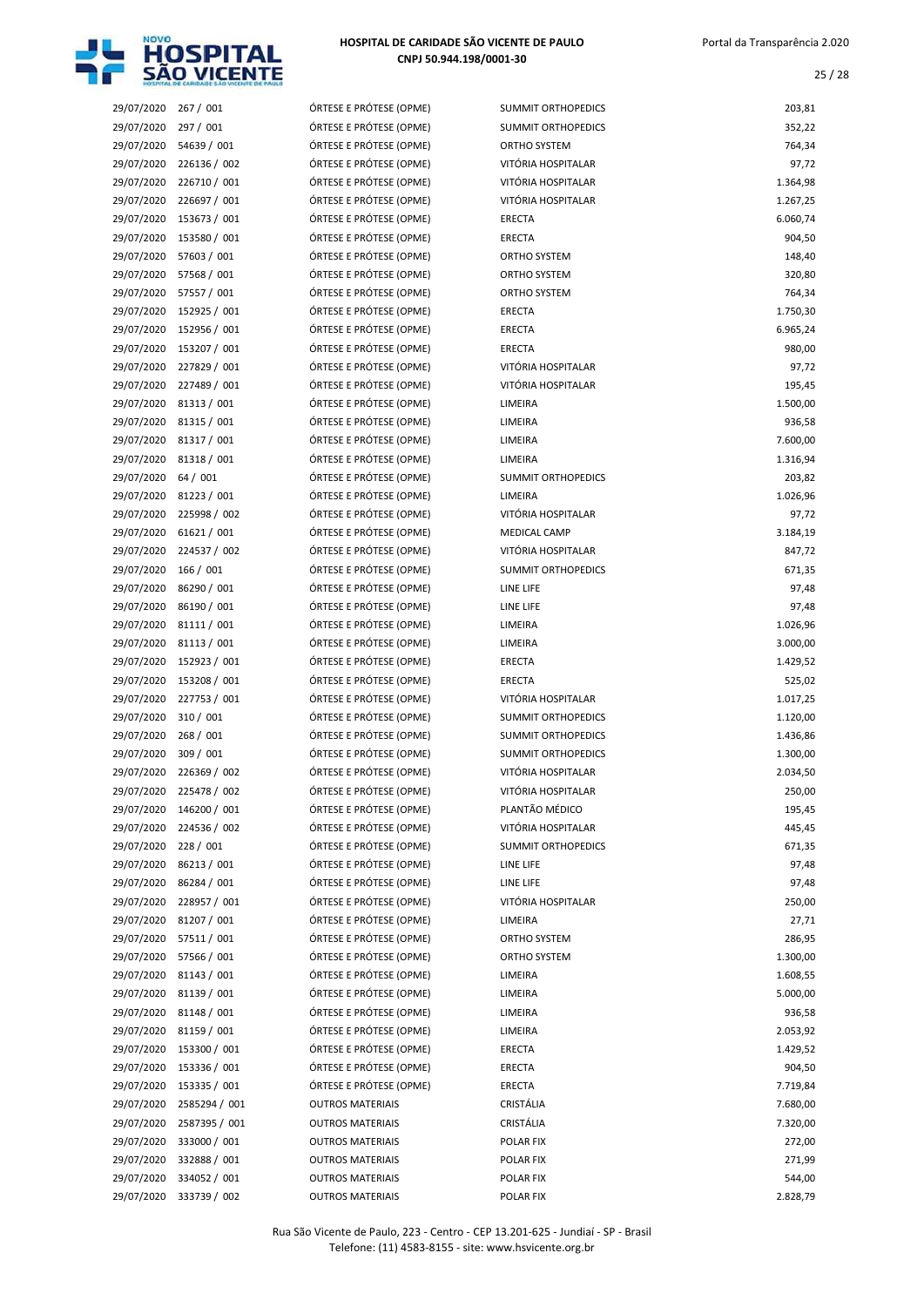

| 29/07/2020 | 2165872 / 001                | SERVS PRESTADOS - PJ            | <b>CIEE</b>                | 4.468,50   |
|------------|------------------------------|---------------------------------|----------------------------|------------|
| 29/07/2020 | 40723 / 001                  | SERVS PRESTADOS - PJ            | ATMOSFERA                  | 6.579,99   |
| 29/07/2020 | 39049 / 001                  | SERVS PRESTADOS - PJ            | <b>ATMOSFERA</b>           | 184.174,88 |
| 29/07/2020 | <b>CONF DIV / 024</b>        | <b>TERMO CONF DÍVIDA</b>        | HOSPITAL DIA OFTALMO       | 6.530,12   |
| 29/07/2020 | <b>CONF DIV / 023</b>        | <b>TERMO CONF DÍVIDA</b>        | HOSPITAL DIA OFTALMO       | 6.530,12   |
| 30/07/2020 | 8598 / 001                   | CONT MANUTENCÃO (EQUIP E INF)   | <b>SPHERE IT</b>           | 2.885,92   |
| 30/07/2020 | 8933 / 001                   | CONT MANUTENCÃO (EQUIP E INF)   | <b>IBG CRYO FILIAL</b>     | 611,14     |
| 30/07/2020 | <b>PROCESSO</b>              | CONTINGÊNCIAS TRABALHISTAS      | <b>PROCESSO</b>            | 7.462,76   |
| 30/07/2020 | 302341 / 001                 | CONTRIB ASSOCIATIVA             | SINDHOSFIL                 | 1.398,75   |
| 30/07/2020 | <b>PROCESSO</b>              | <b>DESPS LEGAIS E JUDICIAIS</b> | GPS                        | 2.173,21   |
| 30/07/2020 | 4720 07/2020 / 001           | DÍVIDA - REFIS                  | REFIS - 3                  | 185.424,49 |
| 30/07/2020 | 1204 07/2020 / 001           | DÍVIDA - REFIS                  | REFIS-3                    | 31.237,16  |
| 30/07/2020 | AGOSTO/2020 / 001            | FÉRIAS                          | FÉRIAS AGOSTO/2020         | 443.427,00 |
| 30/07/2020 | AGOSTO/2020. / 001           | FÉRIAS                          | FÉRIAS AGOSTO/2020         | 4.249,93   |
| 30/07/2020 | JULHO/2020 / 001             | FGTS DÍVIDA CAIXA ECONOMICA FE  | FGTS DÍVIDA                | 32.808,16  |
| 30/07/2020 | 3908 / 001                   | <b>GÊNEROS ALIMENTÍCIOS</b>     | DONA QUITANDA              | 133,65     |
| 30/07/2020 | 1052328 / 001                | <b>GÊNEROS ALIMENTÍCIOS</b>     | <b>MARFRIG CD ITUPEVA</b>  | 2.757,14   |
| 30/07/2020 | 17700 / 001                  | <b>GÊNEROS ALIMENTÍCIOS</b>     | <b>IRMÃOS KANESHI</b>      | 403,30     |
| 30/07/2020 | 92744 / 001                  | <b>GÊNEROS ALIMENTÍCIOS</b>     | <b>DISTRIB HERNANDES</b>   | 1.305,00   |
| 30/07/2020 | 17699 / 001                  | <b>GÊNEROS ALIMENTÍCIOS</b>     | <b>IRMÃOS KANESHI</b>      |            |
|            |                              | <b>GÊNEROS ALIMENTÍCIOS</b>     |                            | 662,61     |
| 30/07/2020 | 3907 / 001                   |                                 | DONA QUITANDA              | 140,80     |
| 30/07/2020 | 27774 / 001                  | LOCAÇÃO (EQUIP, MAQ. ESPAÇO)    | DIGITAL JUNDIAÍ            | 26.232,74  |
| 30/07/2020 | 27/001                       | LOCAÇÃO (EQUIP, MAQ. ESPAÇO)    | <b>GADALI MED</b>          | 6.500,00   |
| 30/07/2020 | 4220 / 001                   | LOCAÇÃO (EQUIP, MAQ. ESPAÇO)    | <b>CLEAN MEDICAL</b>       | 4.000,00   |
| 30/07/2020 | 37110 / 001                  | LOCAÇÃO (EQUIP, MAQ. ESPAÇO)    | <b>IBG CRYO FILIAL</b>     | 2.313,45   |
| 30/07/2020 | 4219 / 001                   | LOCAÇÃO (EQUIP, MAQ. ESPAÇO)    | <b>CLEAN MEDICAL</b>       | 2.500,00   |
| 30/07/2020 | 136303 / 001                 | LOCAÇÃO (EQUIP, MAQ. ESPAÇO)    | IBG                        | 1.551,11   |
| 30/07/2020 | 64722 / 001                  | MANUTENÇÃO PREDIAL GERAL        | <b>ART CORES</b>           | 27,20      |
| 30/07/2020 | 414462 / 001                 | MANUTENÇÃO PREDIAL GERAL        | <b>RONDI</b>               | 1.064,44   |
| 30/07/2020 | 18255 / 001                  | MANUTENÇÃO PREDIAL GERAL        | <b>ESQUINA</b>             | 47,60      |
| 30/07/2020 | 39108 / 001                  | MANUTENÇÃO PREDIAL GERAL        | <b>3V TINTAS</b>           | 765,58     |
| 30/07/2020 | 10804 / 002                  | MÁQUINAS E EQUIPAMENTOS         | <b>APONTO SISTEMAS</b>     | 1.250,00   |
| 30/07/2020 | 1653 / 001                   | MATERIAL DE REPOSIÇÃO           | SAEDCLIN                   | 506,50     |
| 30/07/2020 | 63359 / 003                  | MATERIAL DE REPOSIÇÃO           | <b>DRAGER</b>              | 4.317,89   |
| 30/07/2020 | 5114/001                     | MATERIAL DE REPOSIÇÃO           | DATRIX IND COM PROD        | 1.015,00   |
| 30/07/2020 | 414464 / 001                 | MATERIAL DE REPOSIÇÃO           | <b>RONDI</b>               | 519,70     |
| 30/07/2020 | 294 / 001                    | MATERIAL PERMANENTE             | 2LTI INFORMÁTICA E A       | 150,00     |
|            | 30/07/2020 4741 / 001        | MATL MÉDICO REEMBOLSÁVEL        | NOVA JOMA                  | 2.138,28   |
|            | 30/07/2020 1013161 / 001     | MATL MÉDICO REEMBOLSÁVEL        | <b>CBS</b>                 | 215,60     |
| 30/07/2020 | 122904 / 001                 | MATL MÉDICO REEMBOLSÁVEL        | <b>BIOMEDICAL EQUIP</b>    | 1.750,00   |
| 30/07/2020 | 122905 / 001                 | MATL MÉDICO REEMBOLSÁVEL        | <b>BIOMEDICAL EQUIP</b>    | 900,00     |
| 30/07/2020 | 952294 / 001                 | MATL MÉDICO REEMBOLSÁVEL        | PAPEL ITUPEVA              | 1.631,00   |
| 30/07/2020 | 107548 / 001                 | MATL MÉDICO REEMBOLSÁVEL        | <b>CISCRE</b>              | 13.500,00  |
| 30/07/2020 | 68177 / 001                  | ÓRTESE E PRÓTESE (OPME)         | LUMINAL PRODUTOS MED       | 195,45     |
| 30/07/2020 | 25062 / 001                  | ÓRTESE E PRÓTESE (OPME)         | DOC MED                    | 2.534,50   |
| 30/07/2020 | 68178 / 001                  | ÓRTESE E PRÓTESE (OPME)         | LUMINAL PRODUTOS MED       | 195,45     |
| 30/07/2020 | 25060 / 001                  | ÓRTESE E PRÓTESE (OPME)         | DOC MED                    | 2.534,50   |
| 30/07/2020 | 539085 / 001                 | ÓRTESE E PRÓTESE (OPME)         | <b>EMPÓRIO HOSPITALAR</b>  | 1.033,00   |
| 30/07/2020 | 539099 / 001                 | ÓRTESE E PRÓTESE (OPME)         | EMPÓRIO HOSPITALAR         | 2.066,00   |
| 30/07/2020 | 539235 / 001                 | ÓRTESE E PRÓTESE (OPME)         | EMPÓRIO HOSPITALAR         | 1.541,00   |
| 30/07/2020 | 539088 / 001                 | ÓRTESE E PRÓTESE (OPME)         | EMPÓRIO HOSPITALAR         | 1.389,00   |
| 30/07/2020 | 25059 / 001                  | ÓRTESE E PRÓTESE (OPME)         | DOC MED                    | 2.534,50   |
| 30/07/2020 | 20239 / 001                  | ÓRTESE E PRÓTESE (OPME)         | <b>FOR ORTICS</b>          | 2.309,50   |
| 30/07/2020 | 539083 / 001                 | ÓRTESE E PRÓTESE (OPME)         | EMPÓRIO HOSPITALAR         | 1.287,00   |
| 30/07/2020 | 25058 / 001                  | ÓRTESE E PRÓTESE (OPME)         | DOC MED                    | 500,00     |
| 30/07/2020 | 25061 / 001                  | ÓRTESE E PRÓTESE (OPME)         | DOC MED                    | 2.034,50   |
| 30/07/2020 | 51020 / 001                  | <b>OUTROS CUSTOS GERAIS</b>     | <b>INBRAEP - INSTITUTO</b> | 159,90     |
| 30/07/2020 | 605423 / 003                 | <b>OUTROS MATERIAIS</b>         | BALASKA                    | 84,72      |
| 30/07/2020 | AGOSTO/2020 / 001            | PENSÃO ALIMENTÍCIA              | PENSÃO FÉRIAS              | 1.003,43   |
|            | 30/07/2020 AGOSTO/2020 / 001 | PENSÃO ALIMENTÍCIA              | PENSÃO FÉRIAS              | 2.530,75   |
|            |                              |                                 |                            |            |

| 29/07/2020 | 40723 / 001           | SERVS PRESTADOS - PJ              | ATMOSFERA                  | 6.579,99   |
|------------|-----------------------|-----------------------------------|----------------------------|------------|
| 29/07/2020 | 39049 / 001           | <b>SERVS PRESTADOS - PJ</b>       | ATMOSFERA                  | 184.174,88 |
| 29/07/2020 | <b>CONF DIV / 024</b> | TERMO CONF DÍVIDA                 | HOSPITAL DIA OFTALMO       | 6.530,12   |
| 29/07/2020 | <b>CONF DIV / 023</b> | <b>TERMO CONF DÍVIDA</b>          | HOSPITAL DIA OFTALMO       | 6.530,12   |
| 30/07/2020 | 8598 / 001            | CONT MANUTENCÃO (EQUIP E INF)     | SPHERE IT                  | 2.885,92   |
| 30/07/2020 | 8933 / 001            | CONT MANUTENCÃO (EQUIP E INF)     | <b>IBG CRYO FILIAL</b>     | 611,14     |
| 30/07/2020 | <b>PROCESSO</b>       | <b>CONTINGÊNCIAS TRABALHISTAS</b> | <b>PROCESSO</b>            | 7.462,76   |
| 30/07/2020 | 302341 / 001          | CONTRIB ASSOCIATIVA               | SINDHOSFIL                 | 1.398,75   |
| 30/07/2020 | <b>PROCESSO</b>       | <b>DESPS LEGAIS E JUDICIAIS</b>   | GPS                        | 2.173,21   |
| 30/07/2020 | 4720 07/2020 / 001    | DÍVIDA - REFIS                    | REFIS-3                    | 185.424,49 |
| 30/07/2020 | 1204 07/2020 / 001    | DÍVIDA - REFIS                    | REFIS-3                    | 31.237,16  |
| 30/07/2020 | AGOSTO/2020 / 001     | FÉRIAS                            | FÉRIAS AGOSTO/2020         | 443.427,00 |
| 30/07/2020 | AGOSTO/2020. / 001    | FÉRIAS                            | FÉRIAS AGOSTO/2020         | 4.249,93   |
| 30/07/2020 | JULHO/2020 / 001      | FGTS DÍVIDA CAIXA ECONOMICA FE    | <b>FGTS DÍVIDA</b>         | 32.808,16  |
| 30/07/2020 | 3908 / 001            | GÊNEROS ALIMENTÍCIOS              | DONA QUITANDA              | 133,65     |
| 30/07/2020 | 1052328 / 001         | <b>GÊNEROS ALIMENTÍCIOS</b>       | <b>MARFRIG CD ITUPEVA</b>  | 2.757,14   |
| 30/07/2020 | 17700 / 001           | <b>GÊNEROS ALIMENTÍCIOS</b>       | <b>IRMÃOS KANESHI</b>      | 403,30     |
| 30/07/2020 | 92744 / 001           | <b>GÊNEROS ALIMENTÍCIOS</b>       | <b>DISTRIB HERNANDES</b>   | 1.305,00   |
| 30/07/2020 | 17699 / 001           | <b>GÊNEROS ALIMENTÍCIOS</b>       | <b>IRMÃOS KANESHI</b>      | 662,61     |
| 30/07/2020 | 3907 / 001            | <b>GÊNEROS ALIMENTÍCIOS</b>       | DONA QUITANDA              | 140,80     |
| 30/07/2020 | 27774 / 001           | LOCAÇÃO (EQUIP, MAQ. ESPAÇO)      | DIGITAL JUNDIAÍ            | 26.232,74  |
| 30/07/2020 |                       | LOCAÇÃO (EQUIP, MAQ. ESPAÇO)      | <b>GADALI MED</b>          | 6.500,00   |
|            | 27 / 001              | LOCAÇÃO (EQUIP, MAQ. ESPAÇO)      |                            |            |
| 30/07/2020 | 4220 / 001            |                                   | <b>CLEAN MEDICAL</b>       | 4.000,00   |
| 30/07/2020 | 37110 / 001           | LOCAÇÃO (EQUIP, MAQ. ESPAÇO)      | <b>IBG CRYO FILIAL</b>     | 2.313,45   |
| 30/07/2020 | 4219 / 001            | LOCAÇÃO (EQUIP, MAQ. ESPAÇO)      | <b>CLEAN MEDICAL</b>       | 2.500,00   |
| 30/07/2020 | 136303 / 001          | LOCAÇÃO (EQUIP, MAQ. ESPAÇO)      | IBG                        | 1.551,11   |
| 30/07/2020 | 64722 / 001           | MANUTENÇÃO PREDIAL GERAL          | <b>ART CORES</b>           | 27,20      |
| 30/07/2020 | 414462 / 001          | MANUTENÇÃO PREDIAL GERAL          | <b>RONDI</b>               | 1.064,44   |
| 30/07/2020 | 18255 / 001           | MANUTENÇÃO PREDIAL GERAL          | <b>ESQUINA</b>             | 47,60      |
| 30/07/2020 | 39108 / 001           | MANUTENÇÃO PREDIAL GERAL          | <b>3V TINTAS</b>           | 765,58     |
| 30/07/2020 | 10804 / 002           | MÁQUINAS E EQUIPAMENTOS           | <b>APONTO SISTEMAS</b>     | 1.250,00   |
| 30/07/2020 | 1653 / 001            | MATERIAL DE REPOSIÇÃO             | SAEDCLIN                   | 506,50     |
| 30/07/2020 | 63359 / 003           | MATERIAL DE REPOSIÇÃO             | <b>DRAGER</b>              | 4.317,89   |
| 30/07/2020 | 5114/001              | MATERIAL DE REPOSIÇÃO             | DATRIX IND COM PROD        | 1.015,00   |
| 30/07/2020 | 414464 / 001          | MATERIAL DE REPOSIÇÃO             | RONDI                      | 519,70     |
| 30/07/2020 | 294 / 001             | MATERIAL PERMANENTE               | 2LTI INFORMÁTICA E A       | 150,00     |
| 30/07/2020 | 4741 / 001            | MATL MÉDICO REEMBOLSÁVEL          | NOVA JOMA                  | 2.138,28   |
| 30/07/2020 | 1013161 / 001         | MATL MÉDICO REEMBOLSÁVEL          | CBS                        | 215,60     |
| 30/07/2020 | 122904 / 001          | MATL MÉDICO REEMBOLSÁVEL          | <b>BIOMEDICAL EQUIP</b>    | 1.750,00   |
| 30/07/2020 | 122905 / 001          | MATL MÉDICO REEMBOLSÁVEL          | <b>BIOMEDICAL EQUIP</b>    | 900,00     |
| 30/07/2020 | 952294 / 001          | MATL MÉDICO REEMBOLSÁVEL          | PAPEL ITUPEVA              | 1.631,00   |
| 30/07/2020 | 107548 / 001          | MATL MÉDICO REEMBOLSÁVEL          | <b>CISCRE</b>              | 13.500,00  |
| 30/07/2020 | 68177 / 001           | ÓRTESE E PRÓTESE (OPME)           | LUMINAL PRODUTOS MED       | 195,45     |
| 30/07/2020 | 25062 / 001           | ÓRTESE E PRÓTESE (OPME)           | DOC MED                    | 2.534,50   |
| 30/07/2020 | 68178 / 001           | ÓRTESE E PRÓTESE (OPME)           | LUMINAL PRODUTOS MED       | 195,45     |
| 30/07/2020 | 25060 / 001           | ÓRTESE E PRÓTESE (OPME)           | DOC MED                    | 2.534,50   |
| 30/07/2020 | 539085 / 001          | ÓRTESE E PRÓTESE (OPME)           | EMPÓRIO HOSPITALAR         | 1.033,00   |
| 30/07/2020 | 539099 / 001          | ÓRTESE E PRÓTESE (OPME)           | EMPÓRIO HOSPITALAR         | 2.066,00   |
| 30/07/2020 | 539235 / 001          | ÓRTESE E PRÓTESE (OPME)           | EMPÓRIO HOSPITALAR         | 1.541,00   |
| 30/07/2020 | 539088 / 001          | ÓRTESE E PRÓTESE (OPME)           | EMPÓRIO HOSPITALAR         | 1.389,00   |
| 30/07/2020 | 25059 / 001           | ÓRTESE E PRÓTESE (OPME)           | DOC MED                    | 2.534,50   |
| 30/07/2020 | 20239 / 001           | ÓRTESE E PRÓTESE (OPME)           | <b>FOR ORTICS</b>          | 2.309,50   |
| 30/07/2020 | 539083 / 001          | ÓRTESE E PRÓTESE (OPME)           | EMPÓRIO HOSPITALAR         | 1.287,00   |
| 30/07/2020 | 25058 / 001           | ÓRTESE E PRÓTESE (OPME)           | DOC MED                    | 500,00     |
| 30/07/2020 | 25061 / 001           | ÓRTESE E PRÓTESE (OPME)           | DOC MED                    | 2.034,50   |
| 30/07/2020 | 51020 / 001           | <b>OUTROS CUSTOS GERAIS</b>       | <b>INBRAEP - INSTITUTO</b> | 159,90     |
| 30/07/2020 | 605423 / 003          | <b>OUTROS MATERIAIS</b>           | <b>BALASKA</b>             | 84,72      |
| 30/07/2020 | AGOSTO/2020 / 001     | PENSÃO ALIMENTÍCIA                | PENSÃO FÉRIAS              | 1.003,43   |
|            |                       |                                   |                            |            |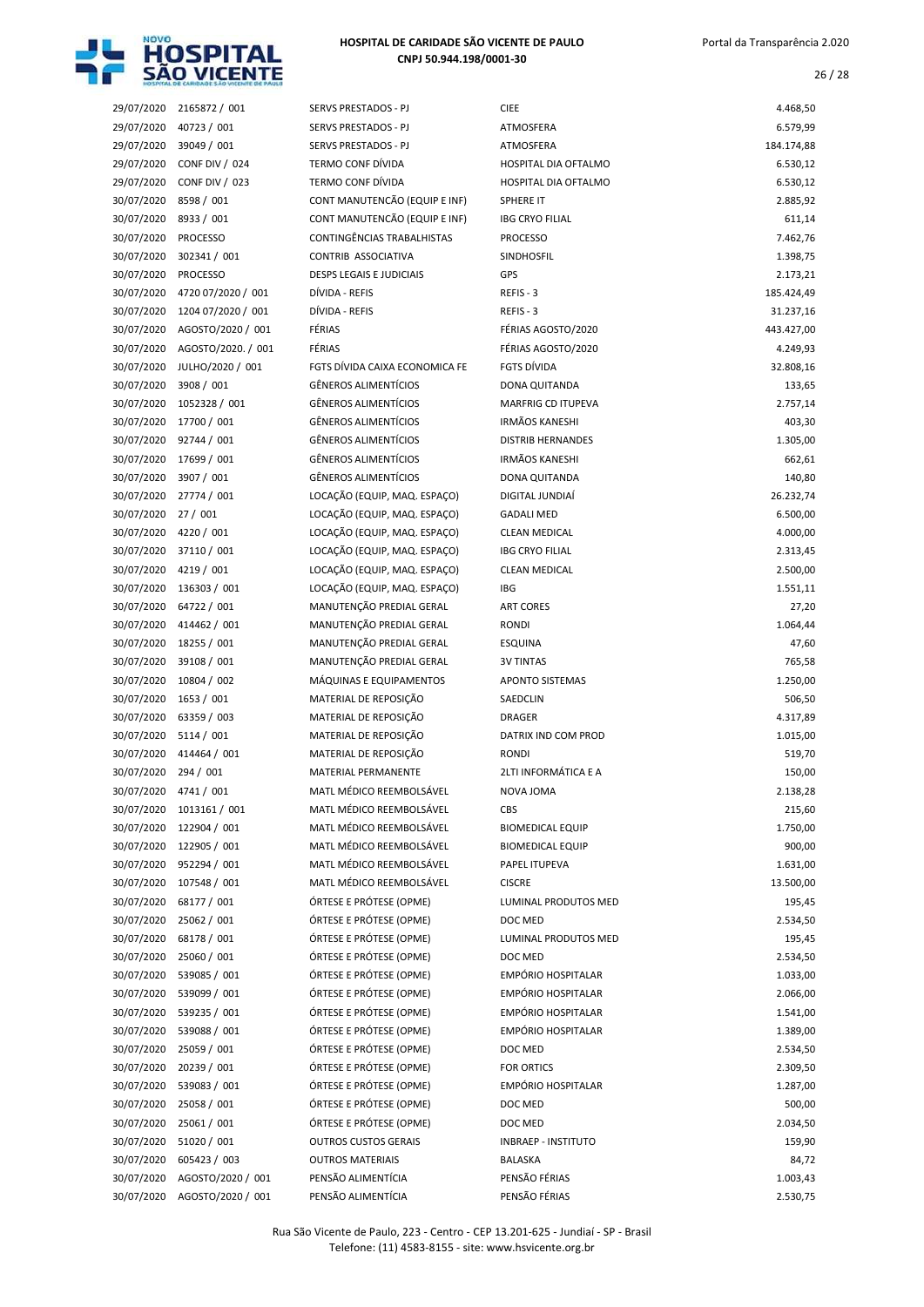

| 30/07/2020 | AGOSTO/2020 / 001 | PENSÃO ALIMENTÍCIA           | PENSÃO FÉRIAS               | 1.114,14  |
|------------|-------------------|------------------------------|-----------------------------|-----------|
|            |                   |                              |                             |           |
| 30/07/2020 | 114/001           | SERVS PRESTADOS - PJ         | ANDERSON SABINO             | 840,00    |
| 30/07/2020 | 29817 / 001       | SERVS PRESTADOS - PJ         | <b>IRON</b>                 | 35.191,37 |
| 30/07/2020 | 73293 / 001       | SERVS PRESTADOS - PJ         | MICROAMBIENTAL              | 3.492,78  |
| 30/07/2020 | 29585 / 001       | SERVS PRESTADOS - PJ         | <b>IRON</b>                 | 9,98      |
| 30/07/2020 | 398 / 001         | SERVS PRESTADOS - PJ         | <b>VISUART PINTURAS</b>     | 2.992,00  |
| 30/07/2020 | 11070 / 001       | SERVS PRESTADOS - PJ         | <b>WISE SYSTEMS</b>         | 2.386,62  |
| 30/07/2020 | 11989 / 001       | SERVS PRESTADOS - PJ         | <b>GRÁFICA BOCA BOA EIR</b> | 672,00    |
| 30/07/2020 | 186 / 010         | SERVS PRESTADOS - PJ         | ATMOSFERA                   | 5.000,00  |
| 30/07/2020 | 17117 / 001       | SERVS PRESTADOS - PJ         | VPV SAÚDE AMBIENTAL         | 708,55    |
| 30/07/2020 | 32514 / 001       | SERVS PRESTADOS - PJ         | <b>DD INSETOS</b>           | 1.668,59  |
| 30/07/2020 | 38682 / 001       | UTENSÍLIOS DE INFORMÁTICA    | <b>KLINT FIOS CAMPINAS</b>  | 1.738,40  |
| 31/07/2020 | 858 / 001         | DESPESAS DE VEÍCULOS         | <b>ACCORSI PNEUS</b>        | 780,00    |
|            |                   |                              | <b>FARMÁCIA SOBAM</b>       |           |
| 31/07/2020 | 3953 / 001        | DROGAS E MEDICAMENTOS        |                             | 35,75     |
| 31/07/2020 | 1716087 / 003     | DROGAS E MEDICAMENTOS        | EUROFARMA 69                | 1.000,20  |
| 31/07/2020 | 2067650 / 001     | DROGAS E MEDICAMENTOS        | MAFRA FILIAL GO             | 3.937,05  |
| 31/07/2020 | 2067834 / 001     | DROGAS E MEDICAMENTOS        | <b>MAFRA FILIAL GO</b>      | 20.000,00 |
| 31/07/2020 | <b>RESCISÃO</b>   | <b>FGTS RESCISÓRIO</b>       | <b>GRRF RESCISÃO</b>        | 196,95    |
| 31/07/2020 | 65014 / 001       | <b>GASES MEDICINAIS</b>      | <b>OXILUZ</b>               | 8.266,39  |
| 31/07/2020 | 65005 / 001       | <b>GASES MEDICINAIS</b>      | <b>OXILUZ</b>               | 7.368,96  |
| 31/07/2020 | 1946804 / 001     | <b>GÊNEROS ALIMENTÍCIOS</b>  | <b>FRANGO ADORO FILIAL</b>  | 572,00    |
| 31/07/2020 | 4343867 / 001     | <b>GÊNEROS ALIMENTÍCIOS</b>  | <b>FRIBOI FILIAL</b>        | 3.474,39  |
| 31/07/2020 | 482496 / 001      | GÊNEROS ALIMENTÍCIOS         | LATICINIO ATILATTE          | 528,00    |
| 31/07/2020 | 28700 / 001       | GÊNEROS ALIMENTÍCIOS         | <b>LONDRES DISTR</b>        | 3.045,00  |
| 31/07/2020 | 16006 / 001       | <b>GÊNEROS ALIMENTÍCIOS</b>  | <b>ELITE</b>                |           |
|            |                   |                              |                             | 187,78    |
| 31/07/2020 | 5501908562 / 001  | LOCAÇÃO (EQUIP, MAQ. ESPAÇO) | FRESENIUS MATRIZ 04         | 1.050,00  |
| 31/07/2020 | 1305 / 001        | LOCAÇÃO (EQUIP, MAQ. ESPAÇO) | VITALTEC COM E SERV         | 6.000,00  |
| 31/07/2020 | 1756 / 001        | MANUTENÇÃO PREDIAL GERAL     | INOVA JUNDIAÍ               | 66,80     |
| 31/07/2020 | 1755 / 001        | MANUTENÇÃO PREDIAL GERAL     | INOVA JUNDIAÍ               | 63,50     |
| 31/07/2020 | 32954 / 001       | MANUTENÇÃO PREDIAL GERAL     | TRANSFORMADORES JUND        | 147,37    |
| 31/07/2020 | 3489510 / 001     | MATERIAL DE LIMPEZA          | <b>SALES</b>                | 270,48    |
|            |                   |                              |                             |           |
| 31/07/2020 | 125699 / 001      | MATERIAL DE LIMPEZA          | <b>ITW FLUIDS E HYGIENE</b> | 11.720,00 |
| 31/07/2020 | 125938 / 001      | MATERIAL DE LIMPEZA          | <b>ITW FLUIDS E HYGIENE</b> | 11.720,00 |
| 31/07/2020 | 125036 / 001      | MATERIAL DE LIMPEZA          | <b>ITW FLUIDS E HYGIENE</b> | 4.218,11  |
|            | 65005 / 001       | MATERIAL DE REPOSIÇÃO        | <b>OXILUZ</b>               |           |
| 31/07/2020 |                   |                              |                             | 63,30     |
| 31/07/2020 | 65014 / 001       | MATERIAL DE REPOSIÇÃO        | <b>OXILUZ</b>               | 147,70    |
| 31/07/2020 | 8726 / 001        | MATERIAL DE REPOSIÇÃO        | <b>RHOSS</b>                | 483,50    |
| 31/07/2020 | 1755 / 001        | MATERIAL DE REPOSIÇÃO        | INOVA JUNDIAÍ               | 54,00     |
| 31/07/2020 | 10440 / 001       | MATERIAL DE REPOSIÇÃO        | REFRIJUND                   | 1.855,00  |
| 31/07/2020 | 11685 / 001       | MATERIAL LABORATÓRIO         | CINCO CIRÚRGICA             | 1.360,00  |
| 31/07/2020 | 16/60 / 001       | <b>MULTA</b>                 | MULTA FGTS 20162017         | 15.222,49 |
| 31/07/2020 | 3774 / 001        | <b>OUTROS CUSTOS GERAIS</b>  | <b>ACCORSI PNEUS</b>        | 120,00    |
| 31/07/2020 | <b>RESCISÃO</b>   | <b>RESCISÕES</b>             | RESCISÃO                    | 2.506,11  |
| 31/07/2020 | 2010122004 / 001  | <b>SEGUROS</b>               | <b>BAS CORRETORA</b>        | 312,44    |
| 31/07/2020 | 11456 / 001       | SERVS MÉDICOS COMPL - PJ     | FONSECA DE MELLO            | 1.407,75  |
| 31/07/2020 | 995 / 001         | SERVS PRESTADOS - PJ         | <b>DISTRIBUIDORA PAULIS</b> | 21.000,00 |
| 31/07/2020 | 11681718 / 001    | <b>VALE TRANSPORTE</b>       | <b>VB SERVIÇOS</b>          | 8.268,56  |
| 31/07/2020 | 551375 / 001      | <b>VALE TRANSPORTE</b>       | RÁPIDO LUXO                 | 8.248,51  |
| 31/07/2020 | 960789 / 001      | <b>VALE TRANSPORTE</b>       | TRANSURB                    | 32.336,56 |
|            |                   |                              |                             |           |
| 31/07/2020 | <b>EXTRATO</b>    | DESP. FINANCEIRAS            | DESP. BANCÁRIA              | 48.423,35 |
| 31/07/2020 | 84393             | LOCAÇÃO (EQUIP, MAQ. ESPAÇO) | CASA DO CONSTRUTOR          | 499,00    |
| 31/07/2020 | 3672              | <b>OUTROS MATERIAIS</b>      | FOX INDÚSTRIA               | 8.050,00  |
| 31/07/2020 | 156               | LOCAÇÃO (EQUIP, MAQ. ESPAÇO) | MEDILABOR                   | 13.500,00 |
| 31/07/2020 | 236               | SERVS PRESTADOS - PJ         | AMÉRICA ESQUADRIAS          | 1.619,90  |
| 31/07/2020 | 239               | SERVS PRESTADOS - PJ         | AMÉRICA ESQUADRIAS          | 3.414,40  |
| 31/07/2020 | 238               | SERVS PRESTADOS - PJ         | AMÉRICA ESQUADRIAS          | 4.070,00  |
| 31/07/2020 | 237               | SERVS PRESTADOS - PJ         | AMÉRICA ESQUADRIAS          | 6.932,59  |
| 31/07/2020 | 198401            | MATERIAL DE LIMPEZA          | <b>COMERCIAL 3 ALBE</b>     | 1.000,00  |
| 31/07/2020 | 123447            | MATERIAL DE LIMPEZA          | <b>ITW FLUIDS E HYGIENE</b> | 3.374,49  |

| PENSÃO FÉRIAS               | 1.114,14  |
|-----------------------------|-----------|
| <b>ANDERSON SABINO</b>      | 840,00    |
| <b>IRON</b>                 | 35.191,37 |
| MICROAMBIENTAL              | 3.492,78  |
| <b>IRON</b>                 | 9,98      |
| <b>VISUART PINTURAS</b>     | 2.992,00  |
| <b>WISE SYSTEMS</b>         | 2.386,62  |
| <b>GRÁFICA BOCA BOA EIR</b> | 672,00    |
| ATMOSFERA                   | 5.000,00  |
| VPV SAÚDE AMBIENTAL         | 708,55    |
| <b>DD INSETOS</b>           | 1.668,59  |
| <b>KLINT FIOS CAMPINAS</b>  | 1.738,40  |
| <b>ACCORSI PNEUS</b>        | 780,00    |
| <b>FARMÁCIA SOBAM</b>       | 35,75     |
| EUROFARMA 69                | 1.000,20  |
| <b>MAFRA FILIAL GO</b>      | 3.937,05  |
| <b>MAFRA FILIAL GO</b>      | 20.000,00 |
| <b>GRRF RESCISÃO</b>        | 196,95    |
| OXILUZ                      | 8.266,39  |
| <b>OXILUZ</b>               | 7.368,96  |
| <b>FRANGO ADORO FILIAL</b>  | 572,00    |
| <b>FRIBOI FILIAL</b>        | 3.474,39  |
| LATICINIO ATILATTE          | 528,00    |
| <b>LONDRES DISTR</b>        | 3.045,00  |
| ELITE                       | 187,78    |
| <b>FRESENIUS MATRIZ 04</b>  | 1.050,00  |
| VITALTEC COM E SERV         | 6.000,00  |
| INOVA JUNDIAÍ               | 66,80     |
| <b>INOVA JUNDIAÍ</b>        | 63,50     |
| <b>TRANSFORMADORES JUND</b> | 147,37    |
| <b>SALES</b>                | 270,48    |
| <b>ITW FLUIDS E HYGIENE</b> | 11.720,00 |
| <b>ITW FLUIDS E HYGIENE</b> | 11.720,00 |
| <b>ITW FLUIDS E HYGIENE</b> | 4.218,11  |
| OXILUZ                      | 63,30     |
| <b>OXILUZ</b>               | 147,70    |
| <b>RHOSS</b>                | 483,50    |
| INOVA JUNDIAÍ               | 54,00     |
| REFRIJUND                   | 1.855,00  |
| CINCO CIRÚRGICA             | 1.360,00  |
| <b>MULTA FGTS 20162017</b>  | 15.222,49 |
| <b>ACCORSI PNEUS</b>        | 120,00    |
| <b>RESCISÃO</b>             | 2.506,11  |
| <b>BAS CORRETORA</b>        | 312,44    |
| <b>FONSECA DE MELLO</b>     | 1.407,75  |
| <b>DISTRIBUIDORA PAULIS</b> | 21.000,00 |
| <b>VB SERVIÇOS</b>          | 8.268,56  |
| RÁPIDO LUXO                 | 8.248,51  |
| <b>TRANSURB</b>             | 32.336,56 |
| DESP. BANCÁRIA              | 48.423,35 |
| <b>CASA DO CONSTRUTOR</b>   | 499,00    |
| FOX INDÚSTRIA               | 8.050,00  |
| <b>MEDILABOR</b>            | 13.500,00 |
| AMÉRICA ESQUADRIAS          | 1.619,90  |
| AMÉRICA ESQUADRIAS          | 3.414,40  |
| AMÉRICA ESQUADRIAS          | 4.070,00  |
| AMÉRICA ESQUADRIAS          | 6.932,59  |
| <b>COMERCIAL 3 ALBE</b>     | 1.000,00  |
| <b>ITW FLUIDS E HYGIENE</b> | 3.374,49  |
|                             |           |